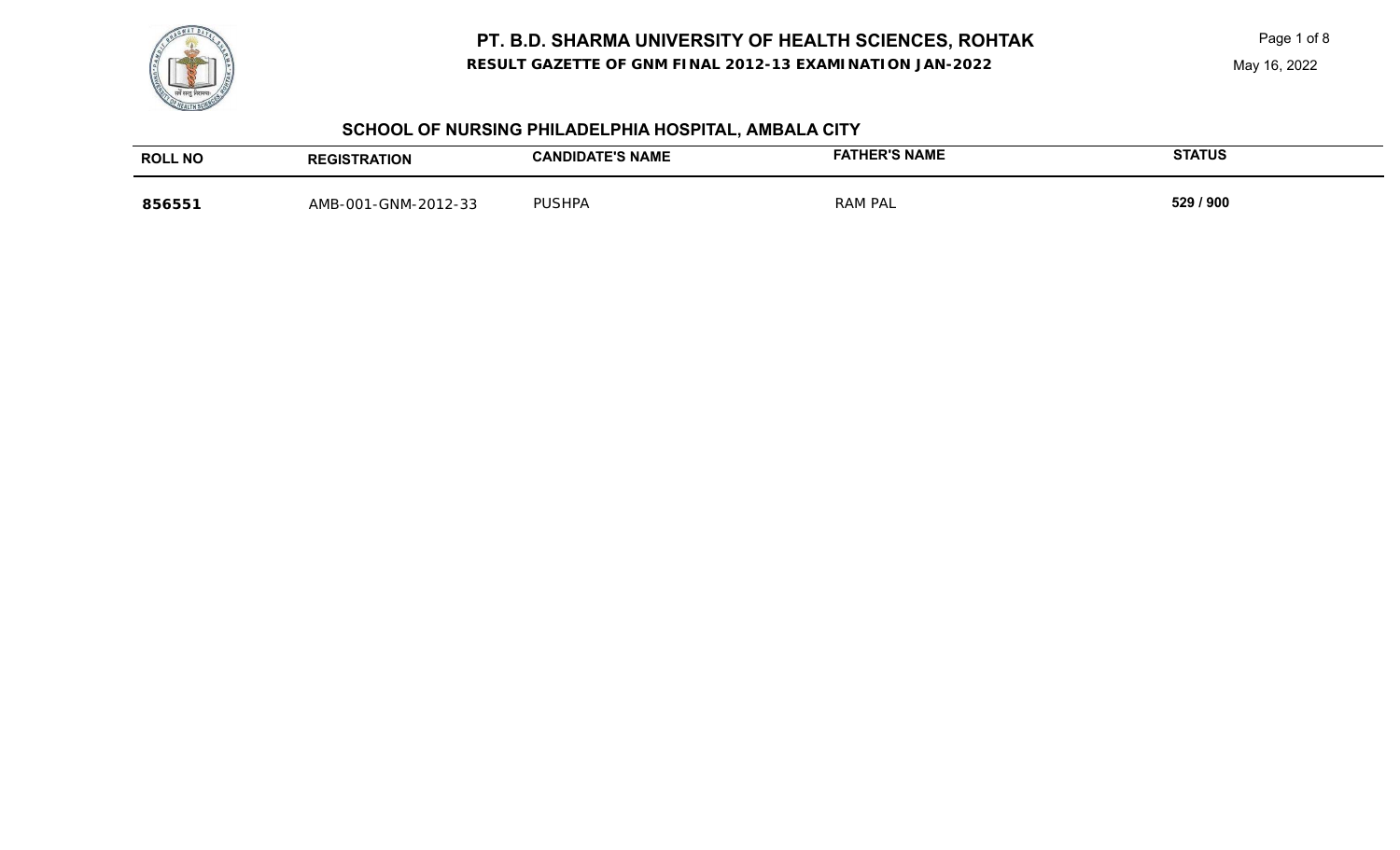**RESULT GAZETTE OF GNM FINAL 2012-13 EXAMINATION JAN-2022**



### **SHRI BABA MASTNATH NURSING INST.ASTHAL BOHAR ROHTAK**

| <b>ROLL NO</b> | <b>REGISTRATION</b> | <b>ATE'S NAME</b><br>CANDIDA1 | ER'S NAME | <b>STATUS</b> |
|----------------|---------------------|-------------------------------|-----------|---------------|
| 856562         | $2/GNM/1^{\circ}$   | RANI                          | 1 KUMAR   |               |
|                |                     | <b>UMARI</b>                  | RAM       | 693 / 900     |
|                |                     |                               |           |               |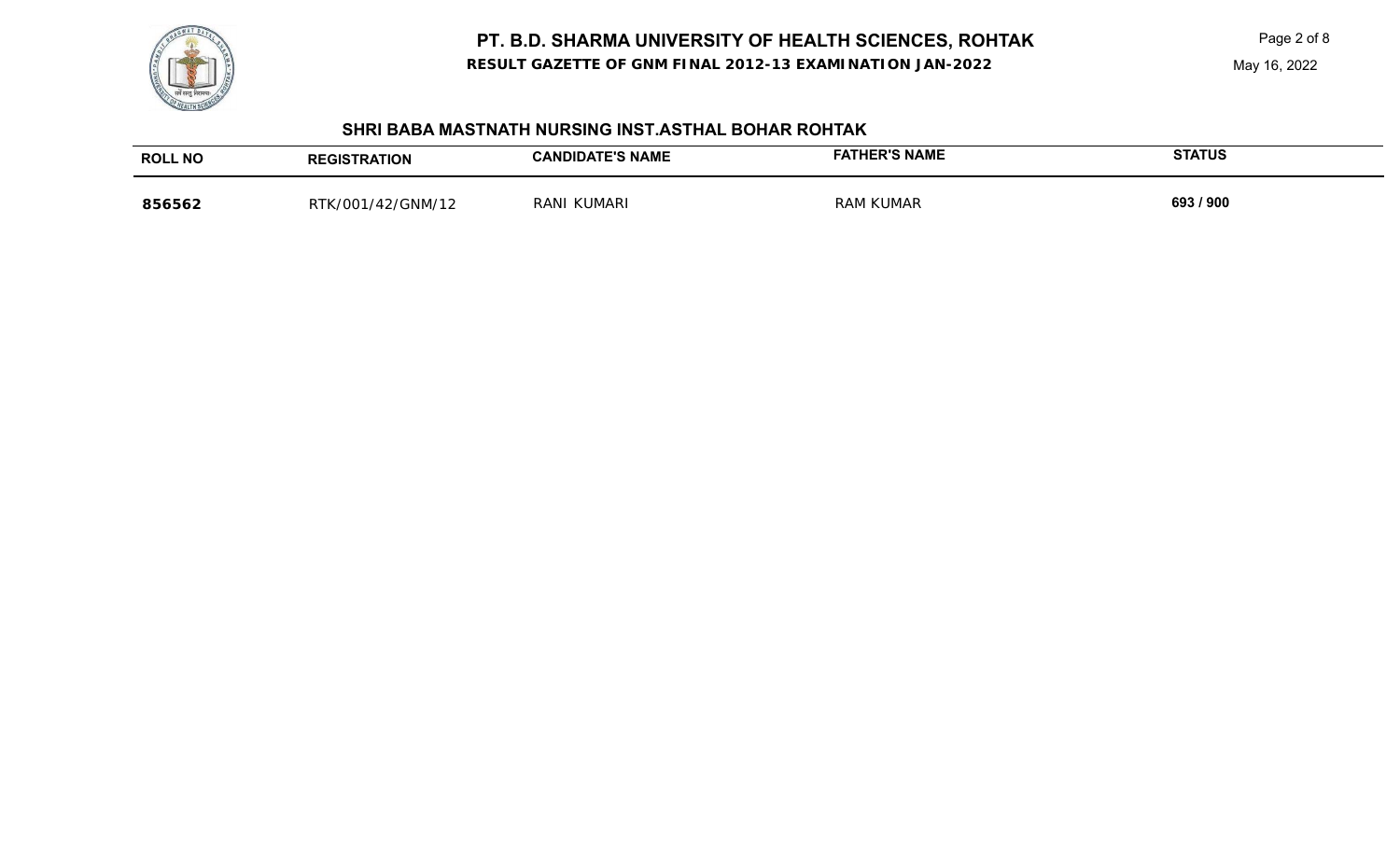

**RESULT GAZETTE OF GNM FINAL 2012-13 EXAMINATION JAN-2022**

Page 3 of 8 May 16, 2022

### **SVM SCHOOL OF NURSING CHANG BHIWANI**

| <b>ROLL NO</b> | <b>REGISTRATION</b>     | <b>CANDIDATE'S NAME</b> | <b>FATHER'S NAME</b> | <b>STATUS</b>                   |
|----------------|-------------------------|-------------------------|----------------------|---------------------------------|
| 856571         | SVM-BHW-GNM-004-30-2012 | NOORJAHAN               | <b>BALWAN SINGH</b>  | <b>R-GN-22 GN-23 GN-25 INT.</b> |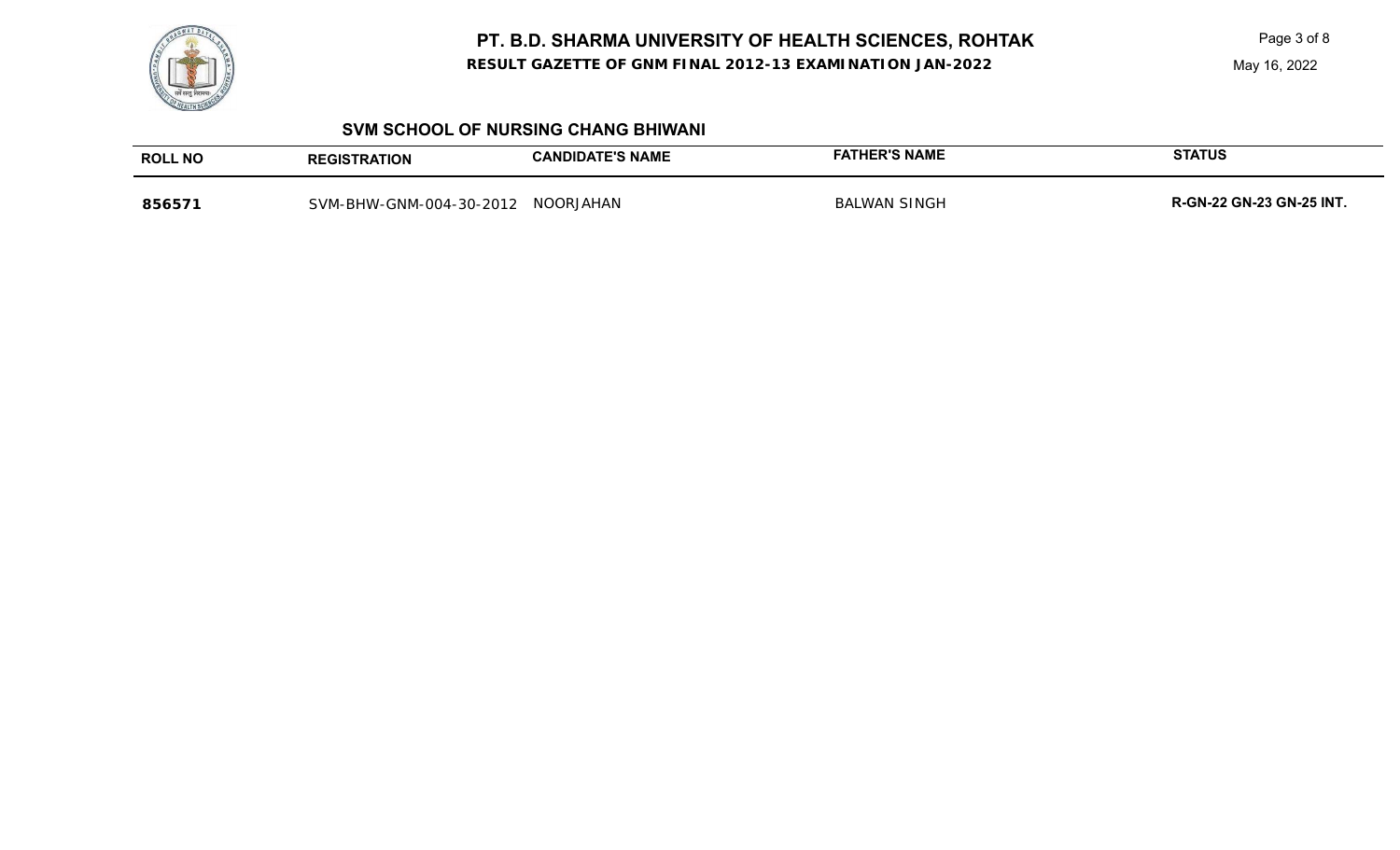

**RESULT GAZETTE OF GNM FINAL 2012-13 EXAMINATION JAN-2022**

Page 4 of 8 May 16, 2022

### **GRV NURSING SCHOOL CHARKHI DADRI BHIWANI**

| <b>ROLL NO</b> | <b>REGISTRATION</b> | <b>CANDIDATE'S NAME</b> | <b>HER'S NAME</b><br>FATH | <b>STATUS</b> |
|----------------|---------------------|-------------------------|---------------------------|---------------|
| 856582         | BHW-003-59-GNM-2012 | <b>RENU KUMARI</b>      | `SINGh<br>RAJENDER        | 506 / 900     |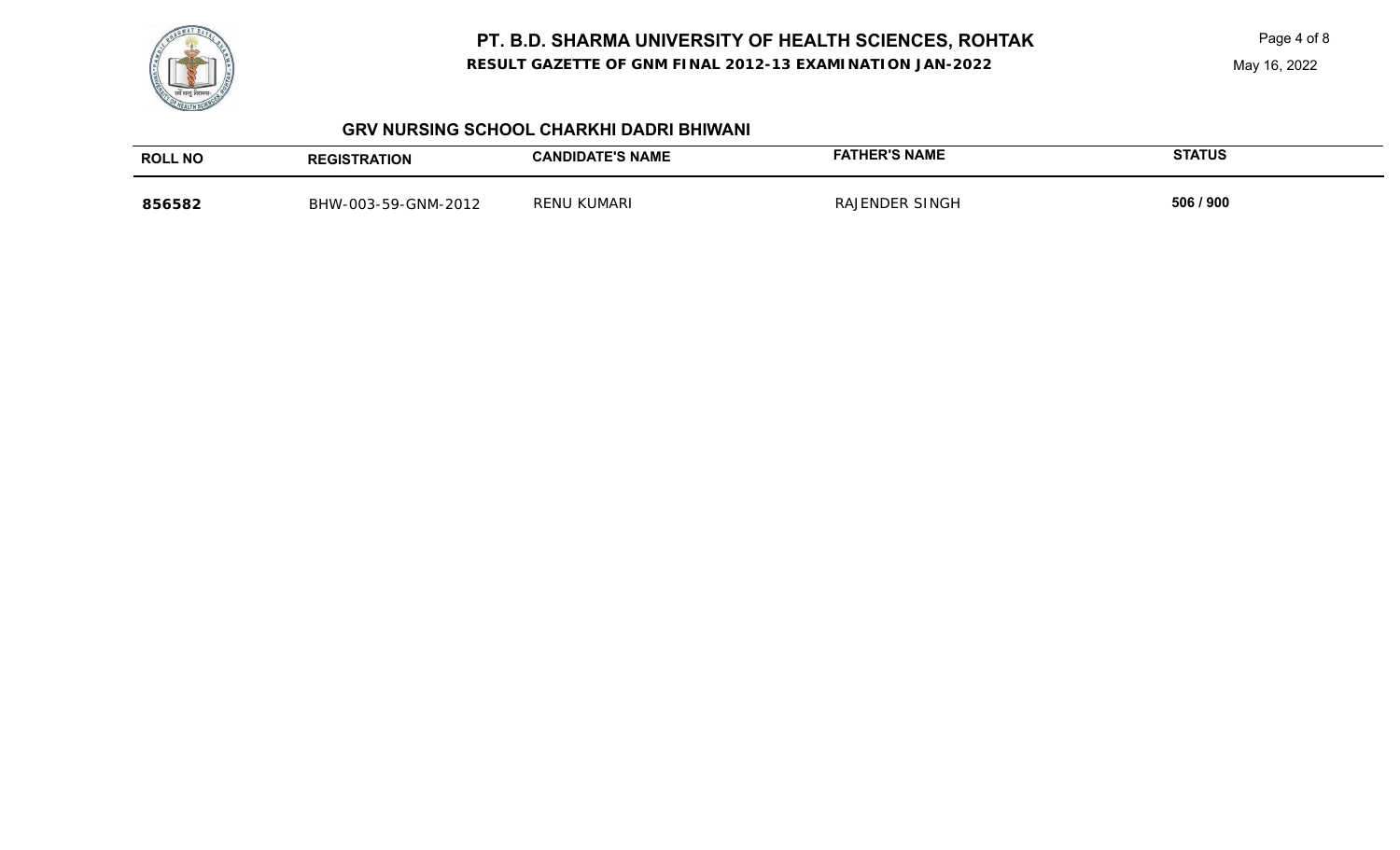**RESULT GAZETTE OF GNM FINAL 2012-13 EXAMINATION JAN-2022**

Page 5 of 8 May 16, 2022

### **SANT GANGA NATH SCHOOL OF NURSING KITLANA BHIWANI**

| <b>ROLL NO</b> | <b>REGISTRATION</b> | <b>CANDIDATE'S NAME</b> | <b>FATHER'S NAME</b> | <b>STATUS</b>                                          |
|----------------|---------------------|-------------------------|----------------------|--------------------------------------------------------|
| 856591         | BHW-002-12-GNM-2012 | PINKY KUMARI            | <b>BANI SINGH</b>    | <b>R-GN-21 GN-22 GN-23 GN-24</b><br><b>GN-25 GN-26</b> |
| 856592         | BHW-002-26-GNM-2012 | SUMAN LATA              | RAM AVTAR            | <b>R-GN-21 GN-22 GN-23 GN-24</b><br><b>GN-25 GN-26</b> |

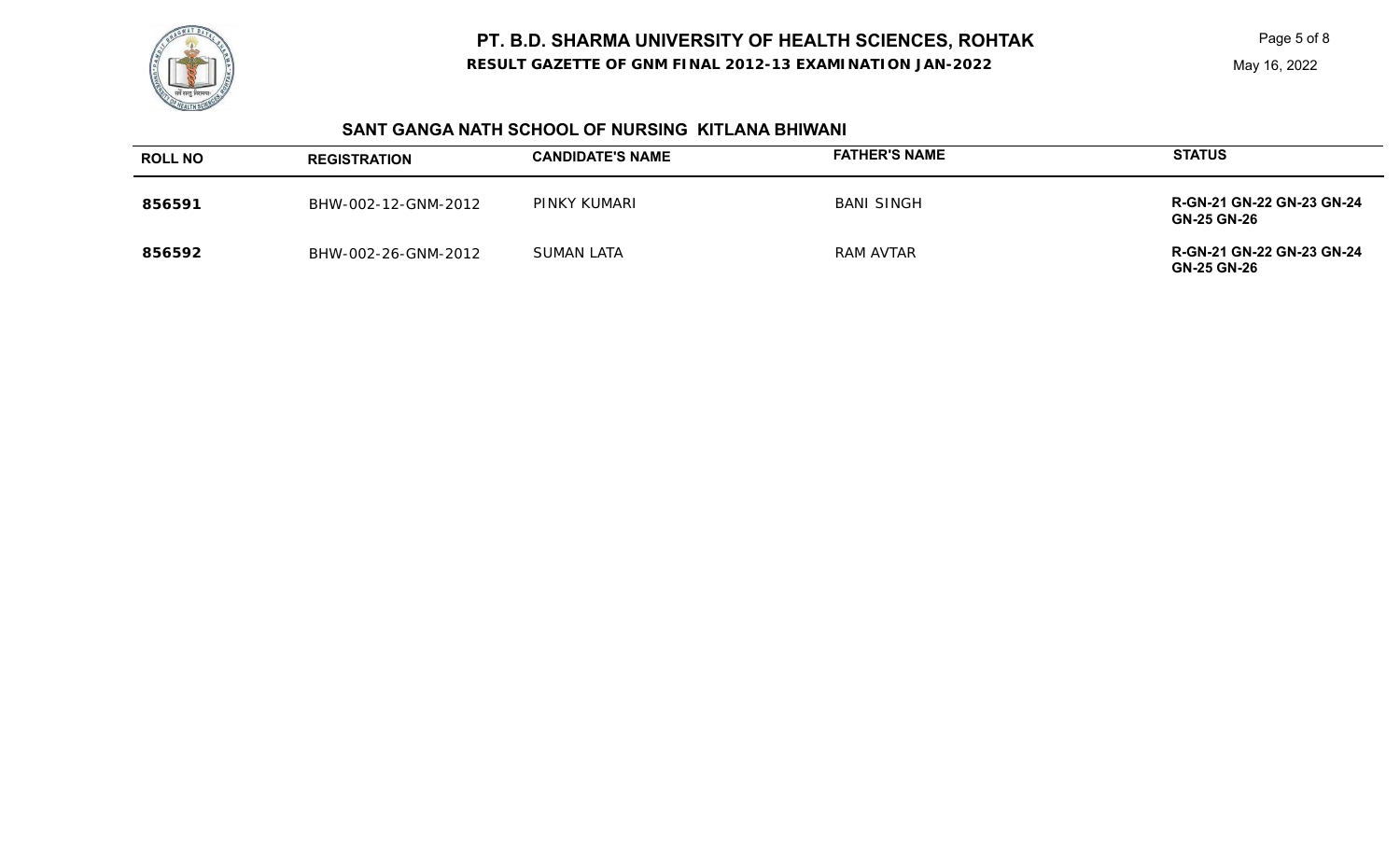**RESULT GAZETTE OF GNM FINAL 2012-13 EXAMINATION JAN-2022**

### **SHAHEED BABA DEEPSINGH COLLEGE OF NURSING RATIA FATEHABAD**

| <b>ROLL NO</b> | <b>FRATION</b><br><b>REGIS</b>        | <b>ATE'S NAME</b><br><b>ANDIDAL</b> | 'S NAME<br><b>EATHER'S</b> | <b>STATUS</b>  |
|----------------|---------------------------------------|-------------------------------------|----------------------------|----------------|
| 856601         | /GNM/12<br>` <sup>Τ</sup> Η/Ωω<br>''' | <b>PINKI</b><br>RANI                | <b>SING</b><br>RIF         | <b>R-GN-22</b> |

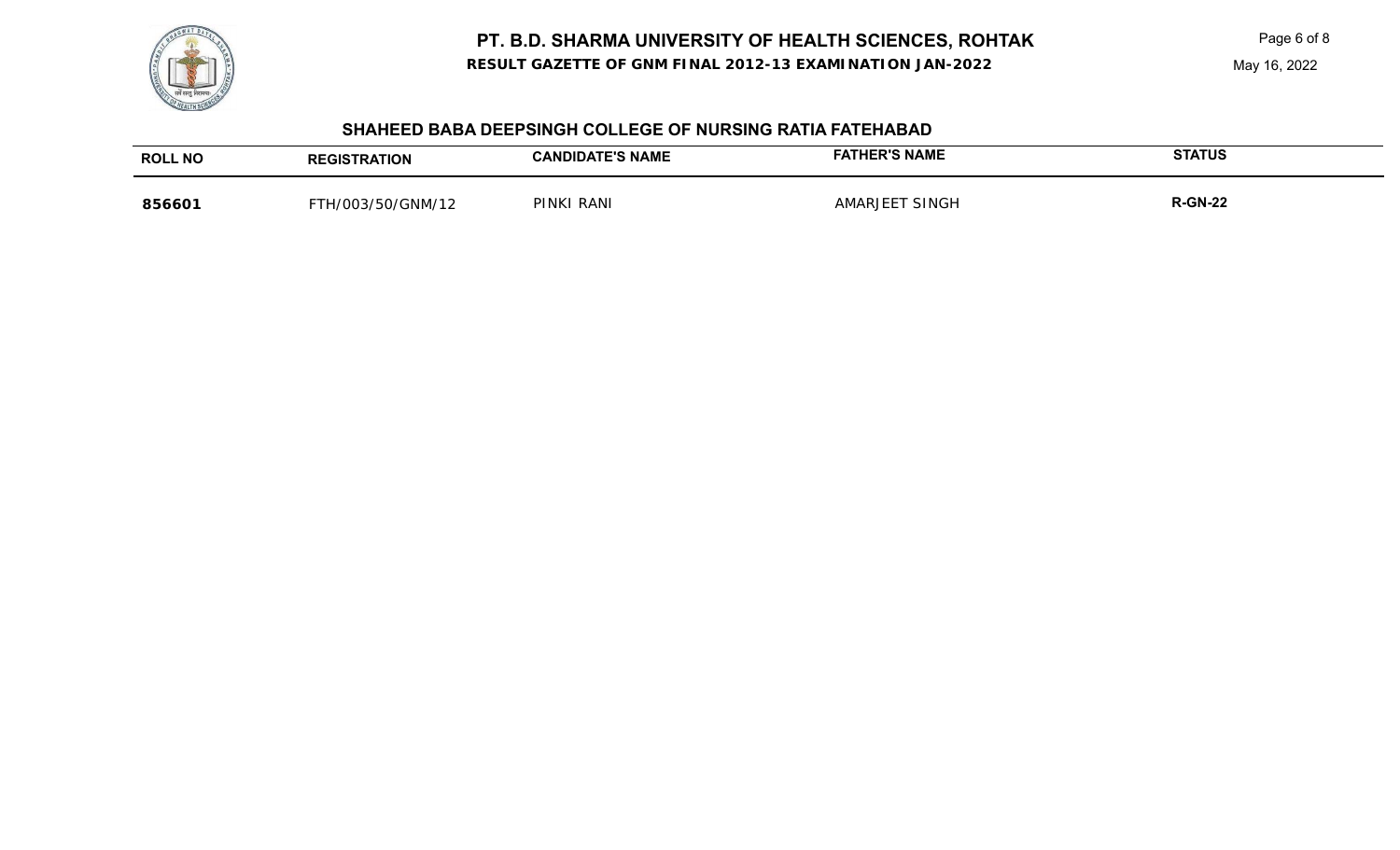**RESULT GAZETTE OF GNM FINAL 2012-13 EXAMINATION JAN-2022**

## **NATIONAL SCHOOL OF NURSING DARIYAPUR FATEHABAD**

| <b>ROLL NO</b> | <b>REGISTRATION</b> | <b>CANDIDATE'S NAME</b> | <b>FATHER'S NAME</b> | <b>STATUS</b> |
|----------------|---------------------|-------------------------|----------------------|---------------|
| 856611         | FTH-001-29-GNM-2012 | <b>KAVITA</b>           | <b>MALA RAM</b>      | 630 / 900     |

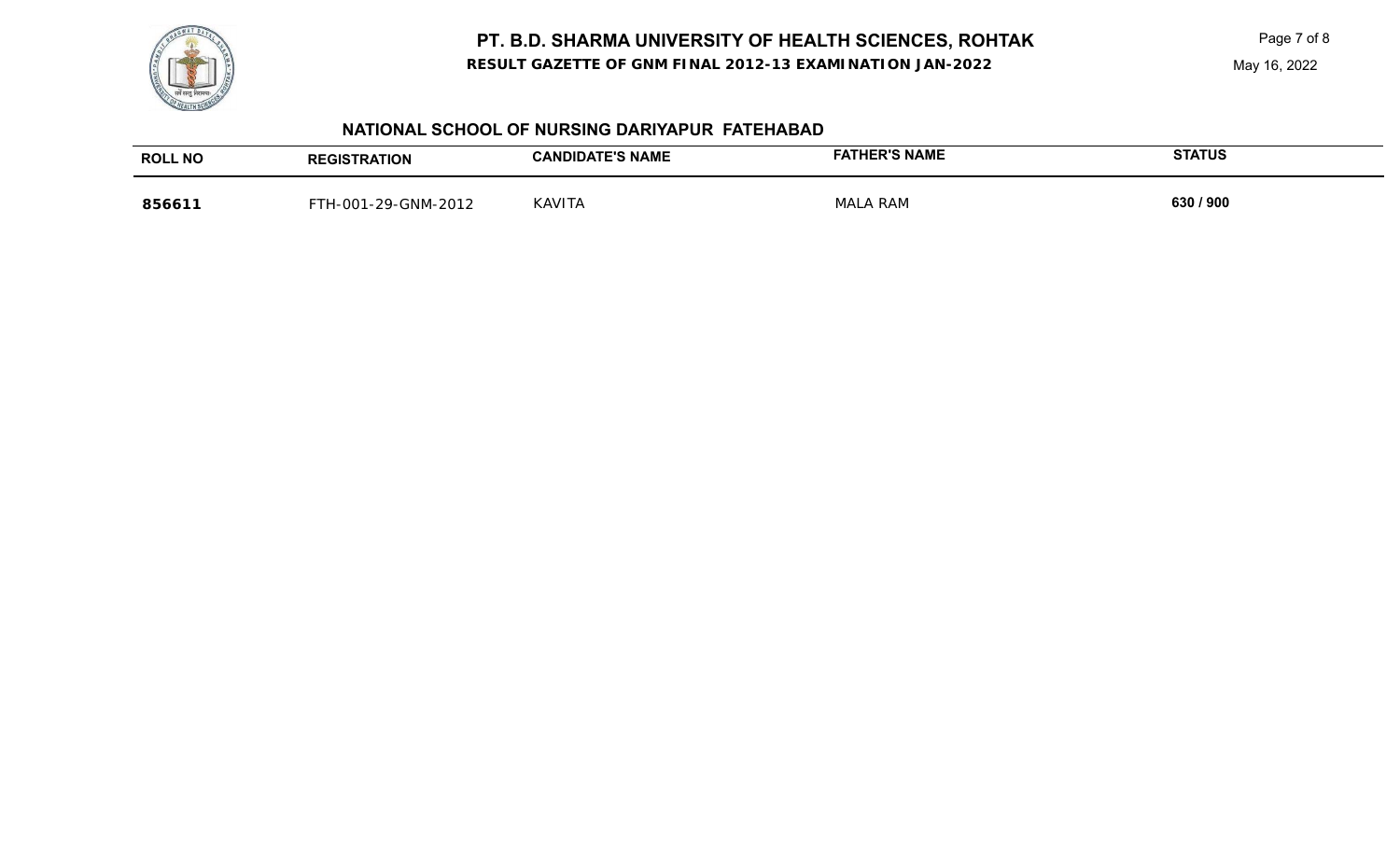**RESULT GAZETTE OF GNM FINAL 2012-13 EXAMINATION JAN-2022**



## **SHAHEED UDHAM SINGH SCHOOL OF NURSING RATIA, FATEHABAD**

| <b>ROLL NO</b> | <b>ATION</b><br><b>REGIS</b>                   | <b>E'S NAME</b><br><b>LAND</b><br>IDA | <b>FATHER'S NAME</b> | <b>STATUS</b>             |
|----------------|------------------------------------------------|---------------------------------------|----------------------|---------------------------|
| 856621         | -GNM-20<br>2-37<br>ററാ<br>$\sim$ $\sim$ $\sim$ | <b>JYOT</b><br>MRIKA                  | SINGF<br>$\Omega$    | <b>GN-22</b><br>'-GN<br>. |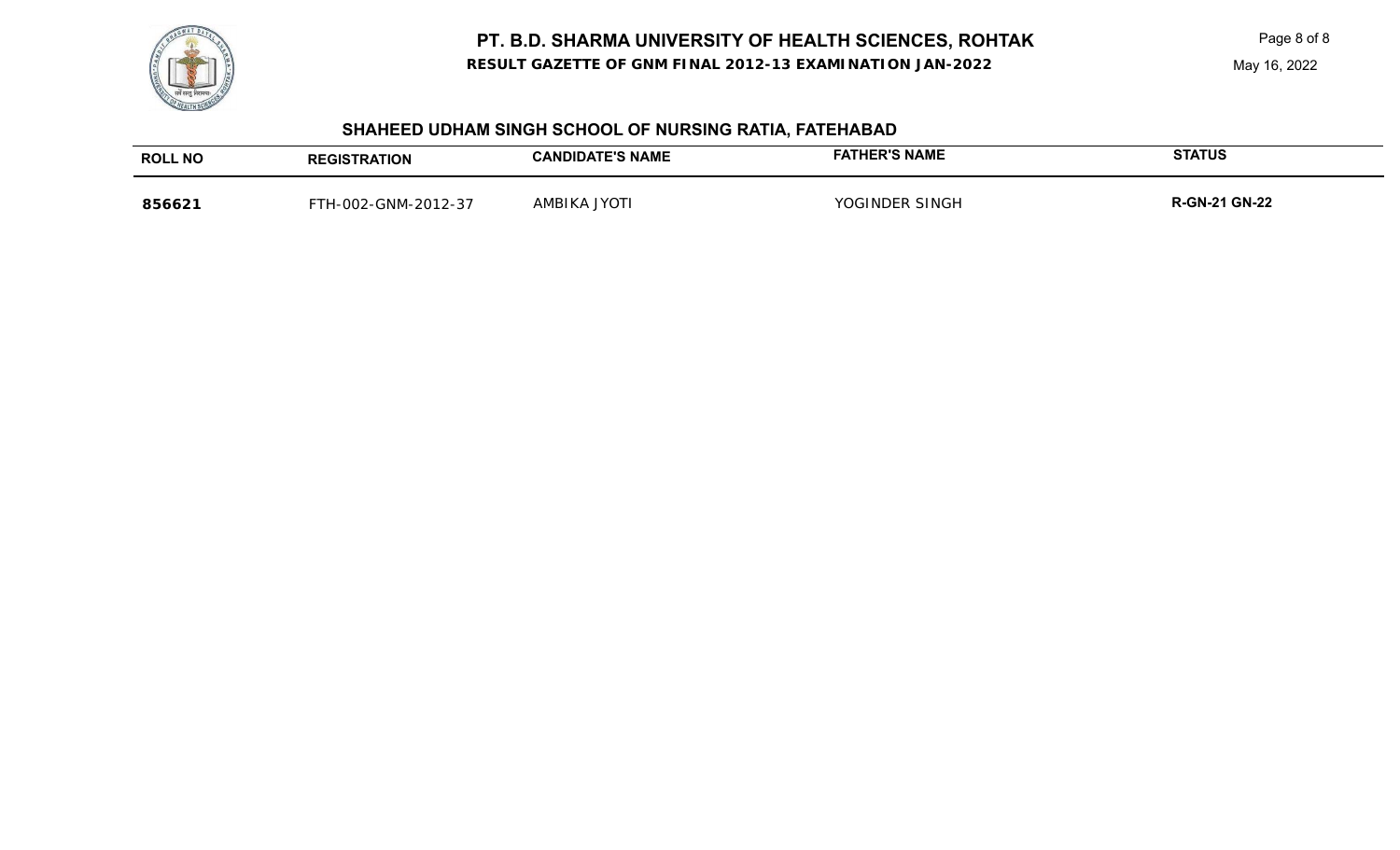

Page 1 of 23 May 16, 2022

### **PARAMJYOTI SCHOOL OF NURSING SIWAN KTL**

| <b>ROLL NO</b> | <b>REGISTRATION</b>  | <b>CANDIDATE'S NAME</b> | <b>FATHER'S NAME</b> | <b>STATUS</b>        |
|----------------|----------------------|-------------------------|----------------------|----------------------|
| 856641         | PSN-KTL-GNM-13-044   | SAVITA RANI             | ASHOK KUMAR          | <b>R-GN-22 GN-25</b> |
| 856642         | PSN-KTL-GNM-2013-029 | BABITA RANI             | <b>ARJUNE SINGH</b>  | 599 / 900            |

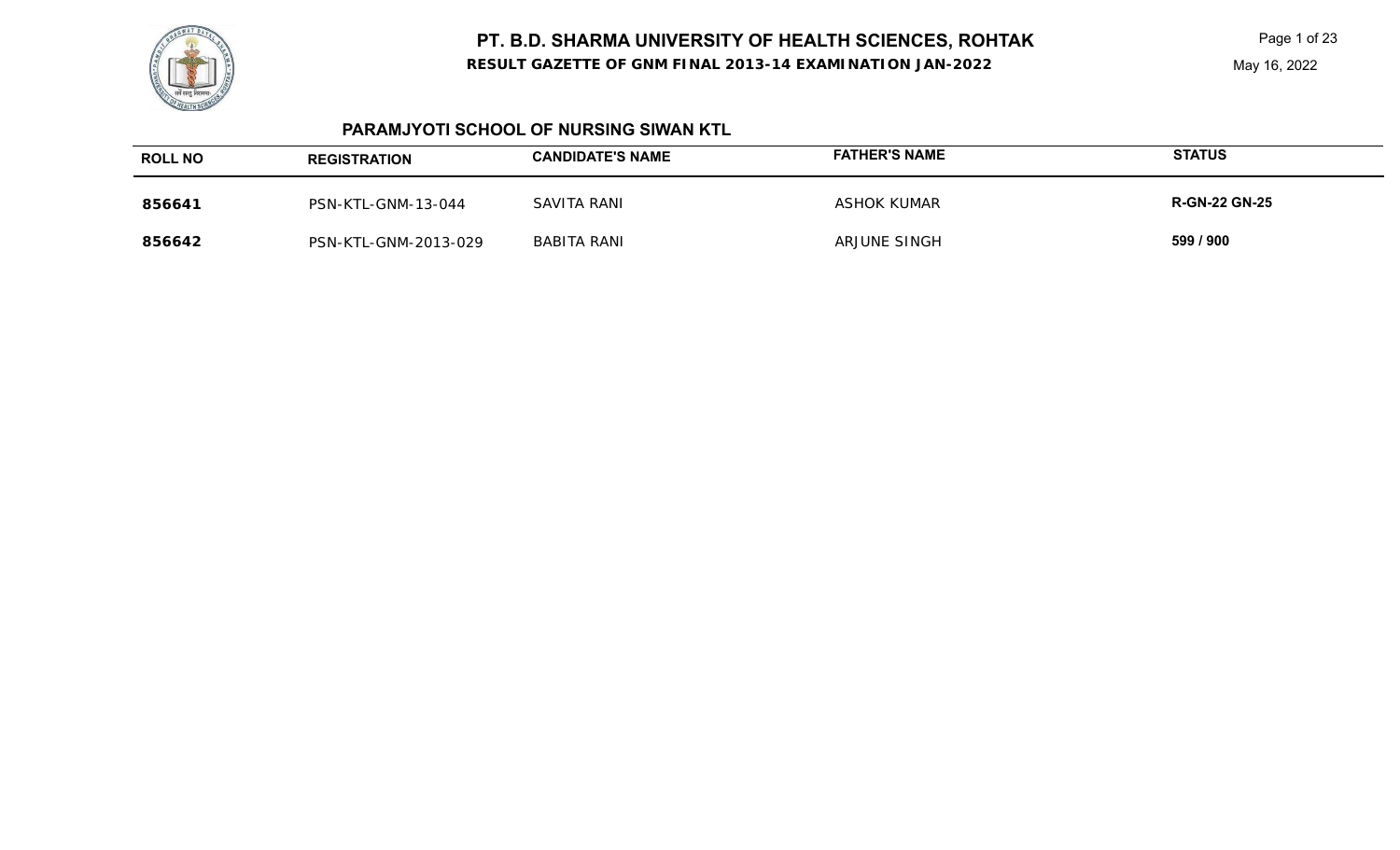**RESULT GAZETTE OF GNM FINAL 2013-14 EXAMINATION JAN-2022**

## **RURAL NURSING TRAINING INSTITUTE, SONEPAT**

| <b>ROLL NO</b> | <b>REGISTRATION</b> | <b>CANDIDATE'S NAME</b> | <b>FATHER'S NAME</b> | <b>STATUS</b>        |
|----------------|---------------------|-------------------------|----------------------|----------------------|
| 856651         | RSN/SNP/GNM/2013/40 | DIVYA ANTIL             | <b>SURESH</b>        | 681 / 900            |
| 856652         | RSN/SNP/GNM/2013/50 | ALISHA                  | MH PARSAD            | <b>R-GN-21 GN-24</b> |

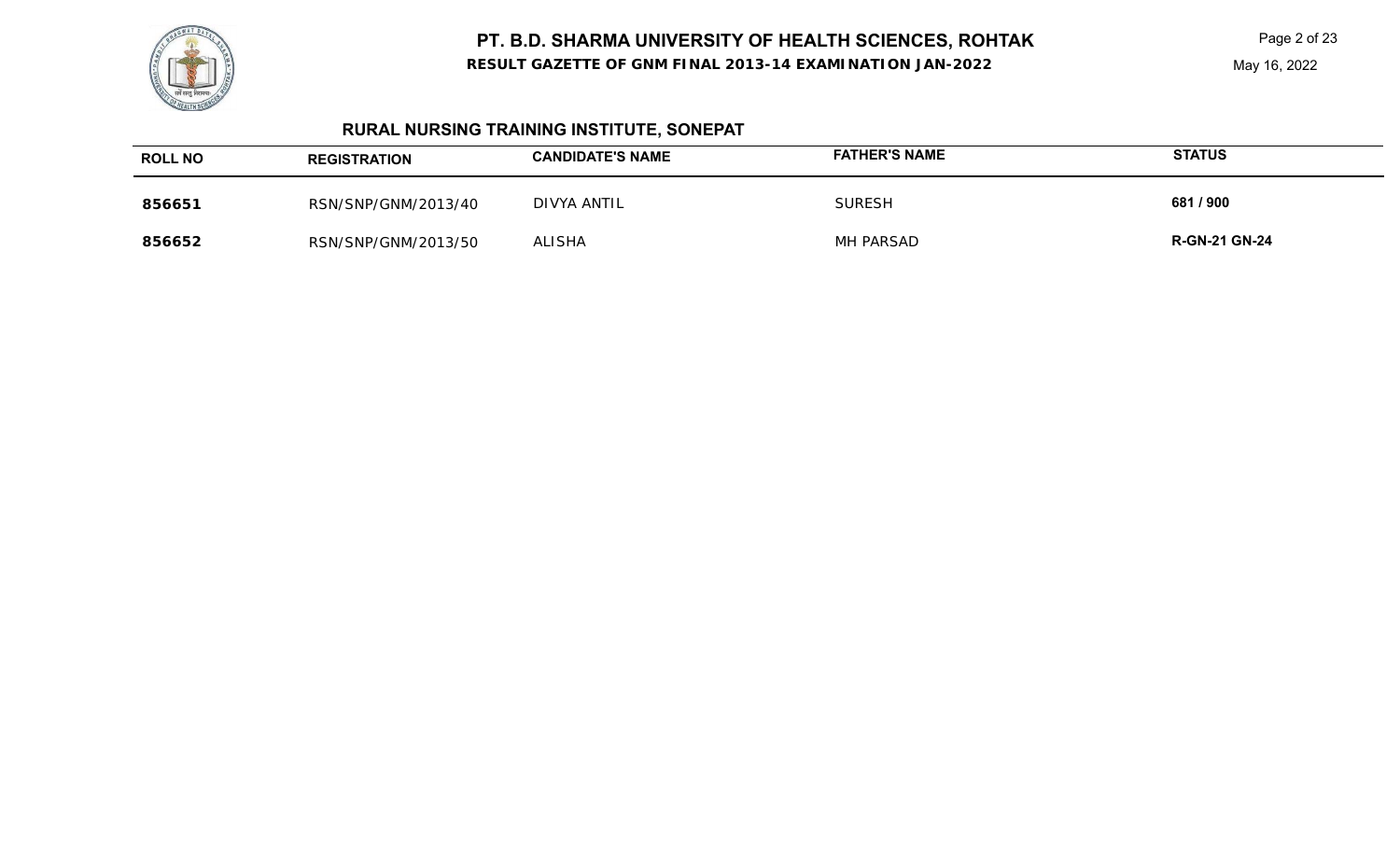

**RESULT GAZETTE OF GNM FINAL 2013-14 EXAMINATION JAN-2022**

Page 3 of 23

May 16, 2022

### **HAPPY CHILD COLLEGE OF NURSING SONEPAT**

| <b>ROLL NO</b> | <b>RATION</b>         | <b>ATE'S NAME</b> | <b>FATHER'S NAME</b> | <b>STATUS</b> |
|----------------|-----------------------|-------------------|----------------------|---------------|
|                | ilS                   | CANDIDATI         |                      |               |
| 856661         | HCSN/SNP/GNM/2013/050 | PRE<br>ARMA<br>∼  | ROSHAN LAI           | 575 / 900     |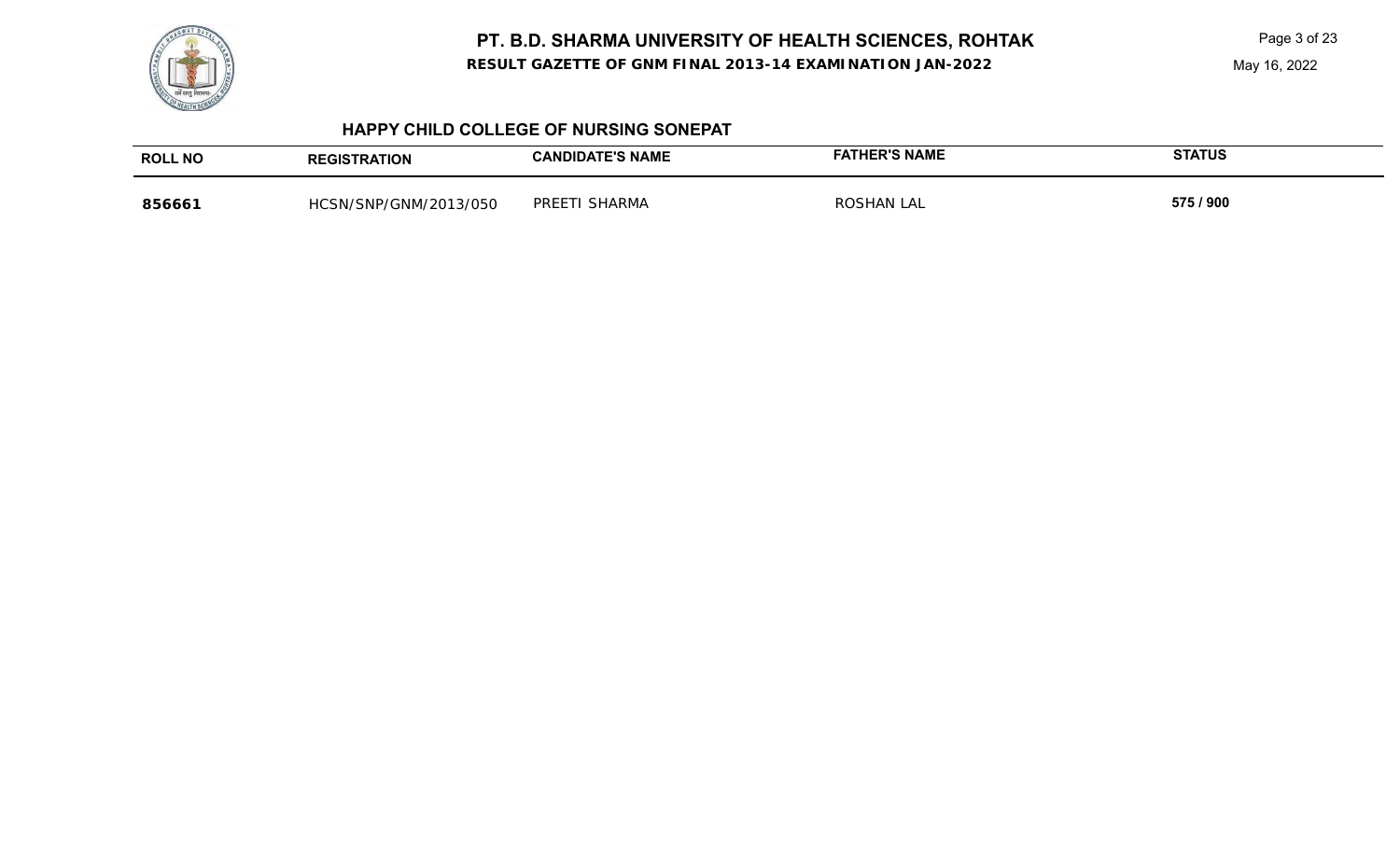

**RESULT GAZETTE OF GNM FINAL 2013-14 EXAMINATION JAN-2022**

Page 4 of 23

May 16, 2022

### **CHANDERMUKHI SCHOOL OF NURSING GOHANA**

| <b>ROLL NO</b> | <b>REGISTRATION</b>   | <b>CANDIDATE'S NAME</b> | <b>FATHER'S NAME</b> | <b>STATUS</b> |
|----------------|-----------------------|-------------------------|----------------------|---------------|
| 856671         | CMSN-SNP-GNM-2013-015 | MOUSAM KUMARI           | <b>GHAYAN SINGH</b>  | 664 / 900     |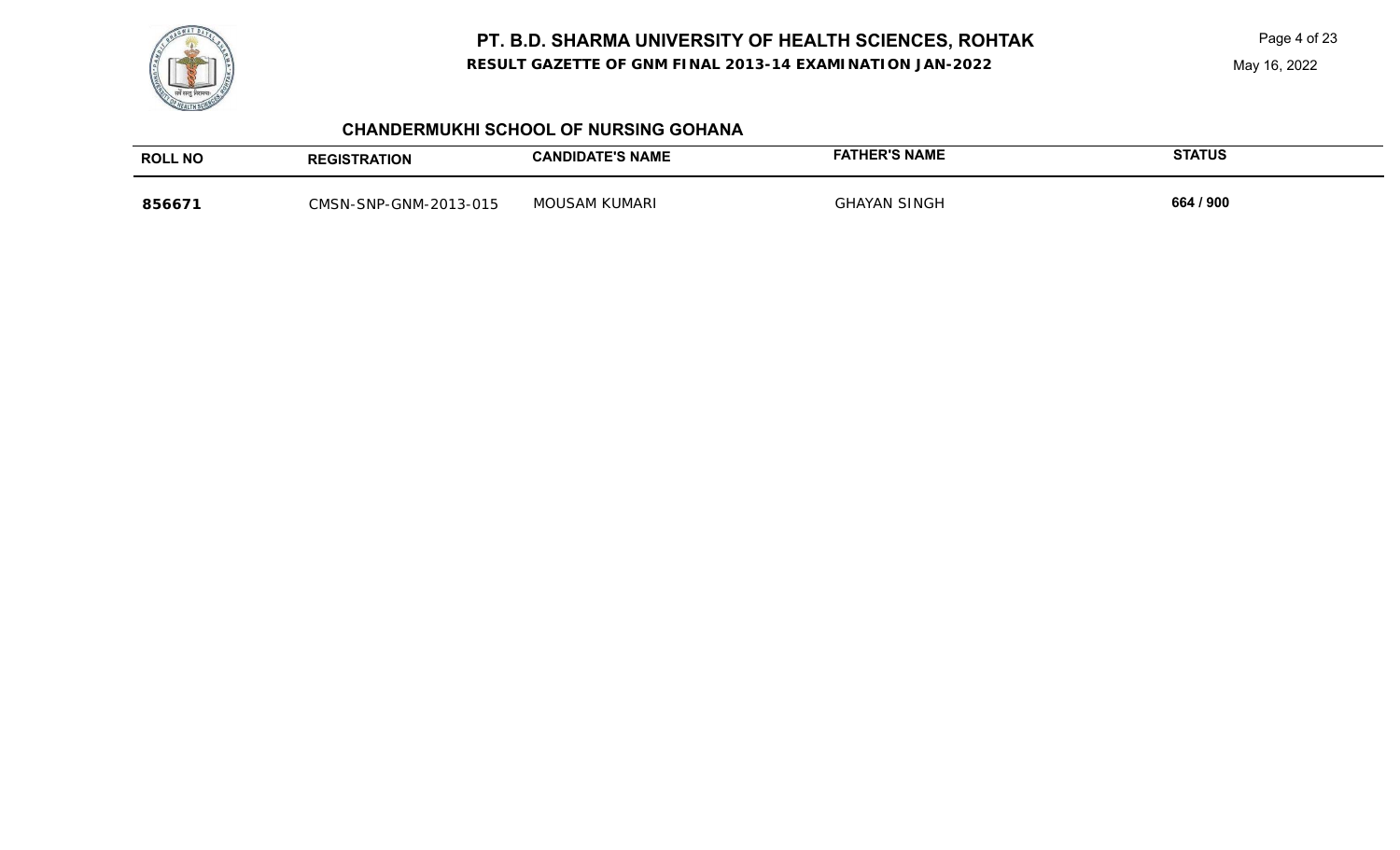

Page 5 of 23



## **BHARAT INSTITUTE OF NURSING, SONIPAT**

| <b>ROLL NO</b> | <b>REGISTRATION</b>  | <b>CANDIDATE'S NAME</b> | <b>FATHER'S NAME</b> | <b>STATUS</b> |  |
|----------------|----------------------|-------------------------|----------------------|---------------|--|
| 856681         | BSN-SNP-GNM-2013-005 | <b>BABLESH</b>          | <b>CHANDER SINGH</b> | 646 / 900     |  |
| 856691         | BSN-SNP-GNM-2013-007 | BASBITA                 | AJAIAB SINGH         | 631 / 900     |  |
| 856692         | BSN-SNP-GNM-2013-010 | EKTA RANI               | <b>MAHABIR SINGH</b> | 607 / 900     |  |
| 856693         | BSN-SNP-GNM-2013-014 | <b>KANTA</b>            | RAJBIR               | 618 / 900     |  |
| 856694         | BSN-SNP-GNM-2013-022 | MANJURANI               | RAJSINGH             | 606 / 900     |  |
| 856695         | BSN-SNP-GNM-2013-052 | <b>SUDESH</b>           | <b>OM PRAKASH</b>    | 628 / 900     |  |
| 856696         | BSN-SNP-GNM-2013-058 | <b>VEENA</b>            | <b>RAMCHANDER</b>    | 620 / 900     |  |
| 856697         | BSN-SNP-GNM-2013-059 | <b>RAJNI</b>            | <b>SURESH</b>        | 632 / 900     |  |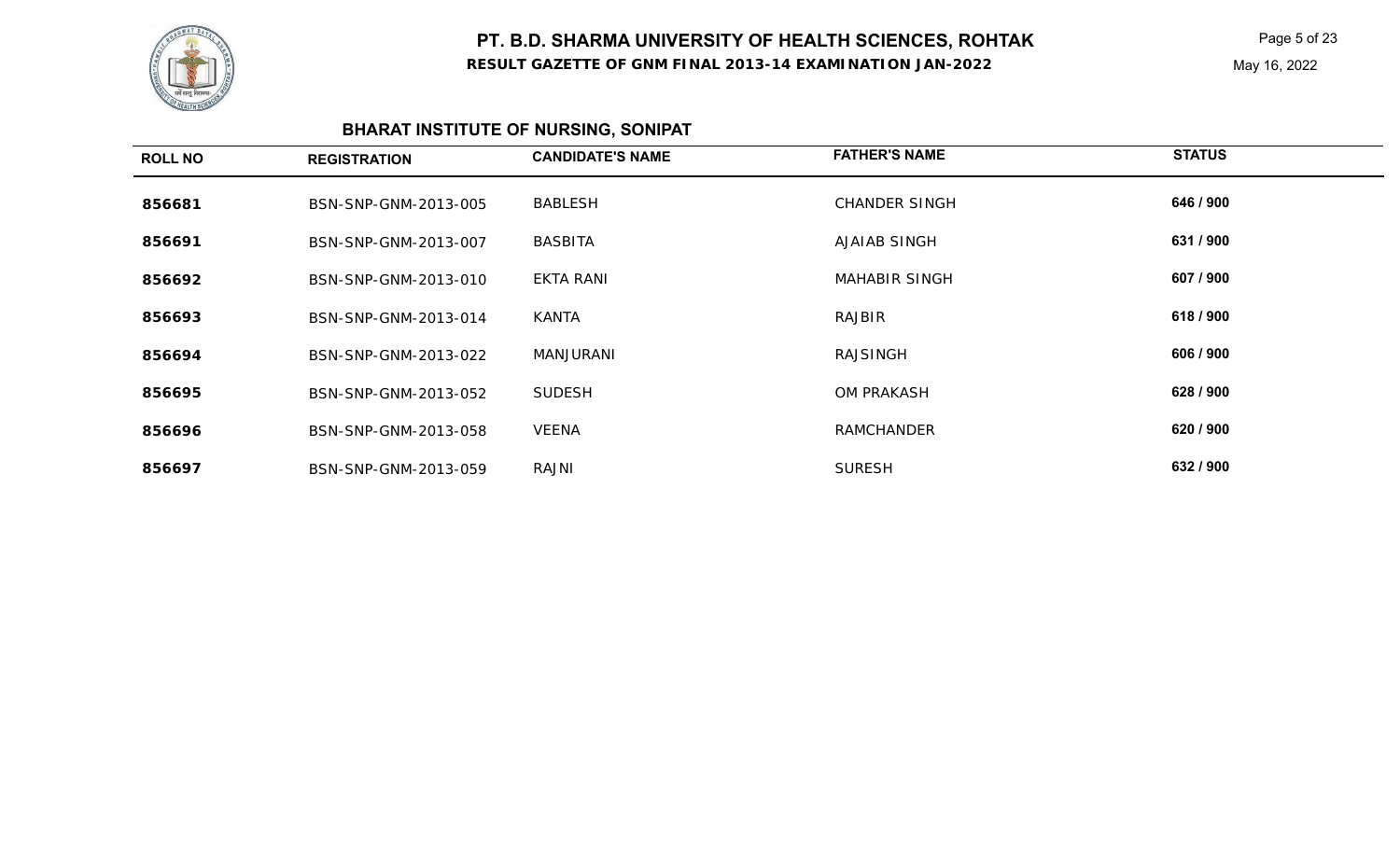

Page 6 of 23



### **D.C JAIN COLLEGE OF NURSING SONIPAT**

| <b>ROLL NO</b> | <b>REGISTRATION</b>       | <b>CANDIDATE'S NAME</b>      | <b>FATHER'S NAME</b> | <b>STATUS</b>                    |
|----------------|---------------------------|------------------------------|----------------------|----------------------------------|
| 856711         | -GNM-2013-023<br>DCJ-SNP- | GEE <sup>-</sup><br>.TA RANI | <b>CHANDER BHAN</b>  | <b>R-GN-22 GN-23 GN-25 GN-26</b> |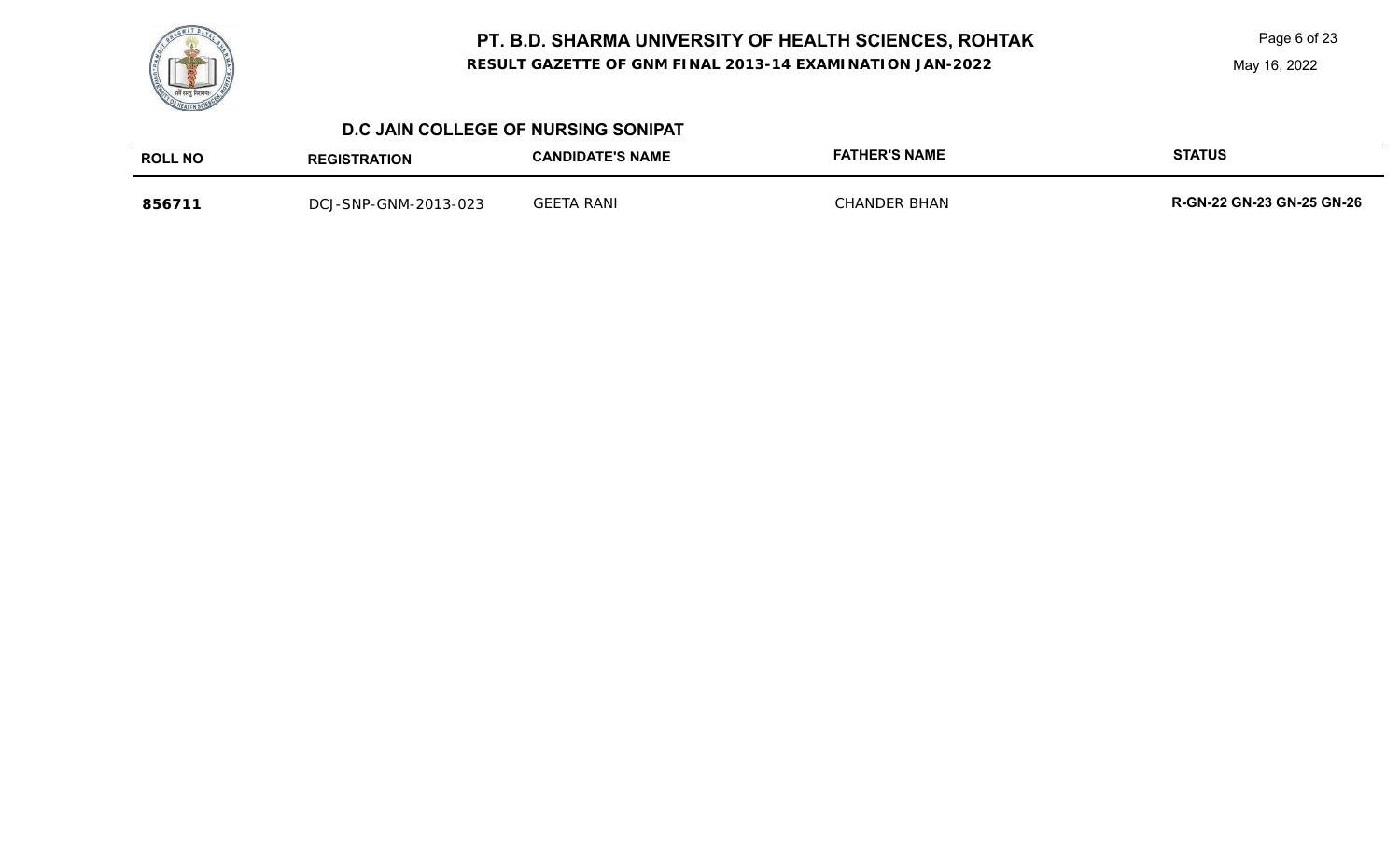

**RESULT GAZETTE OF GNM FINAL 2013-14 EXAMINATION JAN-2022**

Page 7 of 23 May 16, 2022

### **ADARSH SCHOOL OF NURSING MADINA ROHTAK**

| <b>ROLL NO</b> | <b>REGISTRATION</b>  | <b>CANDIDATE'S NAME</b> | FATHER'S NAME | <b>STATUS</b> |
|----------------|----------------------|-------------------------|---------------|---------------|
| 856721         | ASN-RTK-GNM-2013-026 | <b>MONA</b>             | JAI SINGH     | 611 / 900     |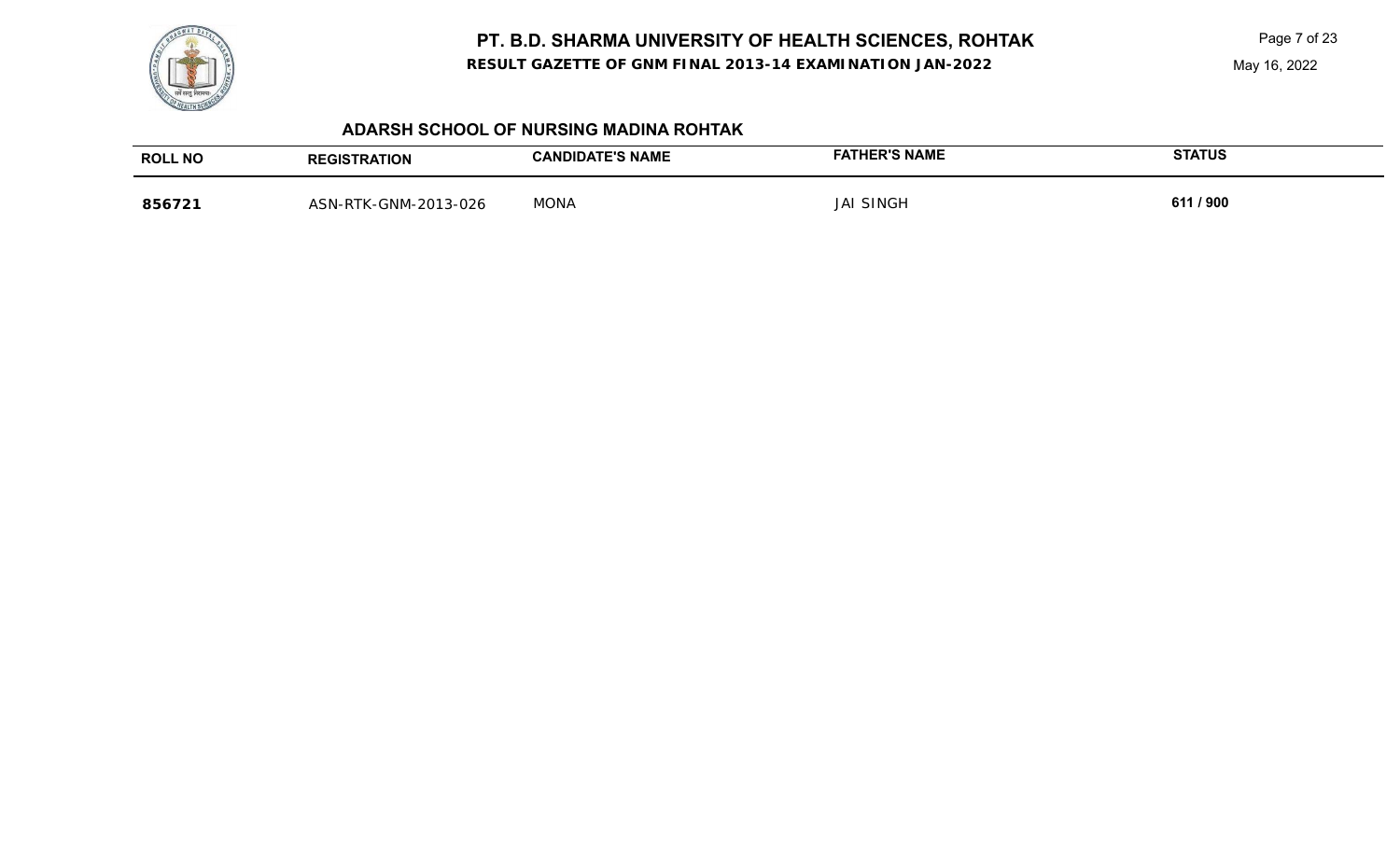**RESULT GAZETTE OF GNM FINAL 2013-14 EXAMINATION JAN-2022**

### **SHRI BABA MASTNATH NURSING INST.ASTHAL BOHAR ROHTAK**

| <b>ROLL NO</b> | <b>REGISTRATION</b>    | <b>CANDIDATE'S NAME</b> | <b>FATHER'S NAME</b> | <b>STATUS</b> |
|----------------|------------------------|-------------------------|----------------------|---------------|
| 856731         | BMNSN/RTK/GNM/2013/027 | RINKU                   | JAIPAL SINGH         | 688 / 900     |
| 856732         | BMNSN/TK/GNM/2013/005  | VANDANA                 | SATYAWAN             | 620 / 900     |

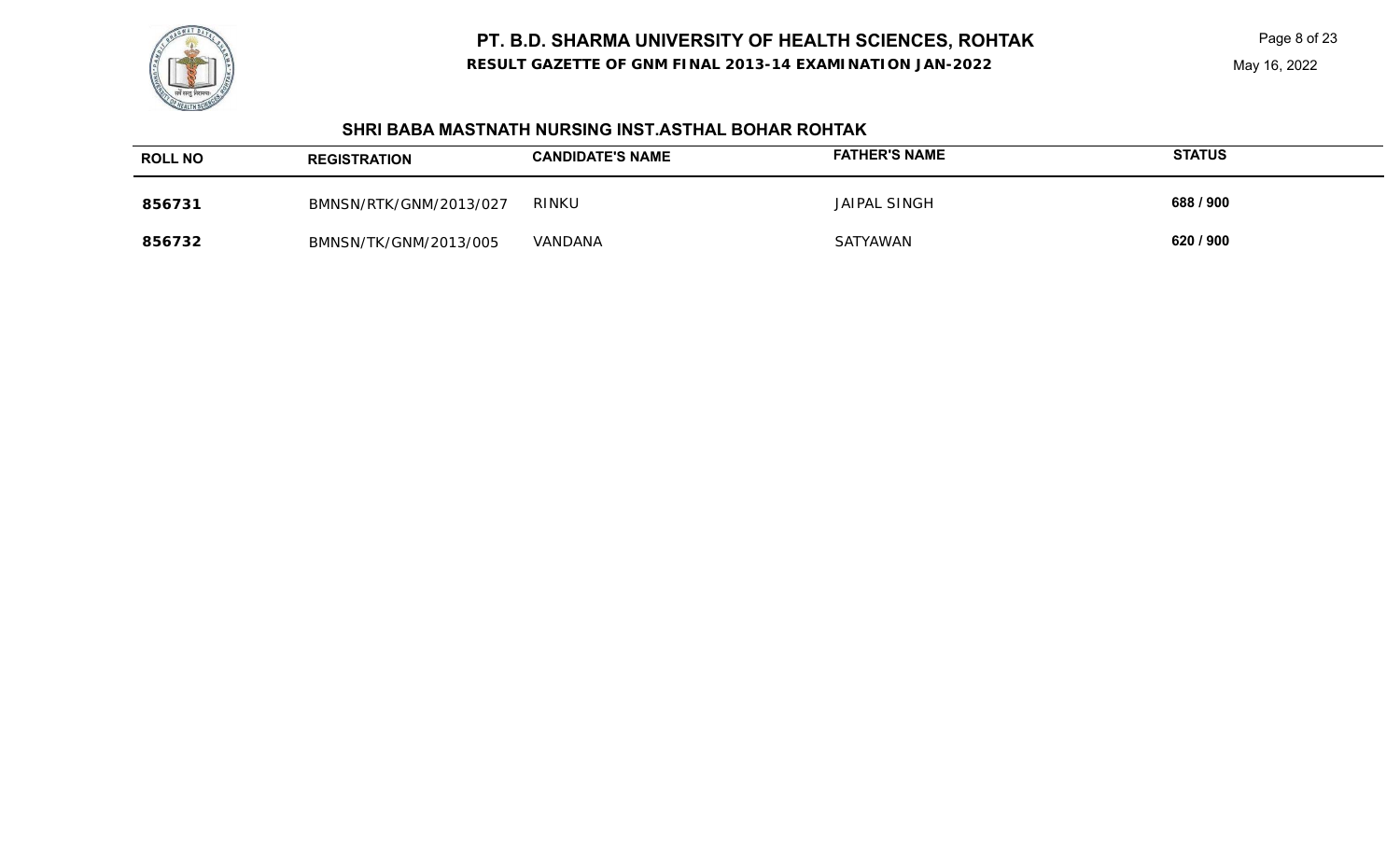**RESULT GAZETTE OF GNM FINAL 2013-14 EXAMINATION JAN-2022**

Page 9 of 23 May 16, 2022

| <b>ROLL NO</b> | <b>REGISTRATION</b>   | <b>CANDIDATE'S NAME</b> | <b>FATHER'S NAME</b> | <b>STATUS</b> |
|----------------|-----------------------|-------------------------|----------------------|---------------|
| 856741         | RSSN-RTK-GNM-2013-007 | USHA RANI               | <b>DHANRAJ</b>       | 660 / 900     |
| 856742         | RSSN-RTK-GNM-2013-024 | <b>POOJA</b>            | RAMNIWAS             | 650 / 900     |
| 856743         | RSSN-RTK-GNM-2013-032 | BABITA                  | <b>DALEL</b>         | 654 / 900     |
| 856744         | RSSN-RTK-GNM-2013-039 | <b>SAVITA</b>           | JAI BEER             | 627 / 900     |

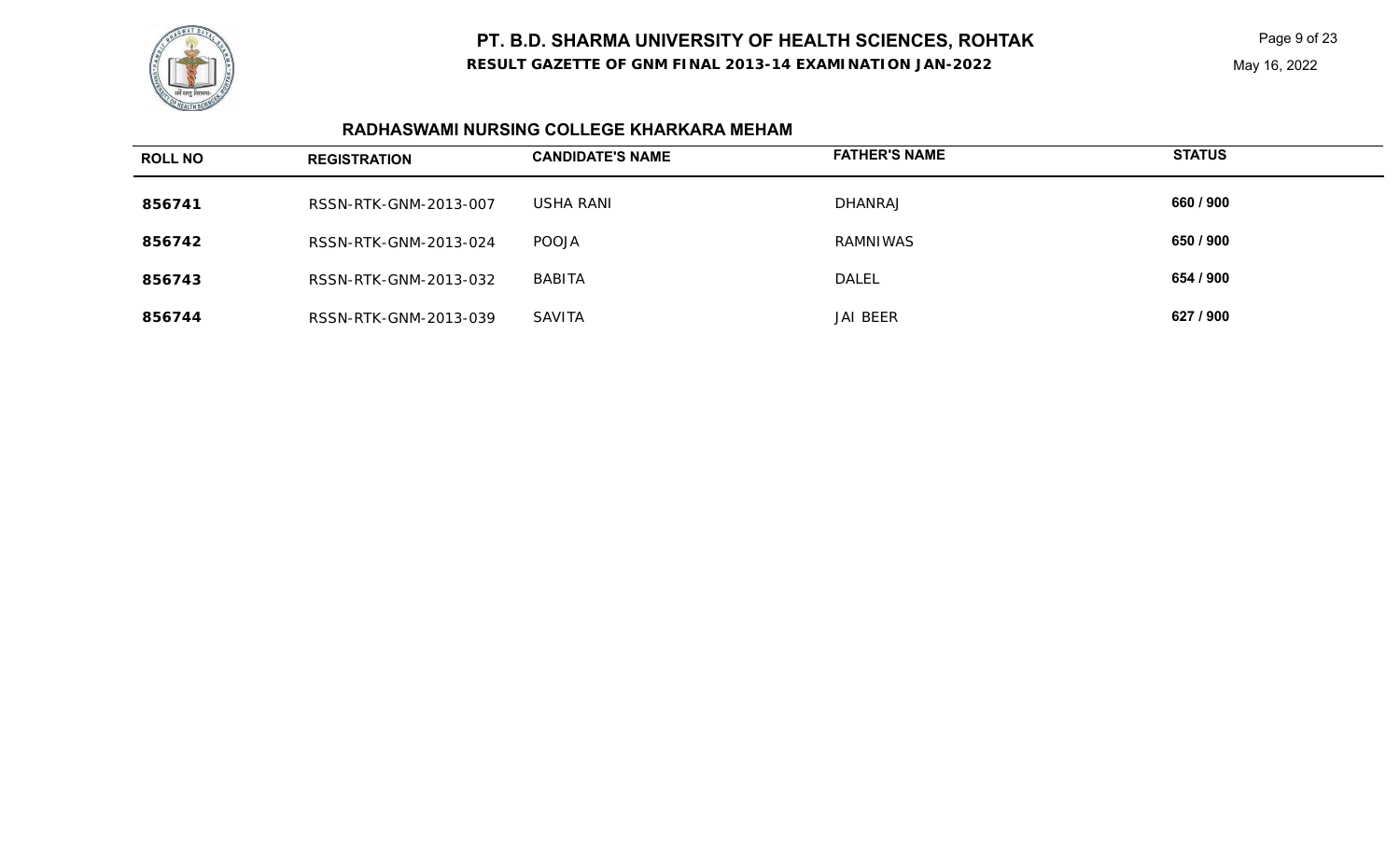

Page 10 of 23



## **GAJRAJ INSTITUTE OF NURSING,GOHANA**

| <b>ROLL NO</b> | <b>REGISTRATION</b>  | <b>CANDIDATE'S NAME</b> | <b>FATHER'S NAME</b> | <b>STATUS</b>        |
|----------------|----------------------|-------------------------|----------------------|----------------------|
| 856751         | GIN/SNP/GNM/2013/005 | ANNU DEVI               | <b>SURESH KUMAR</b>  | 632 / 900            |
| 856753         | GIN/SNP/GNM/2013/023 | MEENA DEVI              | WAZIR SINGH          | <b>R-GN-21 GN-24</b> |
| 856754         | GIN/SNP/GNM/2013/026 | <b>DARSHNA</b>          | <b>BHOOP SINGH</b>   | <b>R-GN-22 GN-25</b> |
| 856755         | GIN/SNP/GNM/2013/028 | KAVITA                  | <b>DAULATRAM</b>     | 577 / 900            |

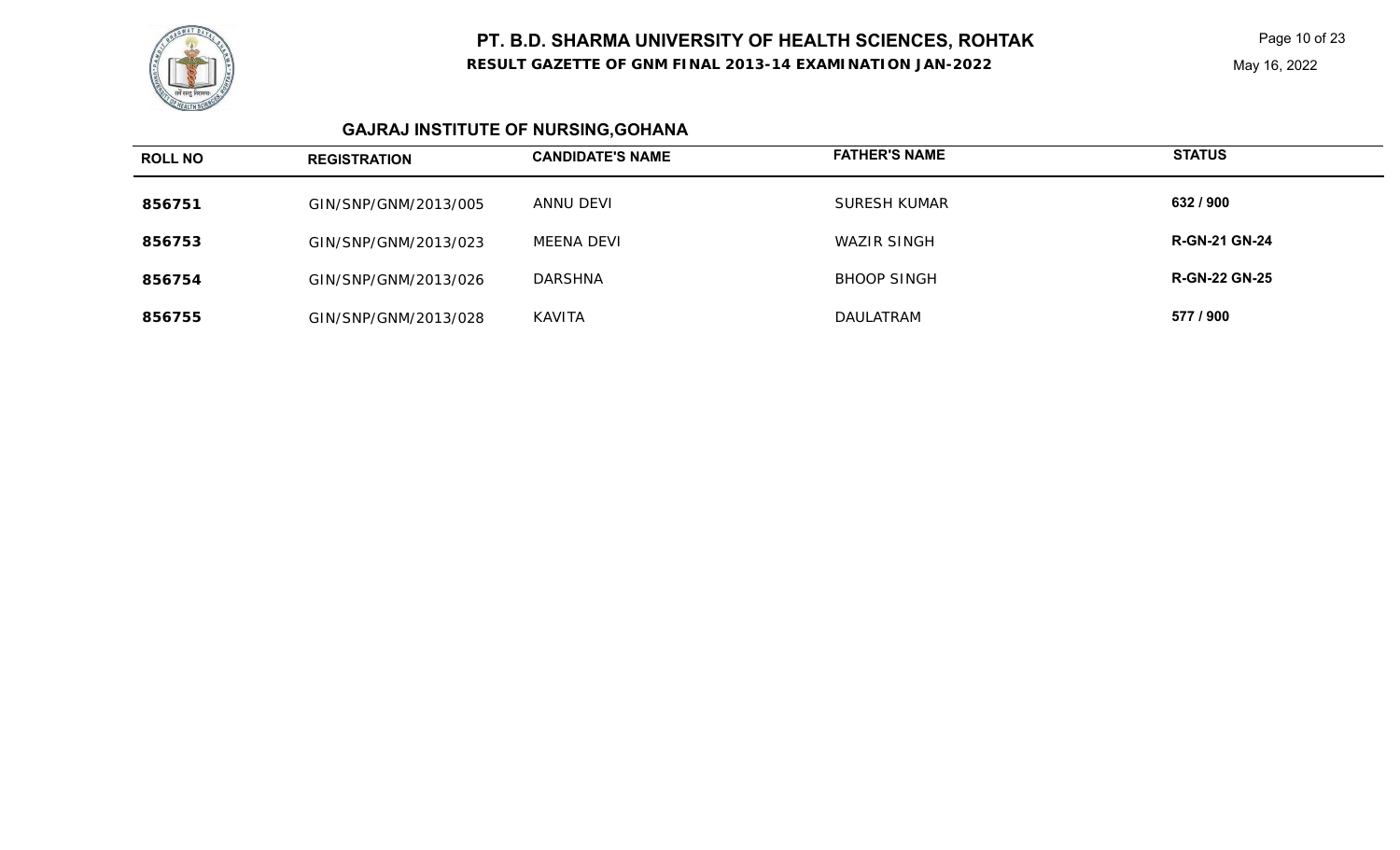

Page 11 of 23 May 16, 2022

### **SVM SCHOOL OF NURSING CHANG BHIWANI**

| <b>ROLL NO</b> | <b>REGISTRATION</b>    | <b>CANDIDATE'S NAME</b> | <b>FATHER'S NAME</b> | <b>STATUS</b> |
|----------------|------------------------|-------------------------|----------------------|---------------|
| 856761         | SVM-BHW-GNM-2013-034   | <b>SUNITA</b>           | KARAM SINGH          | 617 / 900     |
| 856762         | SVMSN-BHW-GNM-2013-048 | <b>MONIKA</b>           | SATBIR SINGH         | 663 / 900     |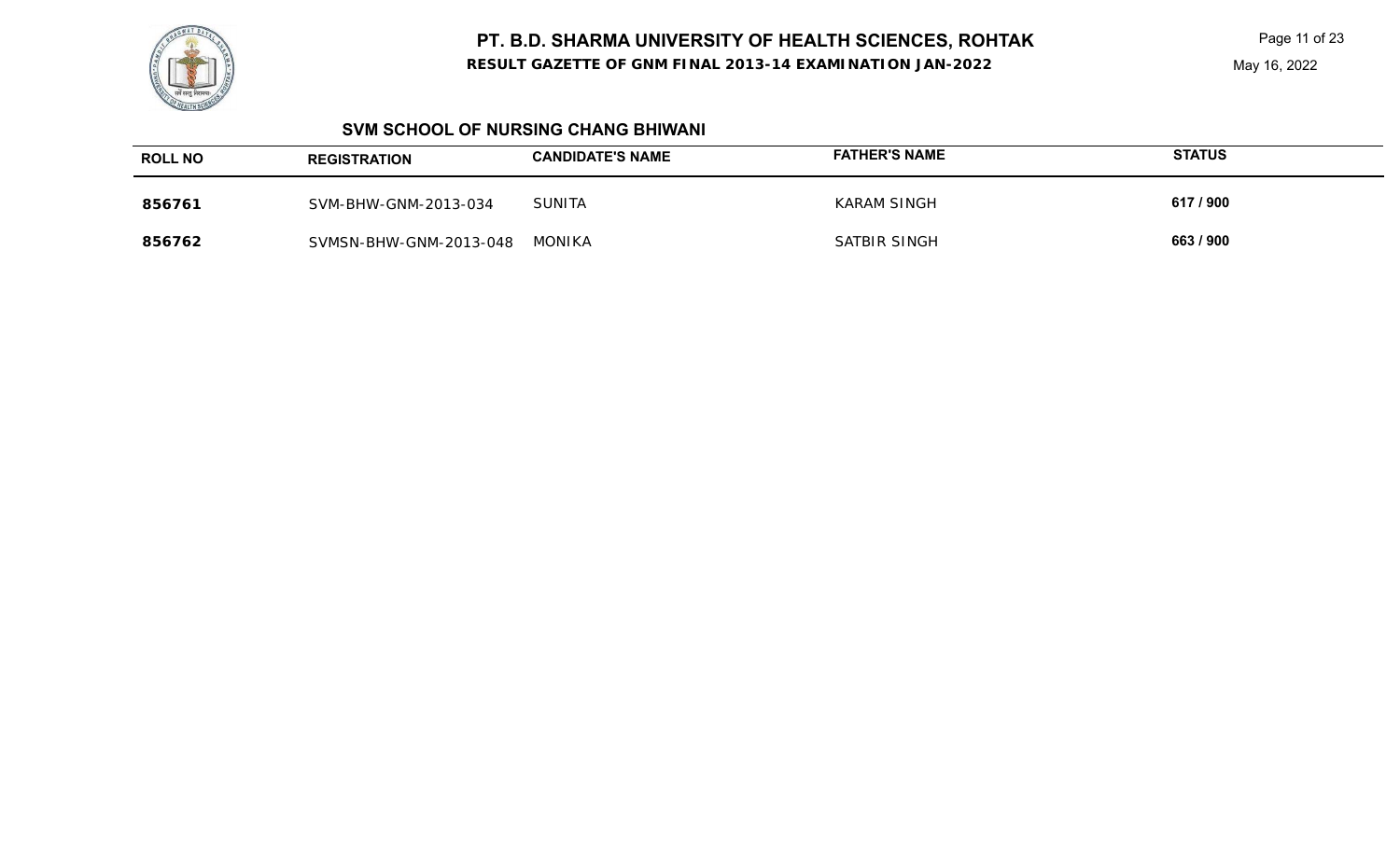

**RESULT GAZETTE OF GNM FINAL 2013-14 EXAMINATION JAN-2022**

Page 12 of 23

May 16, 2022

### **GRV NURSING SCHOOL CHARKHI DADRI BHIWANI**

| <b>ROLL NO</b> | <b>REGISTRATION</b> | CANDIDATE'S NAME      | <b>FATHER'S NAME</b>        | <b>STATUS</b>                    |
|----------------|---------------------|-----------------------|-----------------------------|----------------------------------|
| 856771         | VSN-BHW-2013-38     | <b>SADHANA PANDEY</b> | <b>PRASAD PANDEY</b><br>DEV | <b>R-GN-21 GN-22 GN-24 GN-25</b> |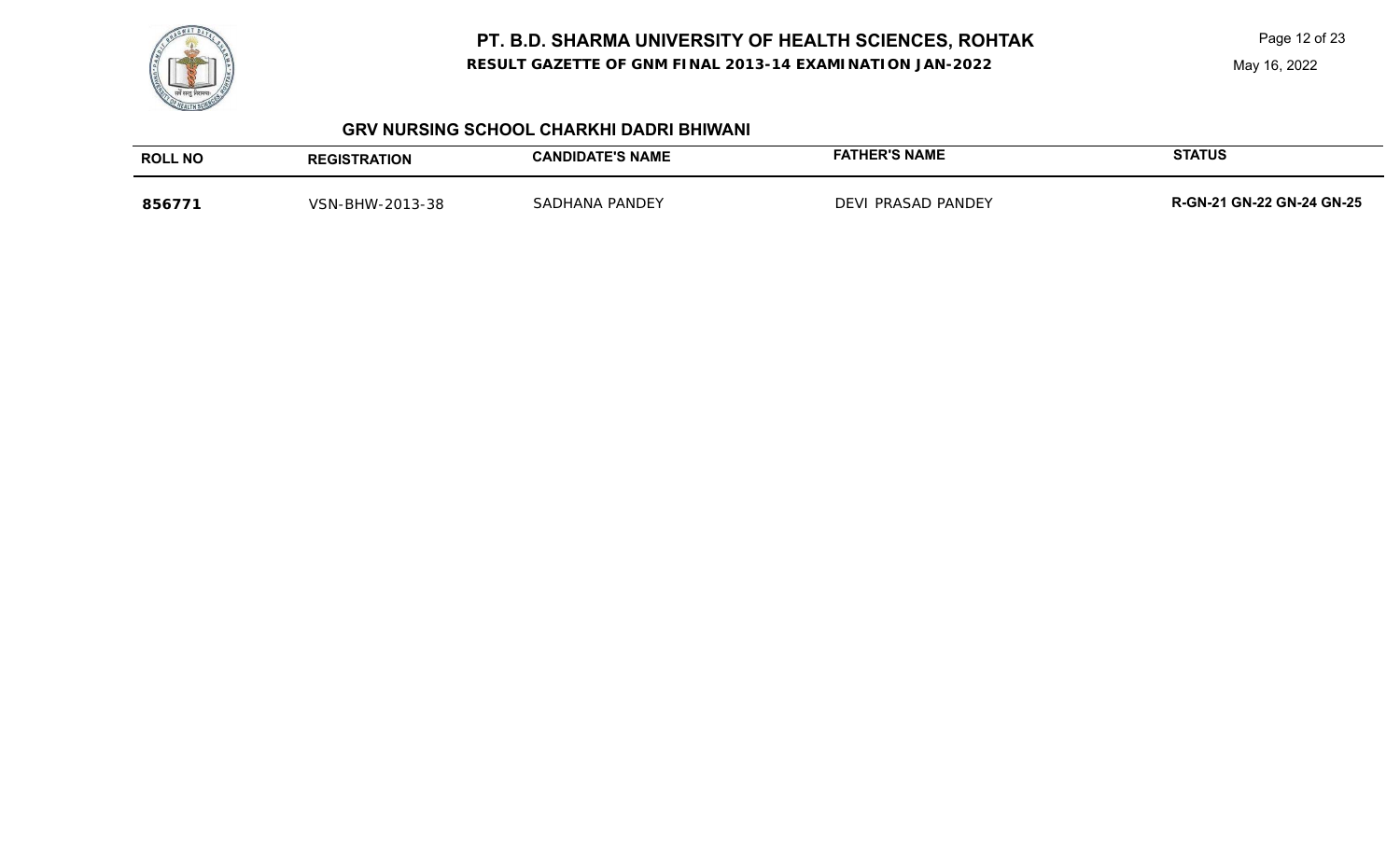

**RESULT GAZETTE OF GNM FINAL 2013-14 EXAMINATION JAN-2022**

Page 13 of 23

May 16, 2022

## **PHOGAT SCHOOL OF NURSING, LOHARU, BHIWANI**

| <b>ROLL NO</b> | <b>TRATION</b>                           | <b>CANDIDATE'S NAME:</b> | ER'S NAME           | <b>STATUS</b> |
|----------------|------------------------------------------|--------------------------|---------------------|---------------|
|                | REGIS                                    |                          |                     |               |
| 856781         | $-023$<br>$GMM -$<br>.<br><b>PSN-BHW</b> | <b>SHARMILA</b>          | SINGH<br>RAHA<br>וח | 683 / 900     |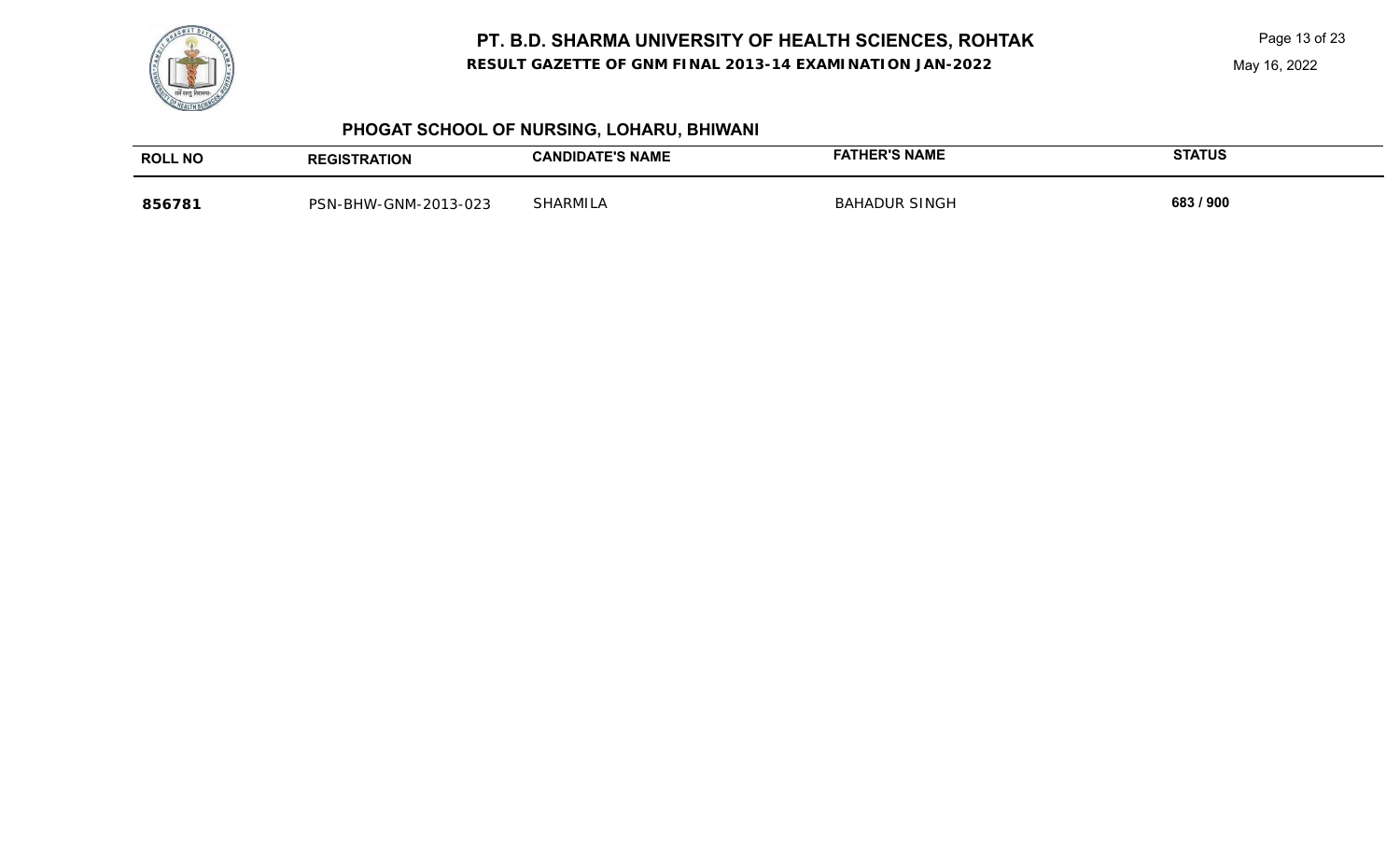**RESULT GAZETTE OF GNM FINAL 2013-14 EXAMINATION JAN-2022**

May 16, 2022



### **RDR JAN SEWA SCH. OF NURSING KANINA MOHINDERGARH**

| <b>ROLL NO</b> | <b>ATION</b><br>GIS      | <b>ATE'S NAME</b><br><b>LANL</b><br>IDА | <b>FATHER'S NAME</b> | <b>STATUS</b> |
|----------------|--------------------------|-----------------------------------------|----------------------|---------------|
| 856791         | $3 - 04^{\circ}$<br>RDR. | ANITA                                   | . PAI<br>NFTRA       | 650 / 900     |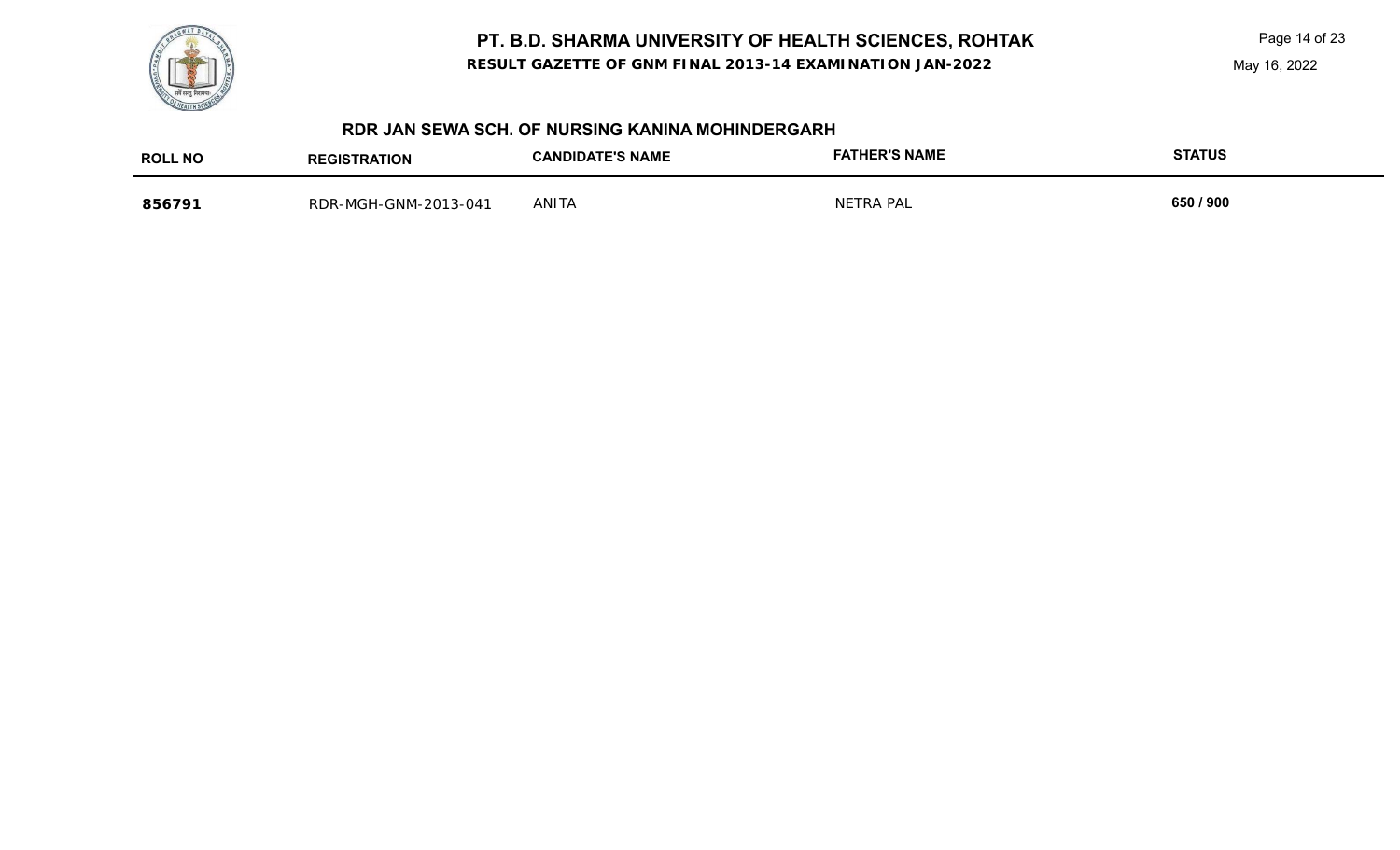

Page 15 of 23

### **RR SCHOOL OF NURSING GURGAON**

| <b>ROLL NO</b> | REGISTRATION          | <b>TE'S NAME</b><br><b>:ANDIDATE</b> | ER'S NAME     | <b>STATUS</b> |
|----------------|-----------------------|--------------------------------------|---------------|---------------|
| 856801         | RRSN-GGN-GNM-2013-036 | <b>REENA</b>                         | <b>SHARMA</b> | 614 / 900     |

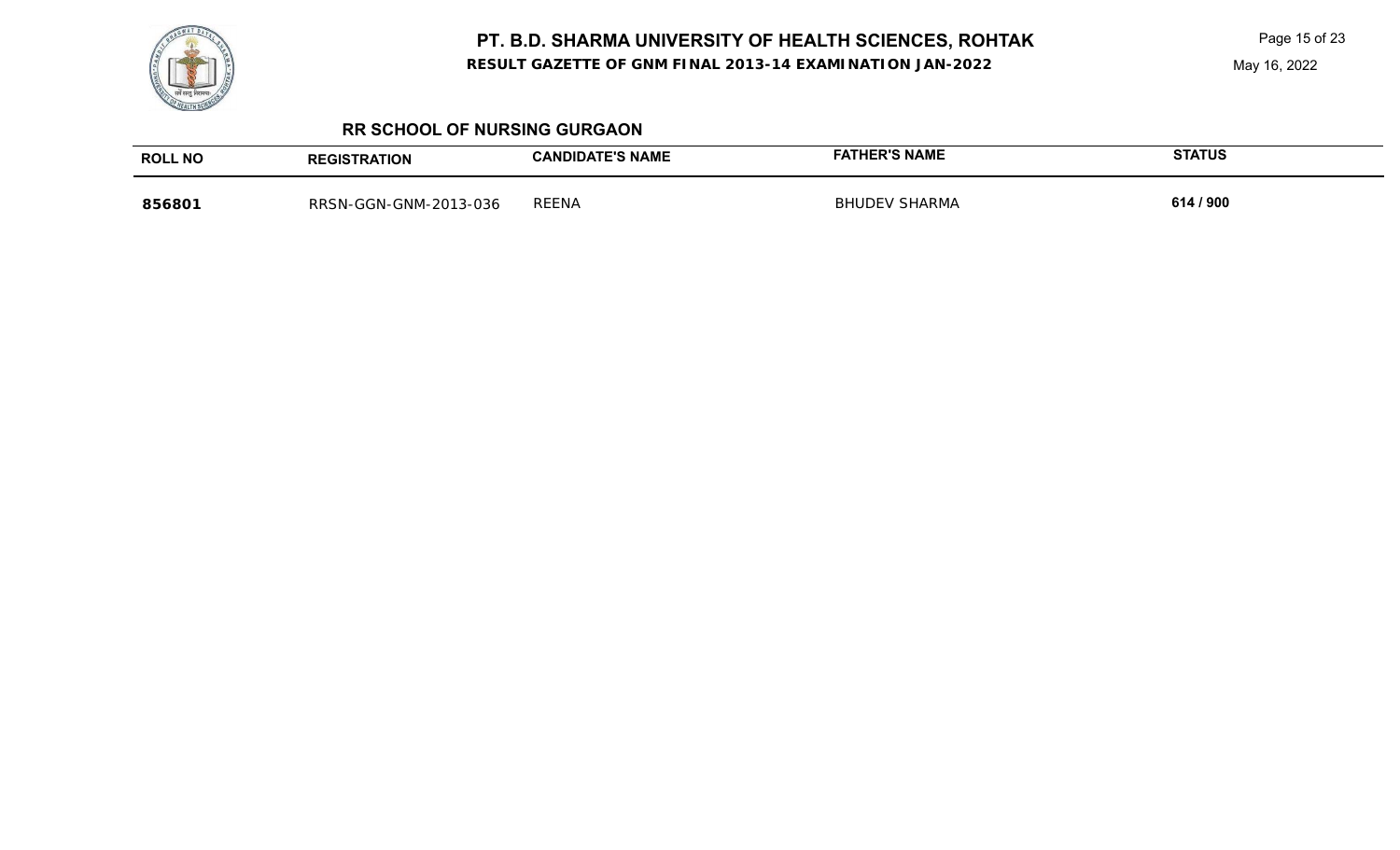**RESULT GAZETTE OF GNM FINAL 2013-14 EXAMINATION JAN-2022**

### **KHUSHI SCHOOL & COLLEGE OF NURSING KAGSAR HISAR**

| <b>ROLL NO</b> | <b>REGISTRATION</b>  | <b>CANDIDATE'S NAME</b> | <b>FATHER'S NAME</b> | <b>STATUS</b>        |
|----------------|----------------------|-------------------------|----------------------|----------------------|
| 856811         | KSN-HSR-GNM-2013-012 | <b>RENU</b>             | SATYANARAYAN         | <b>R-GN-22 GN-25</b> |
| 856812         | KSN-HSR-GNM-2013-054 | <b>BANSAL KUMARI</b>    | <b>JAI SINGH</b>     | <b>R-GN-22 GN-25</b> |
| 856813         | KSN-HSR-GNM-2013-059 | <b>AVINA</b>            | RAM KISHAN           | <b>R-GN-22 GN-25</b> |

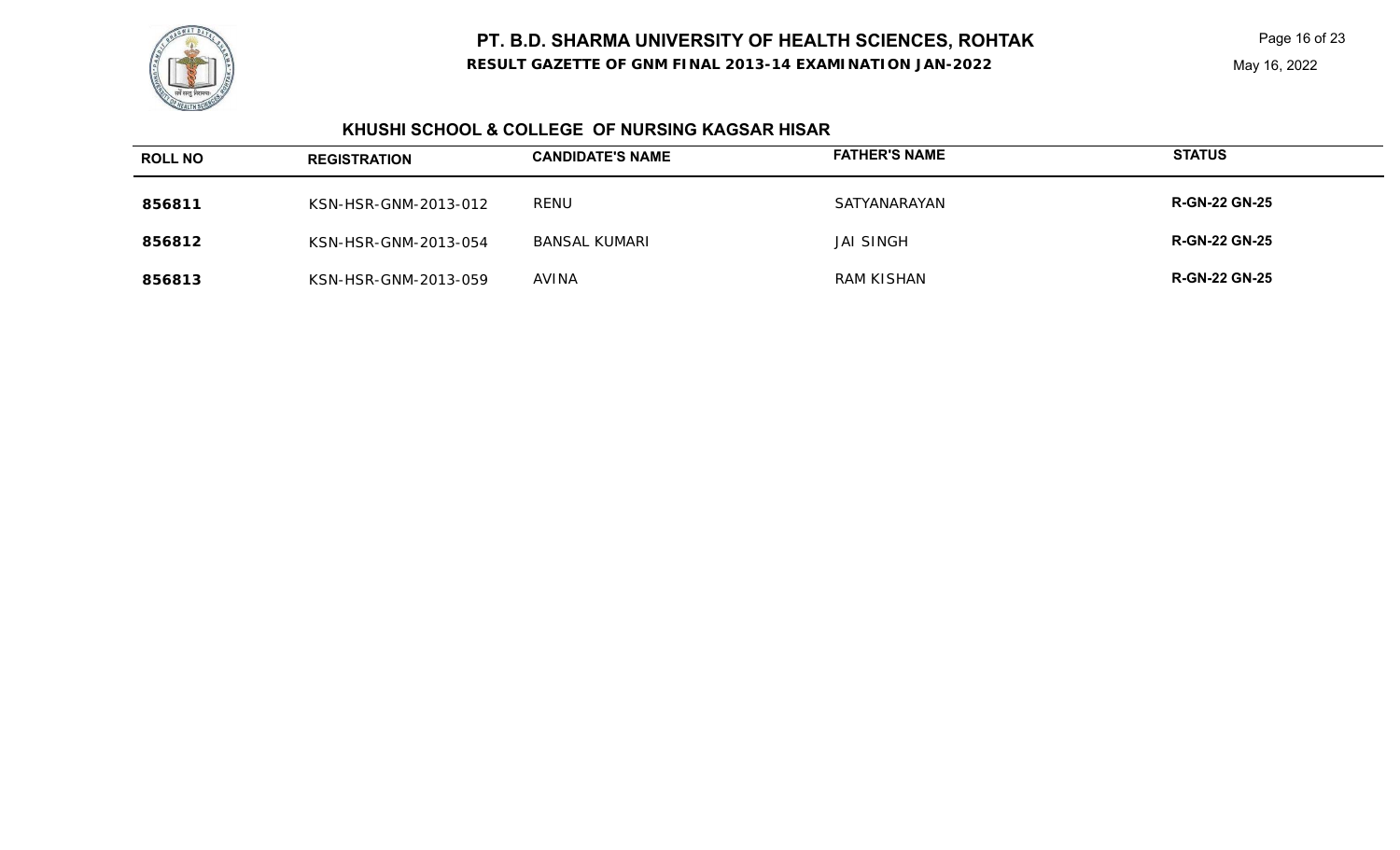**RESULT GAZETTE OF GNM FINAL 2013-14 EXAMINATION JAN-2022**



### **MAHARISHI DAYANAND SCHOOL OF NURSING LITANI UKLANA HISAR**

| <b>ROLL NO</b> | <b>REGISTRATION</b> | <b>CANDIDATE'S NAME</b> | <b>FATHER'S NAME</b> | <b>STATUS</b>        |
|----------------|---------------------|-------------------------|----------------------|----------------------|
| 856821         | HSR/GNM/2013/004    | <b>MANJU DEVI</b>       | AAD RAM              | <b>R-GN-22 GN-25</b> |
|                | <b>MDSN</b>         |                         |                      |                      |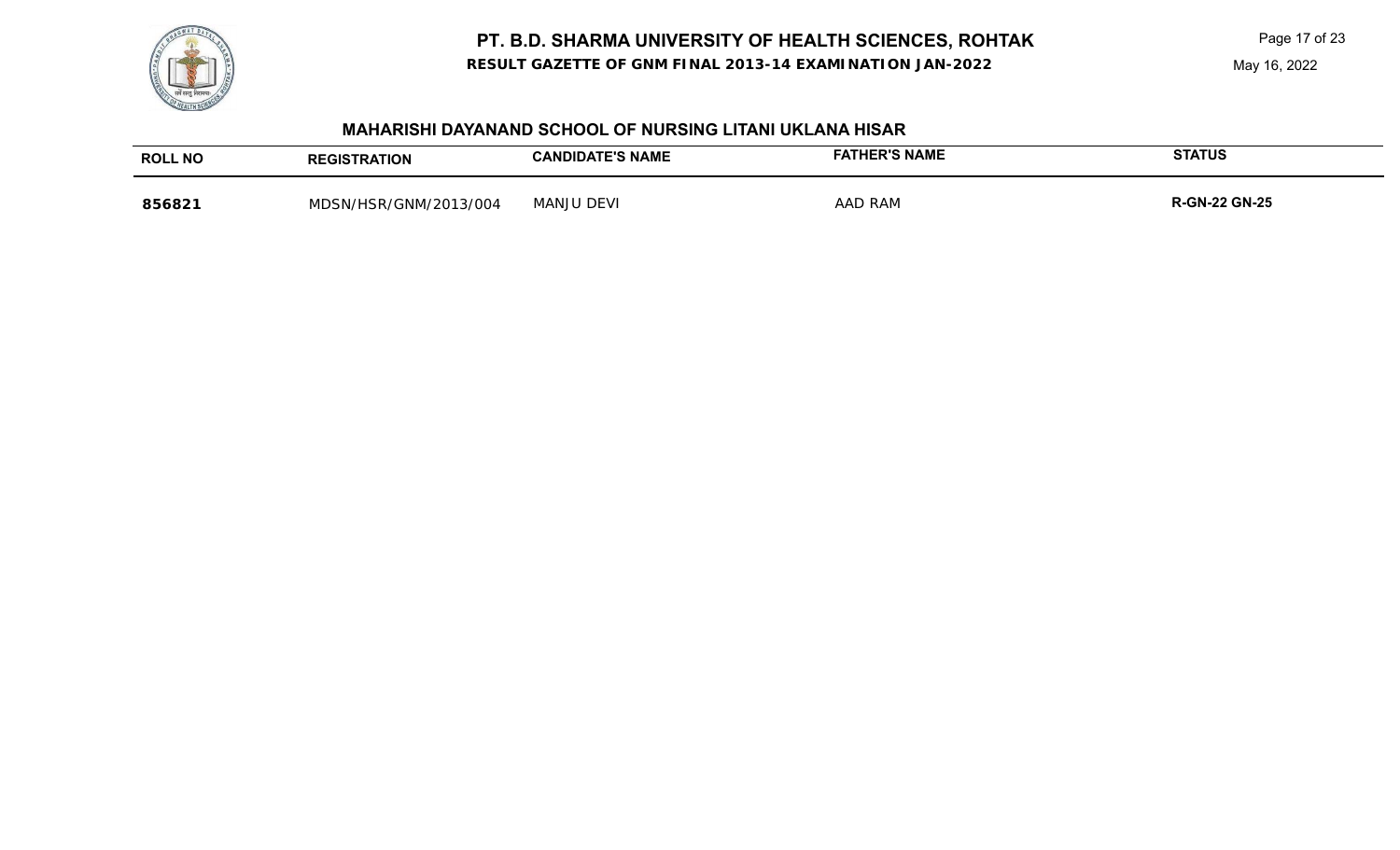**RESULT GAZETTE OF GNM FINAL 2013-14 EXAMINATION JAN-2022**

Page 18 of 23

May 16, 2022

### **GANDHI SCHOOL OF NURSING KARNAL**

| <b>ROLL NO</b> | <b>REGISTRATION</b>                        | <b>CANDIDATE'S NAME</b> | FATHER'S NAME | <b>STATUS</b>        |
|----------------|--------------------------------------------|-------------------------|---------------|----------------------|
| 856831         | $-2013 - 051$<br>GNM-2<br>$-KNI-G$<br>GSN- | <b>SUMAN</b>            | <b>BALJI</b>  | <b>R-GN-22 GN-25</b> |

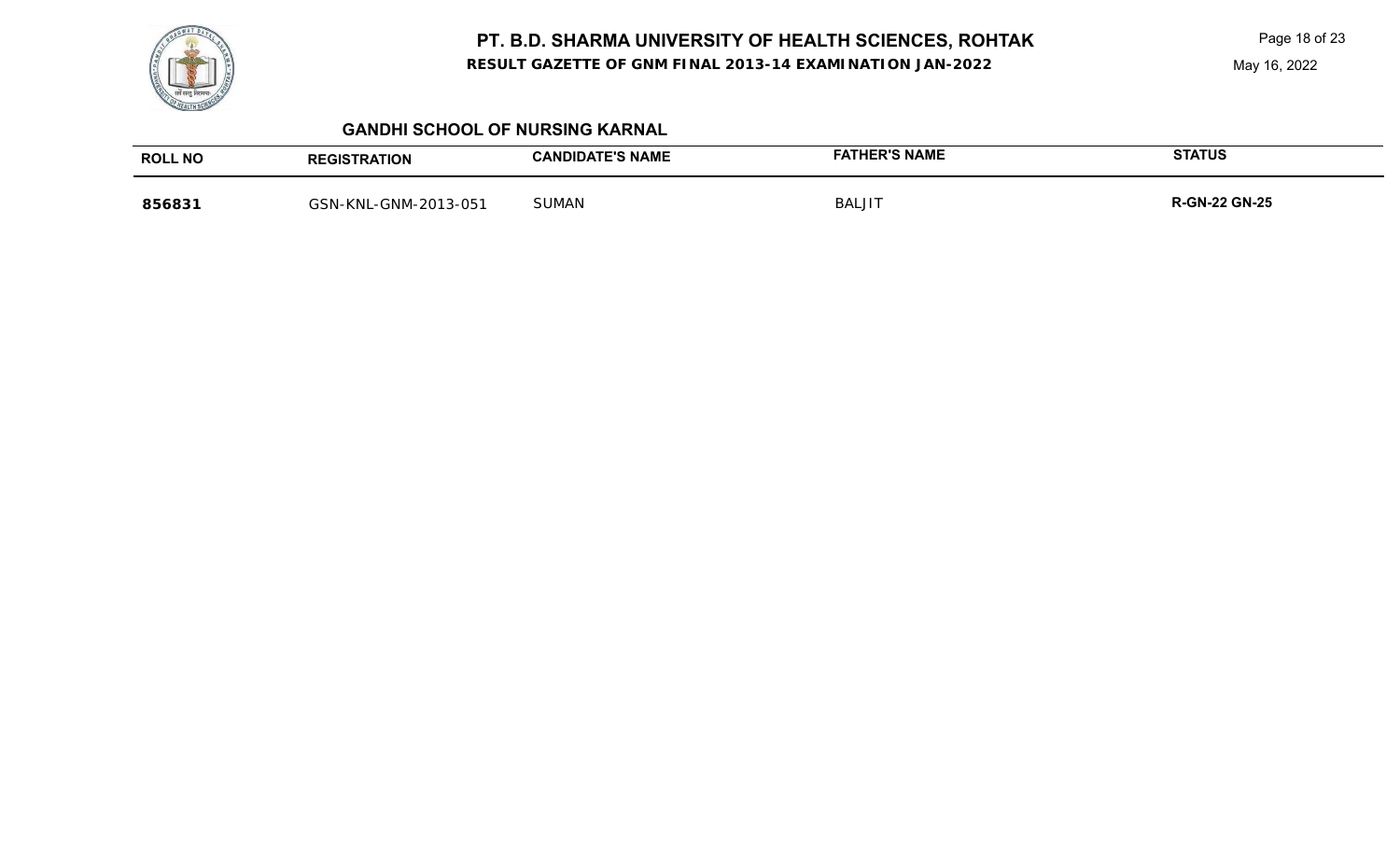**RESULT GAZETTE OF GNM FINAL 2013-14 EXAMINATION JAN-2022**



## **BHAI SURENDER KUMAR MEMORIAL SCHOOL OF NURSING, JIND HARYANA**

| <b>ROLL NO</b> | <b>TRATION</b><br><b>REGIST</b> | <b>DIDATE'S NAME</b><br><b>CAND</b> | <b>FATHER'S NAME</b> | <b>STATUS</b> |
|----------------|---------------------------------|-------------------------------------|----------------------|---------------|
| 856841         | GNM-2013-013-<br>RSSSN.<br>JNF  | RENU                                | RISH<br>PAL          | 593 / 900     |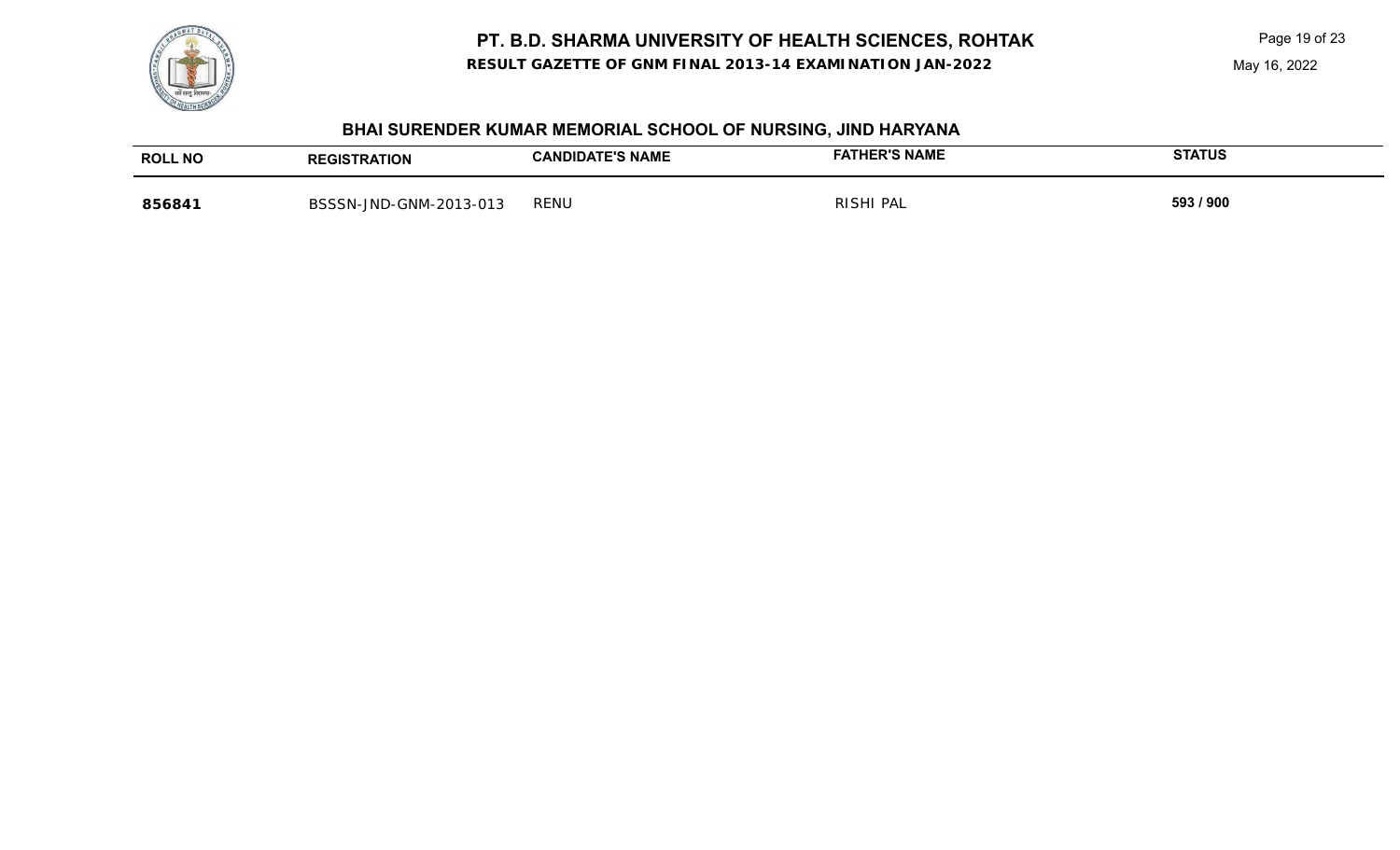

Page 20 of 23



## **NEKI RAM SCHOOL OF NURSING, LAKHAN MAJRA, DISTT. ROHTAK**

| <b>ROLL NO</b> | <b>REGISTRATION</b>   | <b>CANDIDATE'S NAME</b> | <b>FATHER'S NAME</b> | <b>STATUS</b>                                          |
|----------------|-----------------------|-------------------------|----------------------|--------------------------------------------------------|
| 856851         | NRSN-RTK-GNM-2013-040 | RAJNI                   | <b>SURESH KUMAR</b>  | <b>R-GN-21 GN-22 GN-23 GN-24</b><br><b>GN-25 GN-26</b> |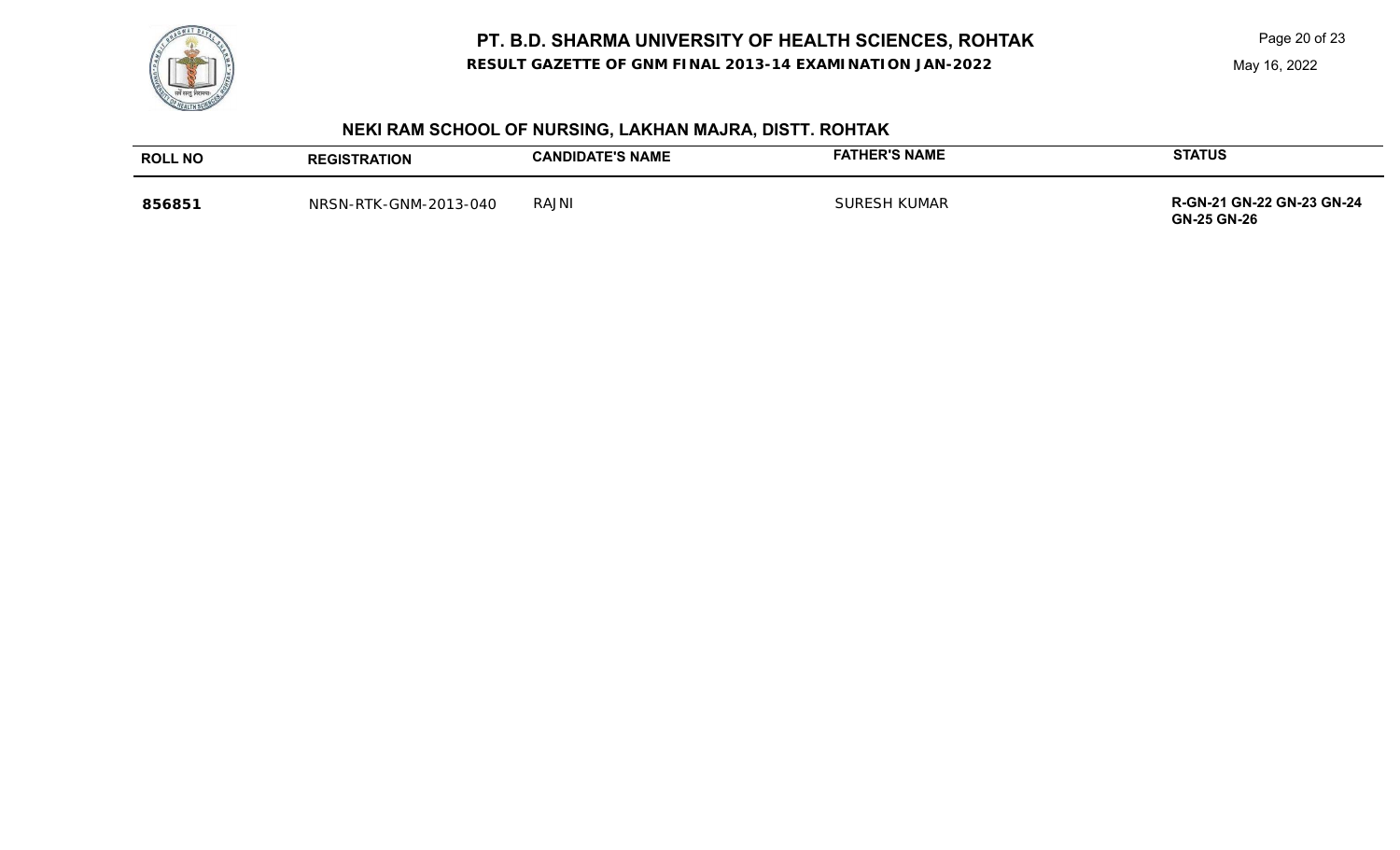



## **SHRI BABA YOGI NETANATH NURSING, COLLEGE, LOHANI BHIWANI**

| <b>ROLL NO</b> | <b>REGISTRATION</b>   | <b>CANDIDATE'S NAME</b> | <b>FATHER'S NAME</b> | <b>STATUS</b>        |
|----------------|-----------------------|-------------------------|----------------------|----------------------|
| 856861         | BYNN-BHW-GNM-2013-008 | <b>INDER KUMARI</b>     | JAGDISI              | <b>R-GN-22 GN-25</b> |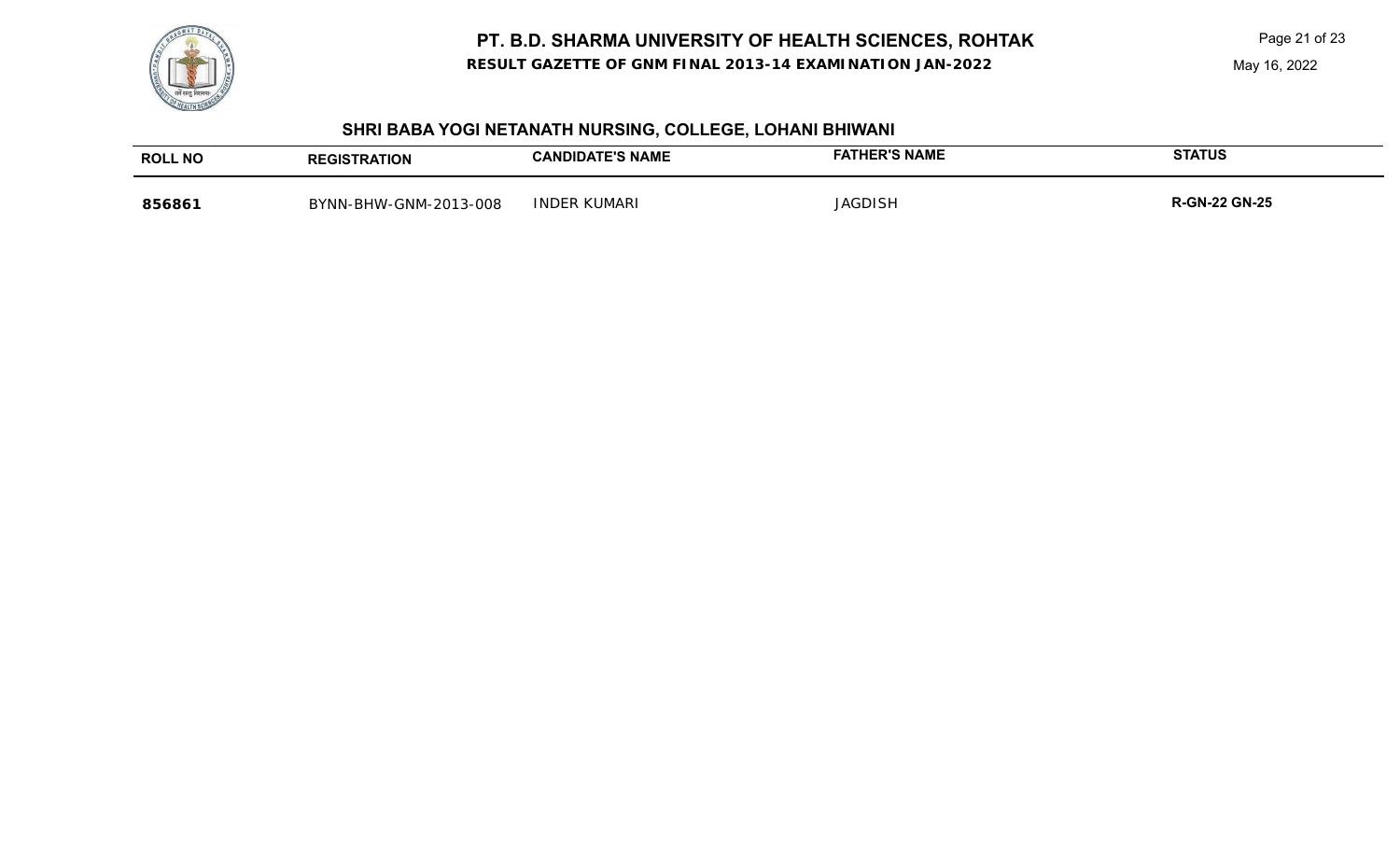**RESULT GAZETTE OF GNM FINAL 2013-14 EXAMINATION JAN-2022**

Page 22 of 23

# **K.V.M. NURSING COLLEGE, LADHOT ROAD, ROHTAK**

| <b>ROLL NO</b> | <b>REGISTRATION</b>  | <b>CANDIDATE'S NAME</b> | <b>FATHER'S NAME</b> | <b>STATUS</b>        |
|----------------|----------------------|-------------------------|----------------------|----------------------|
| 856871         | KVM-RTK-GNM-2013-020 | PREETI                  | DAYANAND             | <b>R-GN-22 GN-25</b> |
| 856872         | KVM-RTK-GNM-2013-059 | <b>RENU</b>             | <b>VEDPAL</b>        | <b>R-GN-23 GN-26</b> |
| 856873         | KVM-RTK-GNM-2013-12  | SONIA                   | <b>JAGDISH</b>       | 638 / 900            |

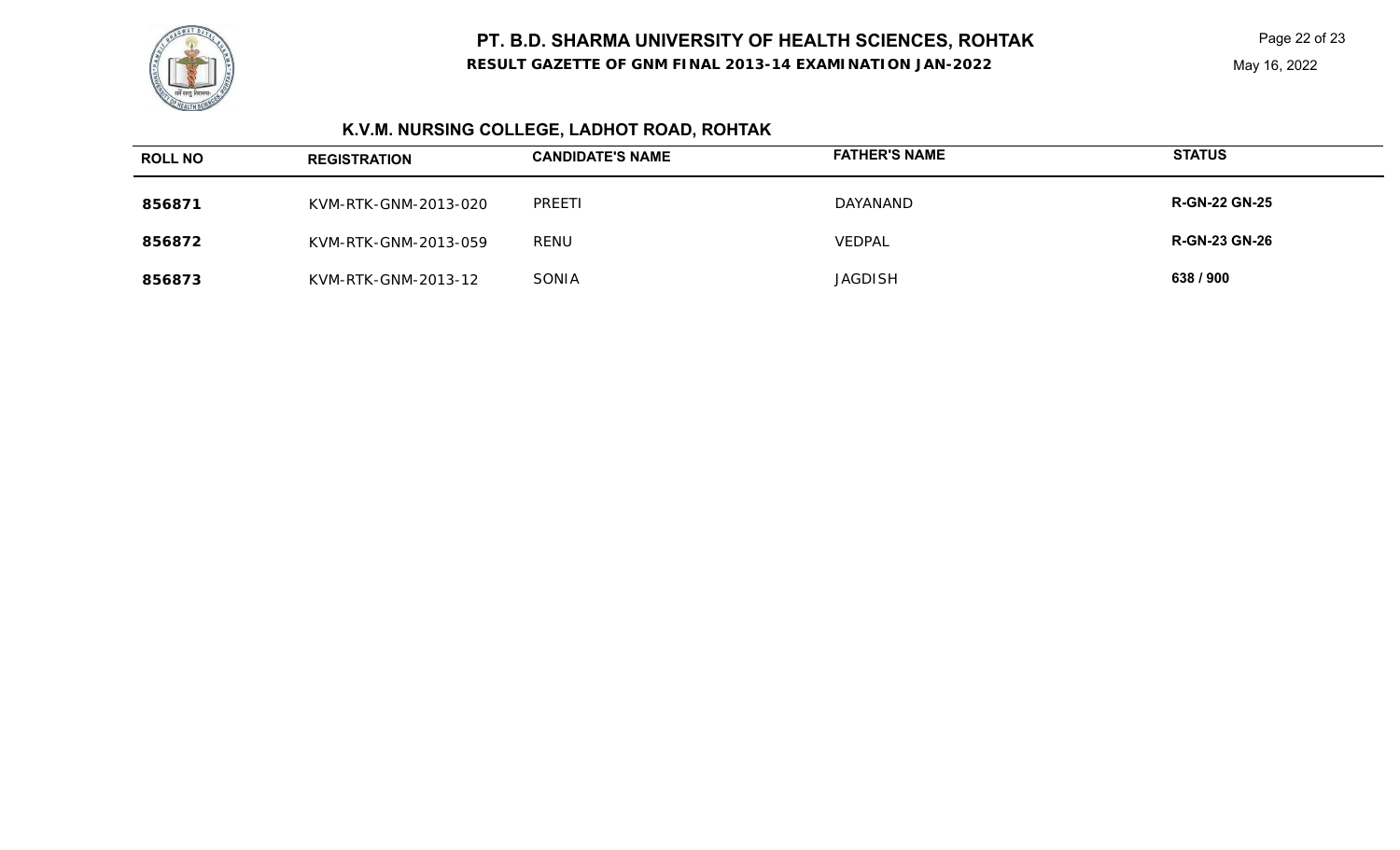

**RESULT GAZETTE OF GNM FINAL 2013-14 EXAMINATION JAN-2022**

Page 23 of 23

May 16, 2022

## **VED NURSING TRAINING INSTITUTE, BAROLI, PANIPAT**

| <b>ROLL NO</b> | <b>REGISTRATION</b>  | <b>CANDIDATE'S NAME</b> | <b>FATHER'S NAME</b> | <b>STATUS</b>        |
|----------------|----------------------|-------------------------|----------------------|----------------------|
| 856881         | VNI-PNP-GNM-2013-015 | <b>IYOT</b>             | <b>ANIL KUMAR</b>    | <b>R-GN-22 GN-25</b> |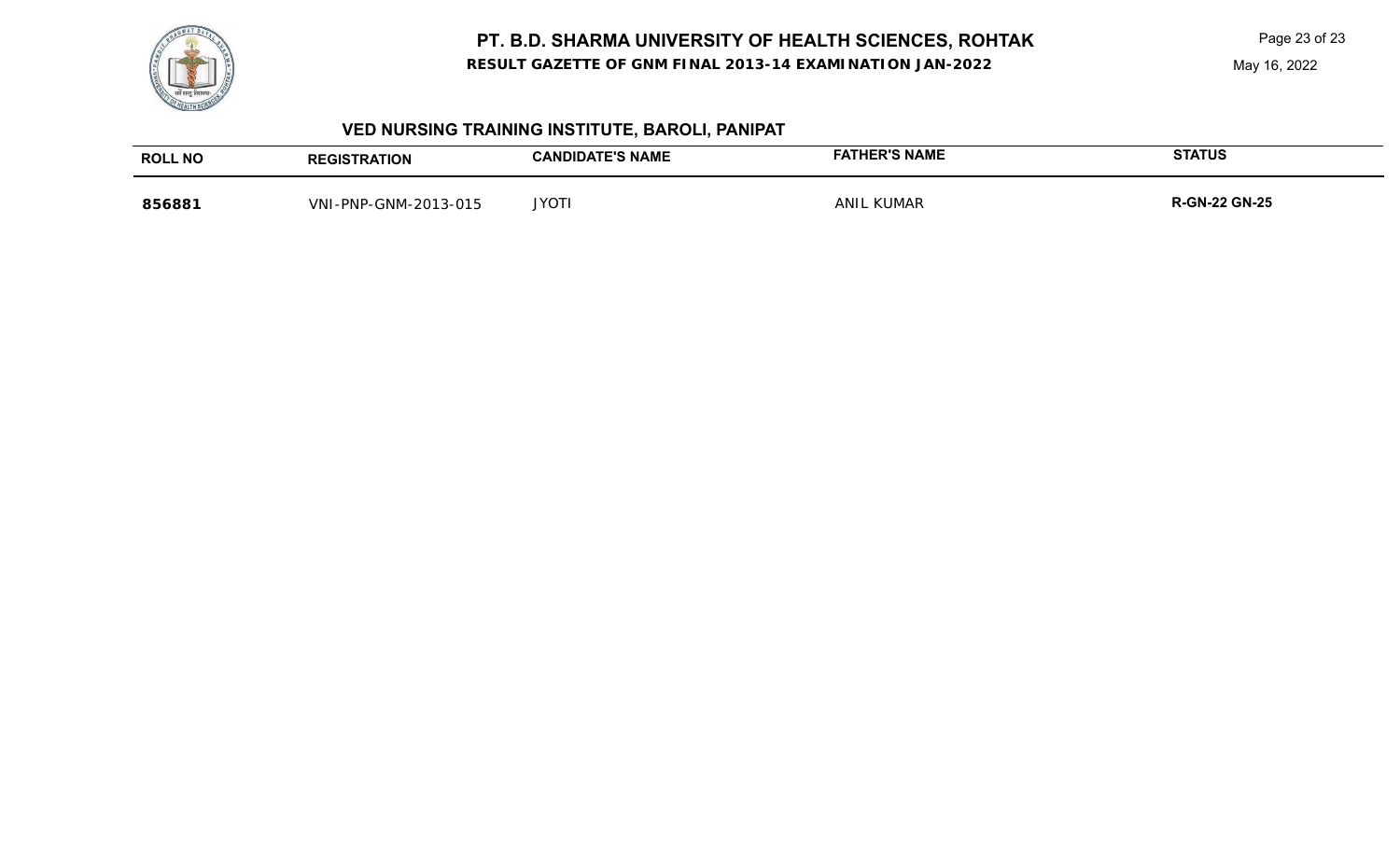**RESULT GAZETTE OF GNM FINAL 2014-15 EXAMINATION JAN-2022**



### **SWAMI DEVI DAYAL SCHOOL OF NURSING BARWALA PANCHKULA**

| <b>ROLL NO</b> | <b>REGISTRATION</b>    | <b>CANDIDATE'S NAME</b> | <b>FATHER'S NAME</b> | <b>STATUS</b>                    |
|----------------|------------------------|-------------------------|----------------------|----------------------------------|
| 856892         | CSN-SNP-GNM-2014-012   | NEHA RANI               | <b>SUKHBIR SINGH</b> | <b>R-GN-21 GN-24</b>             |
| 856902         | SDDSN-PKL-GNM-2014-009 | GINNI                   | SURINDER KUMAR       | <b>R-GN-21 GN-23 GN-24 GN-26</b> |
| 856903         | SDDSN-PKL-GNM-2014-037 | <b>MONIKA MARY</b>      | MOHAN MASSIH         | 617 / 900                        |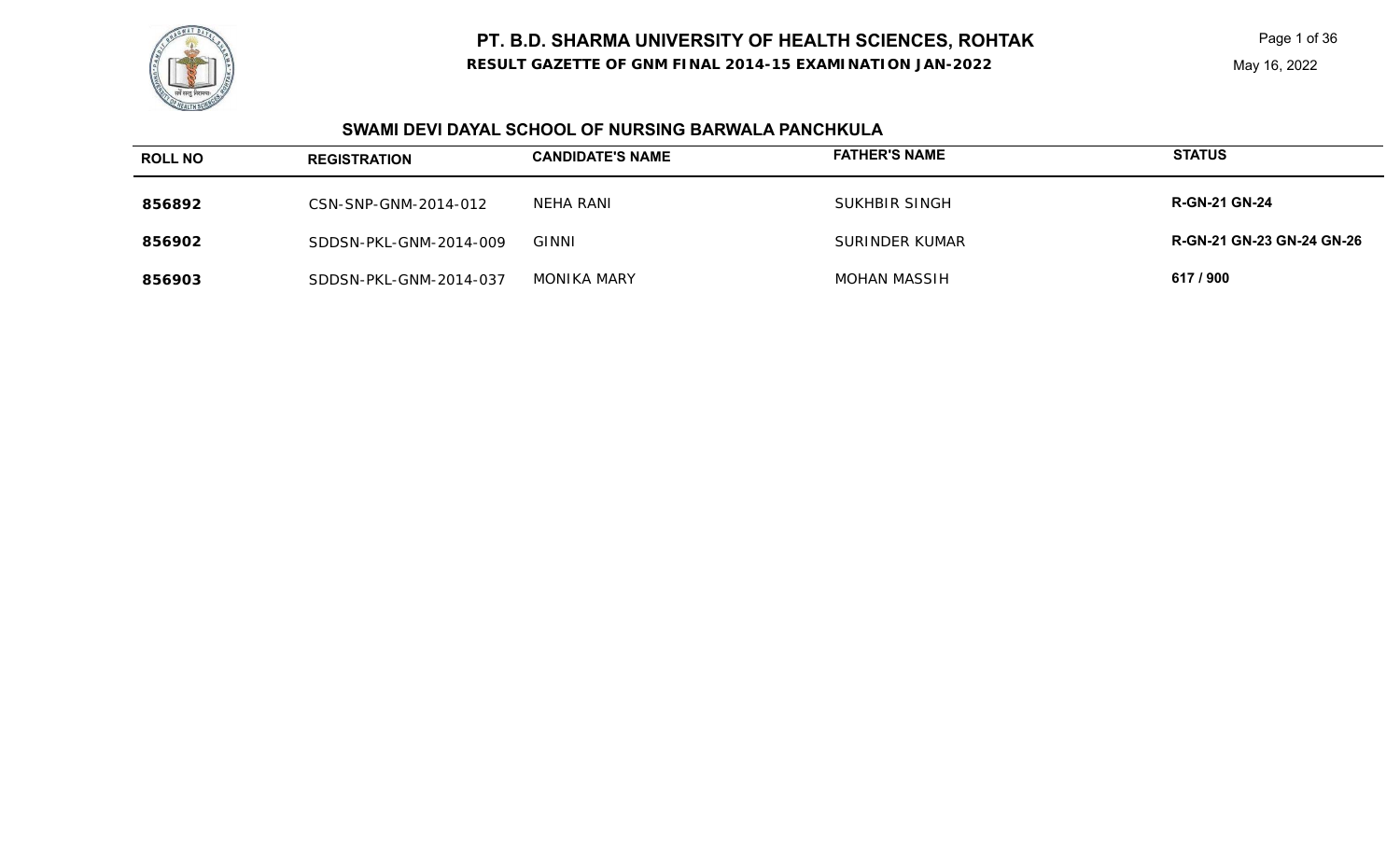**RESULT GAZETTE OF GNM FINAL 2014-15 EXAMINATION JAN-2022**

## **SCHOOL OF NURSING CHRISTIAN HOSPITAL JAGADHARI**

| <b>ROLL NO</b> | <b>REGISTRATION</b> | <b>CANDIDATE'S NAME</b> | <b>FATHER'S NAME</b> | <b>STATUS</b> |
|----------------|---------------------|-------------------------|----------------------|---------------|
| 856912         | SONCH/YNR/GNM/009   | <b>GURDEEP KAUR</b>     | LAKHWINDER SINGH     | 597 / 900     |
| 856913         | SONCH/YNR/GNM/20    | MANISHA KUMARI          | <b>MALIK RAJ</b>     | 594 / 900     |

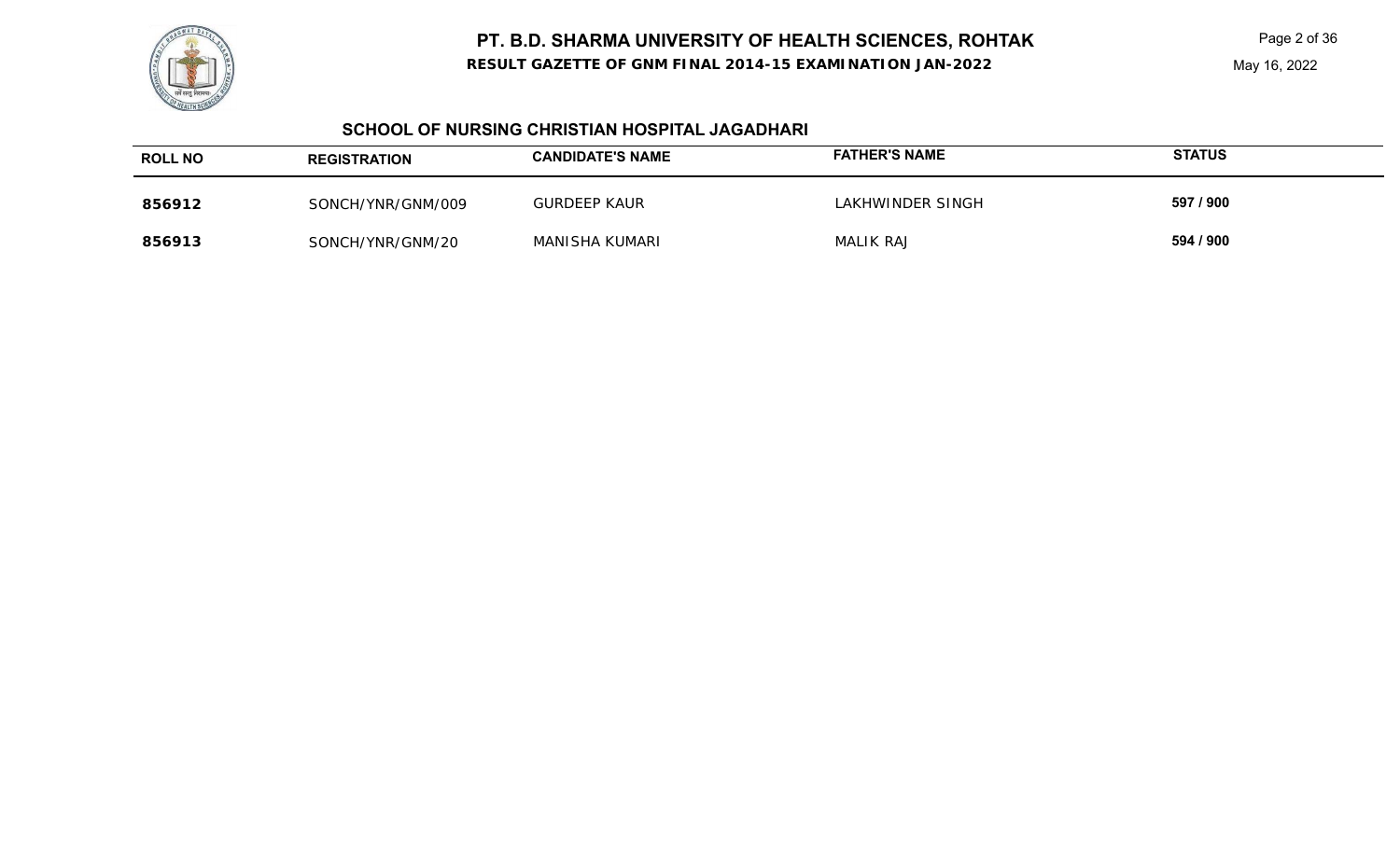**RESULT GAZETTE OF GNM FINAL 2014-15 EXAMINATION JAN-2022**



## **SCHOOL OF NURSING PHILADELPHIA HOSPITAL, AMBALA CITY**

| <b>ROLL NO</b> | <b>REGISTRATION</b>  | <b>CANDIDATE'S NAME</b> | <b>FATHER'S NAME</b> | <b>STATUS</b>        |
|----------------|----------------------|-------------------------|----------------------|----------------------|
| 856921         | PSN-AMB-GNM-2014-007 | KM ARADHANA MASIH       | DULARA MASIH         | 623 / 900            |
| 856922         | PSN-AMB-GNM-2014-030 | <b>PRIYA</b>            | SURJEET SINGH        | <b>R-GN-23 GN-26</b> |
| 856931         | PSN-AMB-GNM-2014-005 | KM ANJALI RANI          | <b>MICHEL</b>        | 605 / 900            |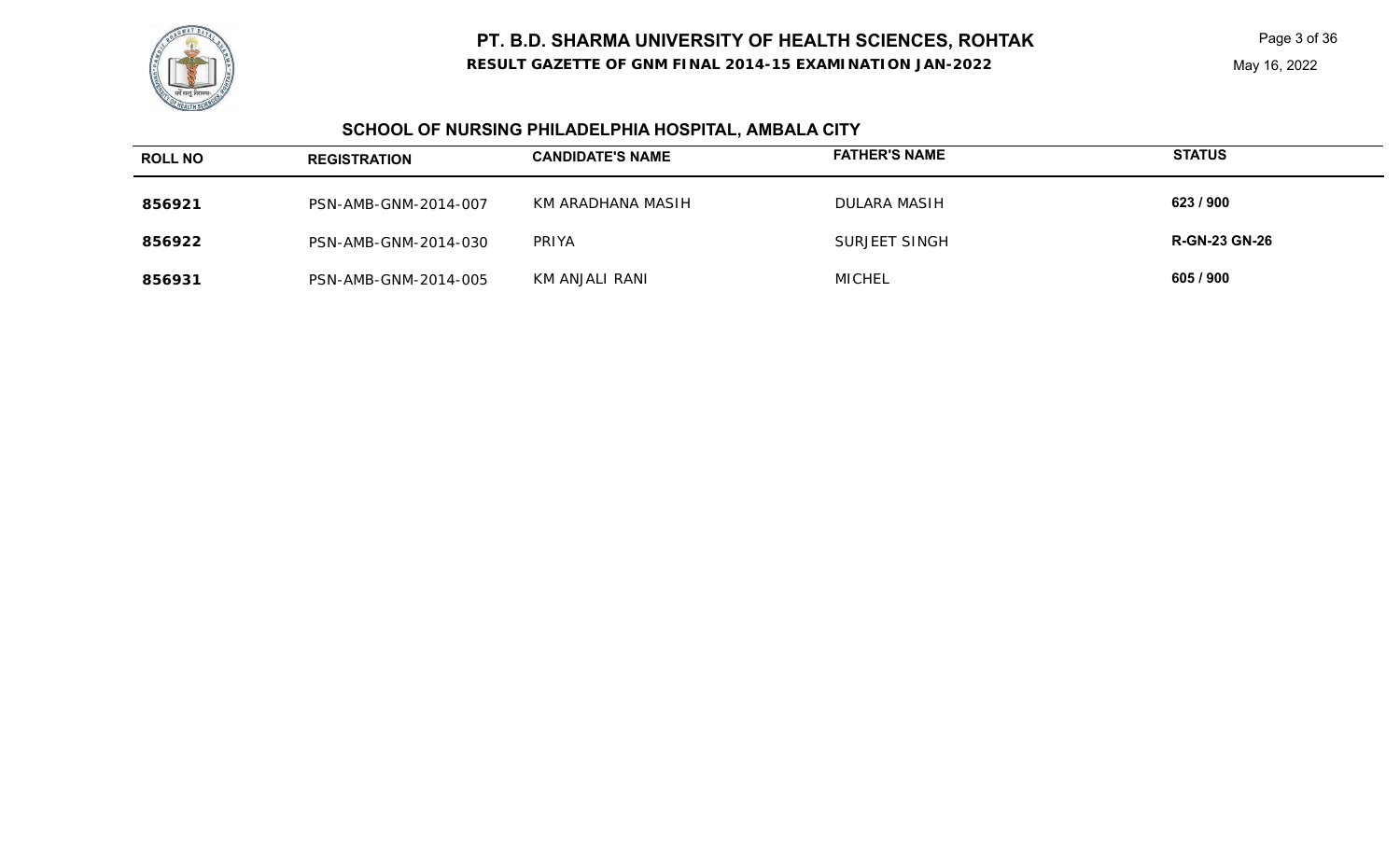

Page 4 of 36 May 16, 2022

| <b>ROLL NO</b> | <b>REGISTRATION</b>  | <b>CANDIDATE'S NAME</b> | <b>FATHER'S NAME</b> | <b>STATUS</b> |  |
|----------------|----------------------|-------------------------|----------------------|---------------|--|
| 856941         | ESN-YNR-GNM-2014-001 | AJAY                    | SURESH PAL           | 624 / 900     |  |
| 856942         | ESN-YNR-GNM-2014-004 | KM GAYATRI              | INDER KUMAR SAHANI   | 613/900       |  |
| 856943         | ESN-YNR-GNM-2014-018 | PAWANA                  | RAJENDER KUMAR       | 638 / 900     |  |

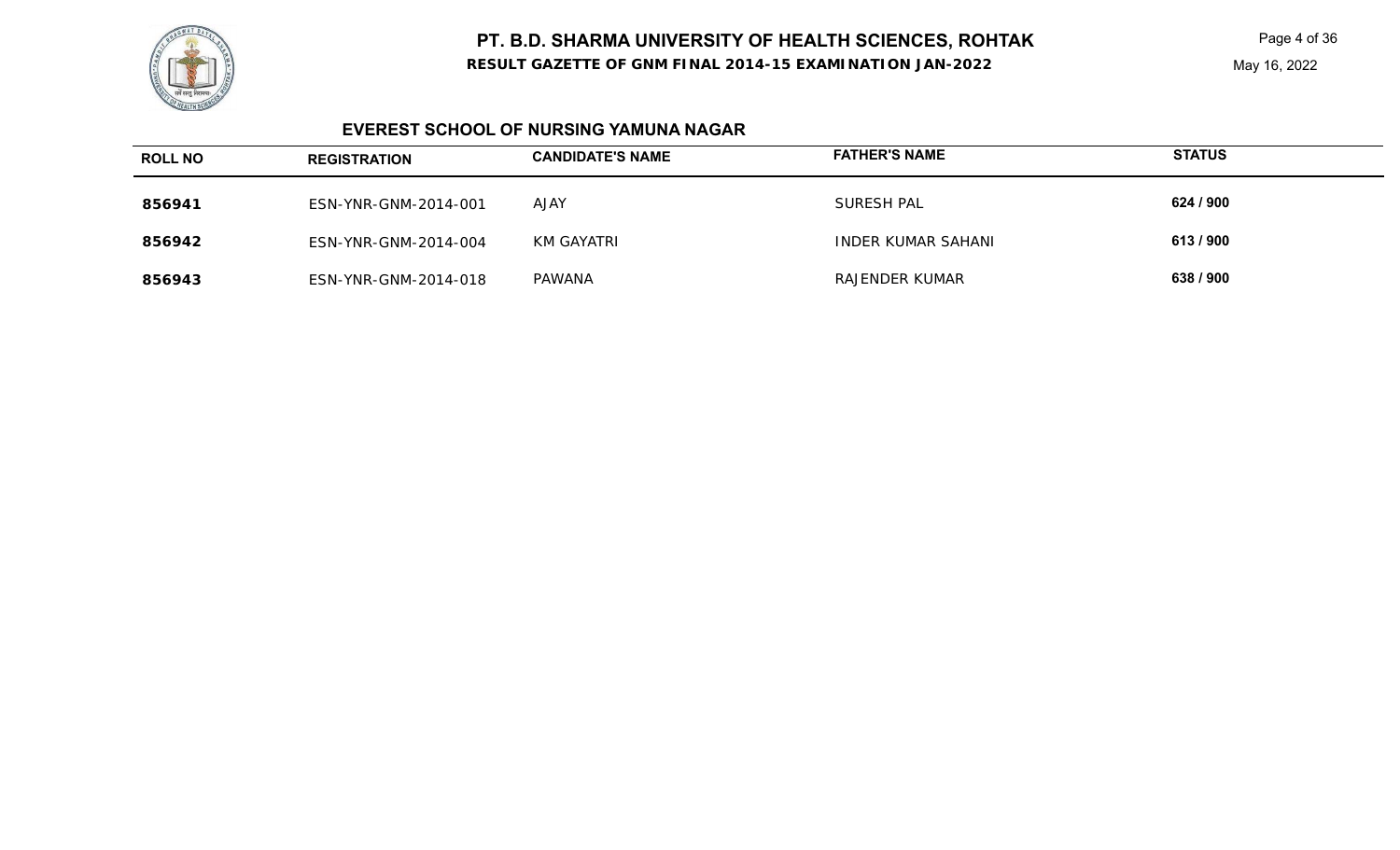**RESULT GAZETTE OF GNM FINAL 2014-15 EXAMINATION JAN-2022**

May 16, 2022



## **M. M. SCHOOL OF NURSING, MULLANA, DISTT. AMBALA**

| <b>ROLL NO</b> | <b>REGISTRATION</b>   | <b>CANDIDATE'S NAME</b> | <b>FATHER'S NAME</b> | <b>STATUS</b>                    |
|----------------|-----------------------|-------------------------|----------------------|----------------------------------|
| 856952         | MMSN-AMB-GNM-2014-015 | DIKSHA RANI             | <b>SUSHIL KUMAR</b>  | 563 / 900                        |
| 856953         | MMSN-AMB-GNM-2014-055 | SURKHAB VARITCH         | SAWRAJDEEP SINGH     | <b>R-GN-21 GN-23 GN-24 GN-26</b> |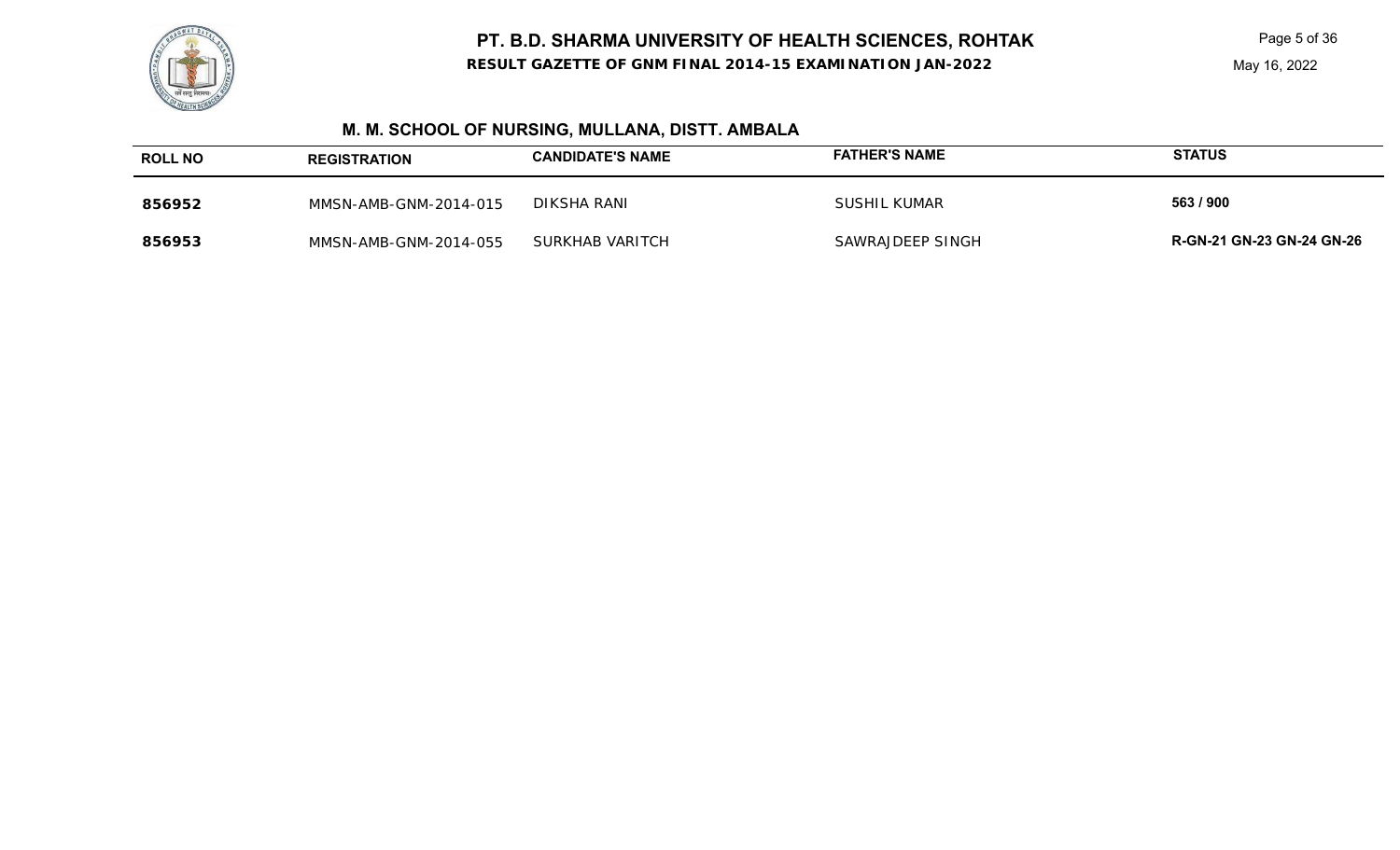#### **RESULT GAZETTE OF GNM FINAL 2014-15 EXAMINATION JAN-2022**

Page 6 of 36

#### **RAMA SCHOOL OF NURSING KAITHAL**

| <b>ROLL NO</b> | <b>REGISTRATION</b>  | <b>CANDIDATE'S NAME</b> | <b>FATHER'S NAME</b> | <b>STATUS</b>        |
|----------------|----------------------|-------------------------|----------------------|----------------------|
| 856961         | RSN-KTL-GNM-2014-007 | <b>ANITA</b>            | SUMER SINGH          | <b>R-GN-21 GN-24</b> |
| 856962         | RSN/KTL/GNM/2014/037 | <b>SWEETY</b>           | VINOD KUMAR          | <b>R-GN-21 GN-24</b> |

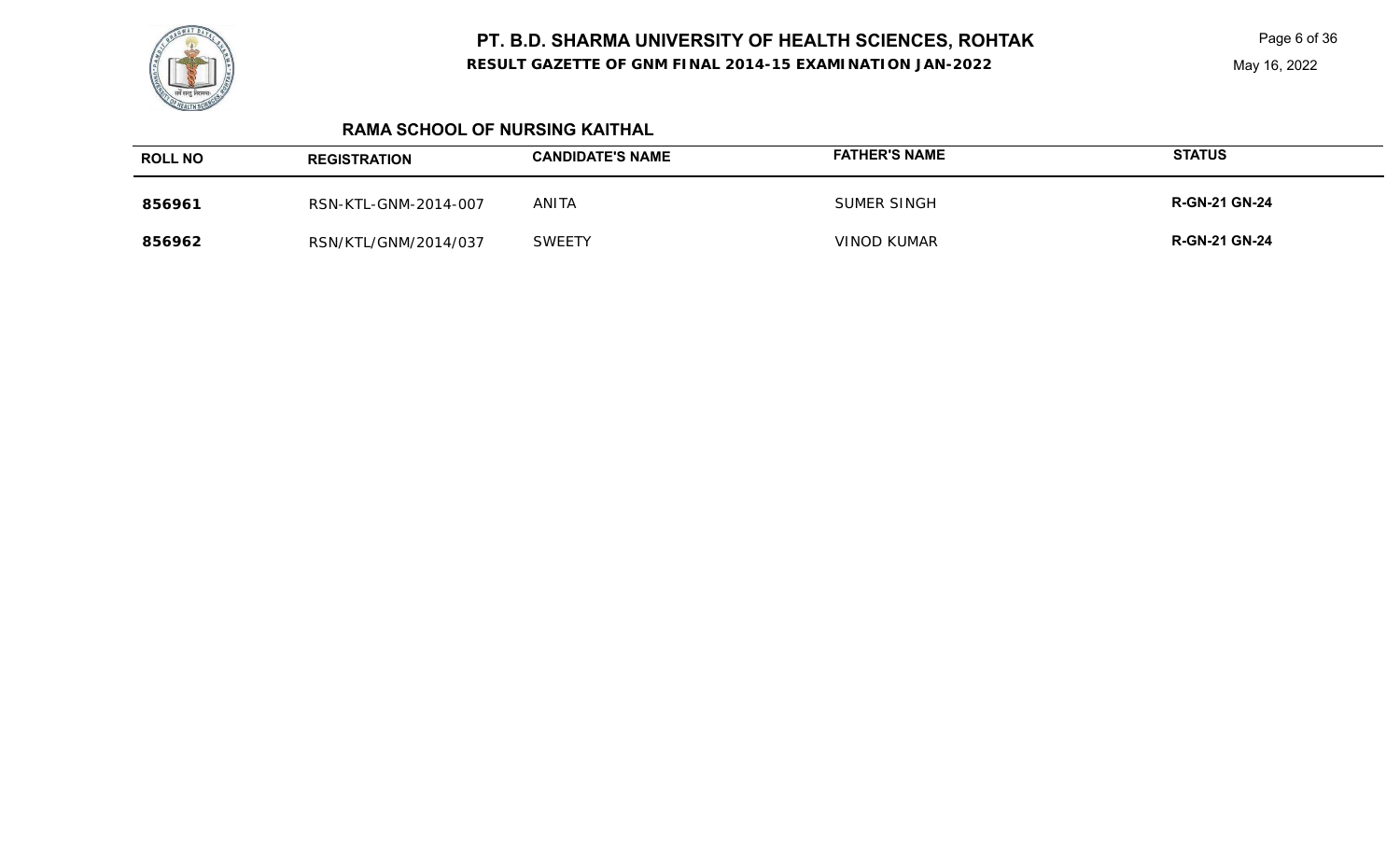**RESULT GAZETTE OF GNM FINAL 2014-15 EXAMINATION JAN-2022**

## **R.P. INDERPRASTHA INSTITUTE OF MEDICAL SCIENCES , BASTARA, KARNAL**

| <b>ROLL NO</b> | <b>REGISTRATION</b>     | <b>CANDIDATE'S NAME</b> | <b>FATHER'S NAME</b> | <b>STATUS</b> |
|----------------|-------------------------|-------------------------|----------------------|---------------|
| 856971         | RPIIMS-KNL-GNM-2014-010 | <b>MANSI</b>            | VINOD KUMAR SHARMA   | 621 / 900     |

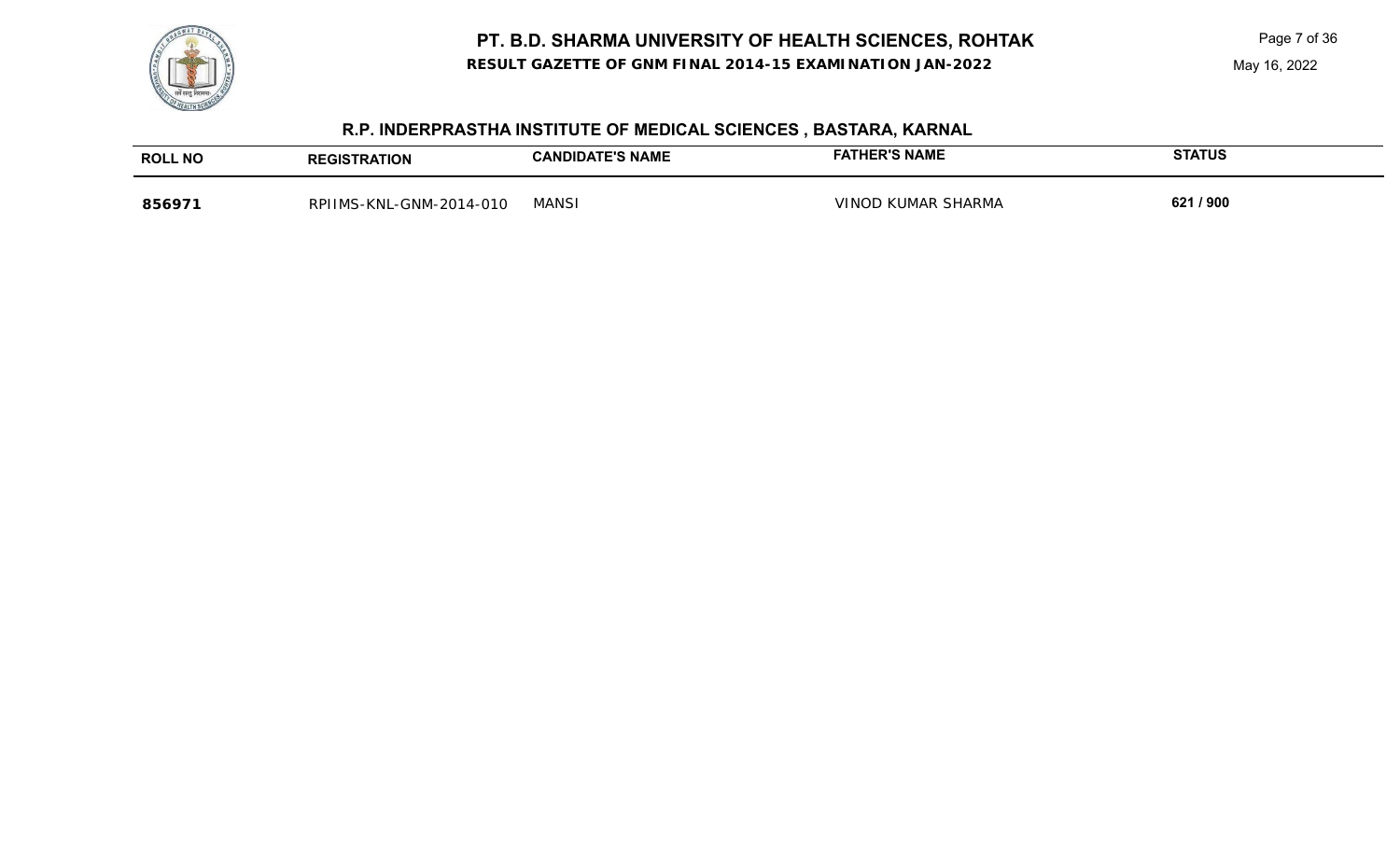**RESULT GAZETTE OF GNM FINAL 2014-15 EXAMINATION JAN-2022**

Page 8 of 36

May 16, 2022



# **KAPISTHAL INSTITUTE OF MEDICAL SCIENCE & NURSING, GHARARSI (KURUKSHETRA)**

| <b>ROLL NO</b> | <b>REGISTRATION</b>  | <b>CANDIDATE'S NAME</b> | <b>FATHER'S NAME</b> | <b>STATUS</b>                    |
|----------------|----------------------|-------------------------|----------------------|----------------------------------|
| 856981         | KIN-KUK-GNM-2014-008 | <b>SUNITA DEVI</b>      | <b>BALBIR SINGH</b>  | <b>R-GN-21 GN-22 GN-24 GN-25</b> |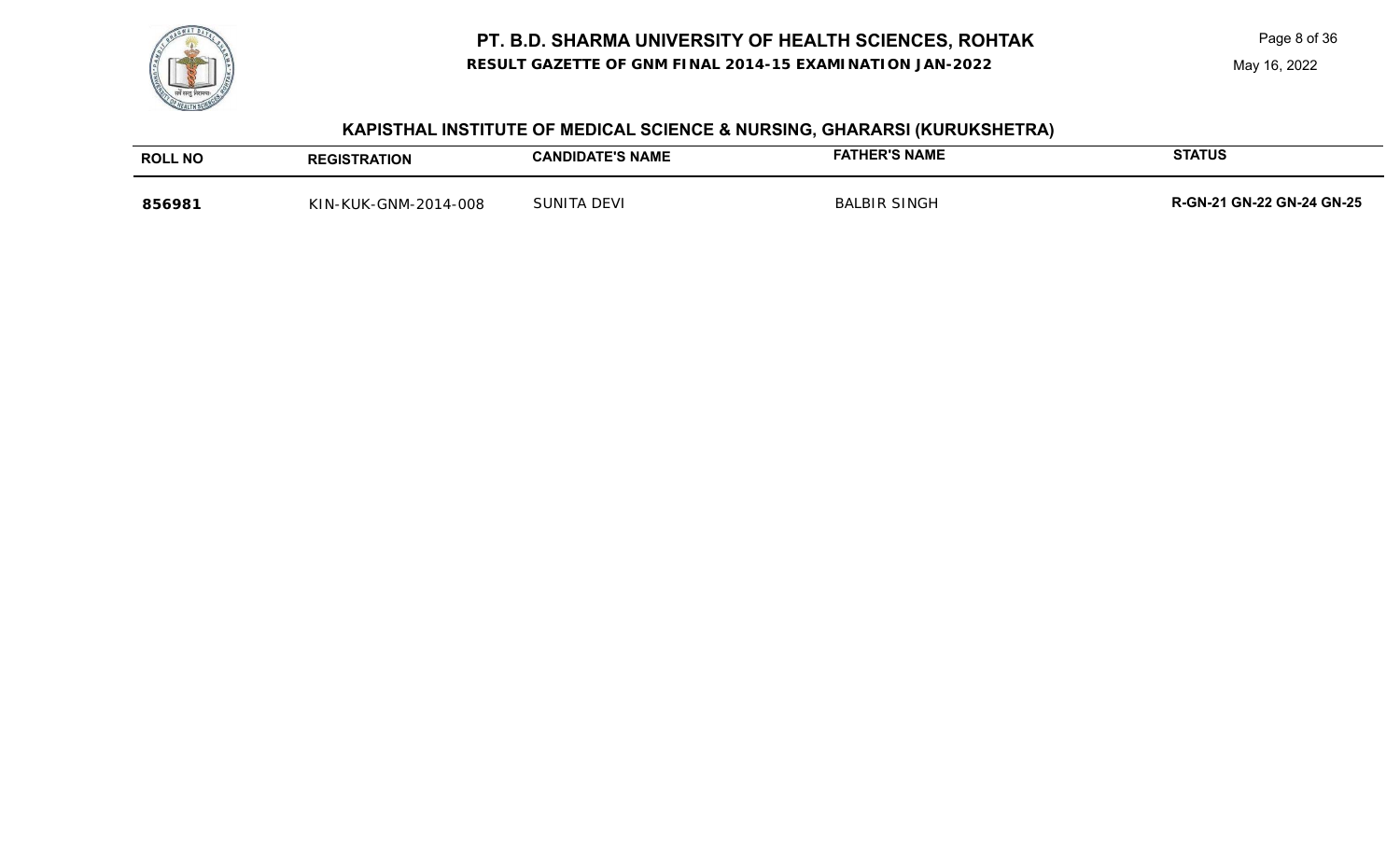

**RESULT GAZETTE OF GNM FINAL 2014-15 EXAMINATION JAN-2022**

Page 9 of 36

May 16, 2022

#### **HAPPY CHILD COLLEGE OF NURSING SONEPAT**

| <b>ROLL NO</b> | <b>TRATION</b><br><b>REGIS</b> | <b>CANDIDATE'S NAME</b> | FATHER'S NAME | <b>STATUS</b> |
|----------------|--------------------------------|-------------------------|---------------|---------------|
| 856991         | HCCN/SNP/GNM/2014/014          | PRIYANKA                | <b>PARTAP</b> | 576 / 900     |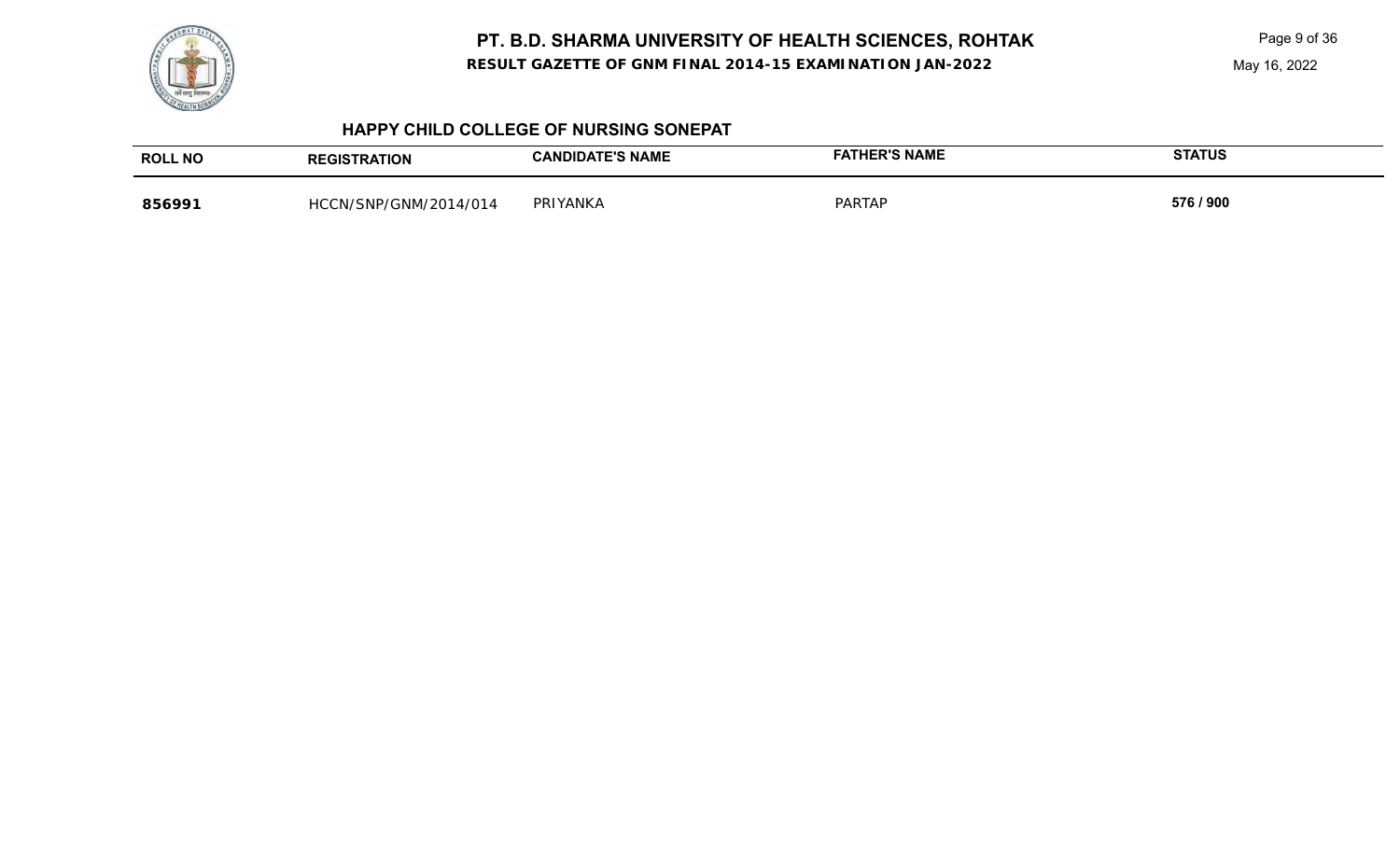**RESULT GAZETTE OF GNM FINAL 2014-15 EXAMINATION JAN-2022**

Page 10 of 36

## **CHANDERMUKHI SCHOOL OF NURSING GOHANA**

| <b>ROLL NO</b> | <b>REGISTRATION</b>  | <b>CANDIDATE'S NAME</b> | <b>FATHER'S NAME</b> | <b>STATUS</b>        |
|----------------|----------------------|-------------------------|----------------------|----------------------|
| 857001         | CSN-SNP-GNM-2014-002 | RITU RANA               | <b>BALJEET RANA</b>  | <b>R-GN-21 GN-24</b> |
| 857011         | CSN-SNP-GNM-2014-038 | MANISHA                 | KARAMBIR             | <b>R-GN-22 GN-25</b> |

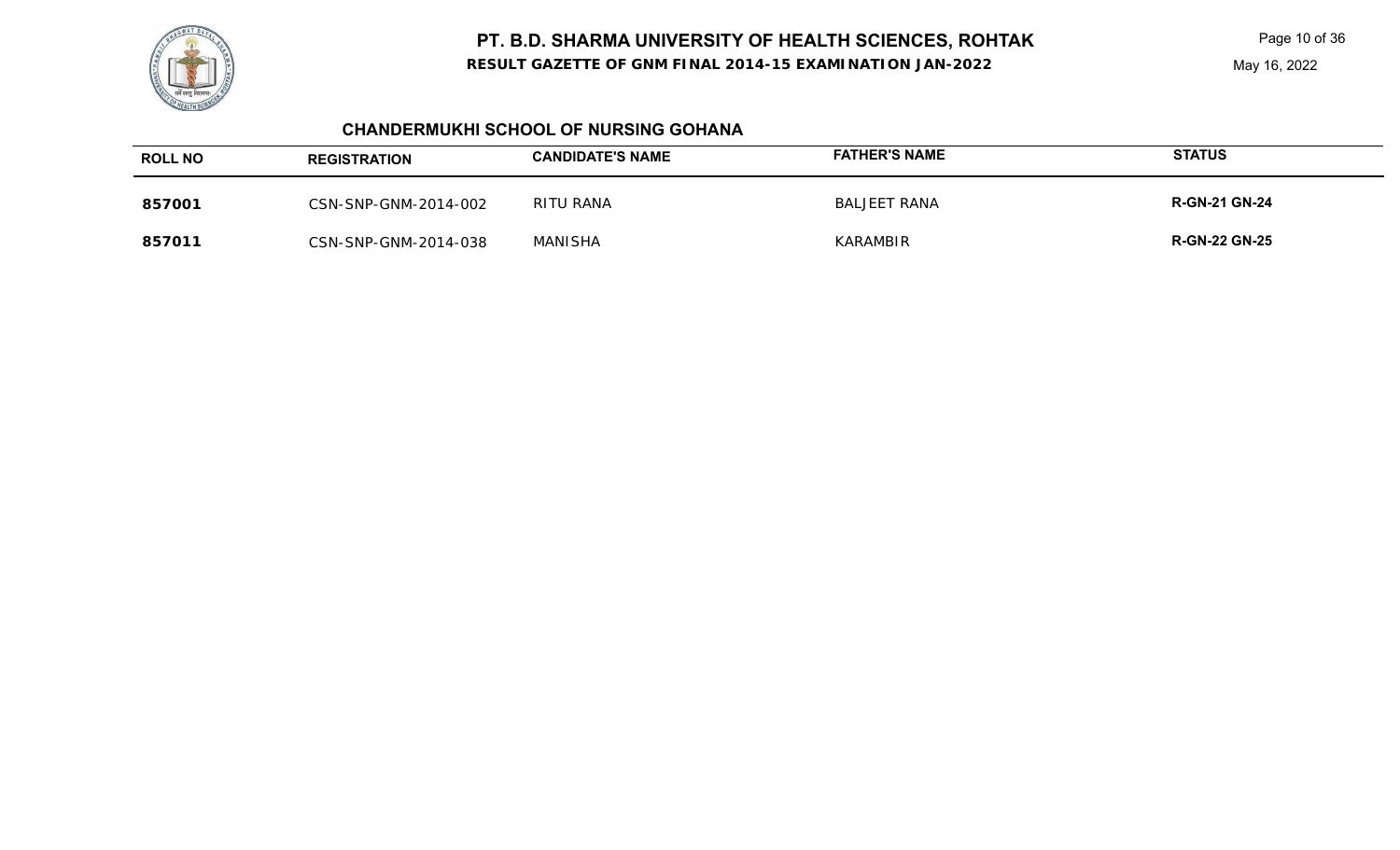

Page 11 of 36 May 16, 2022

# **BHARAT INSTITUTE OF NURSING, SONIPAT**

| <b>ROLL NO</b> | <b>REGISTRATION</b>   | <b>CANDIDATE'S NAME</b> | <b>FATHER'S NAME</b> | <b>STATUS</b>        |
|----------------|-----------------------|-------------------------|----------------------|----------------------|
| 857022         | BINS-SNP-GNM-2014-019 | KIRAN                   | CHATURBHUJ           | <b>R-GN-22 GN-25</b> |
| 857031         | BINS-SNP-GNM-2014-020 | <b>SWEETY</b>           | <b>BIJENDER</b>      | 614 / 900            |
| 857032         | BINS-SNP-GNM-2014-028 | PRIYANKA                | RANBIR SINGH         | <b>R-GN-22 GN-25</b> |
| 857033         | BINS-SNP-GNM-2014-029 | <b>GEETA</b>            | KRISHAN              | <b>R-GN-22 GN-25</b> |

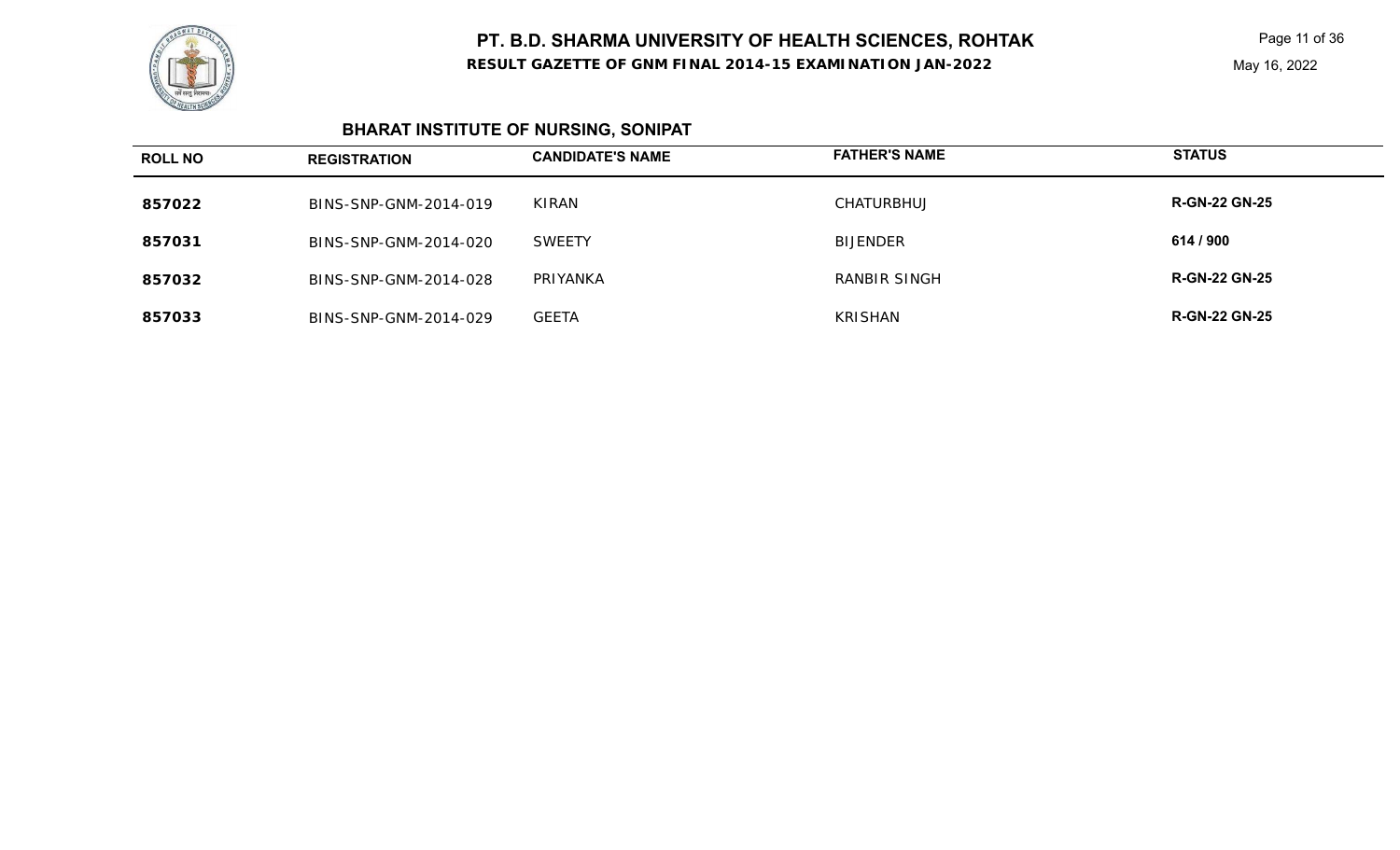

Page 12 of 36

## **ADARSH SCHOOL OF NURSING MADINA ROHTAK**

| <b>ROLL NO</b> | <b>REGISTRATION</b>  | <b>CANDIDATE'S NAME</b> | <b>FATHER'S NAME</b> | <b>STATUS</b>        |
|----------------|----------------------|-------------------------|----------------------|----------------------|
| 857041         | ASN-RTK-GNM-2014-011 | MAMTA KUMARI            | BHADAR SINGH         | 610 / 900            |
| 857042         | ASN-RTK-GNM-2014-023 | <b>SUMAN</b>            | <b>JAGBIR SINGH</b>  | 609 / 900            |
| 857043         | ASN-RTK-GNM-2014-025 | PRAVEEN                 | ASHOK KUMAR          | <b>R-GN-22 GN-25</b> |

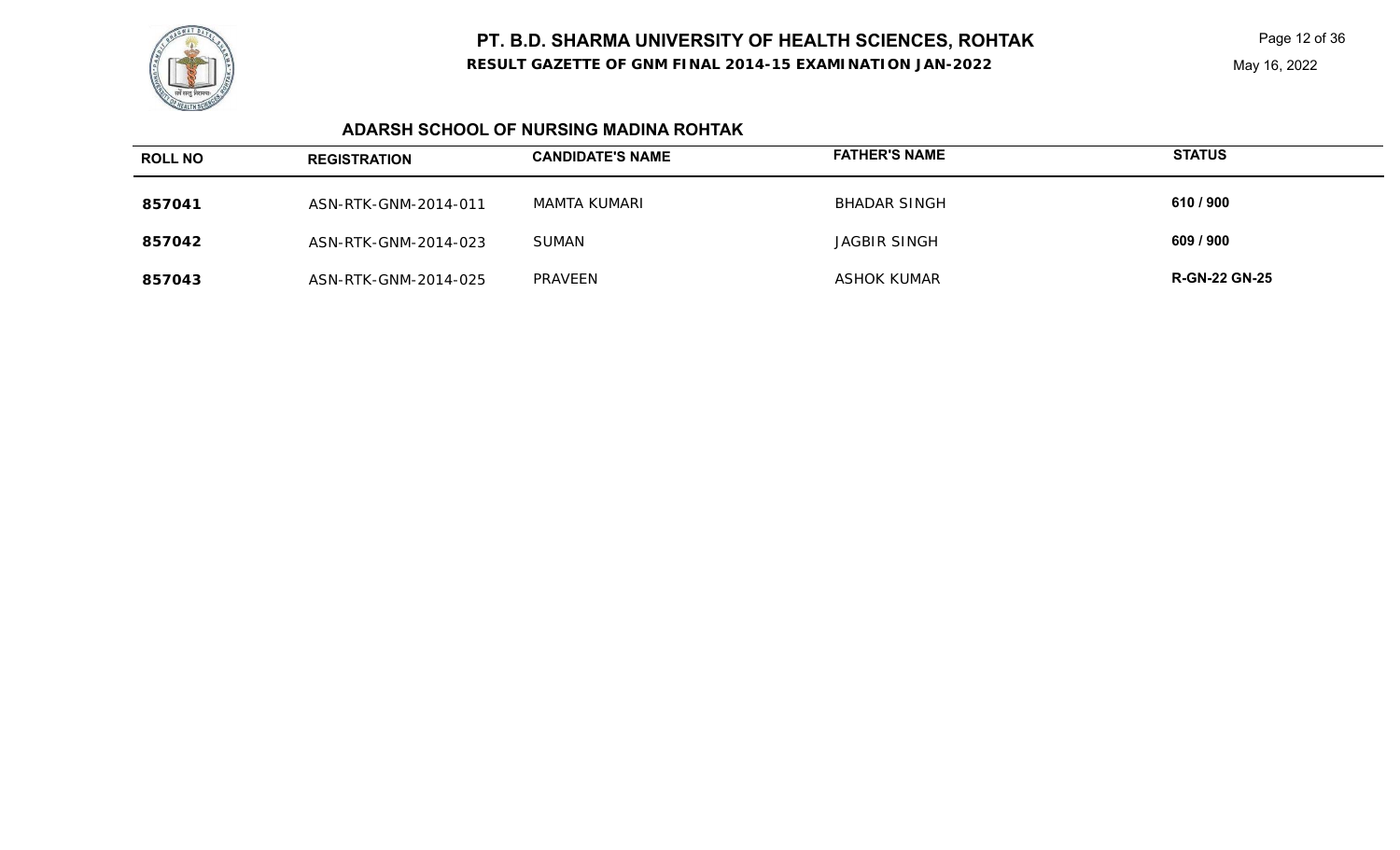**RESULT GAZETTE OF GNM FINAL 2014-15 EXAMINATION JAN-2022**



## **SHRI BABA MASTNATH NURSING INST.ASTHAL BOHAR ROHTAK**

| <b>ROLL NO</b> | <b>REGISTRATION</b>   | <b>TE'S NAME</b><br><b>CANDIDATE',</b> | <b>FATHER'S NAME</b> | <b>STATUS</b> |
|----------------|-----------------------|----------------------------------------|----------------------|---------------|
| 857051         | SBMN/RTK/GNM/2014/016 | I RANI<br>ANKUSH                       | SAJJAN               | 689 / 900     |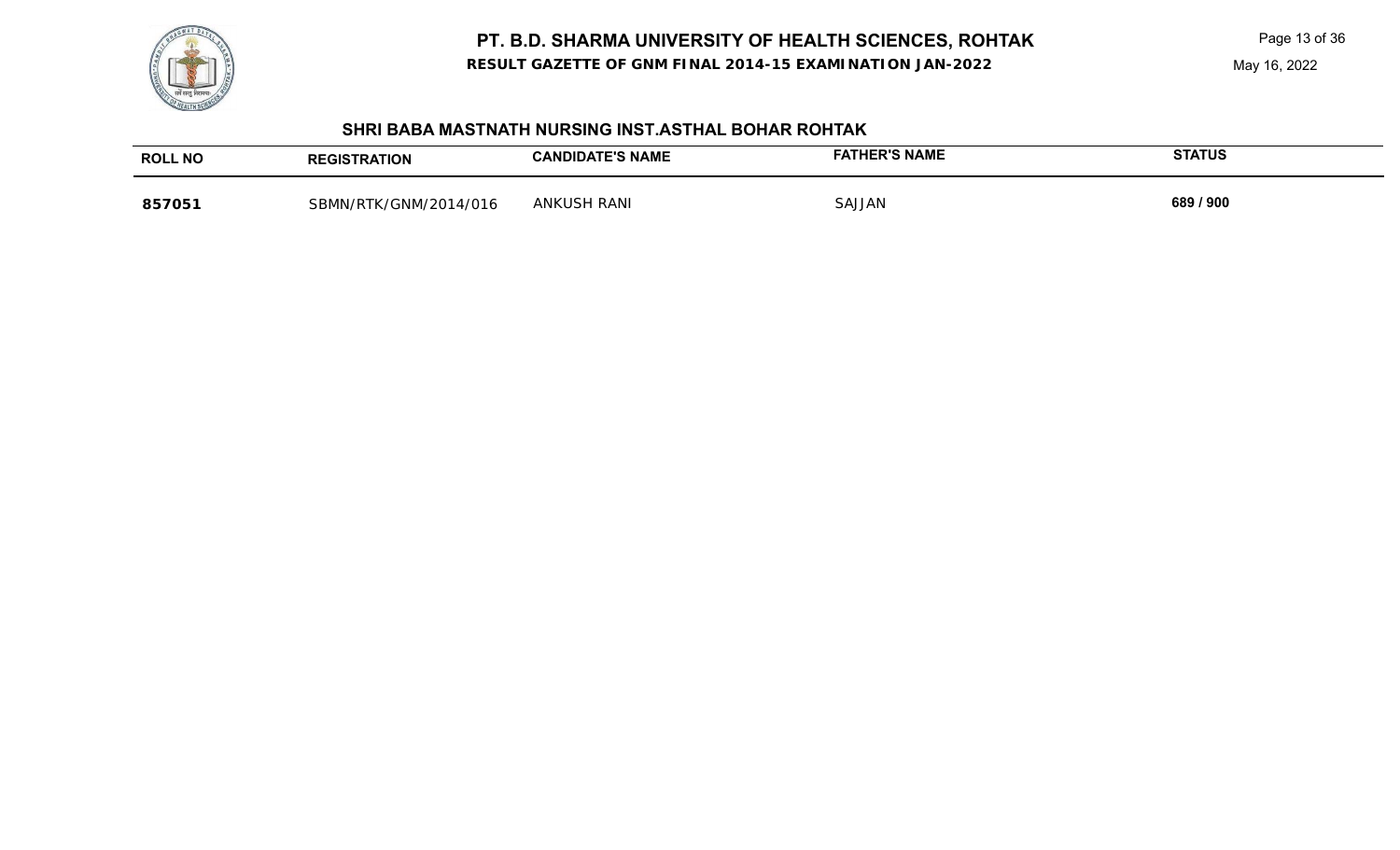

**RESULT GAZETTE OF GNM FINAL 2014-15 EXAMINATION JAN-2022**

Page 14 of 36

May 16, 2022

## **SHREE BALAJI SCHOOL OF NURSING NARWANA JIND**

| <b>ROLL NO</b> | <b>TRATION</b>                   | <b>CANDIDATE'S NAME:</b> | ER'S NAME                  | <b>STATUS</b> |
|----------------|----------------------------------|--------------------------|----------------------------|---------------|
|                | <b>REGIST</b>                    |                          |                            |               |
| 85706          | -JND-GNM-20<br>2014-014<br>RSON- | <b>REKHA DEVI</b>        | <b>SINGH</b><br><b>JAI</b> | 624 / 900     |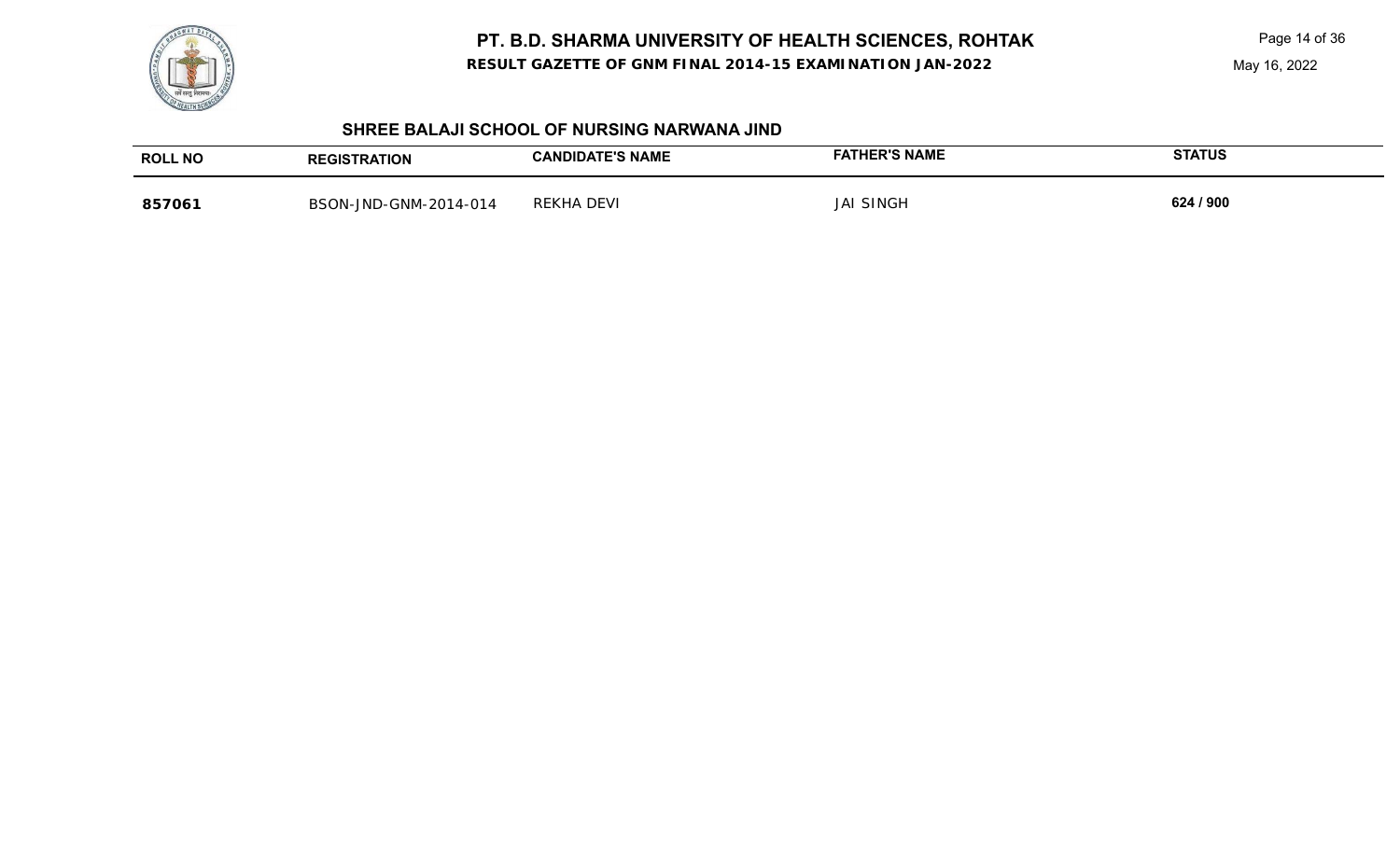

**RESULT GAZETTE OF GNM FINAL 2014-15 EXAMINATION JAN-2022**

Page 15 of 36

May 16, 2022

#### **KHUSHI SCHOOL OF NURSING SAFIDON JIND**

| <b>ROLL NO</b> | <b>ATION</b><br>GIS.                            | <b>CANDIDATE'S NAME</b> | <b>ER'S NAME</b><br>п | <b>STATUS</b> |
|----------------|-------------------------------------------------|-------------------------|-----------------------|---------------|
| 857071         | $-2014 - 022$<br>KSN-<br>⌒<br>1 N 1 F<br>J-GNNN | <b>SHAKT</b><br>SHI\    | JBHASF                | 596 / 900     |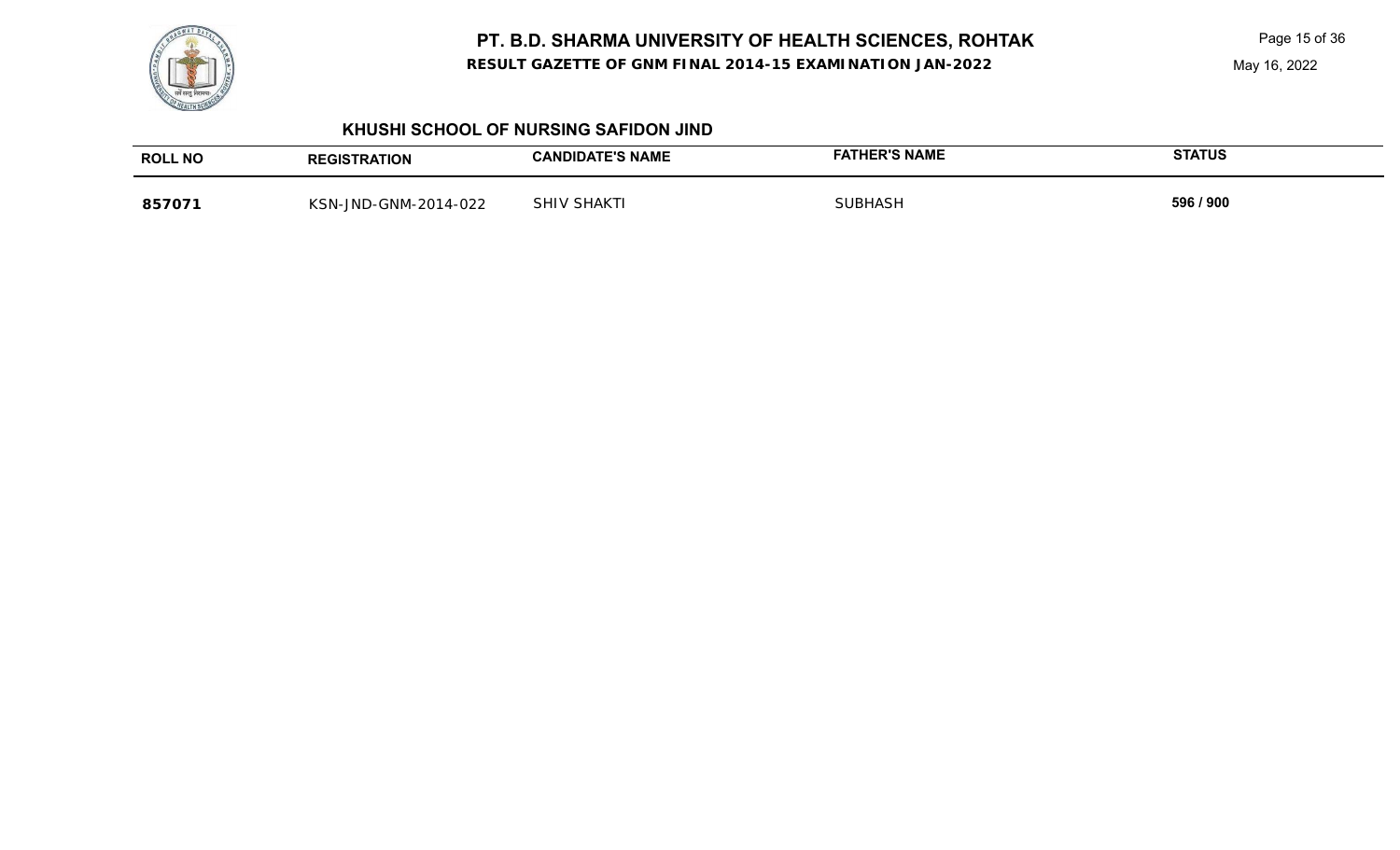

**RESULT GAZETTE OF GNM FINAL 2014-15 EXAMINATION JAN-2022**

Page 16 of 36

May 16, 2022

## **RADHASWAMI NURSING COLLEGE KHARKARA MEHAM**

| <b>ROLL NO</b> | <b>REGISTRATION</b>   | <b>CANDIDATE'S NAME</b> | <b>FATHER'S NAME</b> | <b>STATUS</b> |
|----------------|-----------------------|-------------------------|----------------------|---------------|
| 857081         | RSSN-RTK-GNM-2014-016 | PREETY                  | <b>RAJBIR</b>        | 651 / 900     |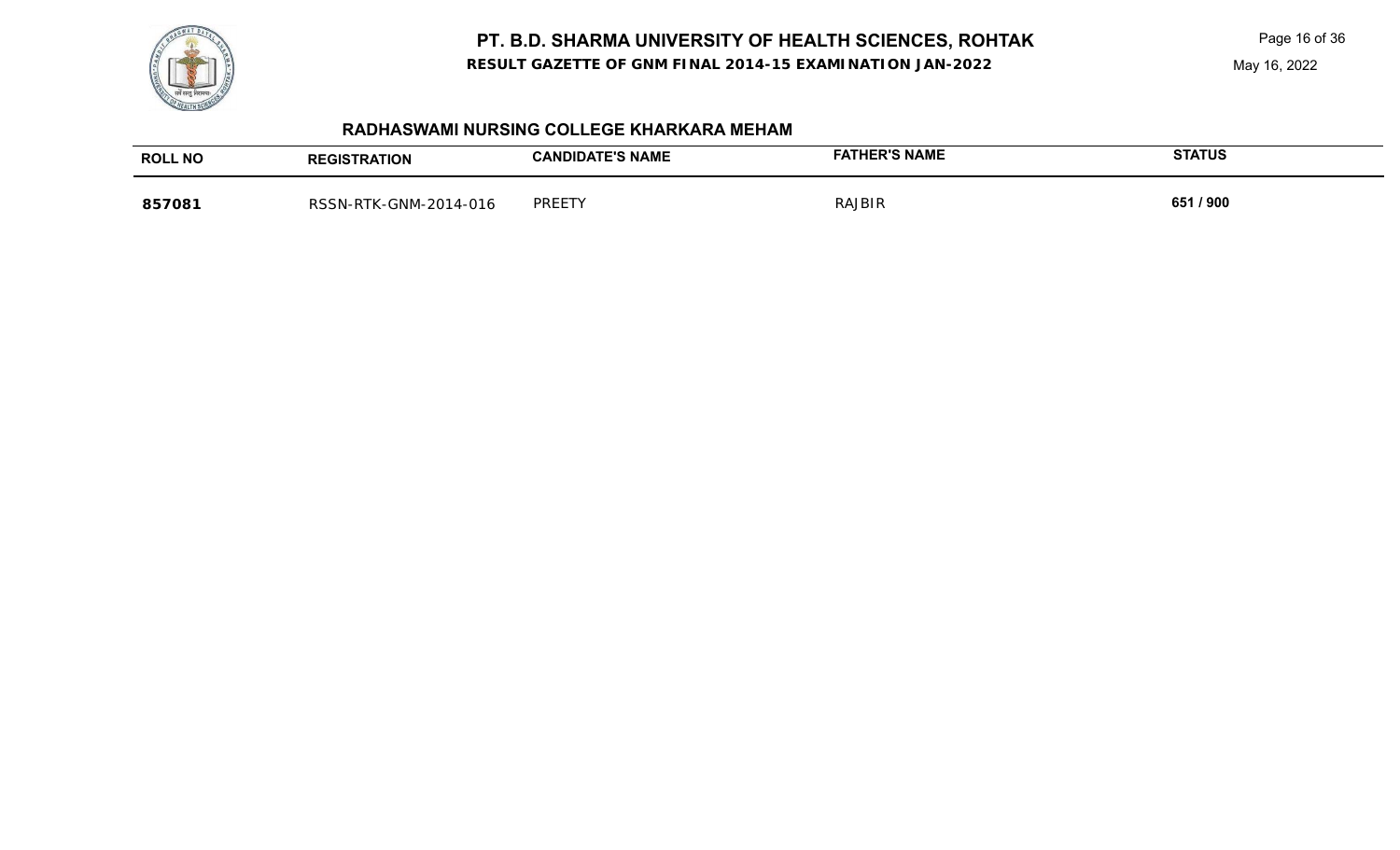

Page 17 of 36

# **GAJRAJ INSTITUTE OF NURSING,GOHANA**

| <b>ROLL NO</b> | <b>REGISTRATION</b>  | <b>CANDIDATE'S NAME</b> | <b>FATHER'S NAME</b> | <b>STATUS</b> |
|----------------|----------------------|-------------------------|----------------------|---------------|
| 857091         | GNI/SNP/GNM/2014/011 | <b>RAHUL</b>            | ROHTASH              | 591 / 900     |

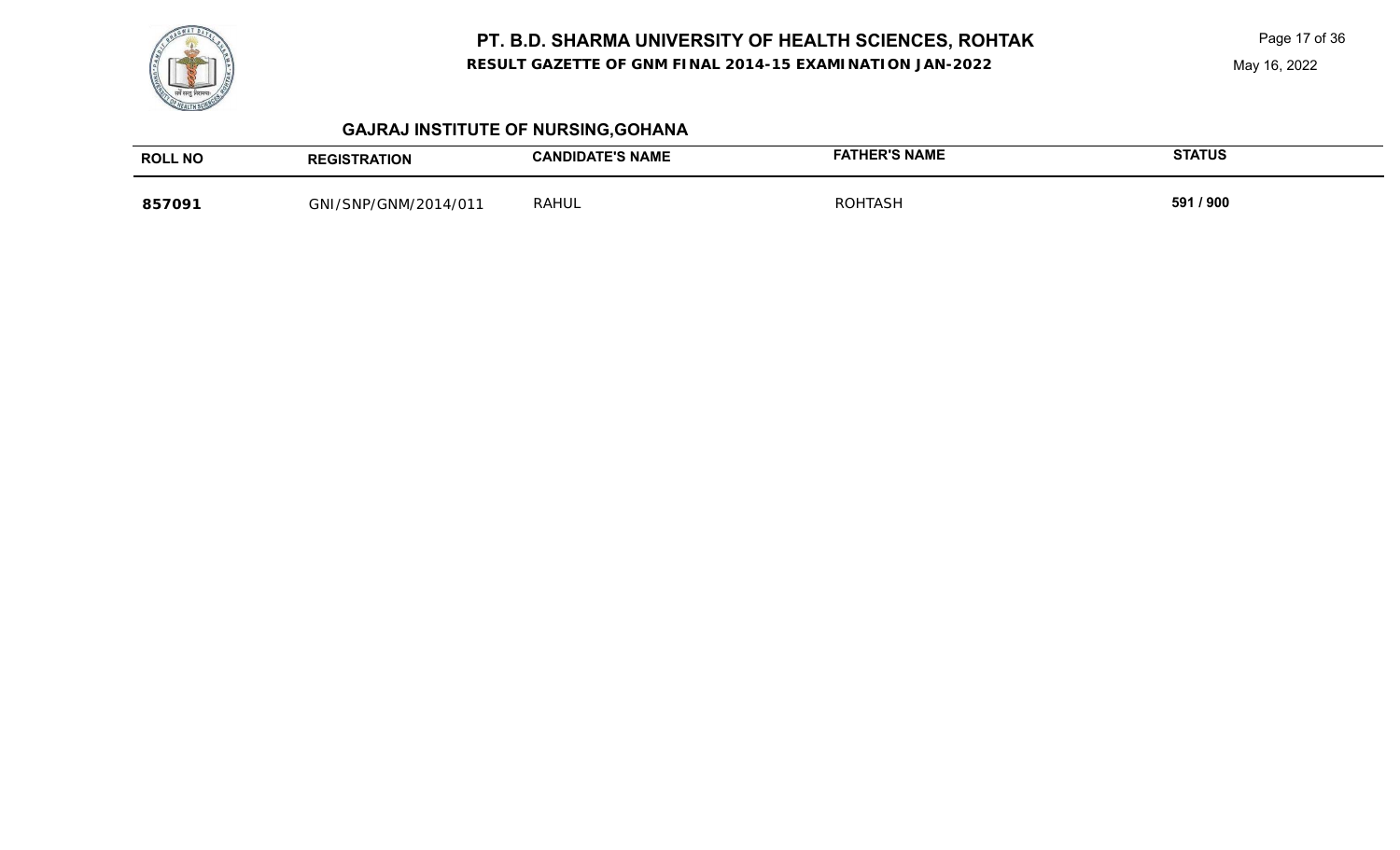



#### **SANT GANGA NATH SCHOOL OF NURSING KITLANA BHIWANI**

| <b>ROLL NO</b> | <b>TRATION</b><br><b>REGIST</b> | <b>E'S NAME</b><br><b>CANDIDATE</b> | <b>FATHER'S NAME</b> | <b>STATUS</b> |
|----------------|---------------------------------|-------------------------------------|----------------------|---------------|
| 857101         | HW-GNM-2014-008<br>`GBF         | KUMARI<br>AIP                       | VIJAY PAL            | 550 / 900     |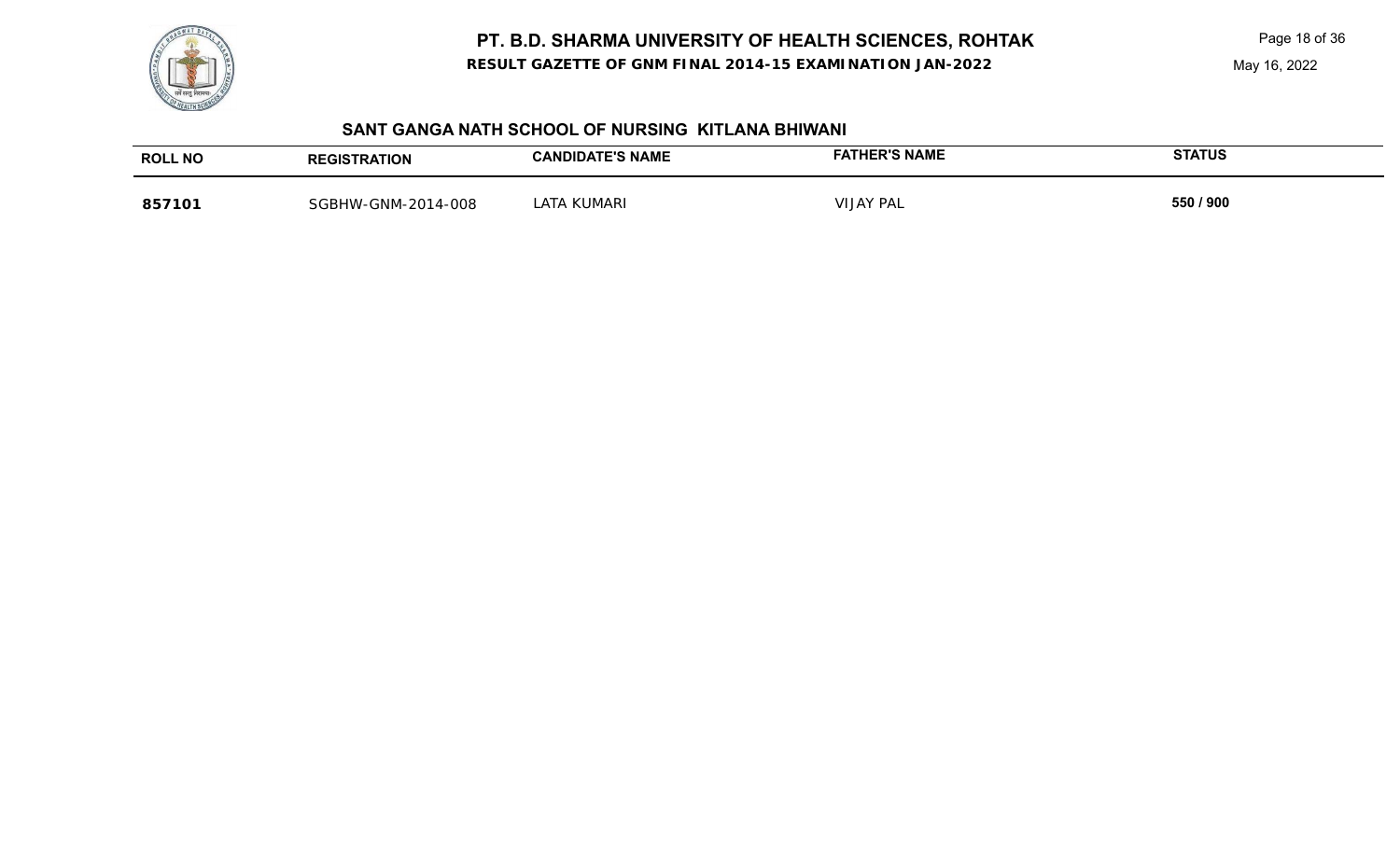

Page 19 of 36

## **SHARBATI SCHOOL OF NURSING MAHENDERGARH**

| <b>ROLL NO</b> | <b>REGISTRATION</b>  | <b>CANDIDATE'S NAME</b> | <b>FATHER'S NAME</b> | <b>STATUS</b>                    |
|----------------|----------------------|-------------------------|----------------------|----------------------------------|
| 857111         | SS-MGH-GNM-2014-014  | MONIKA                  | ROSHAN LAL           | 657 / 900                        |
| 857121         | SSN-MGH-GNM-2014-009 | KAVITA BAI              | <b>RAMESH KUMAR</b>  | 600 / 900                        |
| 857122         | SSN-MGH-GNM-2014-027 | <b>POONAM</b>           | HAWA SINGH           | <b>R-GN-22 GN-23 GN-25 GN-26</b> |
| 857123         | SSN-MGH-GNM-2014-036 | SUNITA DEVI             | RAMDHAN              | 590 / 900                        |

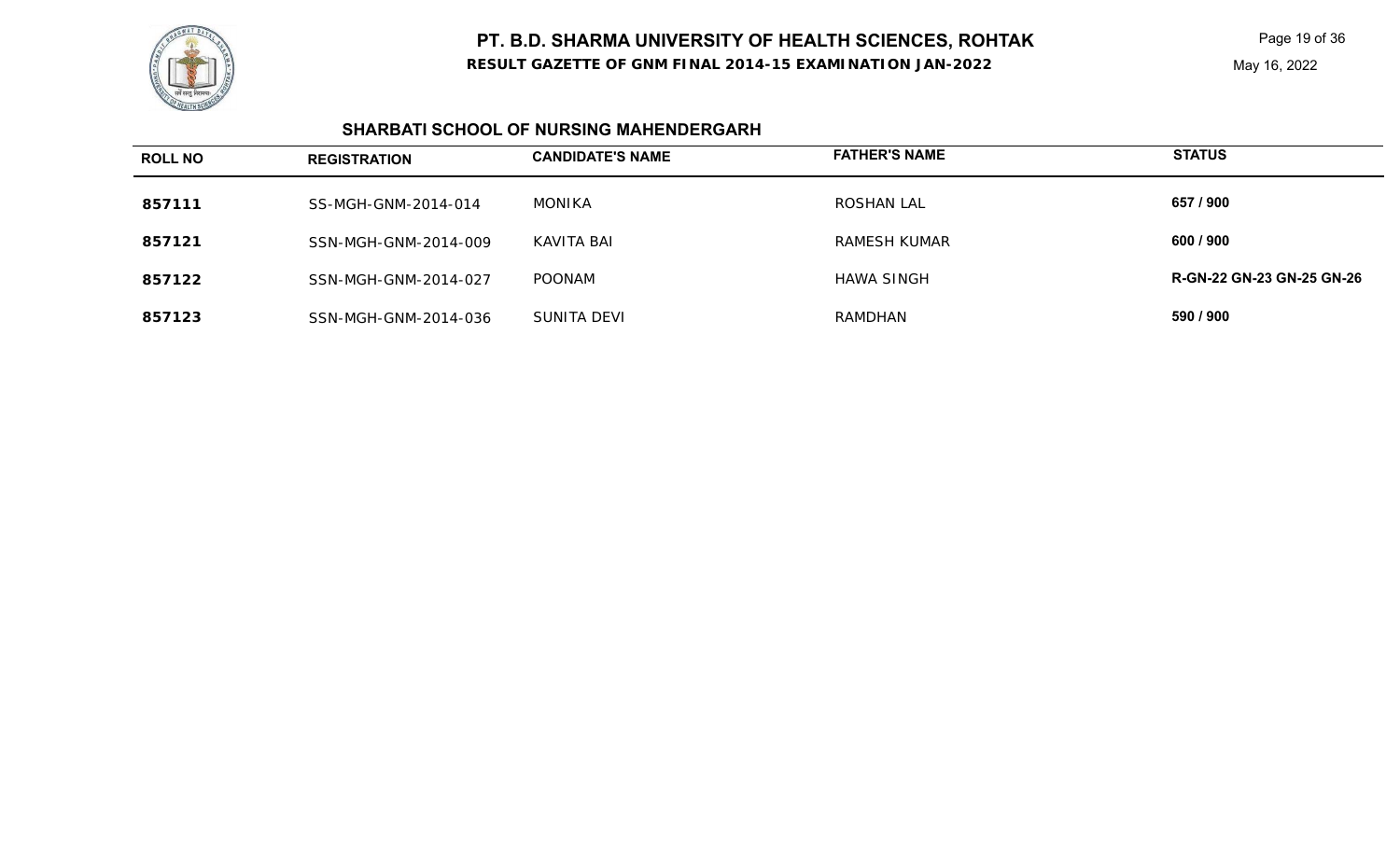**RESULT GAZETTE OF GNM FINAL 2014-15 EXAMINATION JAN-2022**

Page 20 of 36



## **BABA SWAMI DAYAL SCHOOL OF NURSING MAHENDERGARH**

| <b>ROLL NO</b> | <b>REGISTRATION</b>    | <b>CANDIDATE'S NAME</b> | <b>FATHER'S NAME</b>  | <b>STATUS</b> |
|----------------|------------------------|-------------------------|-----------------------|---------------|
| 857131         | BSDSN-MGH-GNM-2014-028 | SANJU RANI              | <b>DHARMBIR</b>       | 608 / 900     |
| 857132         | BSDSN-MGH-GNM-2014-039 | NISHA RANI              | <b>SURESH CHANDER</b> | 614 / 900     |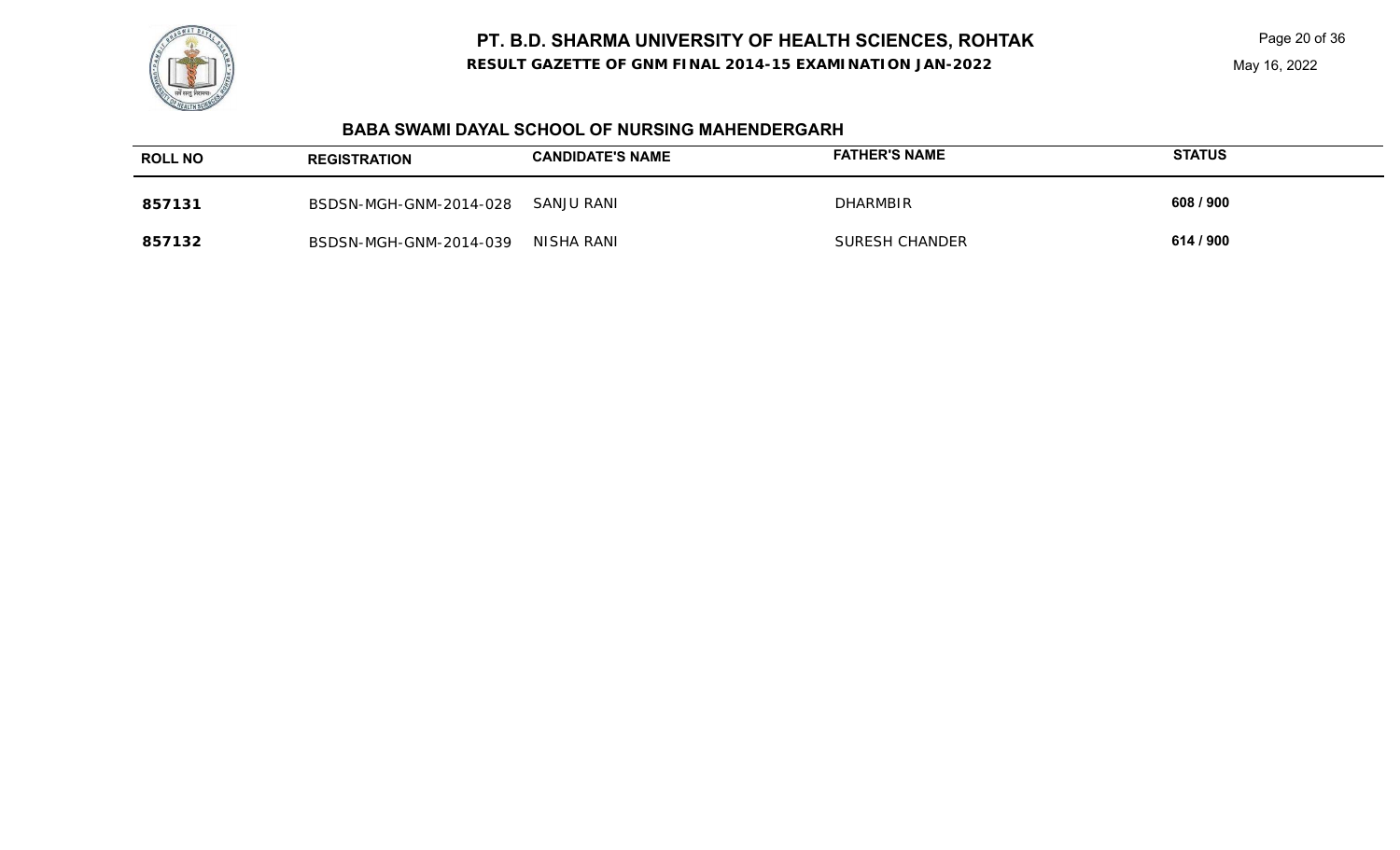



## **RDR JAN SEWA SCH. OF NURSING KANINA MOHINDERGARH**

| <b>ROLL NO</b> | <b>REGISTRATION</b>                     | <b>CANDIDATE'S NAME</b> | <b>HER'S NAME</b><br>∓АТІ | <b>STATUS</b> |
|----------------|-----------------------------------------|-------------------------|---------------------------|---------------|
| 857141         | - 1-GNM-201 م.<br>14-029<br>RDRJSN-MGH- | LALITA                  | <b>SHRIOM</b>             | 658 / 900     |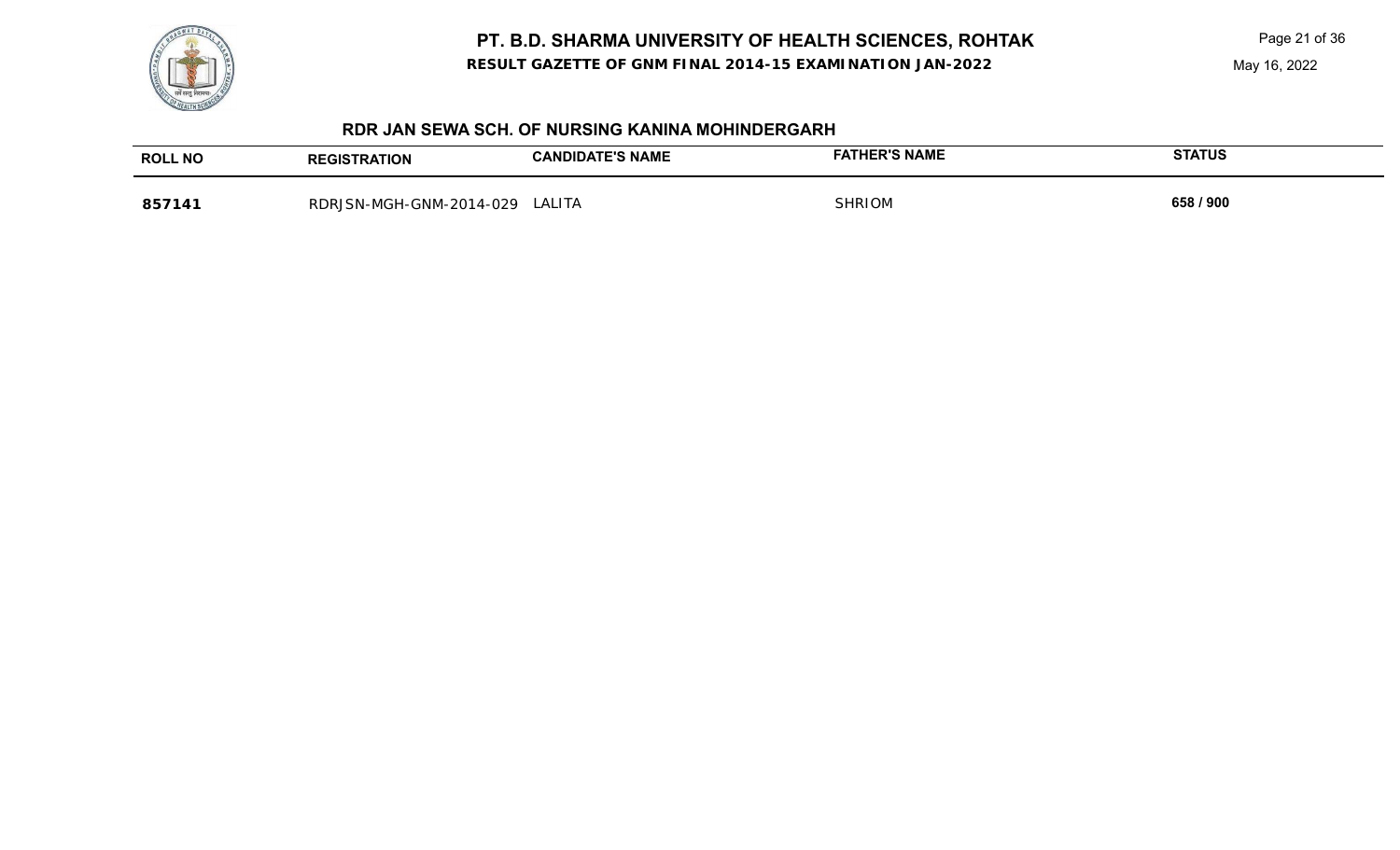

Page 22 of 36



## **SHRIRAM SCHOOL OF NURSING DIGROTA MOHINDERGARH**

| <b>ROLL NO</b> | REGISTRATION          | <b>CANDIDATE'S NAME</b> | <b>FATHER'S NAME</b>   | <b>STATUS</b> |
|----------------|-----------------------|-------------------------|------------------------|---------------|
| 85715          | SRSN/MGH/GNM/2014/020 | <b>RENU DEVI</b>        | <b>NATH</b><br>MINHNIN | 694 / 900     |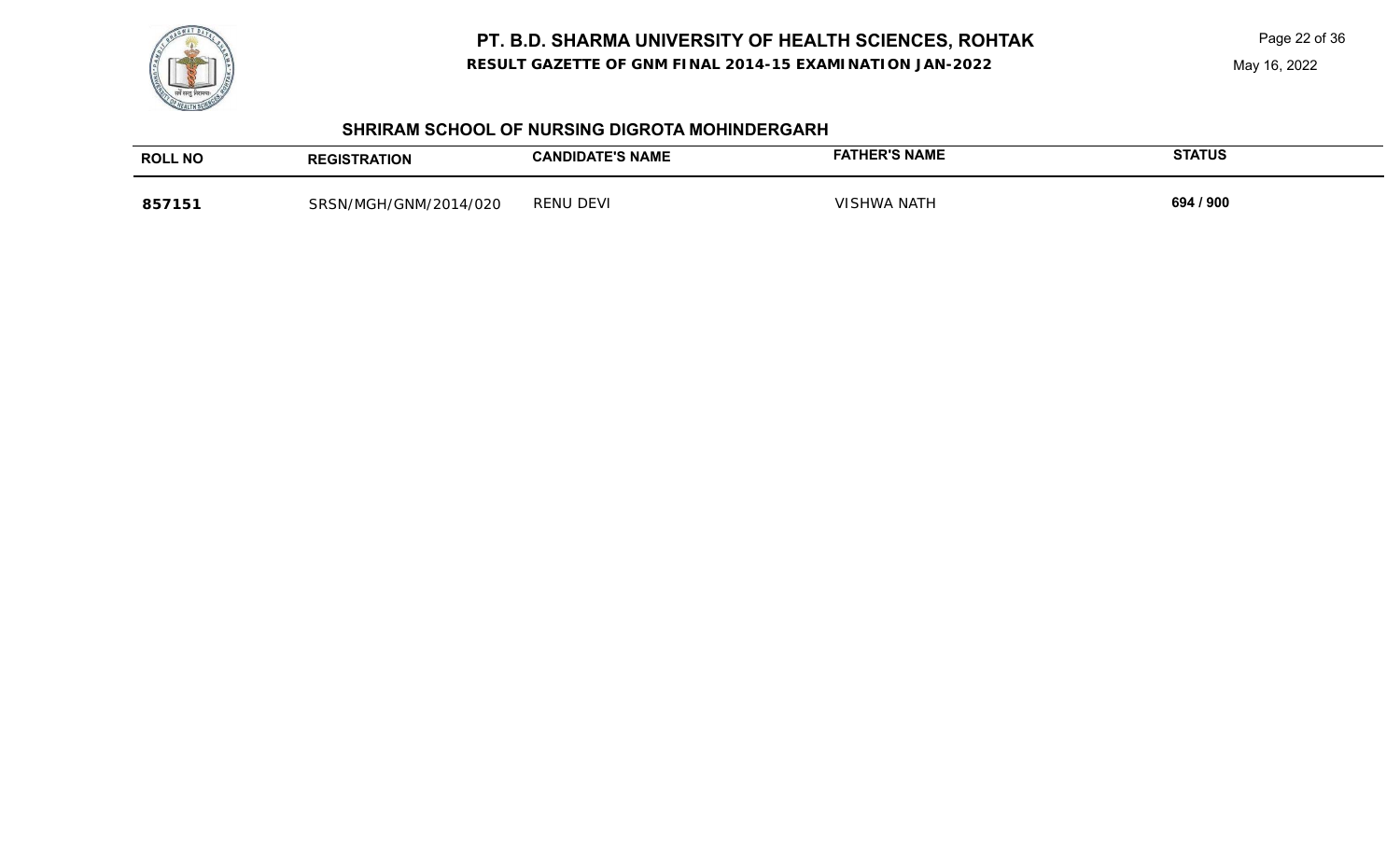

**RESULT GAZETTE OF GNM FINAL 2014-15 EXAMINATION JAN-2022**

Page 23 of 36

May 16, 2022

# **SARVODAYA NURSING INSTITUTE, FARIDABAD**

| <b>ROLL NO</b> | EGISTRATION          | <b>CANDIDATE'S NAME</b> | FATHER'S NAME | <b>STATUS</b> |
|----------------|----------------------|-------------------------|---------------|---------------|
| 857161         | SNI-FBD-GNM-2014-053 | ' KUMARI<br>SHIV        | RAMUZAYAR     | R-GN-21 GN-24 |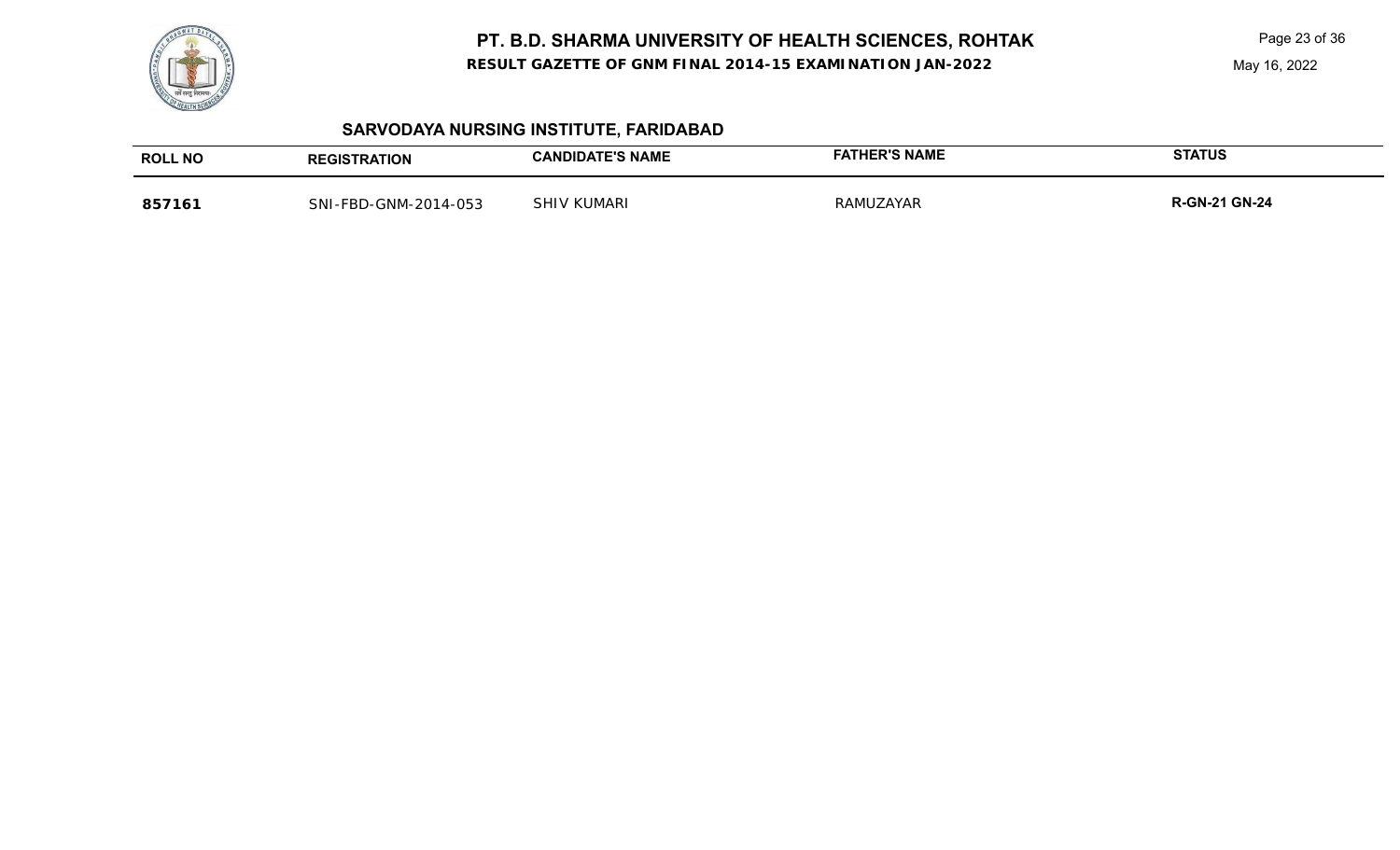

Page 24 of 36



#### **SOS NURSING SCHOOL FARIDABAD**

| <b>ROLL NO</b> | <b>REGISTRATION</b>    | <b>CANDIDATE'S NAME</b> | <b>FATHER'S NAME</b> | <b>STATUS</b> |
|----------------|------------------------|-------------------------|----------------------|---------------|
| 857171         | SOSNS-FBD-GNM-2014-003 | SANJU VISHVAKARMA       | ARVIND VISHVAKARMA   | 688 / 900     |
| 857172         | SOSNS-FBD-GNM-2014-008 | KIRAN SINGH             | <b>MANOJ SINGH</b>   | 678 / 900     |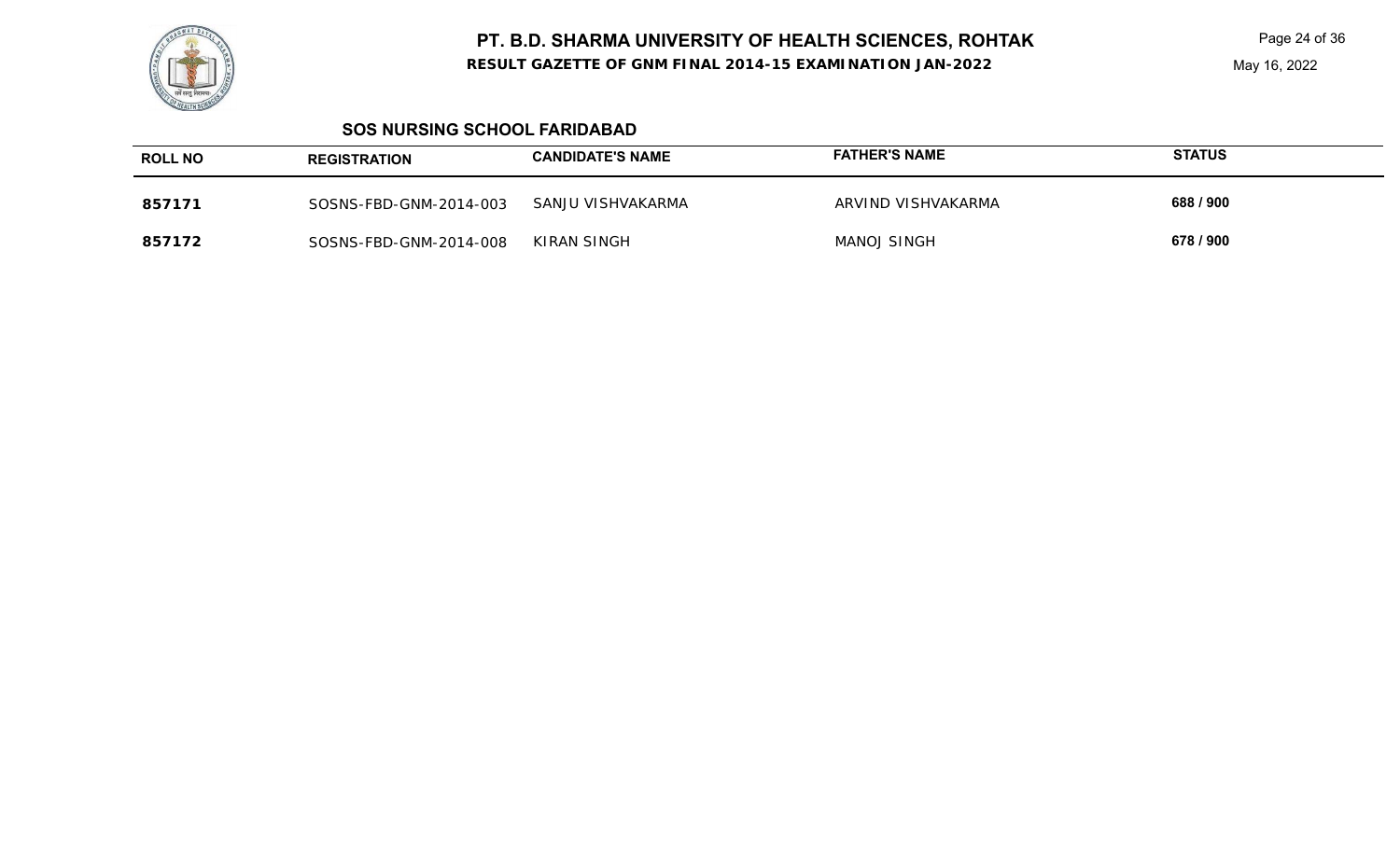

Page 25 of 36

## **ARYABHATT COLLEGE OF NURSING FATEHABAD**

| <b>ROLL NO</b> | <b>REGISTRATION</b>       | <b>CANDIDATE'S NAME</b> | <b>FATHER'S NAME</b> | <b>STATUS</b>        |
|----------------|---------------------------|-------------------------|----------------------|----------------------|
| 857181         | FTB-GNM-2014-028<br>ACN-F | <b>SUNITA RANI</b>      | <b>RAI SINGH</b>     | <b>R-GN-23 GN-26</b> |

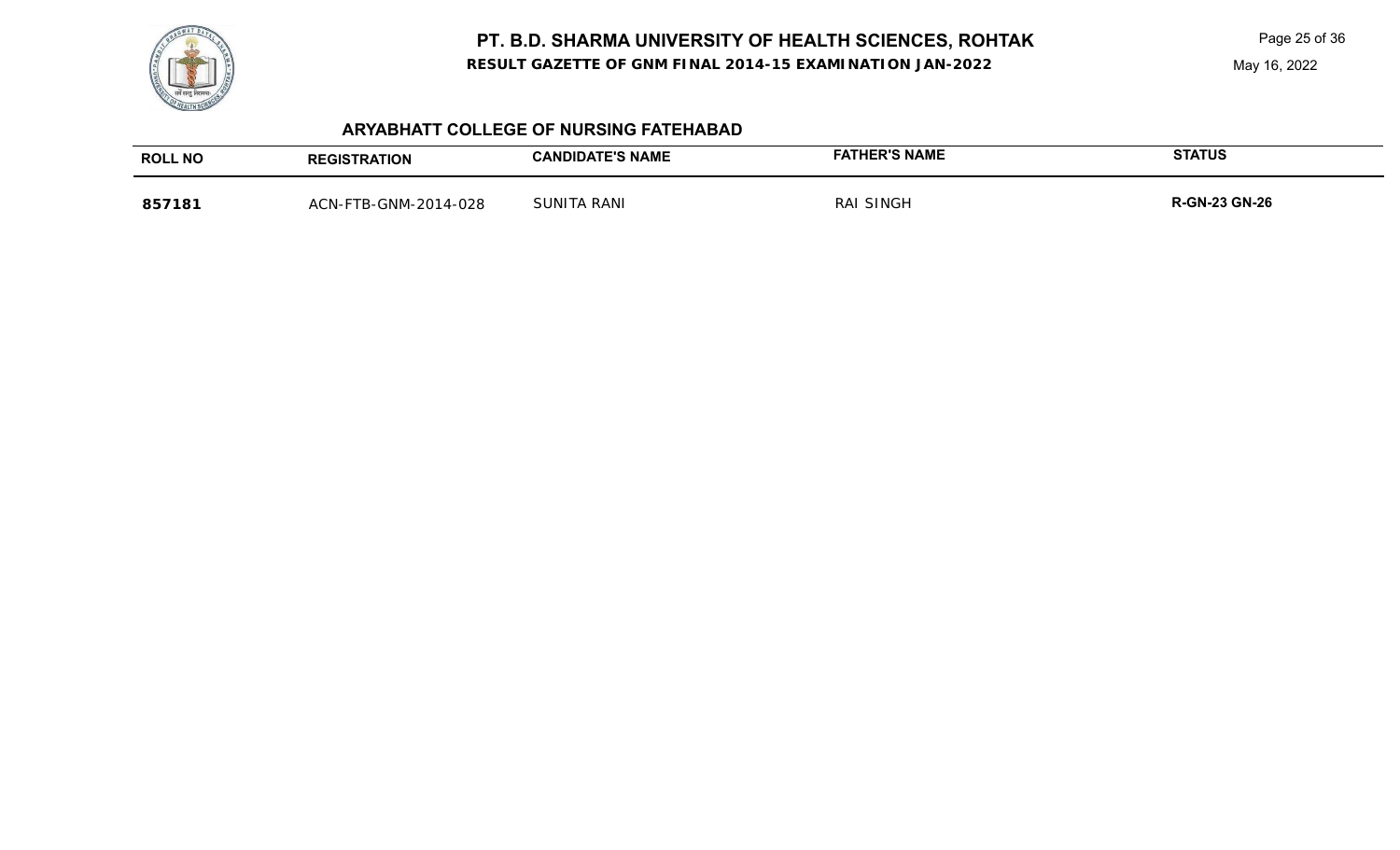**RESULT GAZETTE OF GNM FINAL 2014-15 EXAMINATION JAN-2022**



## **NATIONAL SCHOOL OF NURSING DARIYAPUR FATEHABAD**

| <b>ROLL NO</b> | <b>REGISTRATION</b>                      | <b>CANDIDATE'S NAME</b> | <b>HER'S NAME</b><br>FATH | <b>STATUS</b>        |
|----------------|------------------------------------------|-------------------------|---------------------------|----------------------|
| 857191         | -2014-020<br><sup>도</sup> TB-GNM-<br>NSN | KAUR<br>PARAM           | SINGF.<br>AVTAR           | <b>R-GN-21 GN-24</b> |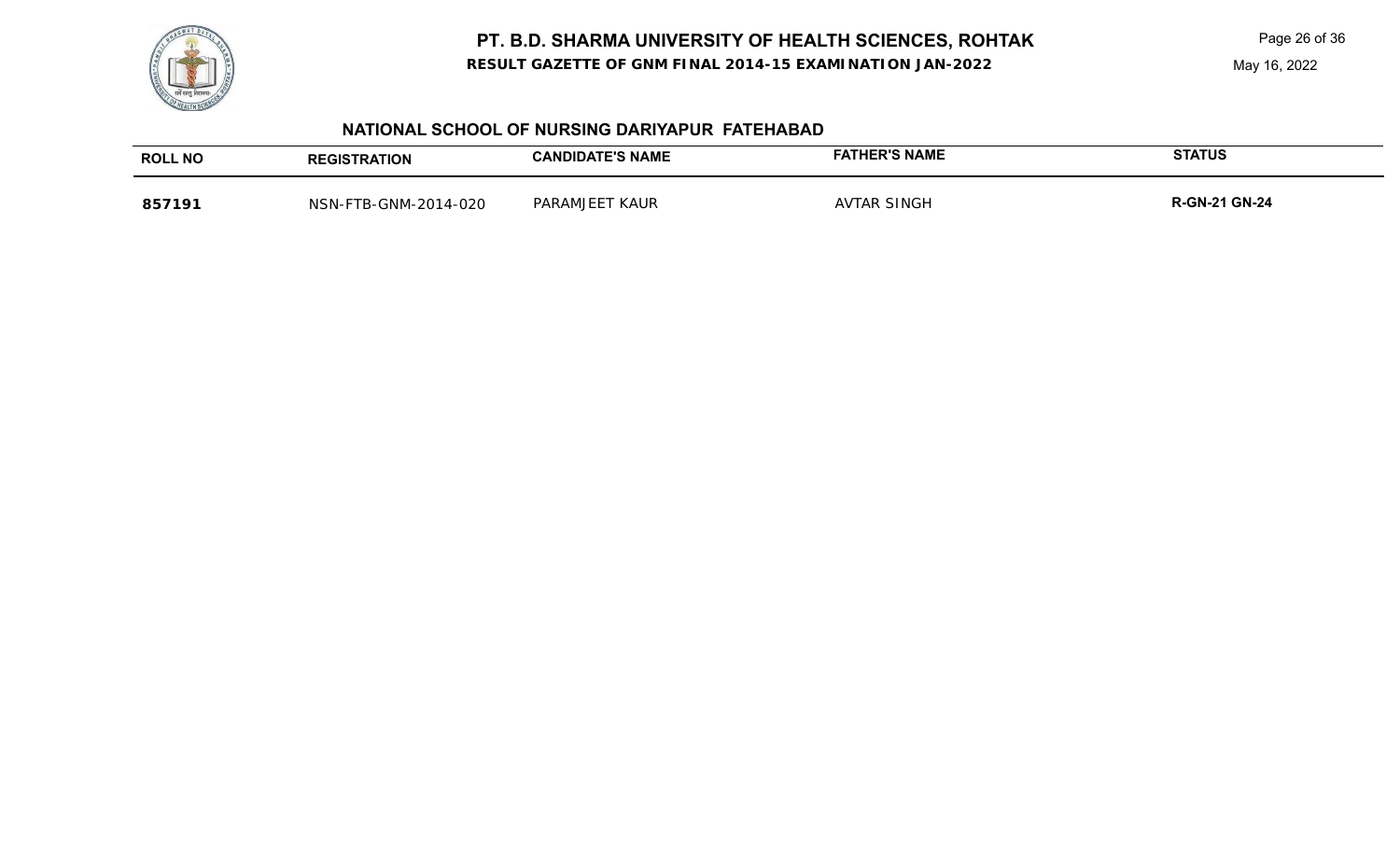**RESULT GAZETTE OF GNM FINAL 2014-15 EXAMINATION JAN-2022**

Page 27 of 36

May 16, 2022

#### **BANBHORI SCHOOL OF NURSING HISAR**

| <b>ROLL NO</b> | <b>REGISTRATION</b>  | <b>CANDIDATE'S NAME</b> | <b>FATHER'S NAME</b> | <b>STATUS</b>                    |
|----------------|----------------------|-------------------------|----------------------|----------------------------------|
| 857201         | BSN-HSR-GNM-2014-021 | <b>BHAGIRATH</b>        | OM KANWAR            | <b>R-GN-21 GN-22 GN-24 GN-25</b> |

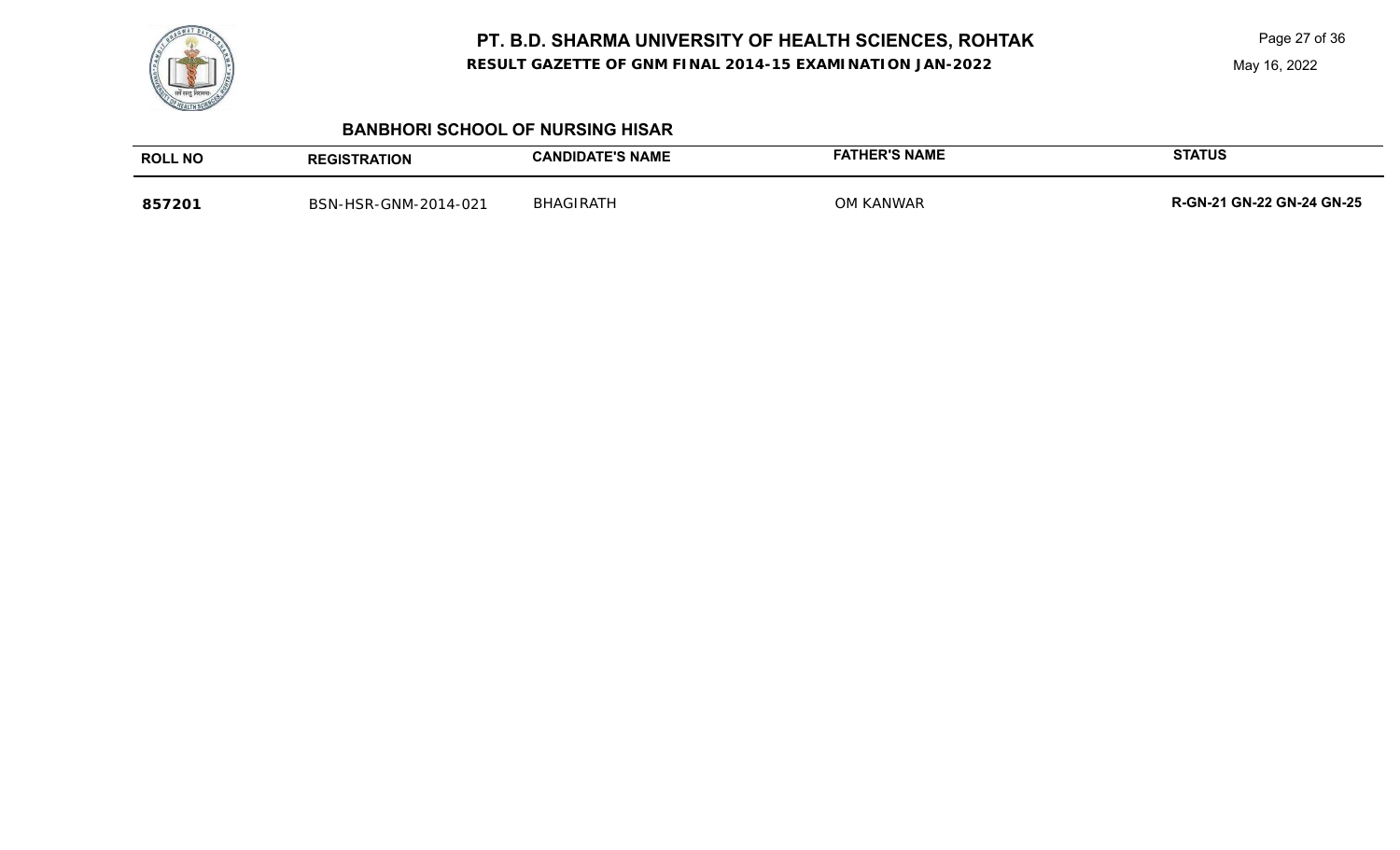

**RESULT GAZETTE OF GNM FINAL 2014-15 EXAMINATION JAN-2022**

Page 28 of 36

May 16, 2022

#### **KHUSHI SCHOOL & COLLEGE OF NURSING KAGSAR HISAR**

| <b>ROLL NO</b> | <b>REGISTRATION</b>                          | <b>CANDIDATE'S NAME</b> | <b>HER'S NAME</b><br>FAT | <b>STATUS</b>                    |
|----------------|----------------------------------------------|-------------------------|--------------------------|----------------------------------|
| 857211         | $C$ <sub>NIM</sub><br>2014-012<br><b>JSR</b> | <b>REENA</b>            | <b><i>KASHMIR</i></b>    | <b>R-GN-21 GN-22 GN-24 GN-25</b> |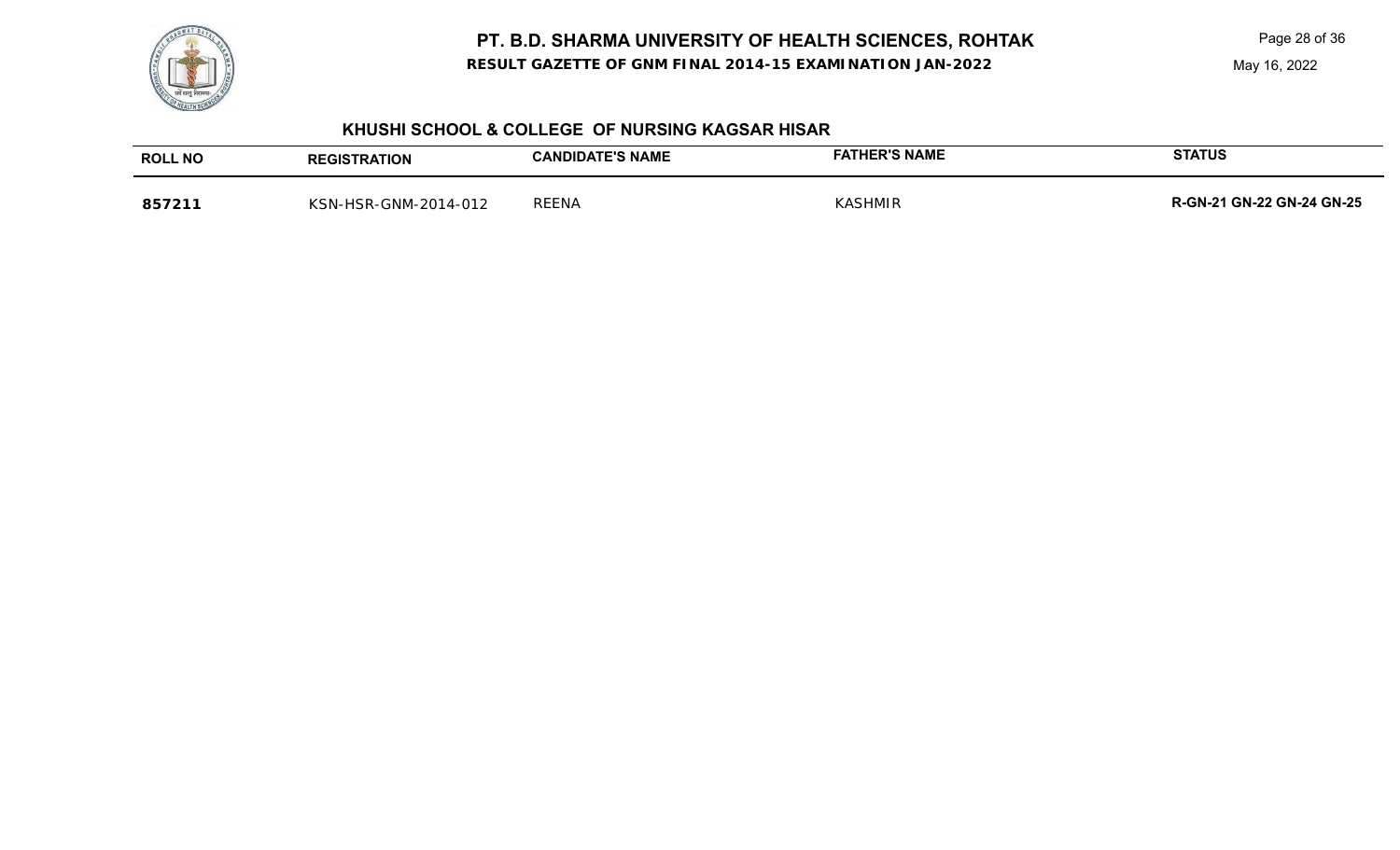**RESULT GAZETTE OF GNM FINAL 2014-15 EXAMINATION JAN-2022**

Page 29 of 36

May 16, 2022



## **H.K.S.D SCHOOL OF NURSING KHERI LOCHAB NARNAUND HISAR**

| <b>ROLL NO</b> | <b>REGISTRATION</b>   | <b>CANDIDATE'S NAME</b> | <b>FATHER'S NAME</b> | <b>STATUS</b>                                   |
|----------------|-----------------------|-------------------------|----------------------|-------------------------------------------------|
| 857231         | HKSD-HSR-GNM-2014-039 | ANKIT                   | RAMESHWAR            | <b>R-GN-22 GN-25</b>                            |
| 857232         | HKSD-HSR-GNM-2014-043 | RANDHEER                | KRISHAN              | R-GN-21 GN-22 GN-23 GN-24<br><b>GN-25 GN-26</b> |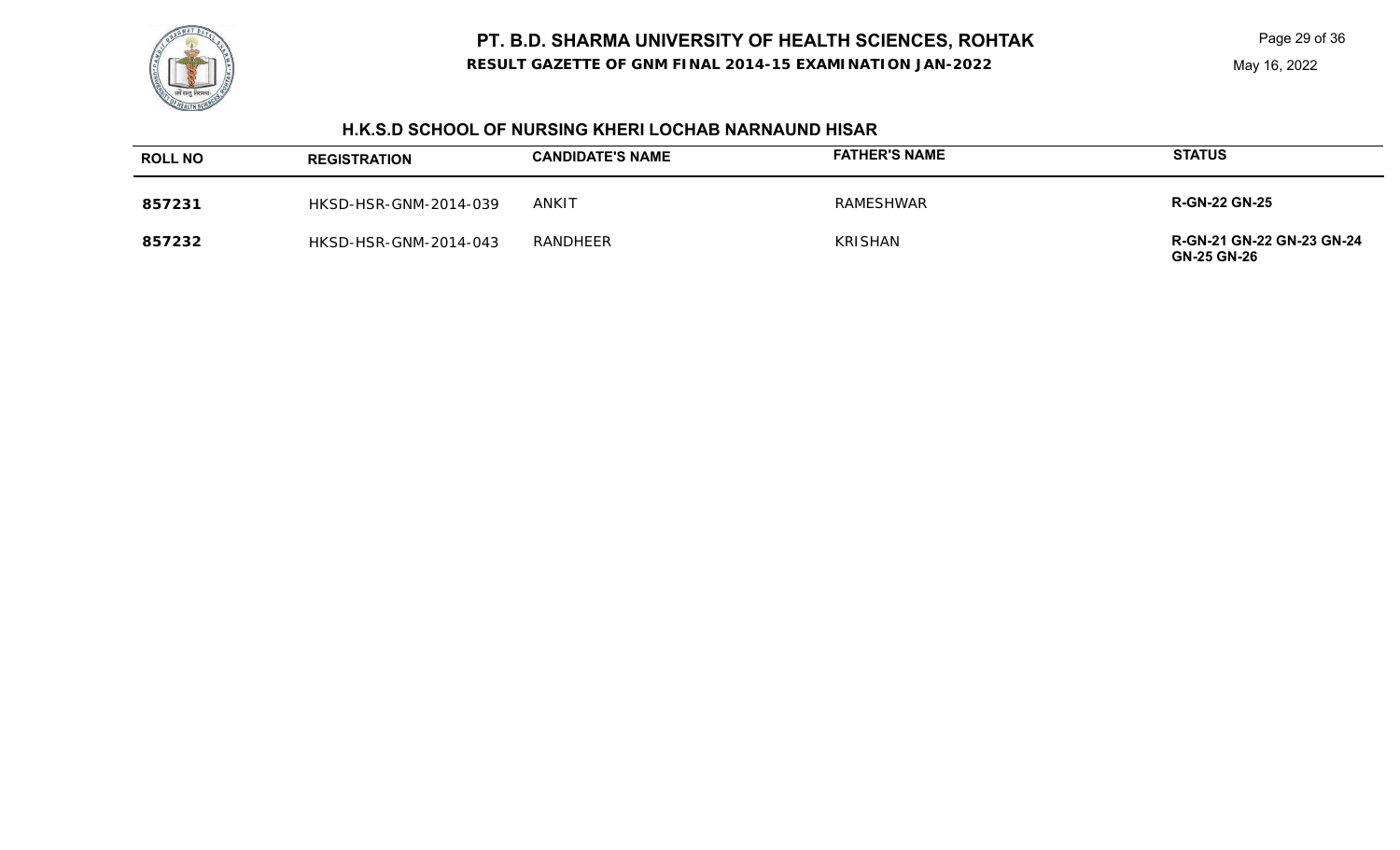

Page 30 of 36

| <b>GNM, TRAINING SCHOOL, KARNAL</b> |  |  |
|-------------------------------------|--|--|
|-------------------------------------|--|--|

| <b>ROLL NO</b> | <b>REGISTRATION</b>     | <b>CANDIDATE'S NAME</b> | <b>FATHER'S NAME</b> | <b>STATUS</b>                                          |
|----------------|-------------------------|-------------------------|----------------------|--------------------------------------------------------|
| 857241         | GGNMTC-KNL-GNM-2014-005 | SANDEEP KUMAR           | <b>SHRI KRISHAN</b>  | <b>R-GN-21 GN-22 GN-23 GN-24</b><br><b>GN-25 GN-26</b> |

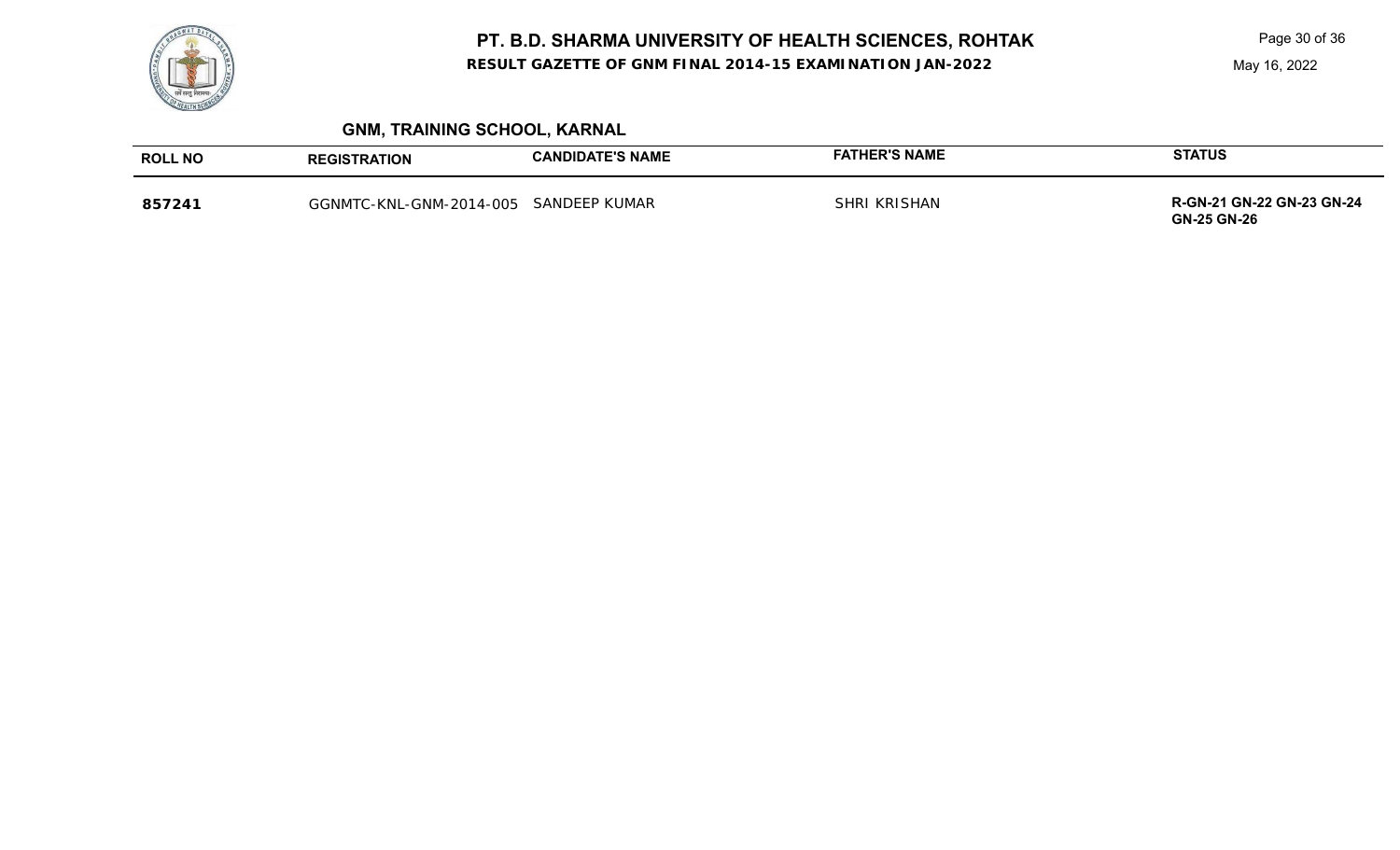**RESULT GAZETTE OF GNM FINAL 2014-15 EXAMINATION JAN-2022**

Page 31 of 36

## **DR. JAI PRAKASH SHARMA MEMORIAL SCHOOL OF NURSING YAMUNA NAGAR**

| <b>ROLL NO</b> | TRATION<br>RFGIS <sup>.</sup>                     | <b>DIDATE'S NAME</b><br><b>CANT</b> | <b>FATHER'S NAME</b>      | <b>STATUS</b> |
|----------------|---------------------------------------------------|-------------------------------------|---------------------------|---------------|
| 857251         | -2014-002<br>$GNM-20$ .<br>YNR-J<br><b>IPSSN.</b> | <b>INDU</b>                         | $\sim$<br>SINGF<br>RANRII | 2 GN-25       |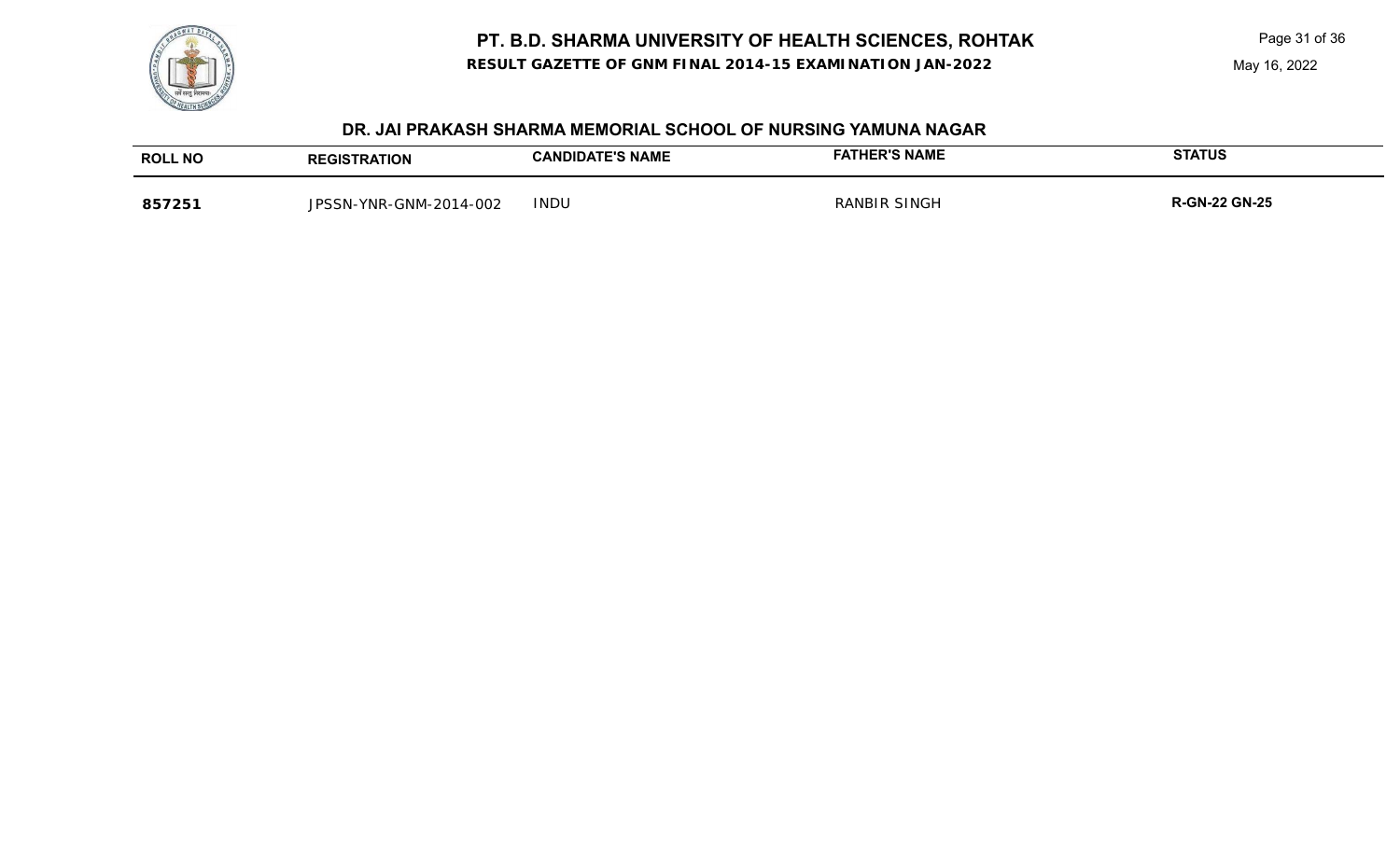**RESULT GAZETTE OF GNM FINAL 2014-15 EXAMINATION JAN-2022**

### May 16, 2022



## **FLORENCE SCHOOL OF NURSING DAYALPUR BALLABGARH FARIDABAD**

| <b>ROLL NO</b> | <b>REGISTRATION</b>  | <b>CANDIDATE'S NAME</b> | <b>FATHER'S NAME</b> | <b>STATUS</b> |
|----------------|----------------------|-------------------------|----------------------|---------------|
| 857261         | FSN-FBD-GNM-2014-037 | ANJU RANI               | <b>MAHAVIR</b>       | 655 / 900     |
| 857262         | FSN-FBD-GNM-2014-038 | RAJNI                   | <b>MAHILAL</b>       | 709 / 900     |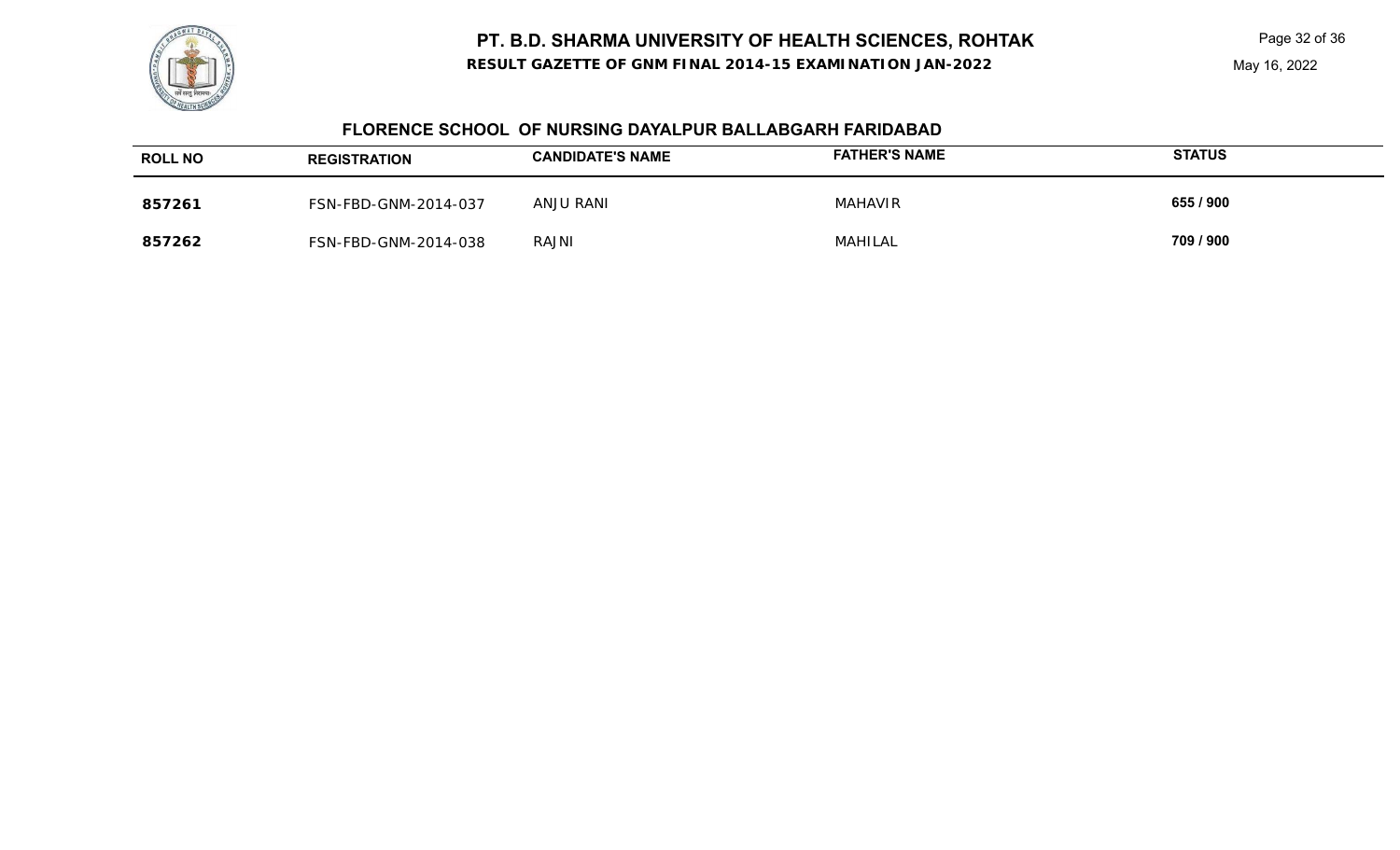**RESULT GAZETTE OF GNM FINAL 2014-15 EXAMINATION JAN-2022**



# **BHAI SURENDER KUMAR MEMORIAL SCHOOL OF NURSING, JIND HARYANA**

| <b>ROLL NO</b> | <b>REGISTRATION</b>              | <b>DIDATE'S NAME</b><br><b>CAND</b> | <b>FATHER'S NAME</b> | <b>STATUS</b> |
|----------------|----------------------------------|-------------------------------------|----------------------|---------------|
| 85727          | -GNM-2014-005<br>ี MS-JND<br>へKN | <b>BINDU</b>                        | <b>GURJAN</b>        | 630 / 900     |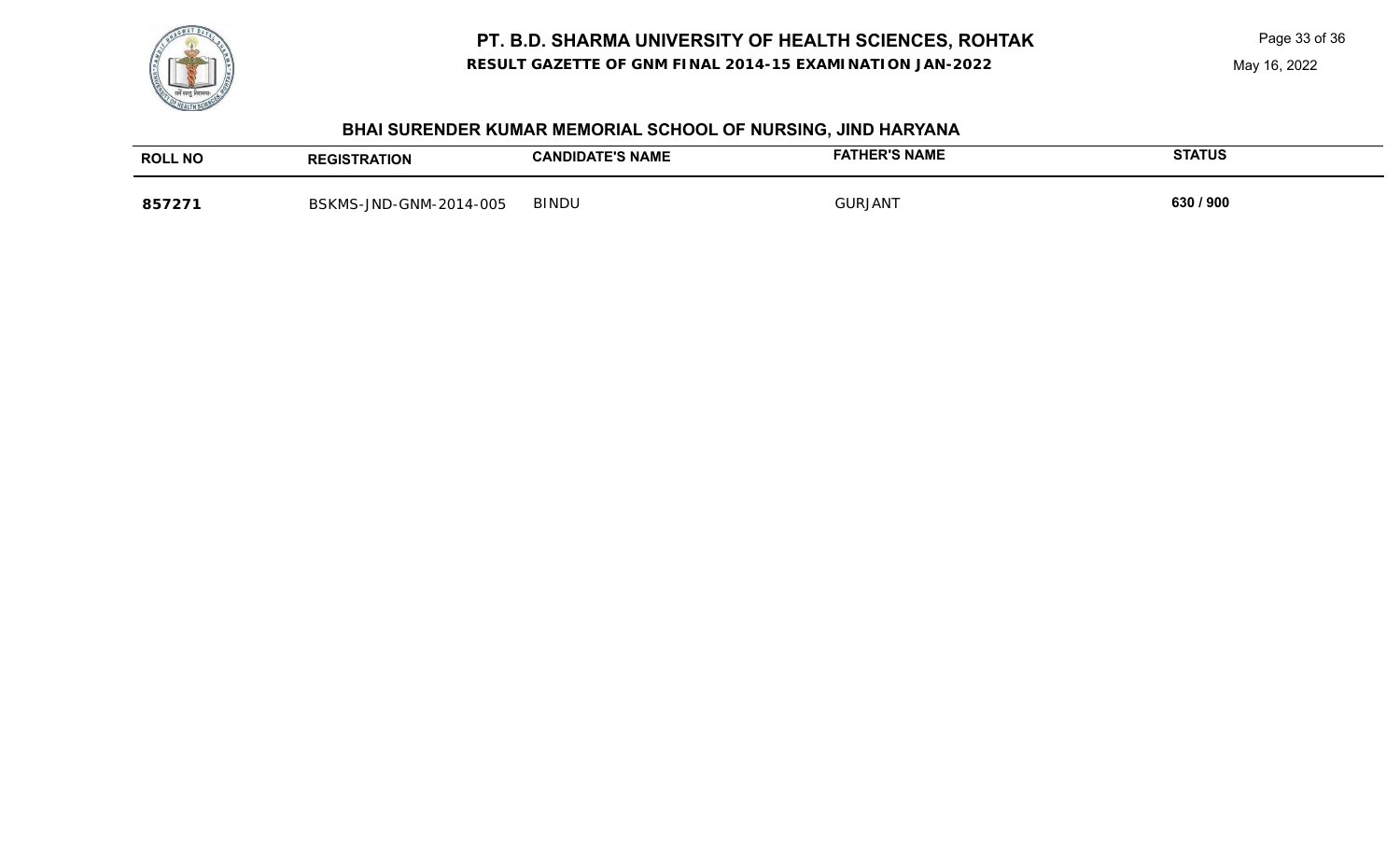**RESULT GAZETTE OF GNM FINAL 2014-15 EXAMINATION JAN-2022**



# **SHRI BABA YOGI NETANATH NURSING, COLLEGE, LOHANI BHIWANI**

| <b>ROLL NO</b> | <b>REGISTRATION</b>   | <b>CANDIDATE'S NAME</b> | <b>FATHER'S NAME</b> | <b>STATUS</b>             |
|----------------|-----------------------|-------------------------|----------------------|---------------------------|
| 857281         | BYNN-BHW-GNM-2014-017 | <b>MAMTA</b>            | <b>BIR SINGH</b>     | R-GN-22 GN-23 GN-25 GN-26 |
| 857282         | BYNN-BHW-GNM-2014-039 | <b>SUNITA</b>           | RATIRAM              | <b>R-GN-22 GN-25</b>      |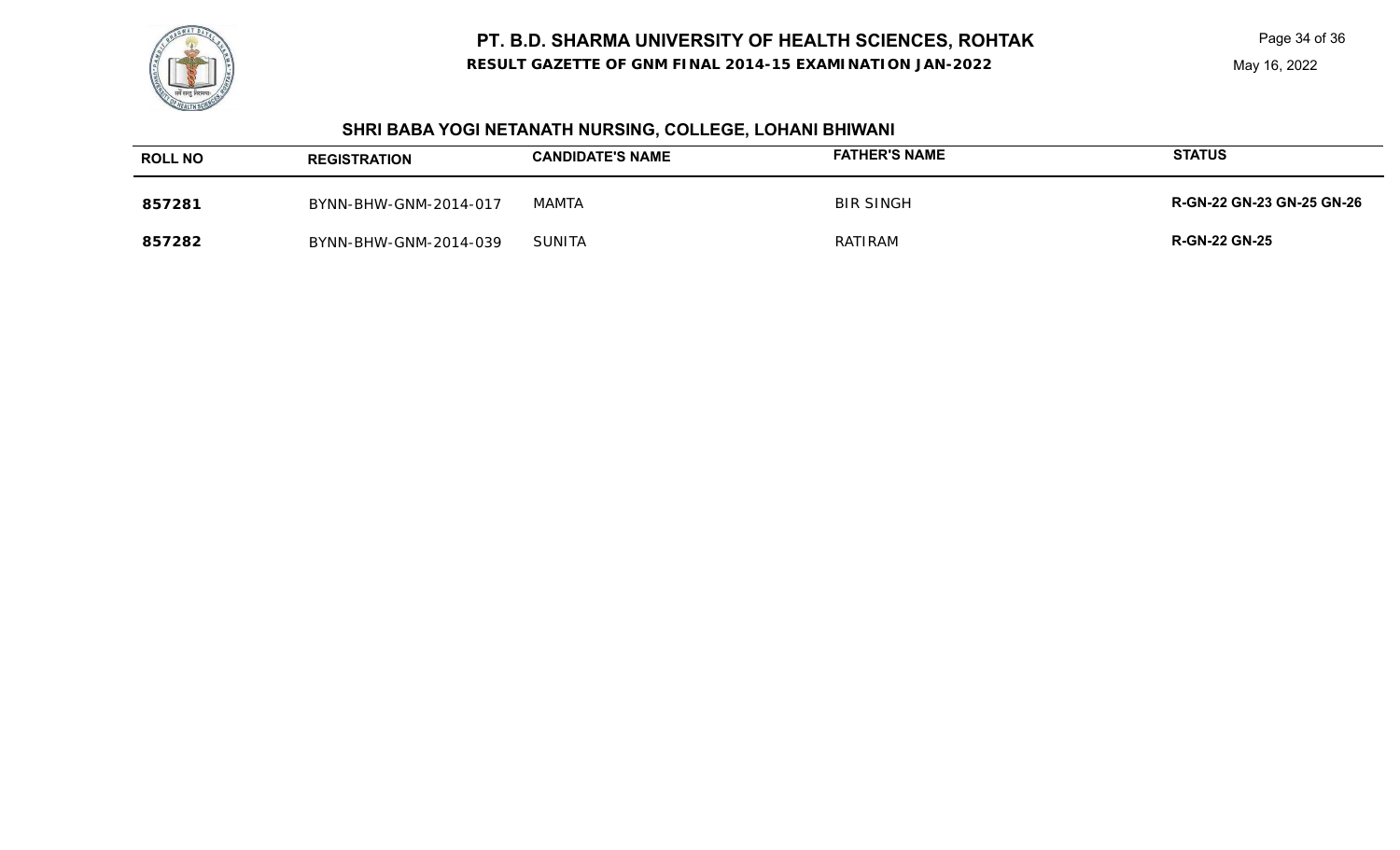

**RESULT GAZETTE OF GNM FINAL 2014-15 EXAMINATION JAN-2022**

Page 35 of 36

May 16, 2022

# **K.V.M. NURSING COLLEGE, LADHOT ROAD, ROHTAK**

| <b>ROLL NO</b> | REGISTRATION         | <b>CANDIDATE'S NAME</b> | <b>HER'S NAME</b><br><b>=АТН</b> | <b>STATUS</b> |
|----------------|----------------------|-------------------------|----------------------------------|---------------|
| 857291         | KVM-RTK-GNM-2014-014 | PARMILA                 | <b>HARI SINGF</b>                | 607 / 900     |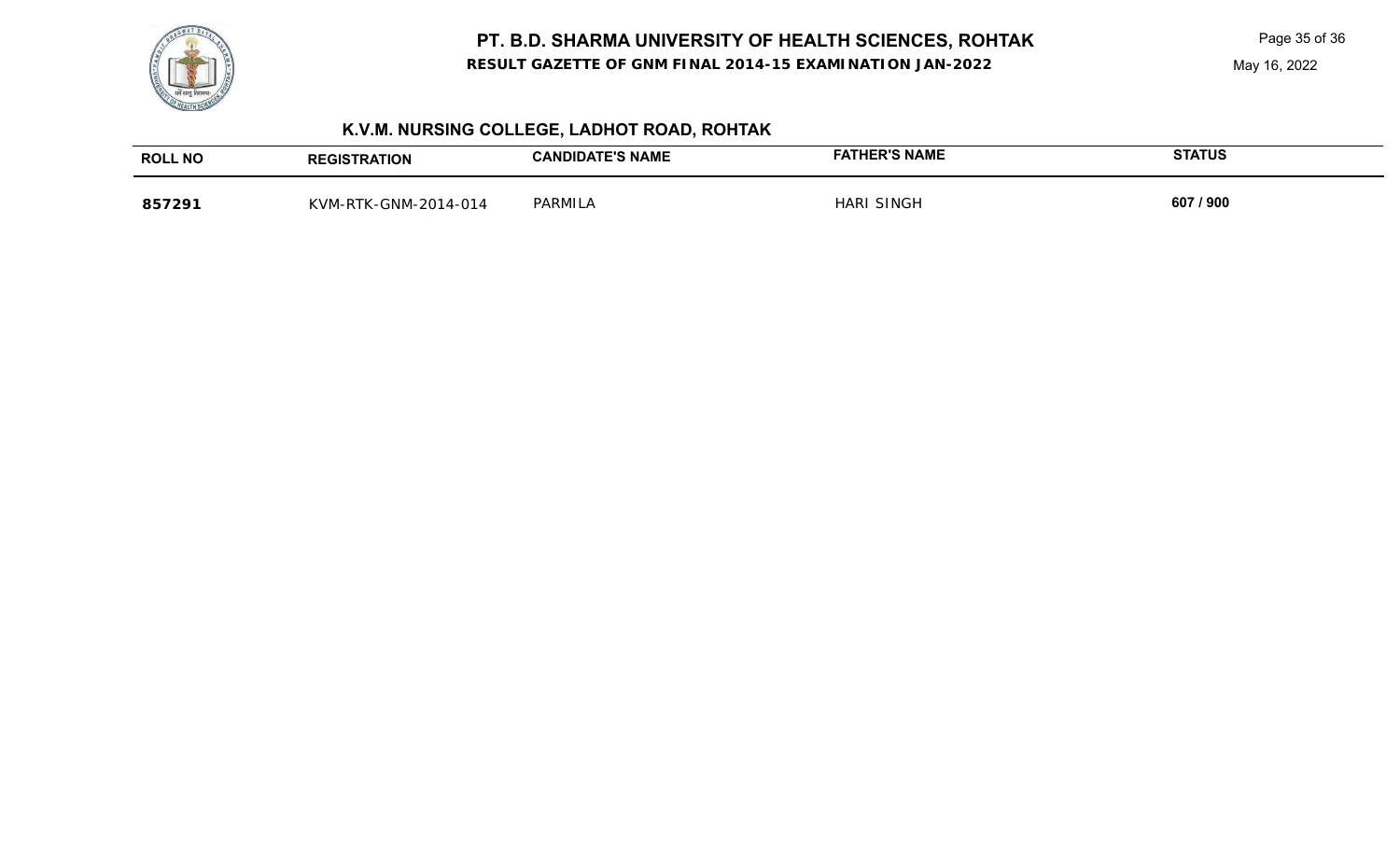**RESULT GAZETTE OF GNM FINAL 2014-15 EXAMINATION JAN-2022**

### May 16, 2022

# **VED NURSING TRAINING INSTITUTE, BAROLI, PANIPAT**

| <b>ROLL NO</b> | <b>REGISTRATION</b> | <b>CANDIDATE'S NAME</b> | <b>FATHER'S NAME</b> | <b>STATUS</b>        |
|----------------|---------------------|-------------------------|----------------------|----------------------|
| 857301         | VNIPNP142000025     | RAVITA                  | <b>ISHWAR SINGH</b>  | 624 / 900            |
| 857311         | VNIPNP142000009     | <b>NAVDEEP</b>          | RAMDARSHAN           | <b>R-GN-22 GN-25</b> |

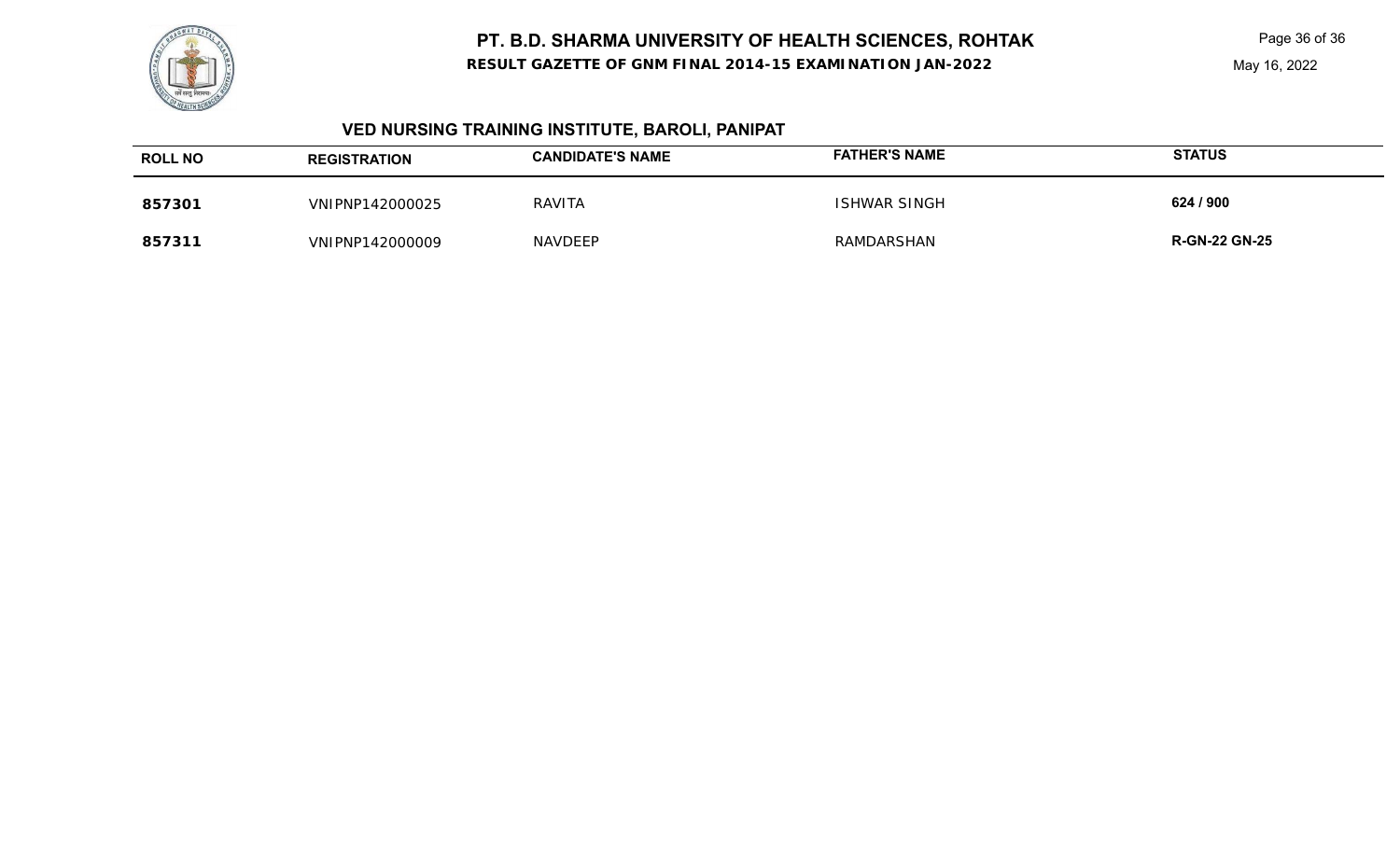**RESULT GAZETTE OF GNM FINAL 2015-16 EXAMINATION JAN-2022**

### **SCHOOL OF NURSING CHRISTIAN HOSPITAL JAGADHARI**

| <b>ROLL NO</b> | <b>REGISTRATION</b> | <b>CANDIDATE'S NAME</b> | <b>FATHER'S NAME</b> | <b>STATUS</b>             |
|----------------|---------------------|-------------------------|----------------------|---------------------------|
| 857331         | 15002582            | <b>SAREN</b>            | <b>JAIDEEP</b>       | 403 / 600                 |
| 857332         | 15002548            | ANJANA                  | <b>SUMAN</b>         | R-GN-31 GN-32 GN-33 GN-34 |
| 857333         | 15002639            | POOJA YADAV             | RAM LAVAT YADAV      | <b>R-GN-32 GN-34</b>      |
| 857334         | 15003530            | <b>KM SHALINI</b>       | <b>NANHEY</b>        | 402 / 600                 |
| 857335         | 15003533            | <b>SHEEBA</b>           | <b>JAG MOHAN</b>     | <b>R-GN-32 GN-34</b>      |
| 857336         | 15002565            | MEENA                   | NARESH KUMAR         | <b>R-GN-32 GN-34</b>      |

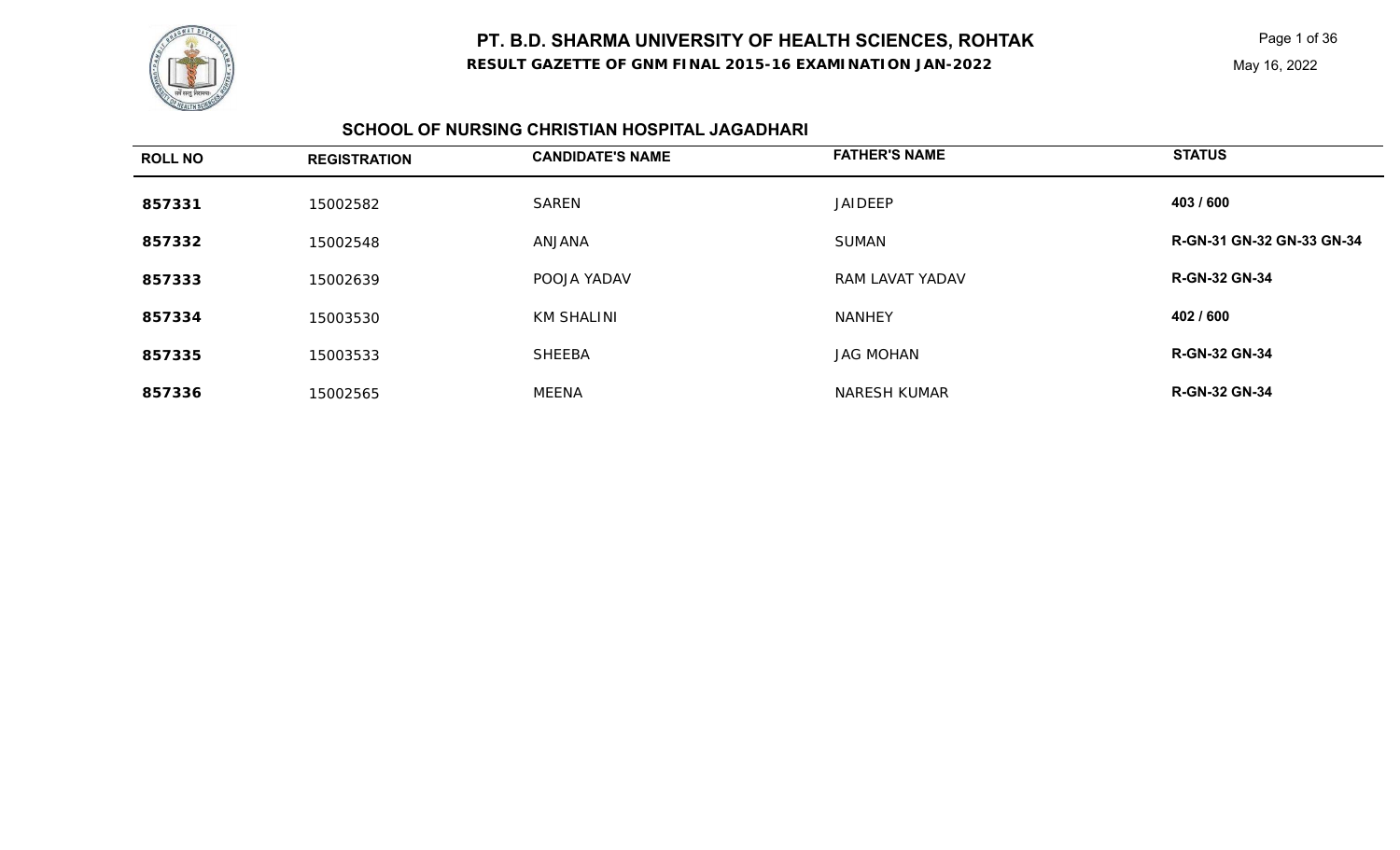**RESULT GAZETTE OF GNM FINAL 2015-16 EXAMINATION JAN-2022**

May 16, 2022



## **SCHOOL OF NURSING PHILADELPHIA HOSPITAL, AMBALA CITY**

| <b>ROLL NO</b> | . . IC' | <b>CANDIDATE'S NAME</b> | <b>FATHER'S NAME</b>     | <b>STATUS</b> |
|----------------|---------|-------------------------|--------------------------|---------------|
|                |         |                         |                          |               |
| 85734          | -28     | DIMPAI                  | <b>UMAR</b><br><u>\д</u> | <b>GN-33</b>  |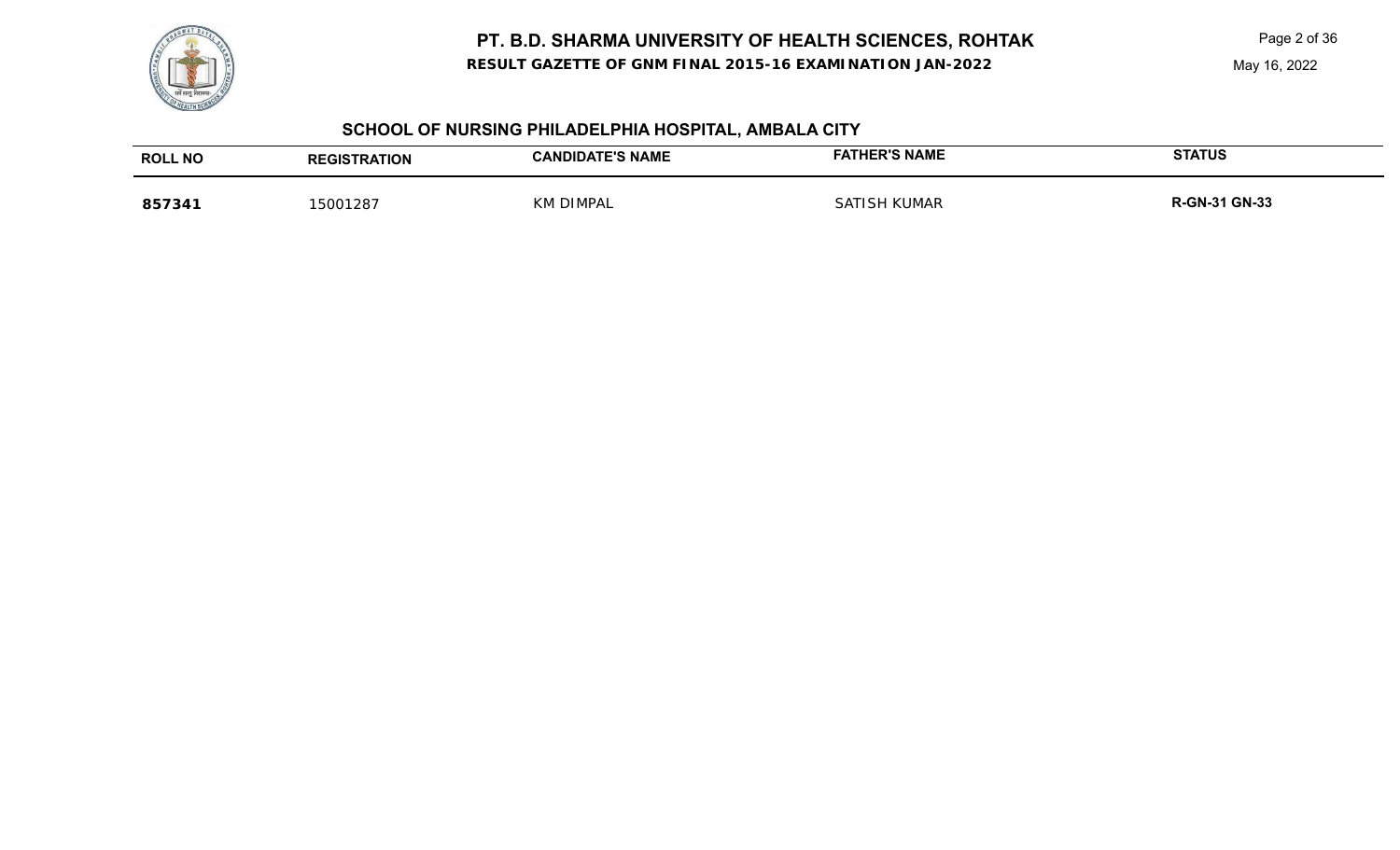



## **M. M. SCHOOL OF NURSING, MULLANA, DISTT. AMBALA**

| <b>ROLL NO</b> | <b>TRATION</b><br><b>REGIST</b> | <b>CANDIDATE'S NAME</b> | <b>FATHER'S NAME</b> | <b>STATUS</b> |
|----------------|---------------------------------|-------------------------|----------------------|---------------|
| 857351         | 5004119                         | <b>SEEMA</b>            | <b>CHAND</b><br>LAL  | 365 / 600     |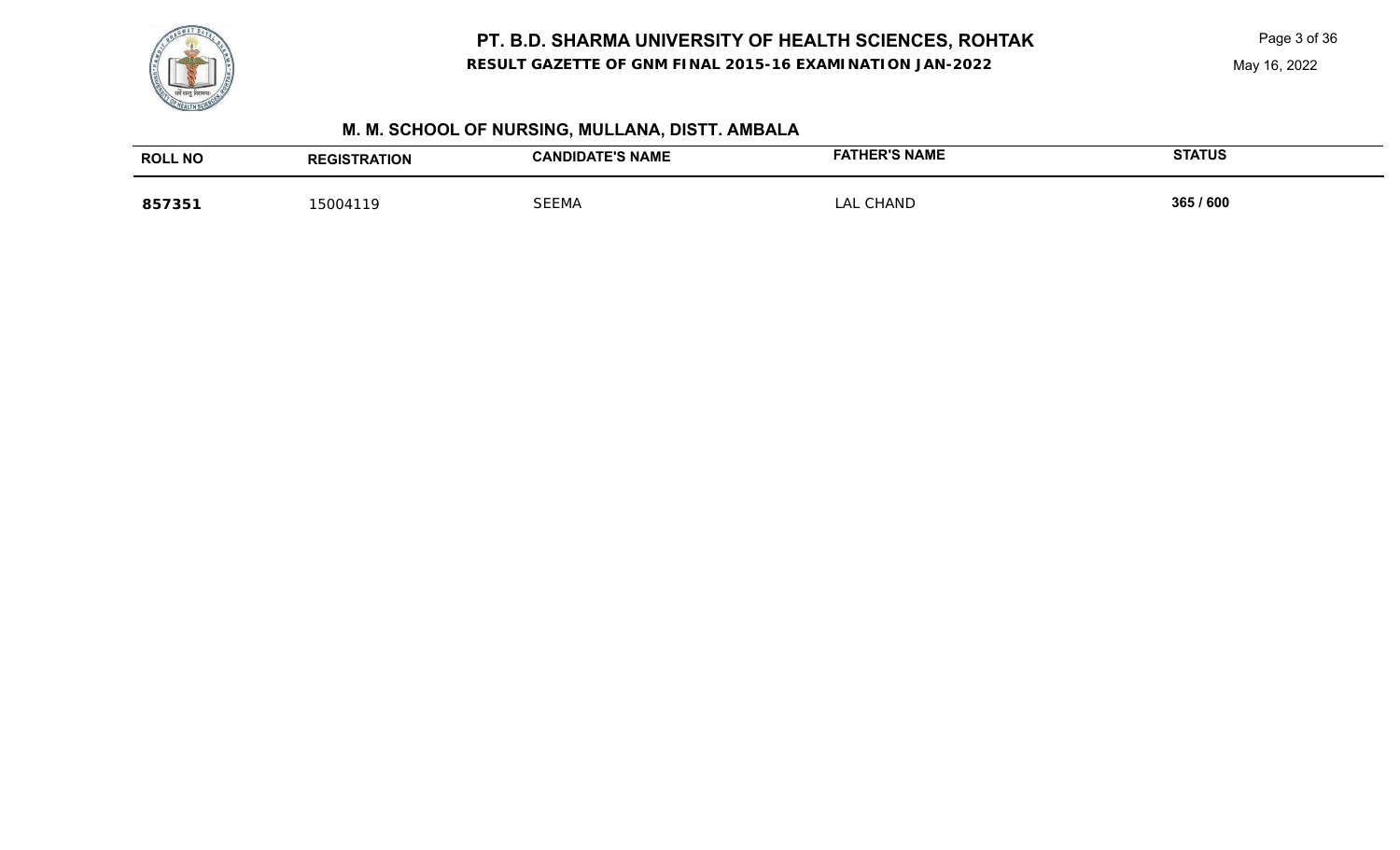**RESULT GAZETTE OF GNM FINAL 2015-16 EXAMINATION JAN-2022**

Page 4 of 36

#### **BHARAT SCHOOL OF NURSING BABAIN KKR**

| <b>ROLL NO</b> | <b>REGISTRATION</b> | <b>CANDIDATE'S NAME</b> | <b>FATHER'S NAME</b> | <b>STATUS</b> |
|----------------|---------------------|-------------------------|----------------------|---------------|
| 857361         | 15004273            | POOJA RANI              | PURAN CHAND          | 386 / 600     |
| 857371         | 15003607            | AMAN KUMARI             | SHAMSHER SINGH       | 411 / 600     |

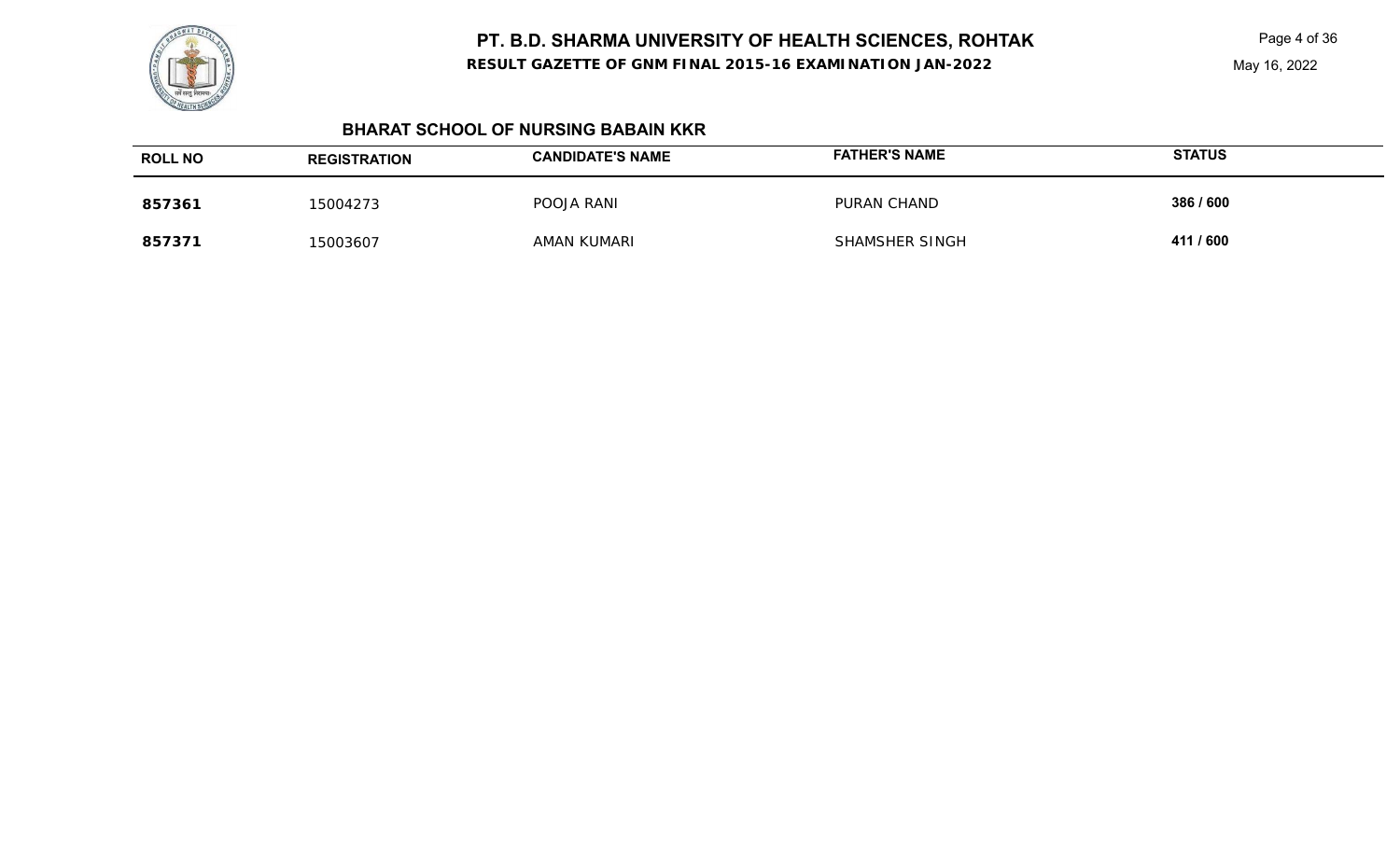**RESULT GAZETTE OF GNM FINAL 2015-16 EXAMINATION JAN-2022**

Page 5 of 36

## **RAMA SCHOOL OF NURSING KAITHAL**

| <b>ROLL NO</b> | <b>RATION</b> | <b>ATE'S NAME</b> | <b>ER'S NAME</b> | <b>STATUS</b> |
|----------------|---------------|-------------------|------------------|---------------|
|                | <b>REGIST</b> | <b>ANDIDAL</b>    |                  |               |
| 857381         | 5004239       | GFI<br>RAN        | BALKAR RAM       | 406 / 600     |

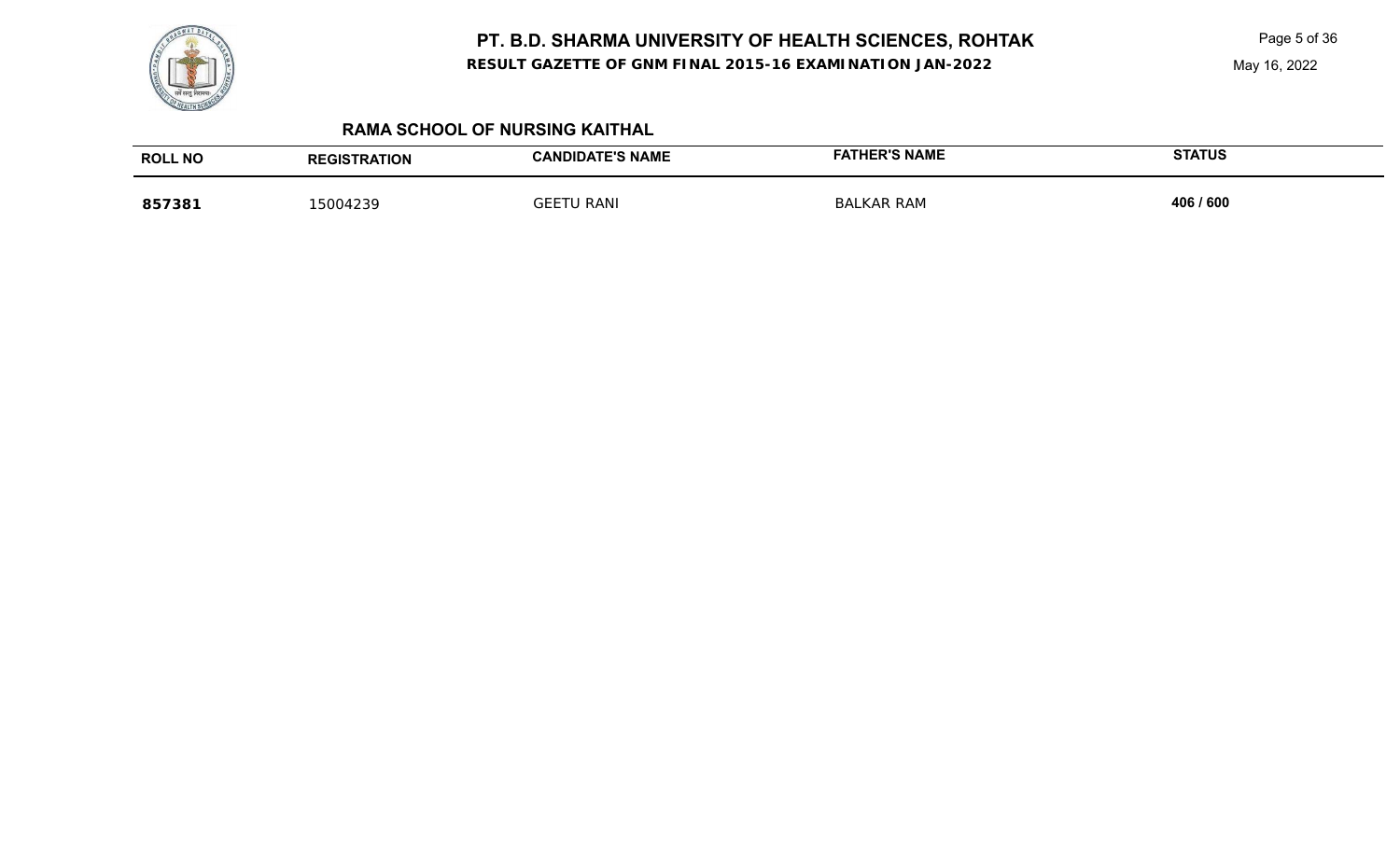**RESULT GAZETTE OF GNM FINAL 2015-16 EXAMINATION JAN-2022**

| R.P. INDERPRASTHA INSTITUTE OF MEDICAL SCIENCES , BASTARA, KARNAL |  |
|-------------------------------------------------------------------|--|
|-------------------------------------------------------------------|--|

| <b>ROLL NO</b> | <b>REGISTRATION</b> | <b>CANDIDATE'S NAME</b> | <b>FATHER'S NAME</b> | <b>STATUS</b> |
|----------------|---------------------|-------------------------|----------------------|---------------|
| 857391         | 5003022             | SAWETA SHARMA           | SUMER CHAND          | 411 / 600     |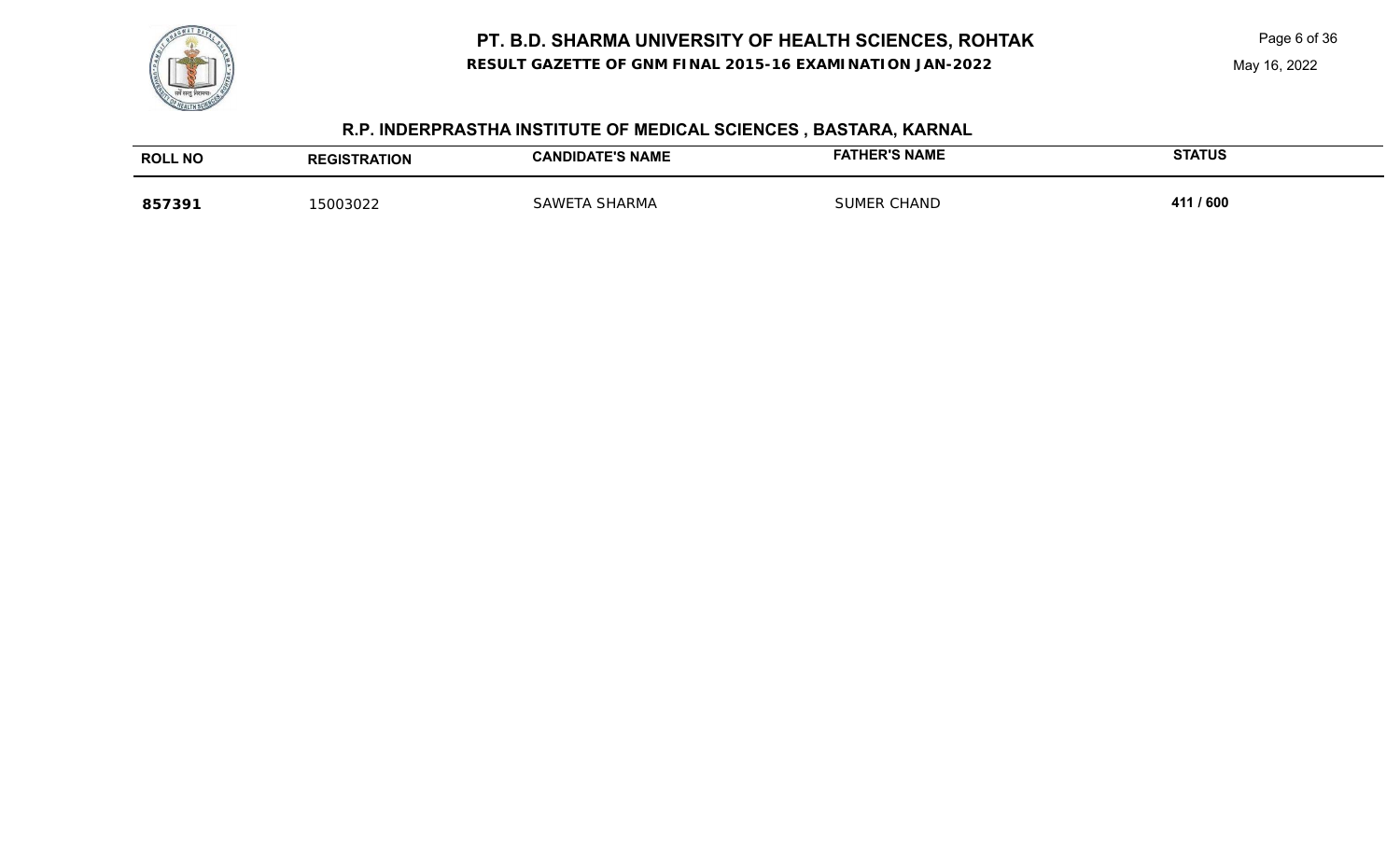

**RESULT GAZETTE OF GNM FINAL 2015-16 EXAMINATION JAN-2022**

Page 7 of 36

# **BHARAT INSTITUTE OF NURSING, SONIPAT**

| <b>ROLL NO</b> | <b>TRATION</b><br><b>REGIS</b> | <b>CANDIDATE'S NAME</b> | <b>FATHER'S NAME</b> | <b>STATUS</b> |
|----------------|--------------------------------|-------------------------|----------------------|---------------|
| 857401         | 5004265                        | <b>SHILPA</b>           | <b>RANBIR SINGH</b>  | 426 / 600     |
|                |                                |                         |                      |               |

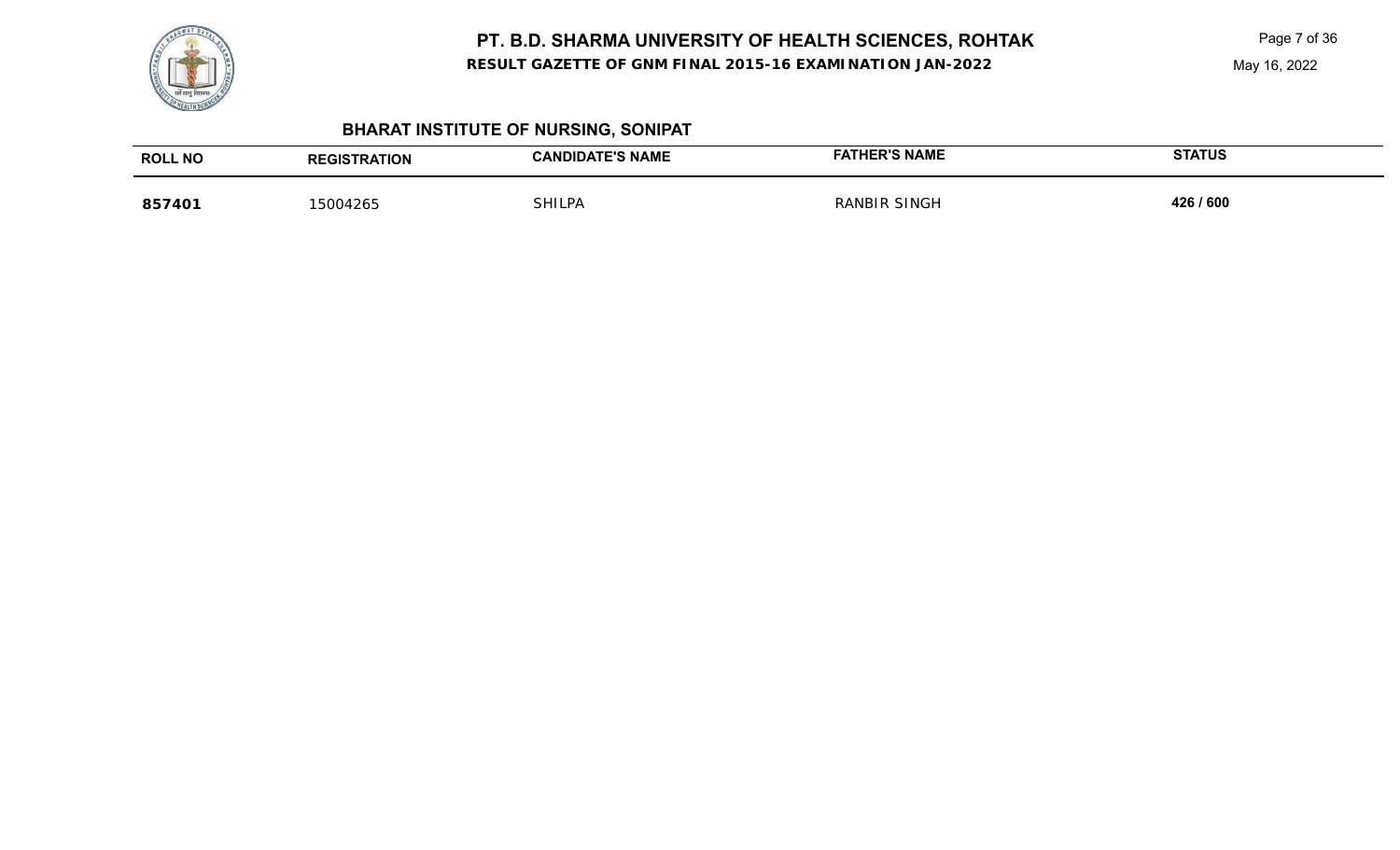**RESULT GAZETTE OF GNM FINAL 2015-16 EXAMINATION JAN-2022**

Page 8 of 36

#### **D.C JAIN COLLEGE OF NURSING SONIPAT**

| <b>ROLL NO</b> | <b>REGISTRATION</b> | <b>CANDIDATE'S NAME</b> | <b>FATHER'S NAME</b> | <b>STATUS</b>                    |
|----------------|---------------------|-------------------------|----------------------|----------------------------------|
| 857411         | 15005038            | <b>SEEMA</b>            | VED PRAKASH SHARMA   | <b>R-GN-31 GN-32 GN-33 GN-34</b> |
| 857412         | 15005021            | <b>SUSHMA</b>           | SATBIR SINGH         | 393 / 600                        |

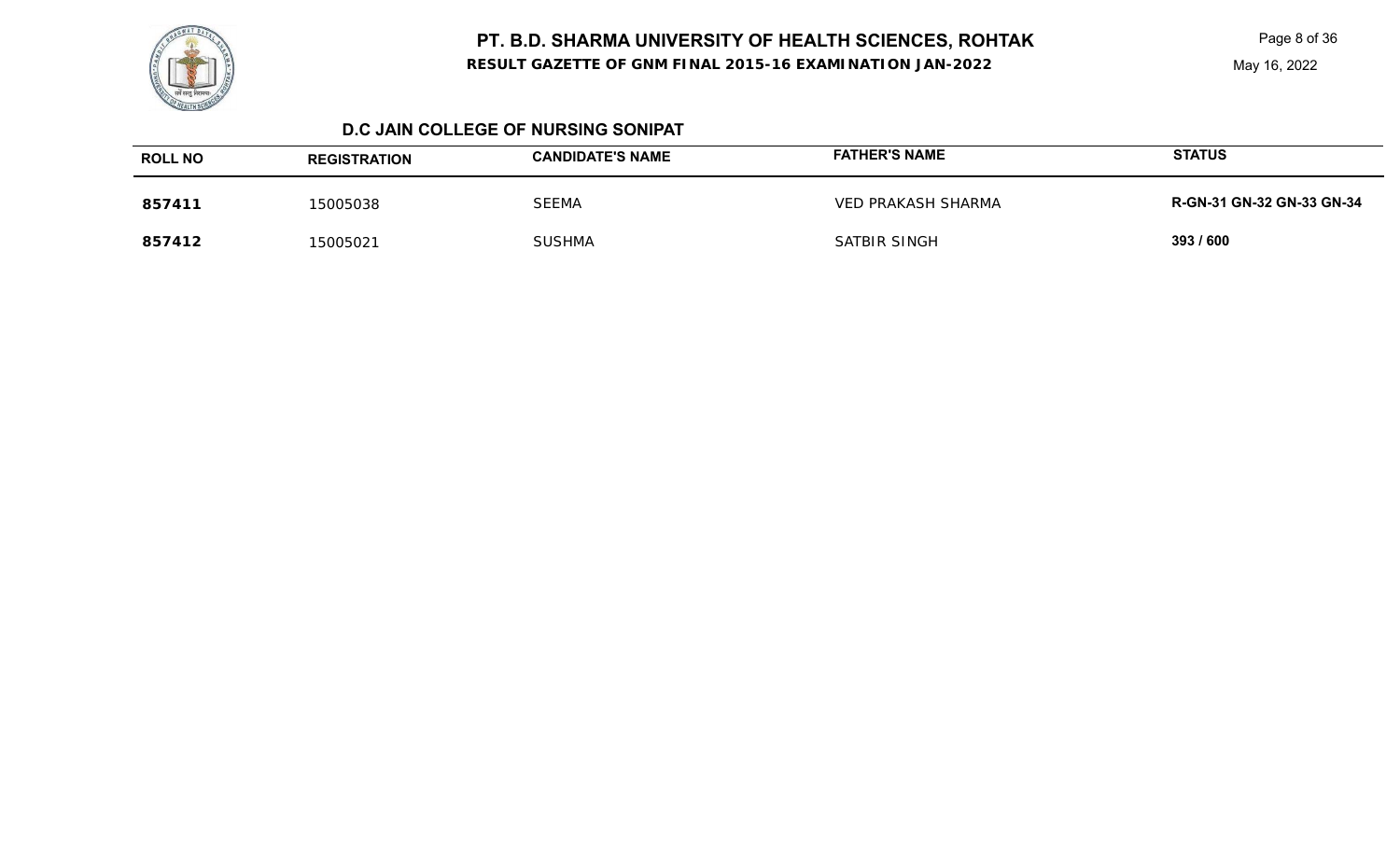

**RESULT GAZETTE OF GNM FINAL 2015-16 EXAMINATION JAN-2022**

Page 9 of 36

May 16, 2022

## **ADARSH SCHOOL OF NURSING MADINA ROHTAK**

| <b>ROLL NO</b> | <b>ATION</b><br>RА   | <b>E'S NAME</b><br><b>DIDAT</b><br>.<br>ΔN | CD'Q NAME<br>→ INAINL | <b>STATUS</b> |
|----------------|----------------------|--------------------------------------------|-----------------------|---------------|
| 8574           | ⊾∩∩ว<br>リント<br>2 J J | <b>SWEET</b>                               | NARAYAN<br>7д.        | 396 / 600     |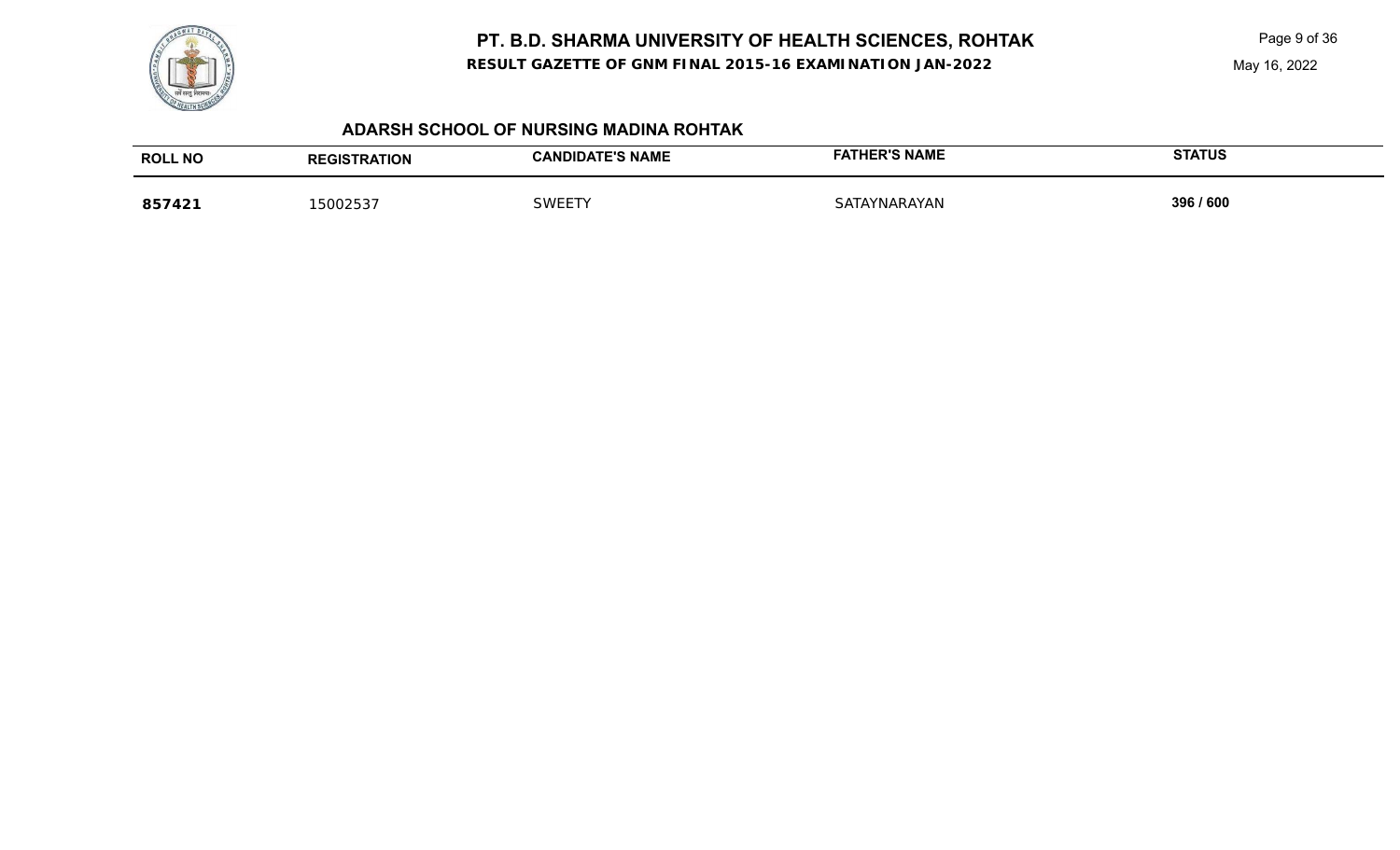**RESULT GAZETTE OF GNM FINAL 2015-16 EXAMINATION JAN-2022**



## **SHRI BABA MASTNATH NURSING INST.ASTHAL BOHAR ROHTAK**

| <b>ROLL NO</b> | <b>RATION</b><br><b>REGIS</b> | <b>E'S NAME</b><br>IJΑ | <b>FATHER'S NAME</b> | <b>STATUS</b> |
|----------------|-------------------------------|------------------------|----------------------|---------------|
| 85743          |                               |                        |                      |               |
|                | 5005431                       | YACHNA                 | <b>SURESH</b>        | 413 / 600     |
|                |                               |                        |                      |               |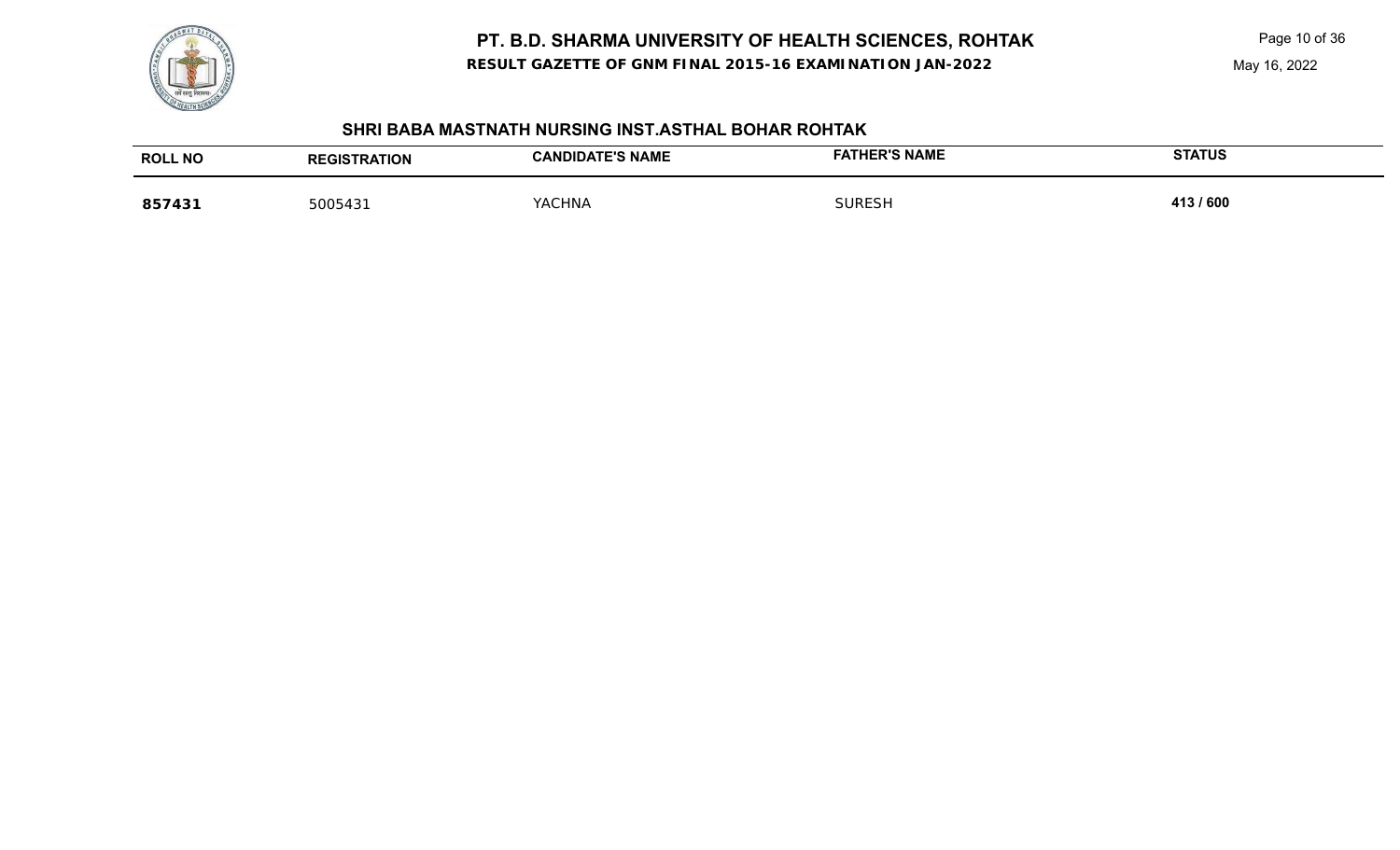

**RESULT GAZETTE OF GNM FINAL 2015-16 EXAMINATION JAN-2022**

| SHREE BALAJI SCHOOL OF NURSING NARWANA JIND |
|---------------------------------------------|
|---------------------------------------------|

| <b>ROLL NO</b> | <b>REGISTRATION</b> | <b>CANDIDATE'S NAME</b> | <b>FATHER'S NAME</b> | <b>STATUS</b> |
|----------------|---------------------|-------------------------|----------------------|---------------|
| 857441         | 15004010            | <b>KIRAN RANI</b>       | <b>RAJ PAL</b>       | 407 / 600     |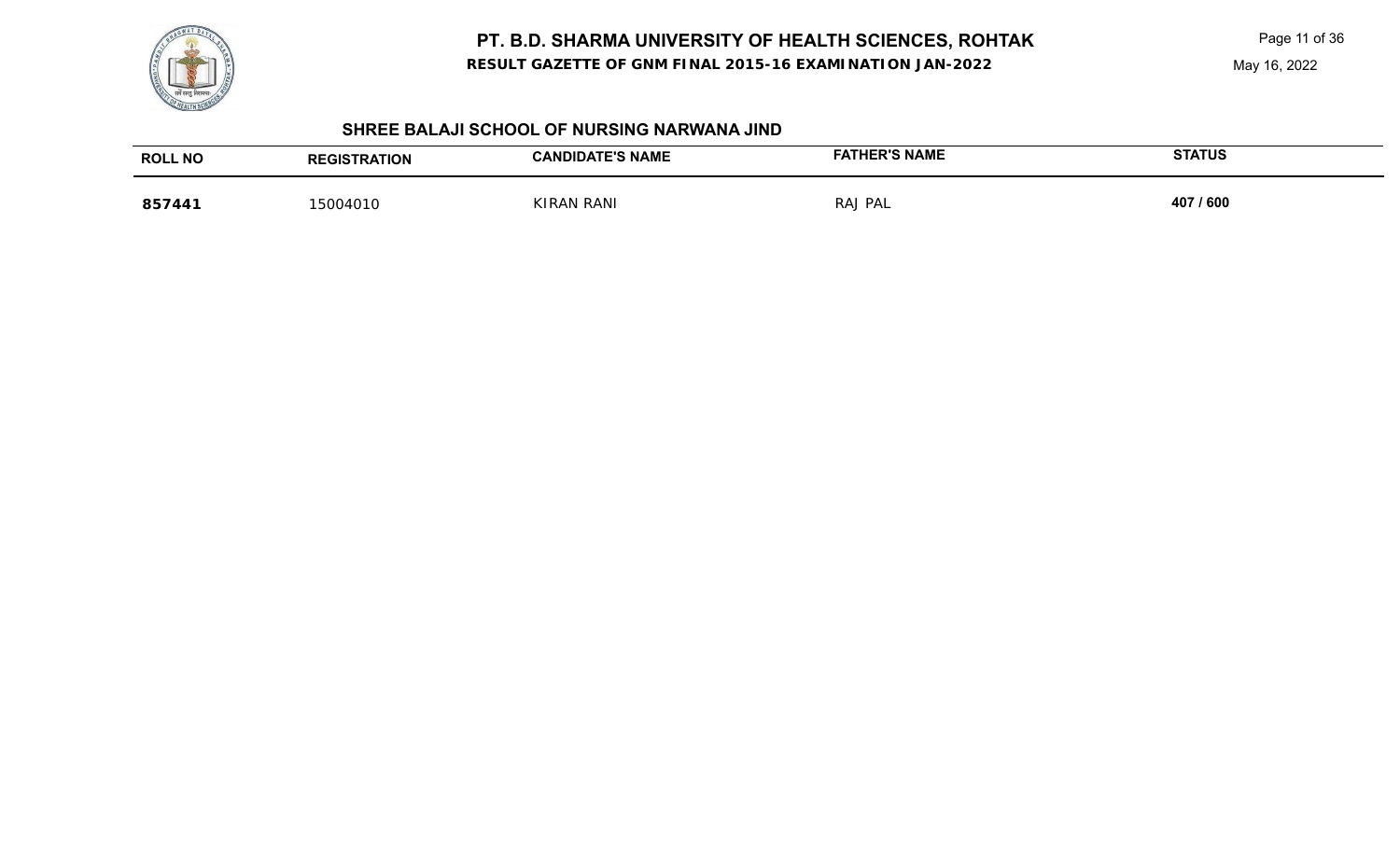

**RESULT GAZETTE OF GNM FINAL 2015-16 EXAMINATION JAN-2022**

# **BIRENDER SINGH COLLEGE OF NURSING, UCHANA, JIND**

| <b>ROLL NO</b> | <b>REGISTRATION</b> | <b>CANDIDATE'S NAME</b> | <b>FATHER'S NAME</b> | <b>STATUS</b> |
|----------------|---------------------|-------------------------|----------------------|---------------|
| 857451         | '5000474            | SARITA                  | PALE RAM             | 411 / 600     |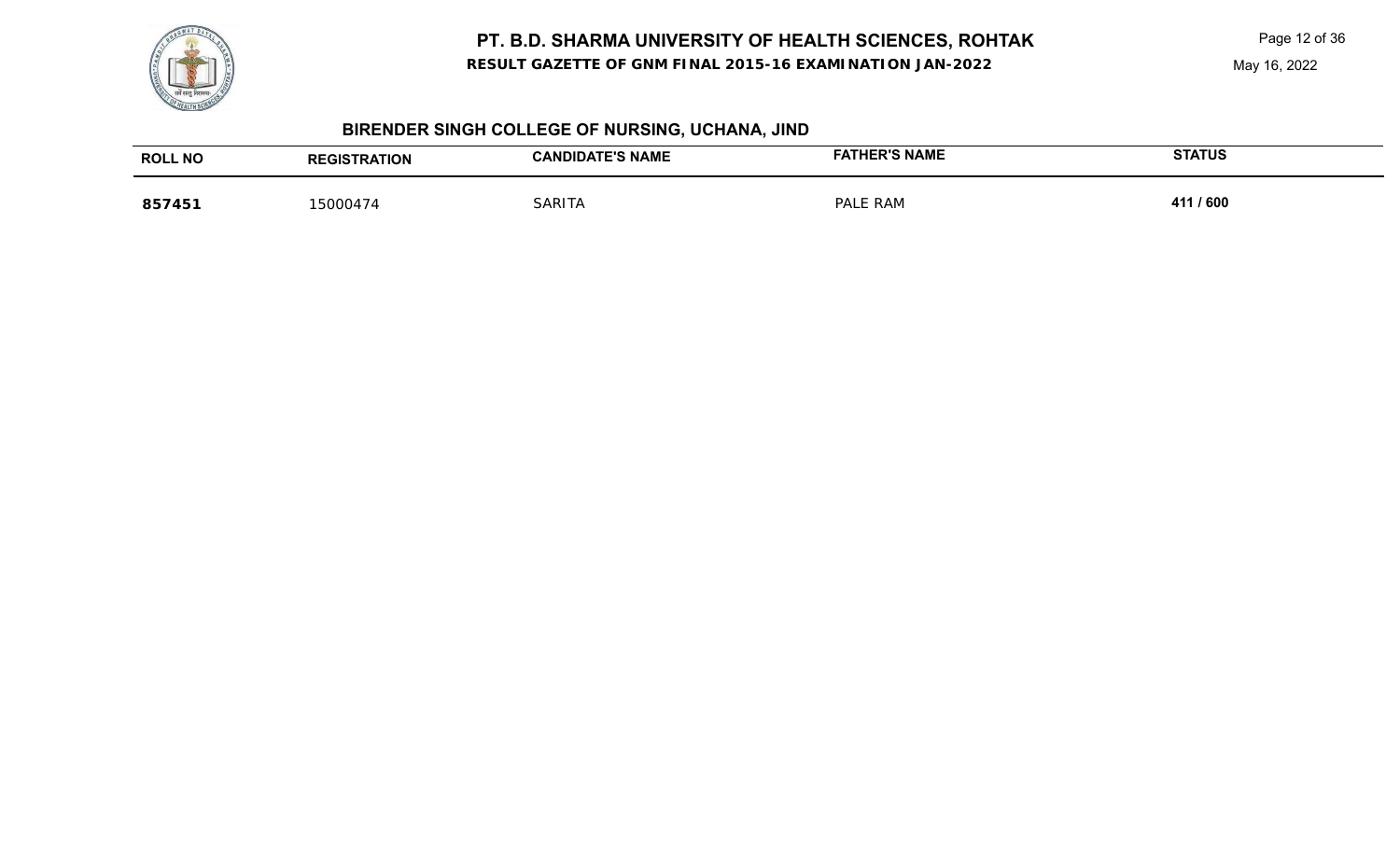**RESULT GAZETTE OF GNM FINAL 2015-16 EXAMINATION JAN-2022**

Page 13 of 36

May 16, 2022

# **GAJRAJ INSTITUTE OF NURSING,GOHANA**

| <b>ROLL NO</b> | <b>REGISTRATION</b> | <b>CANDIDATE'S NAME</b> | <b>FATHER'S NAME</b> | <b>STATUS</b>        |
|----------------|---------------------|-------------------------|----------------------|----------------------|
| 857461         | 15001297            | MONIKA                  | <b>MAHABIR SINGH</b> | <b>R-GN-32 GN-34</b> |

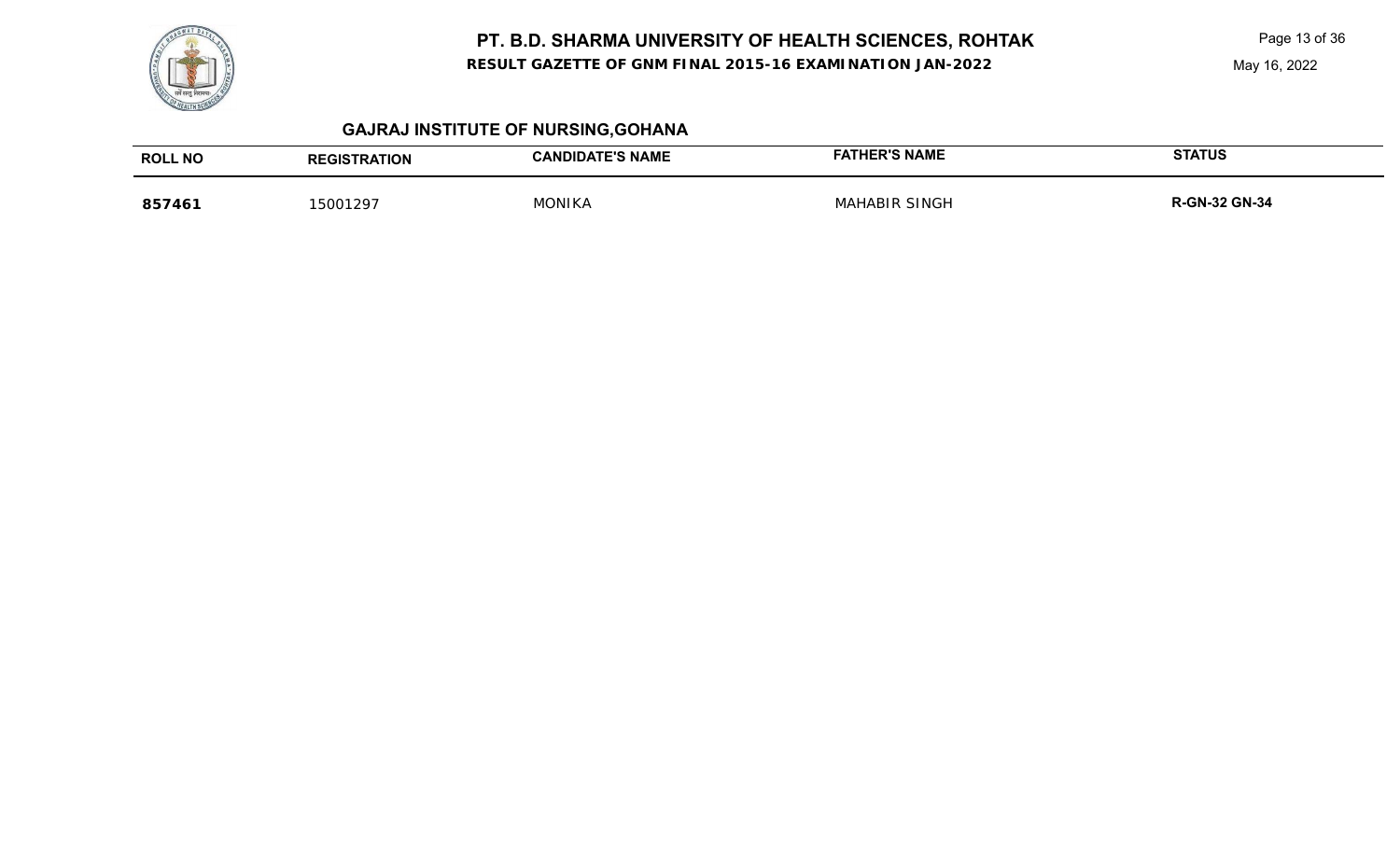

**RESULT GAZETTE OF GNM FINAL 2015-16 EXAMINATION JAN-2022**

Page 14 of 36

## **SATYA COLLEGE OF NURSING SISAR KHAS MEHAM**

| <b>ROLL NO</b> | <b>REGISTRATION</b> | <b>DATE'S NAME</b><br><b>CANDIDA</b> | <b>ER'S NAME</b>   | <b>STATUS</b>             |
|----------------|---------------------|--------------------------------------|--------------------|---------------------------|
| 85747          | 15004867            | ANJ C<br>RANI                        | MAr<br>HABIR SINGH | <b>N-32 GN-34</b><br>3-L. |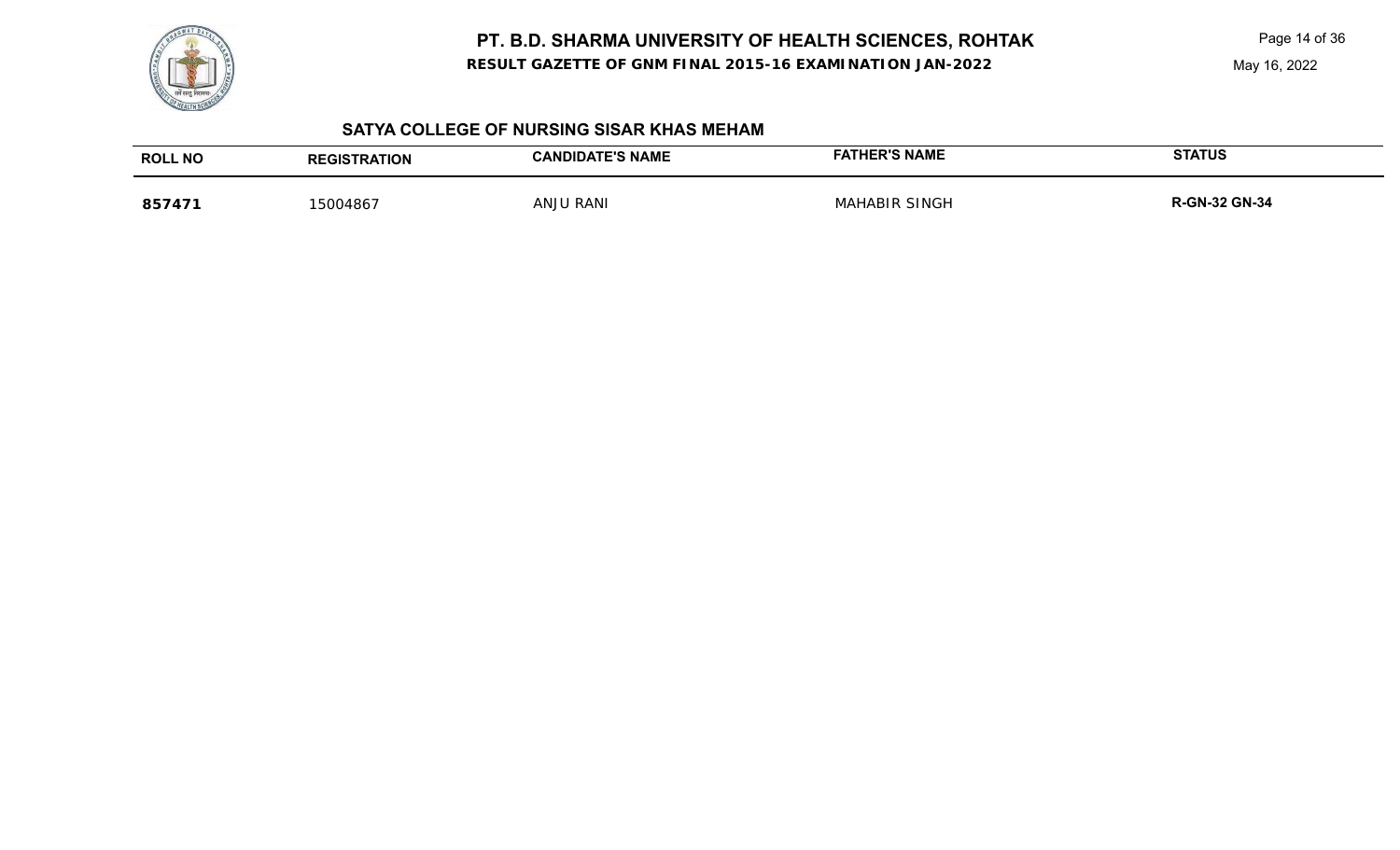**RESULT GAZETTE OF GNM FINAL 2015-16 EXAMINATION JAN-2022**

Page 15 of 36

#### **SANT GANGA NATH SCHOOL OF NURSING KITLANA BHIWANI**

| <b>ROLL NO</b> | <b>REGISTRATION</b> | <b>CANDIDATE'S NAME</b> | <b>FATHER'S NAME</b> | <b>STATUS</b>             |
|----------------|---------------------|-------------------------|----------------------|---------------------------|
| 857481         | 15004984            | <b>KUMAR</b><br>RUPAK   | DEEPAK KUMAR         | R-GN-31 GN-32 GN-33 GN-34 |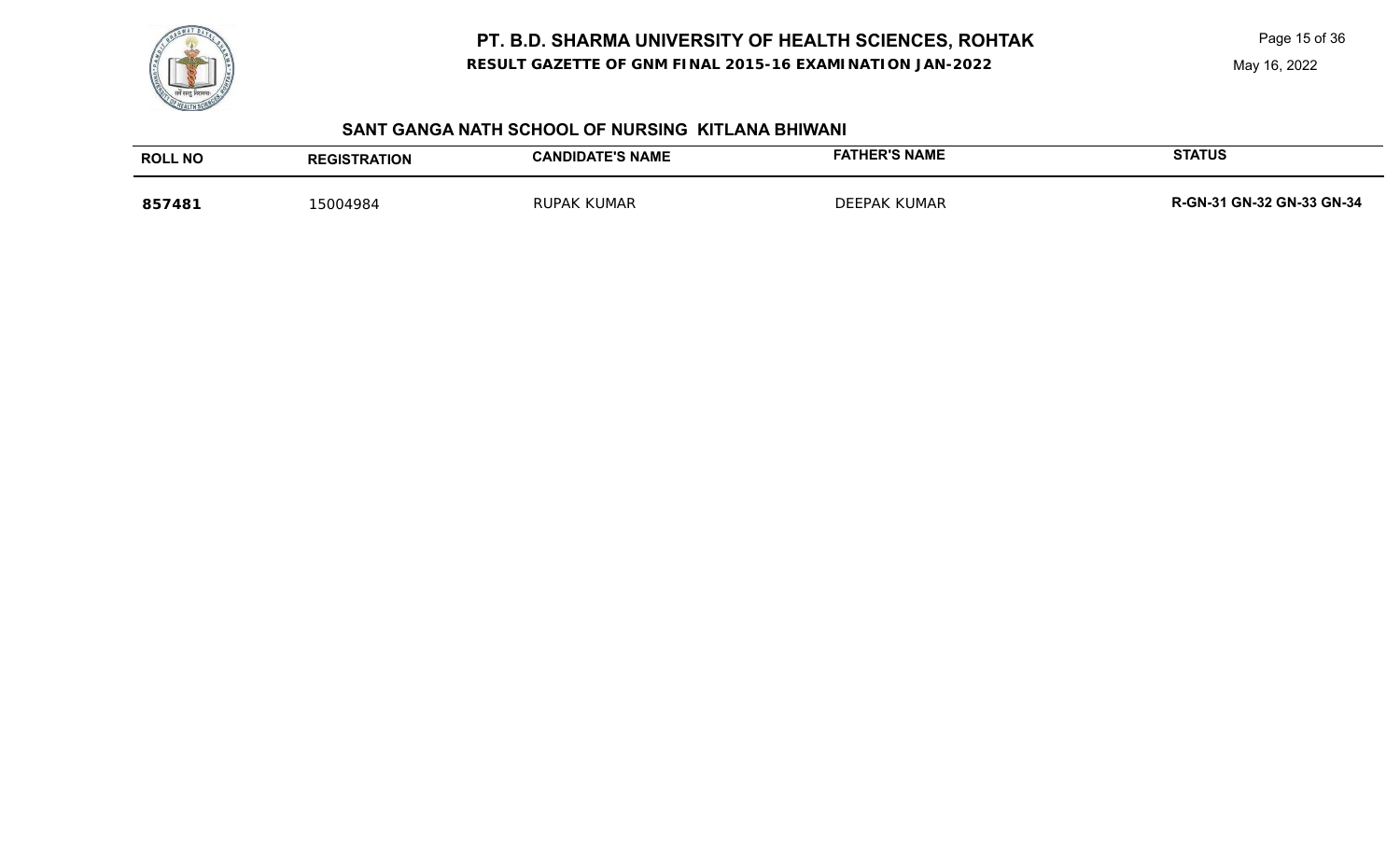**RESULT GAZETTE OF GNM FINAL 2015-16 EXAMINATION JAN-2022**

Page 16 of 36

#### **CCC NURSING COLLEGE SINGHANI BHIWANI**

| <b>ROLL NO</b> | <b>REGISTRATION</b> | <b>CANDIDATE'S NAME</b> | <b>FATHER'S NAME</b> | <b>STATUS</b>                    |
|----------------|---------------------|-------------------------|----------------------|----------------------------------|
| 857491         | 15003472            | <b>SARITA</b>           | SUBE SINGH NAGAR     | <b>R-GN-31 GN-32 GN-33 GN-34</b> |
| 857492         | 15004366            | <b>JYOT</b> I           | KAPOOR SINGH         | 418 / 600                        |

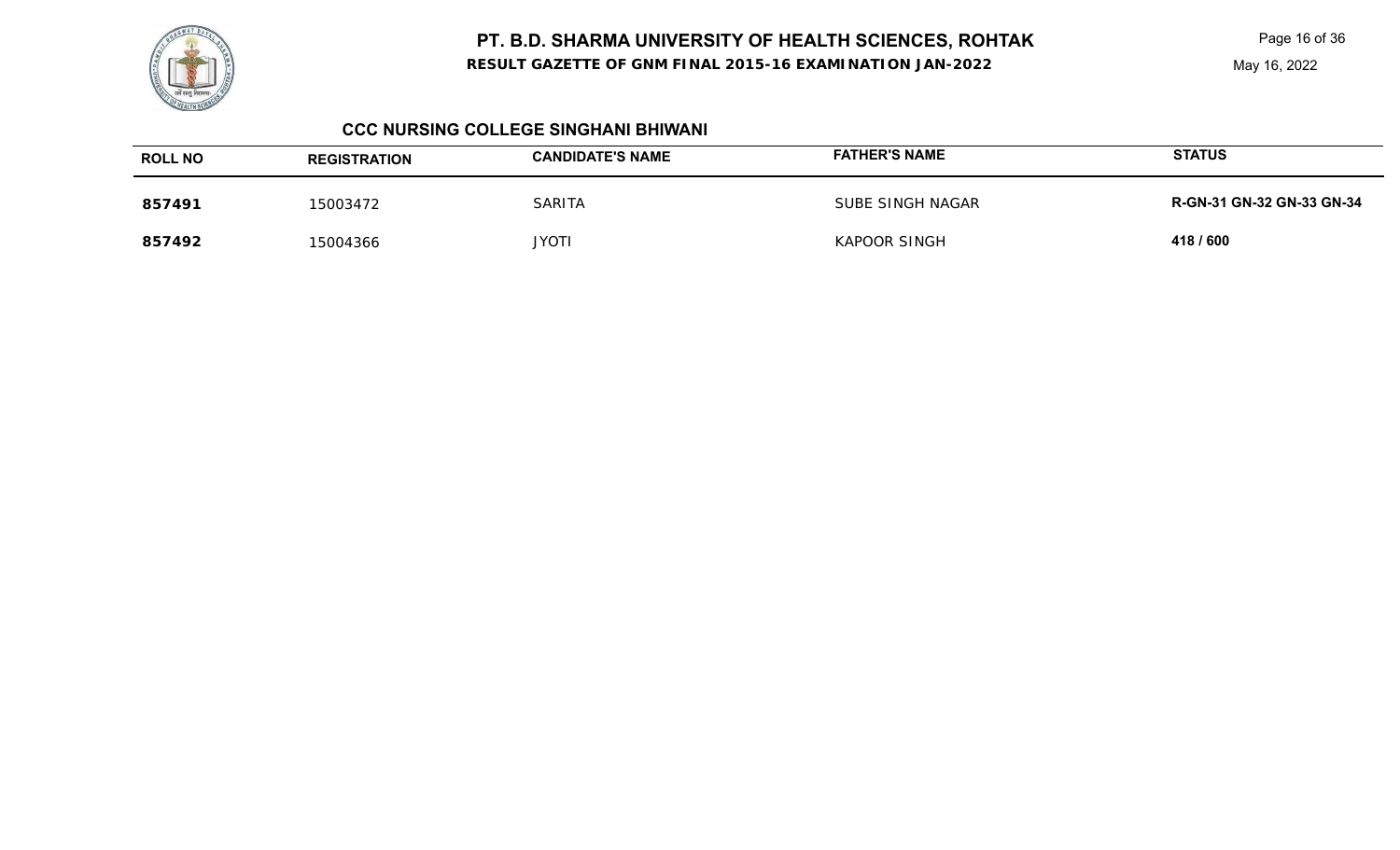

**RESULT GAZETTE OF GNM FINAL 2015-16 EXAMINATION JAN-2022**

Page 17 of 36

May 16, 2022

# **PHOGAT SCHOOL OF NURSING, LOHARU, BHIWANI**

| <b>ROLL NO</b> | <b>REGISTRATION</b> | <b>CANDIDATE'S NAME</b> | <b>FATHER'S NAME</b>      | <b>STATUS</b> |
|----------------|---------------------|-------------------------|---------------------------|---------------|
| 857501         | 15003827            | <b>KAUR</b><br>MANJEE   | <b>ENDER SINGH</b><br>MAF | 453 / 600     |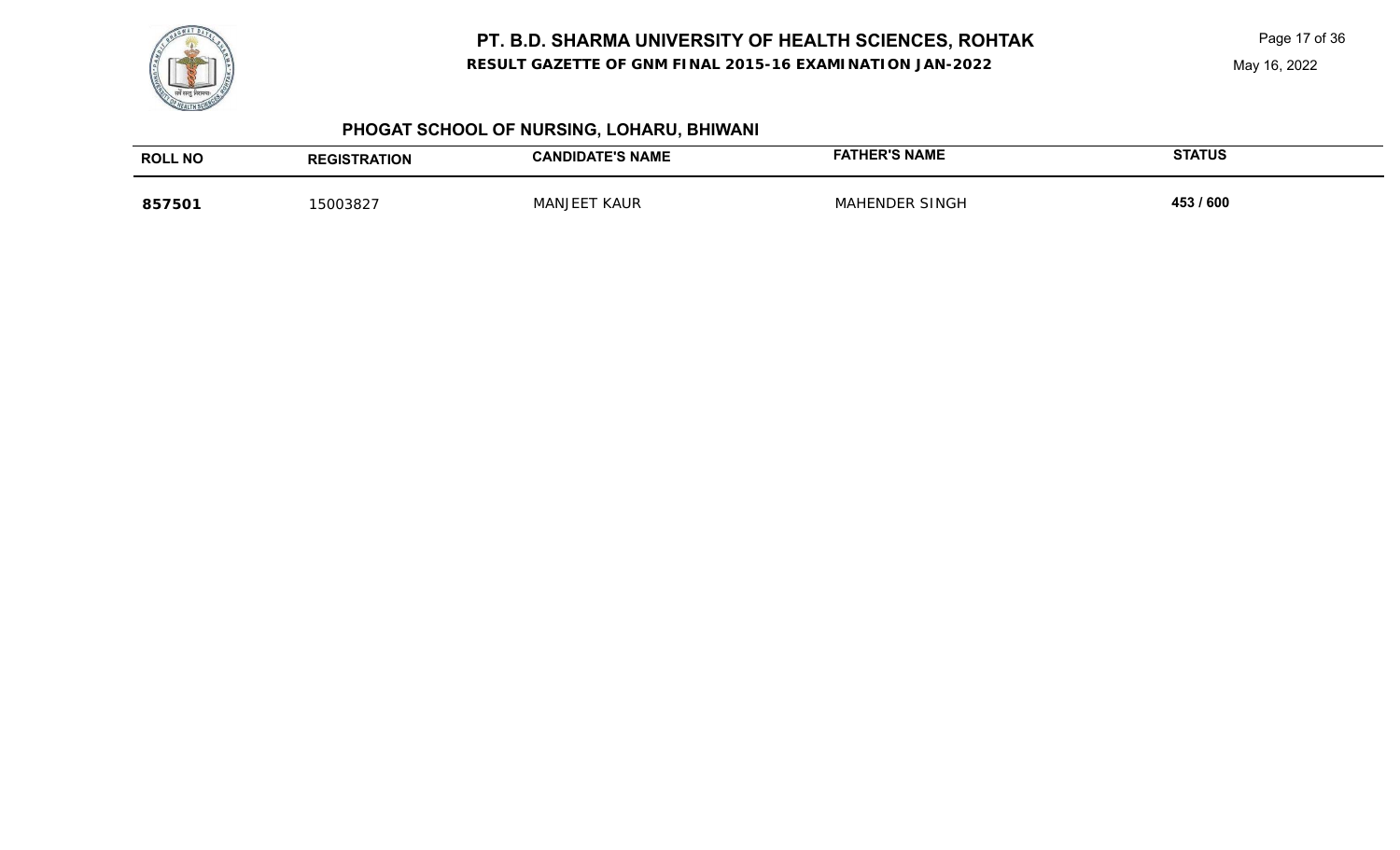**RESULT GAZETTE OF GNM FINAL 2015-16 EXAMINATION JAN-2022**



## **RACHNA INST. OF NURSING NANGAL SIROHI MAHINDERGARH**

| <b>ROLL NO</b> | <b>\TION</b><br><b>REGIS</b> | <b>E'S NAME</b><br>$\mathsf{CAND}^{\mathsf{T}}$<br>AUIL | <b>HER'S NAME</b><br>-ATI - | <b>STATUS</b> |
|----------------|------------------------------|---------------------------------------------------------|-----------------------------|---------------|
|                | <b>5003301</b>               | VIAR I                                                  | HANDFF<br>:I IRA            | 417 / 600     |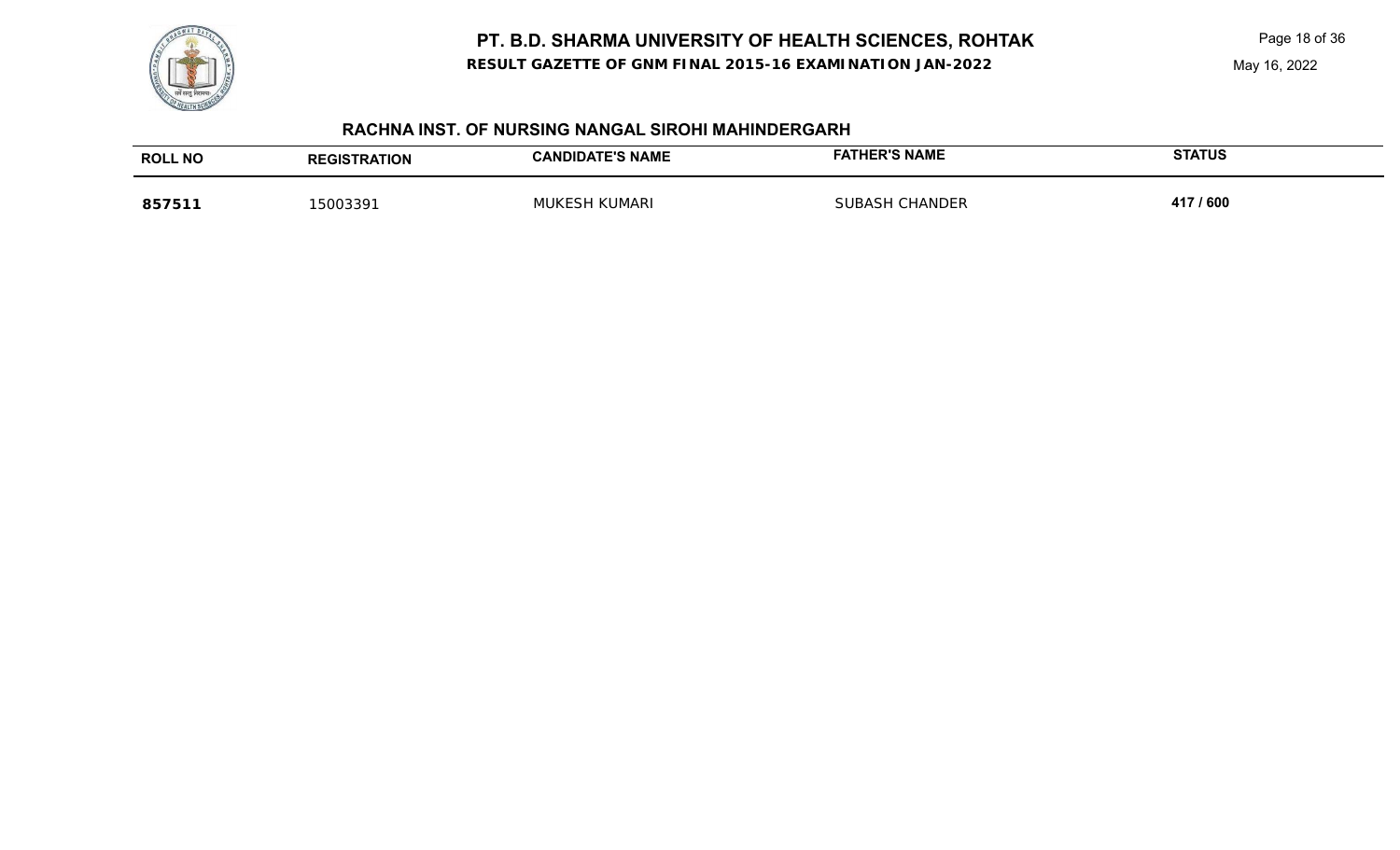**RESULT GAZETTE OF GNM FINAL 2015-16 EXAMINATION JAN-2022**

### May 16, 2022



## **BABA SWAMI DAYAL SCHOOL OF NURSING MAHENDERGARH**

| <b>ROLL NO</b> | <b>RATION</b><br><b>REGIS</b><br>RA | <b>E'S NAME</b><br>:ANDI<br>IDA | <b>HER'S NAME</b><br>-ATI- | <b>STATUS</b> |
|----------------|-------------------------------------|---------------------------------|----------------------------|---------------|
| 85752          | 5000440                             | <b>ANITA</b>                    | DAM<br>r.                  | 406 / 600     |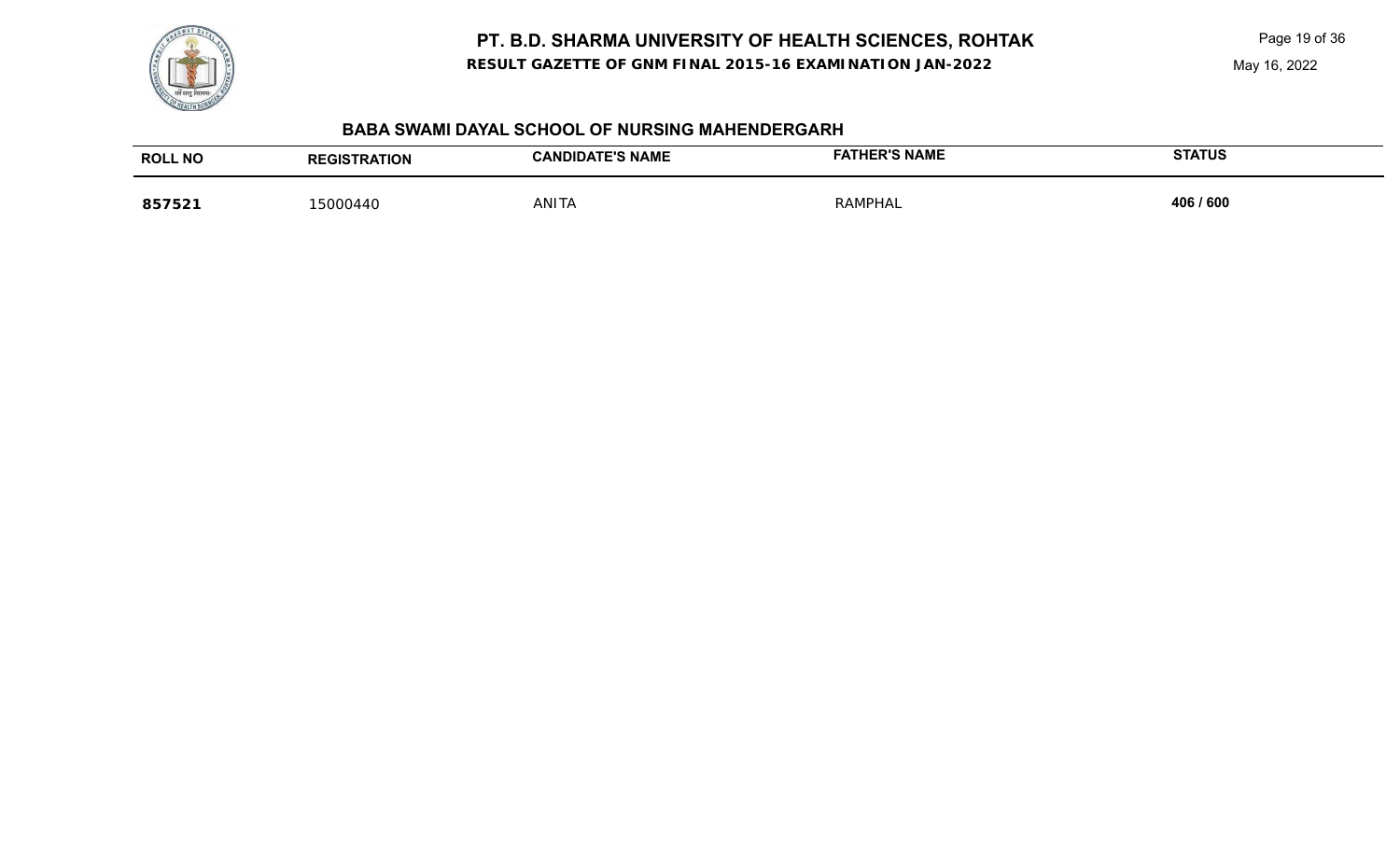

**RESULT GAZETTE OF GNM FINAL 2015-16 EXAMINATION JAN-2022**

Page 20 of 36

May 16, 2022

# **SARVODAYA NURSING INSTITUTE, FARIDABAD**

| <b>ROLL NO</b> | <b>RATION</b> | <b>ATE'S NAME</b> | <b>FATHER'S NAME</b> | <b>STATUS</b> |
|----------------|---------------|-------------------|----------------------|---------------|
| ັບ             | 500318        | DEEPAL            | <b>SHRI RAM</b>      | 391 / 600     |
|                |               |                   |                      |               |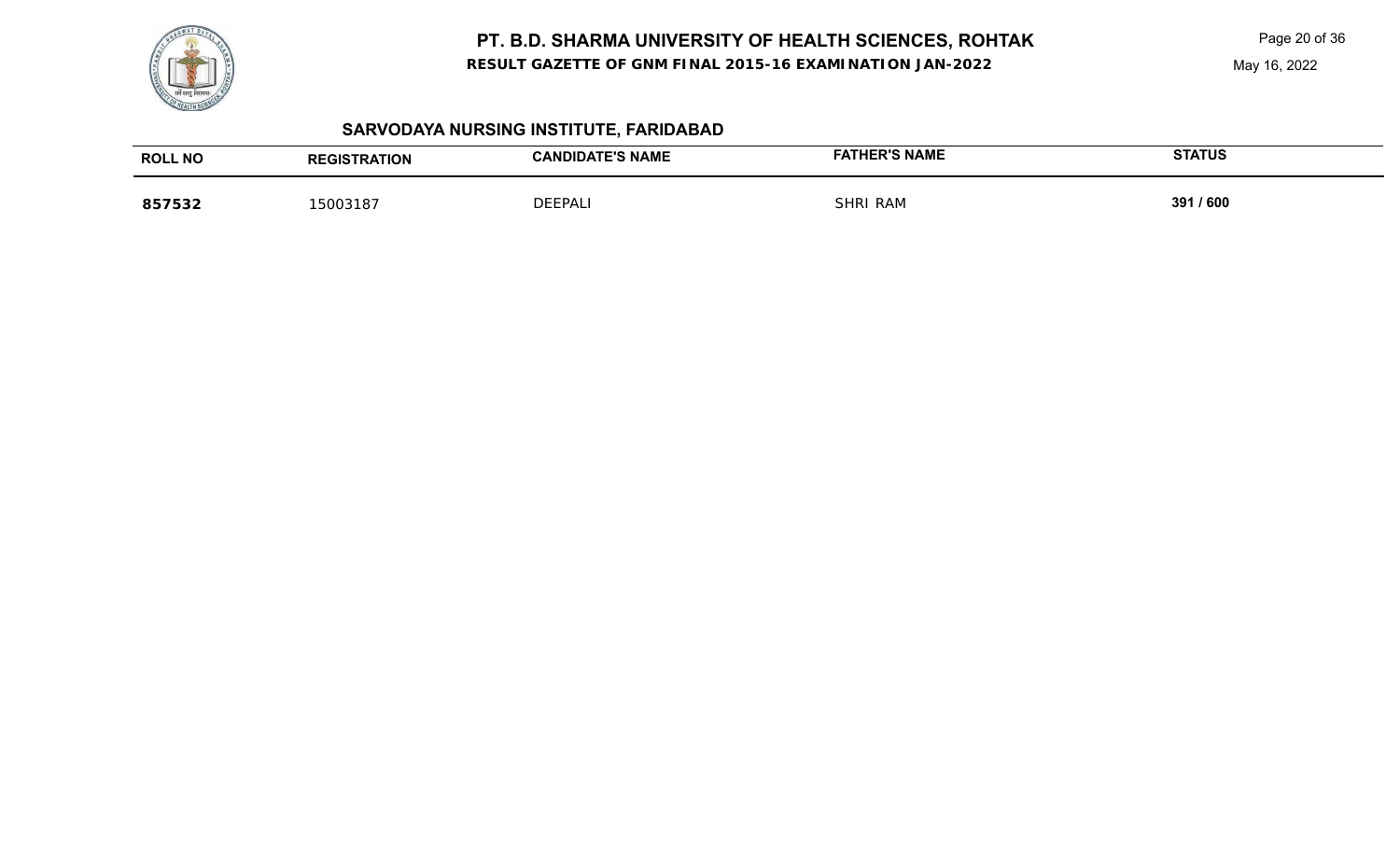

#### **RESULT GAZETTE OF GNM FINAL 2015-16 EXAMINATION JAN-2022**

Page 21 of 36

May 16, 2022

#### **LORD SHIVA SCHOOL OF NURSING SIRSA**

| <b>ROLL NO</b> | <b>TRATION</b> | <b>CANDIDATE'S NAME</b> | <b>FATHER'S NAME</b> | <b>STATUS</b>      |
|----------------|----------------|-------------------------|----------------------|--------------------|
| 857541         | 5000009        | RANI                    | MIT<br>J RAM         | I-31 GN-33<br>R.GI |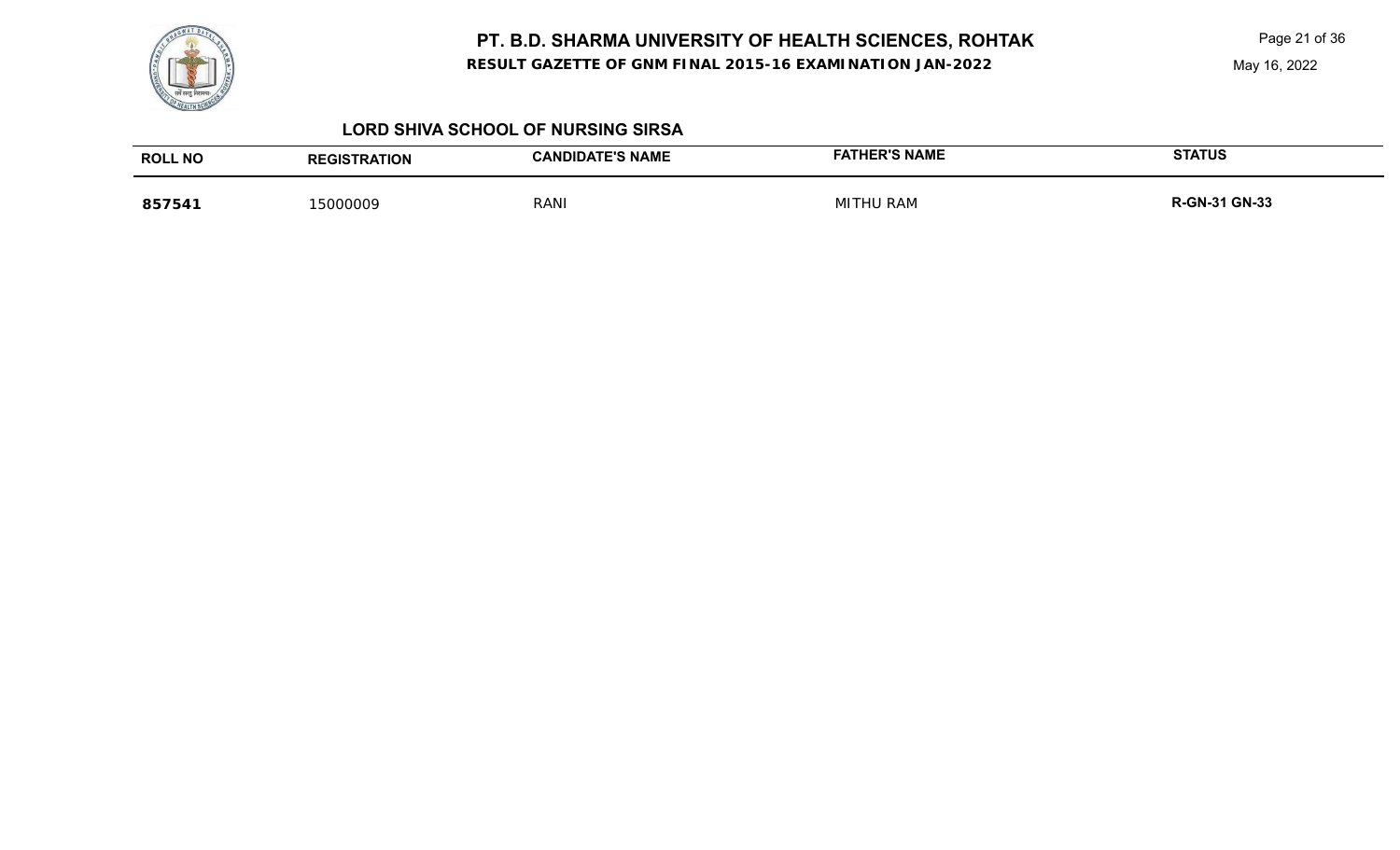**RESULT GAZETTE OF GNM FINAL 2015-16 EXAMINATION JAN-2022**

# **MATA SHANTI DEVI INSTITUTE OF NURSING, KALANWALI, SIRSA**

| <b>ROLL NO</b> | <b>REGISTRATION</b> | <b>CANDIDATE'S NAME</b> | <b>FATHER'S NAME</b> | <b>STATUS</b>                    |
|----------------|---------------------|-------------------------|----------------------|----------------------------------|
| 857551         | 15002749            | DARSHAN KUMARI          | <b>RAM GOPAL</b>     | <b>R-GN-31 GN-32 GN-33 GN-34</b> |
| 857561         | 15002142            | <b>BALJEET KAUR</b>     | SHER SINGH           | <b>R-GN-32 GN-34</b>             |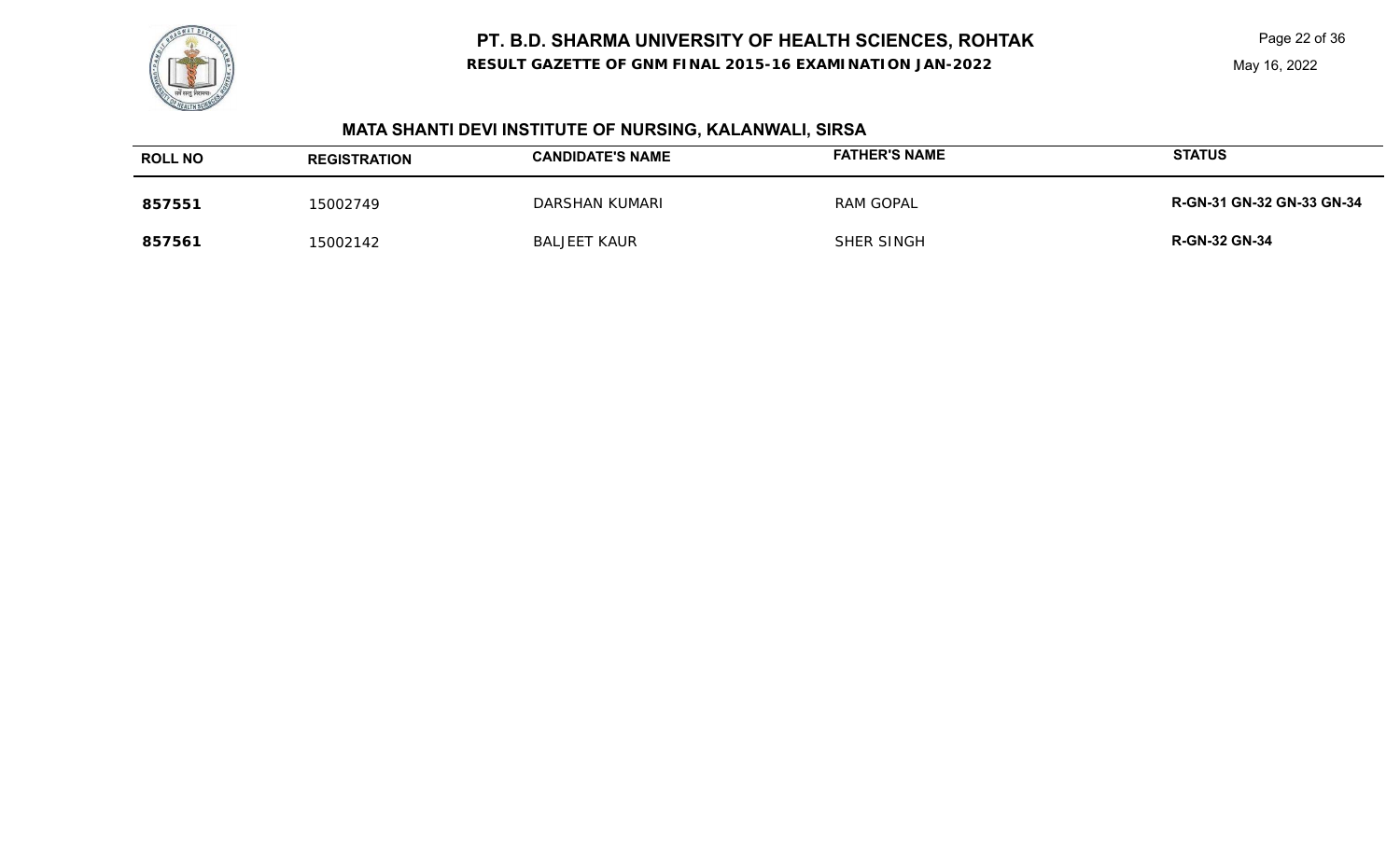**RESULT GAZETTE OF GNM FINAL 2015-16 EXAMINATION JAN-2022**

Page 23 of 36

May 16, 2022

# **ARYABHATT COLLEGE OF NURSING FATEHABAD**

| <b>ROLL NO</b> | <b>REGISTRATION</b> | <b>CANDIDATE'S NAME</b> | <b>FATHER'S NAME</b> | <b>STATUS</b> |
|----------------|---------------------|-------------------------|----------------------|---------------|
| 857571         | 5004382             | KHUSHBU RANI            | <b>SUNIL KUMAR</b>   | 424 / 600     |

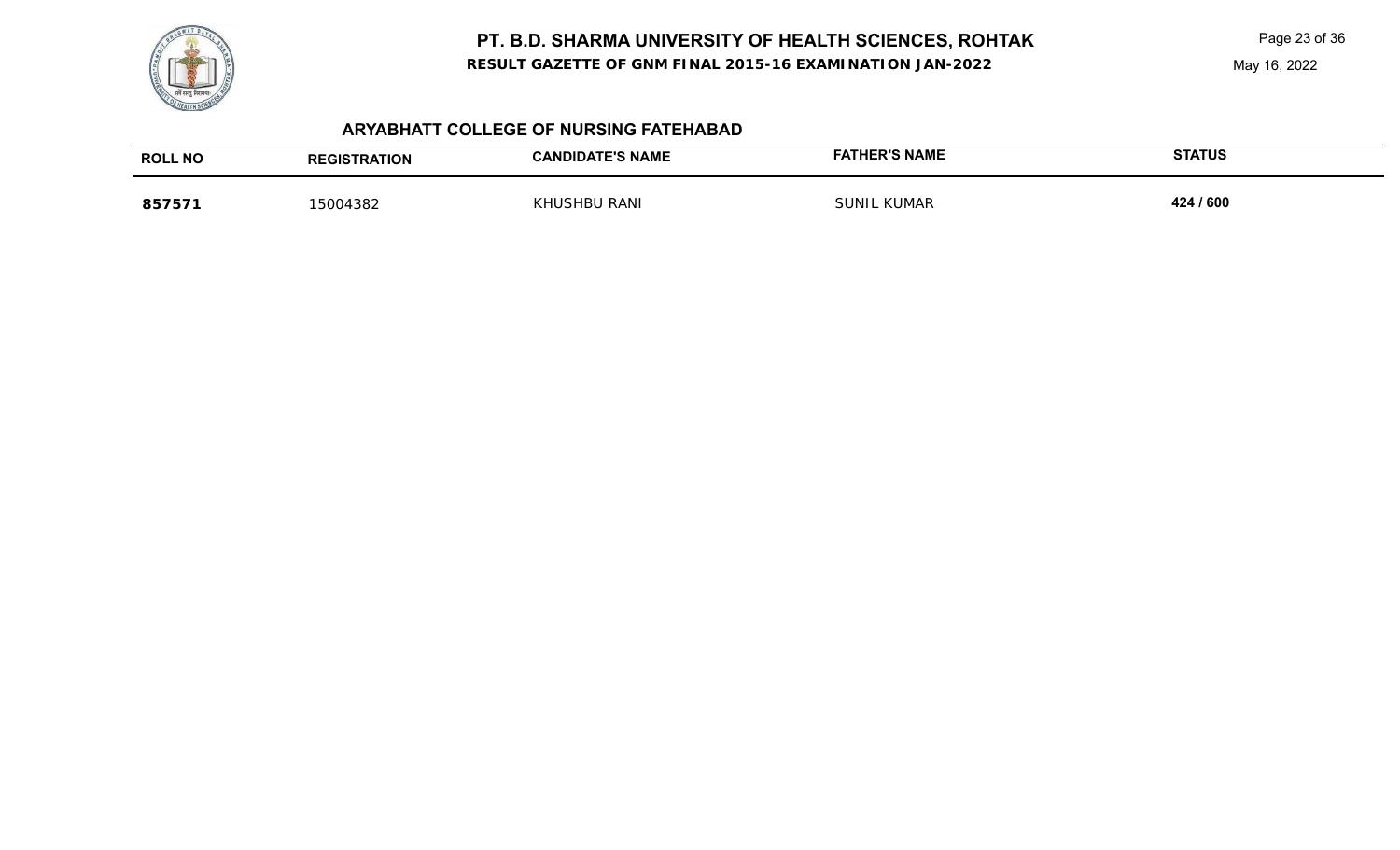**RESULT GAZETTE OF GNM FINAL 2015-16 EXAMINATION JAN-2022**

Page 24 of 36

May 16, 2022

### **RAJENDRA SCHOOL OF NURSING SIRSA**

| <b>ROLL NO</b> | <b>REGISTRATION</b> | <b>CANDIDATE'S NAME</b> | <b>FATHER'S NAME</b> | <b>STATUS</b>        |
|----------------|---------------------|-------------------------|----------------------|----------------------|
| 857581         | 15001722            | POONAM RANI             | HARPAL               | 407 / 600            |
| 857591         | 15002877            | LAXMI                   | <b>BAGGA SINGH</b>   | <b>R-GN-32 GN-34</b> |

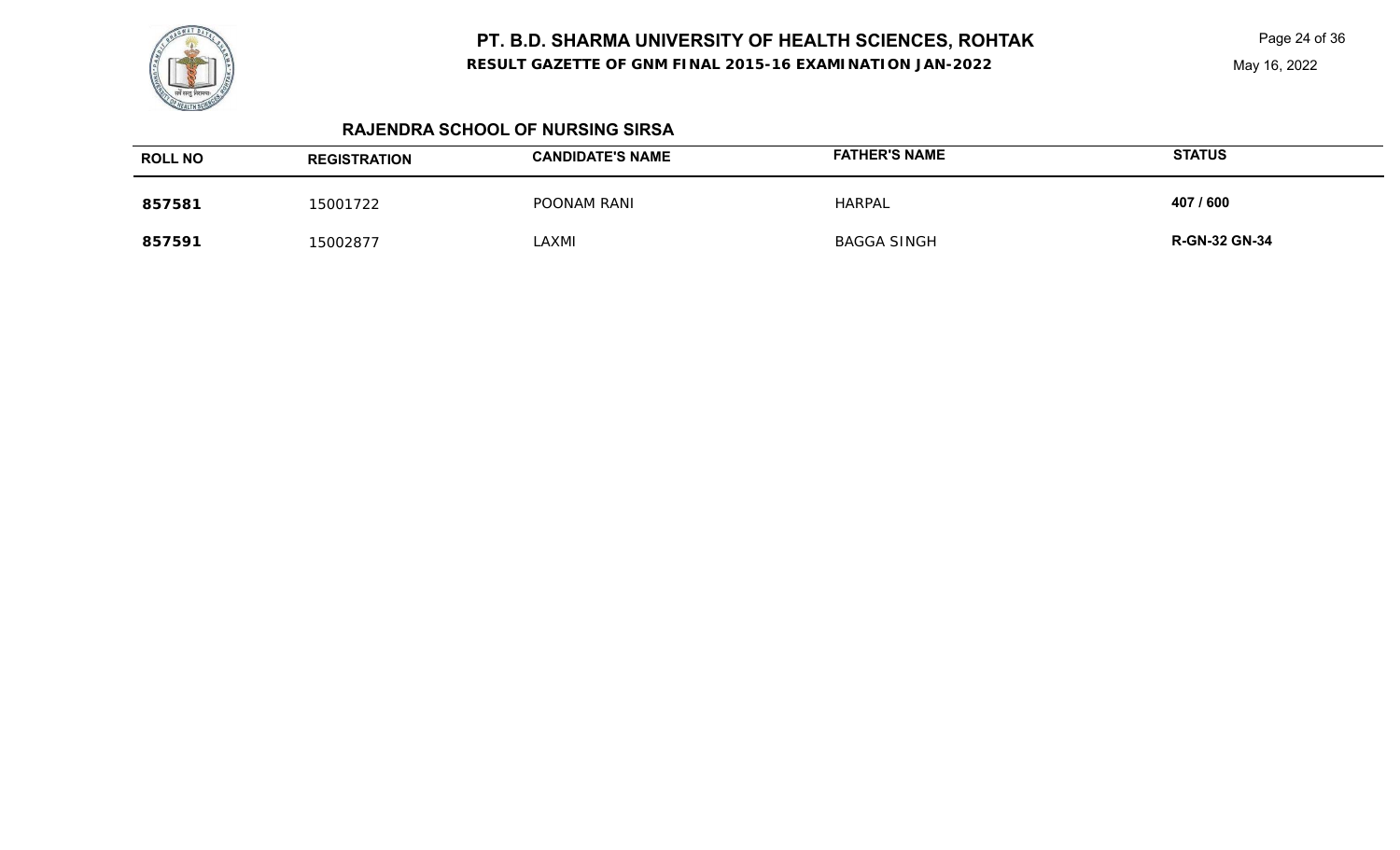**RESULT GAZETTE OF GNM FINAL 2015-16 EXAMINATION JAN-2022**



## **NATIONAL SCHOOL OF NURSING DARIYAPUR FATEHABAD**

| <b>ROLL NO</b> | <b>REGISTRATION</b> | <b>CANDIDATE'S NAME</b> | FATHER'S NAME         | <b>STATUS</b>        |
|----------------|---------------------|-------------------------|-----------------------|----------------------|
| 857601         | 5004320             | <b>IYOT</b>             | <b>SHAMSHER SINGH</b> | <b>R-GN-31 GN-33</b> |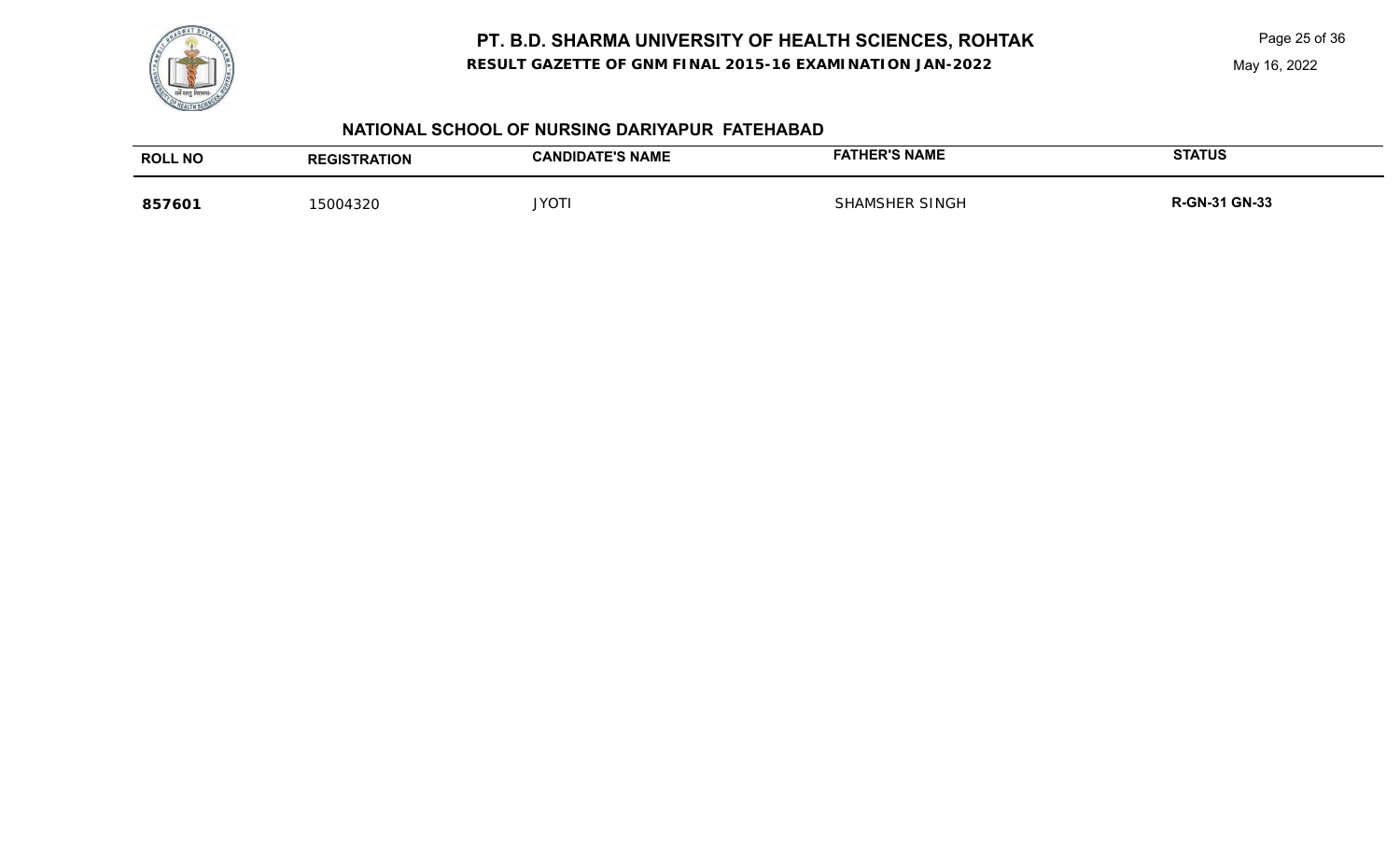**RESULT GAZETTE OF GNM FINAL 2015-16 EXAMINATION JAN-2022**

Page 26 of 36

#### **HERITAGE SCHOOL OF NURSING TOHANA**

| <b>ROLL NO</b> | <b>REGISTRATION</b> | <b>CANDIDATE'S NAME</b> | <b>FATHER'S NAME</b> | <b>STATUS</b>        |
|----------------|---------------------|-------------------------|----------------------|----------------------|
| 857611         | 15004521            | <b>KIRAN</b>            | <b>JAGDISH</b>       | 402 / 600            |
| 857621         | 15004524            | NEELAM RANI             | <b>BASANT KUMAR</b>  | <b>R-GN-31 GN-33</b> |

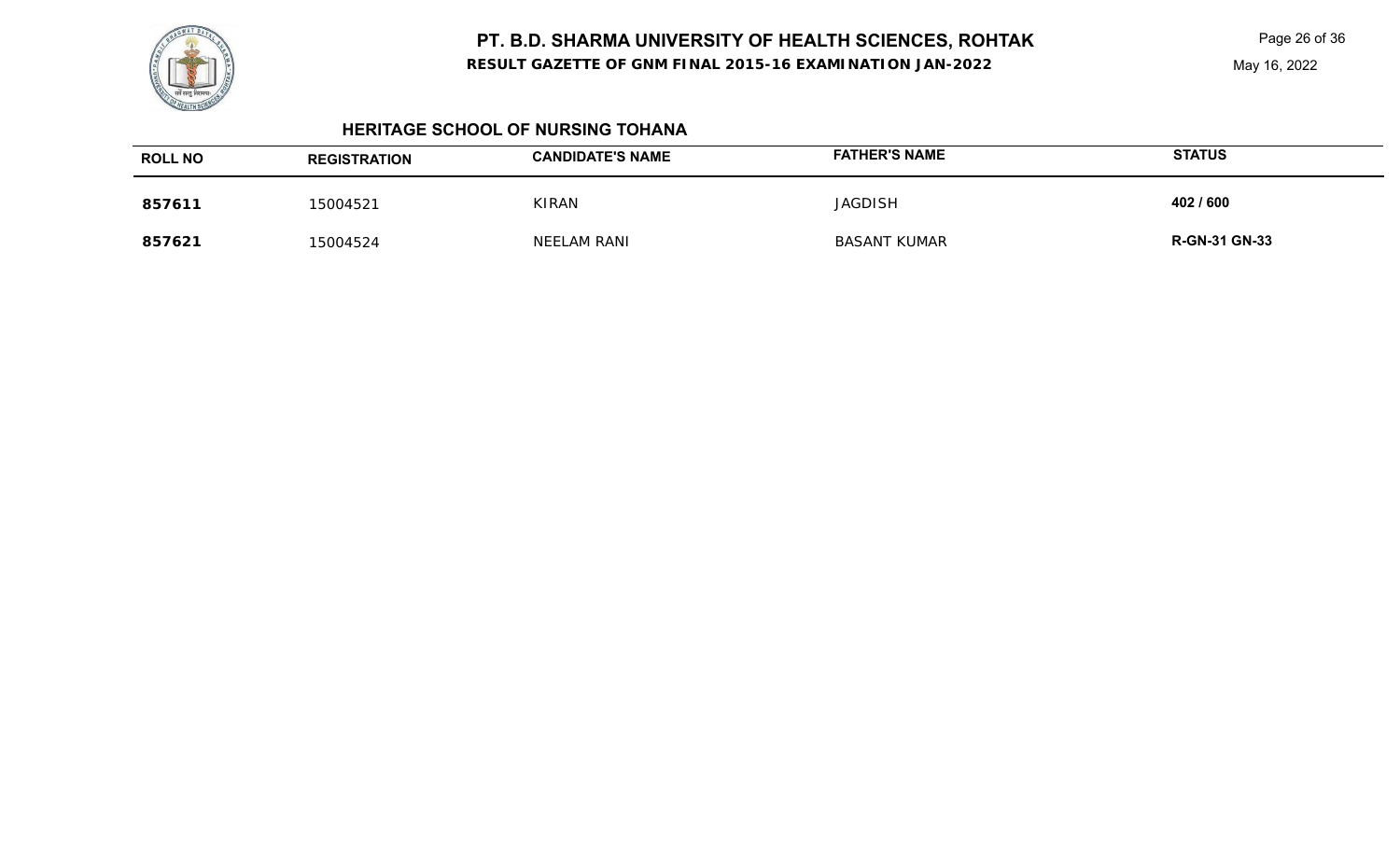**RESULT GAZETTE OF GNM FINAL 2015-16 EXAMINATION JAN-2022**

Page 27 of 36

#### **BANBHORI SCHOOL OF NURSING HISAR**

| <b>ROLL NO</b> | <b>REGISTRATION</b> | <b>CANDIDATE'S NAME</b> | <b>FATHER'S NAME</b> | <b>STATUS</b>        |
|----------------|---------------------|-------------------------|----------------------|----------------------|
| 857631         | 500606              | <b>MAMTA</b>            | KISHAN LAL           | <b>R-GN-31 GN-33</b> |

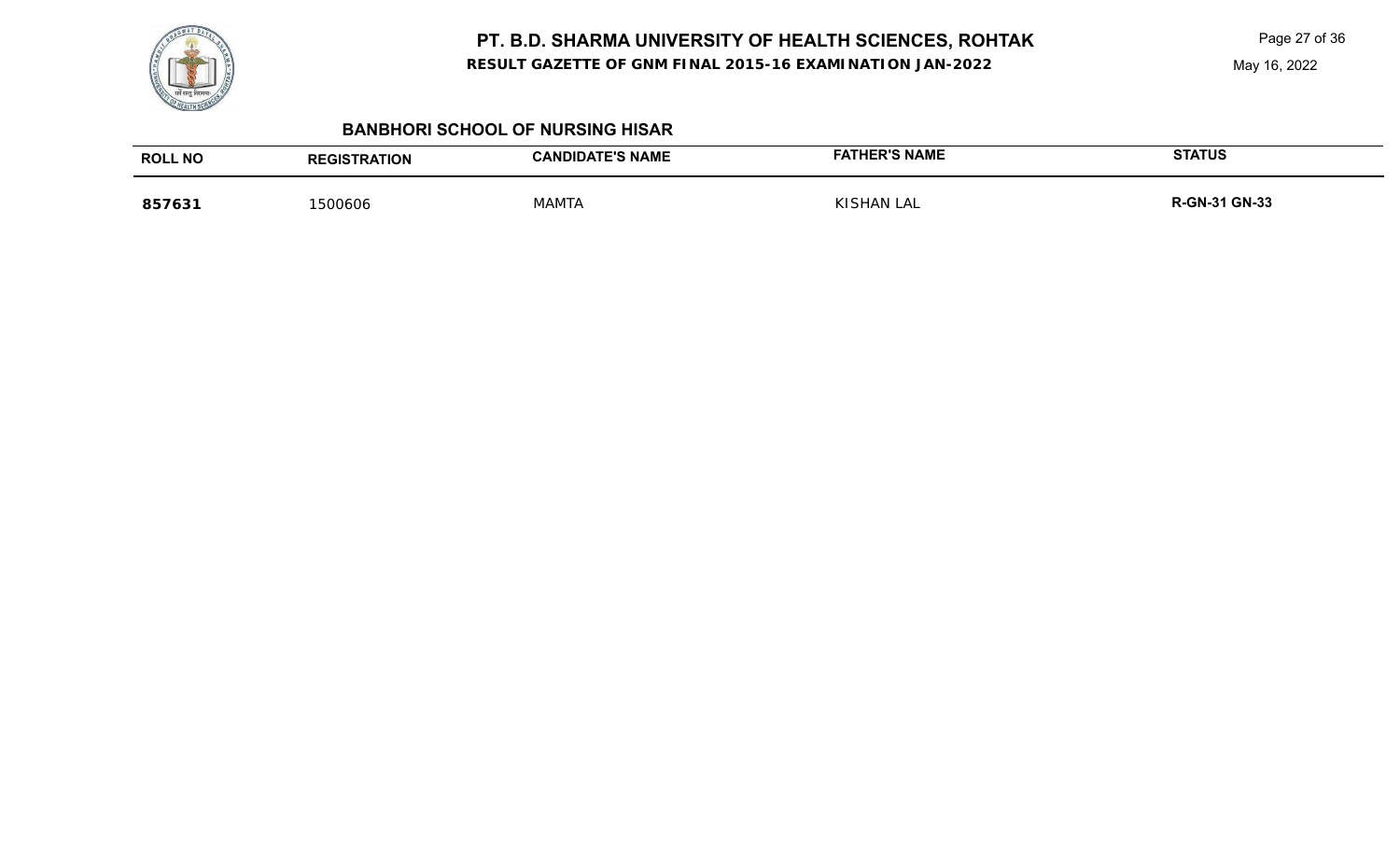

**RESULT GAZETTE OF GNM FINAL 2015-16 EXAMINATION JAN-2022**

Page 28 of 36

May 16, 2022

## **SWATANTARTA SAINANI SCHOOL OF NURSING HSR**

| <b>ROLL NO</b> | <b>REGISTRATION</b> | <b>CANDIDATE'S NAME</b> | <b>FATHER'S NAME</b> | <b>STATUS</b> |
|----------------|---------------------|-------------------------|----------------------|---------------|
| 857651         | 5002944             | AART                    | SATYAWAN             | 409 / 600     |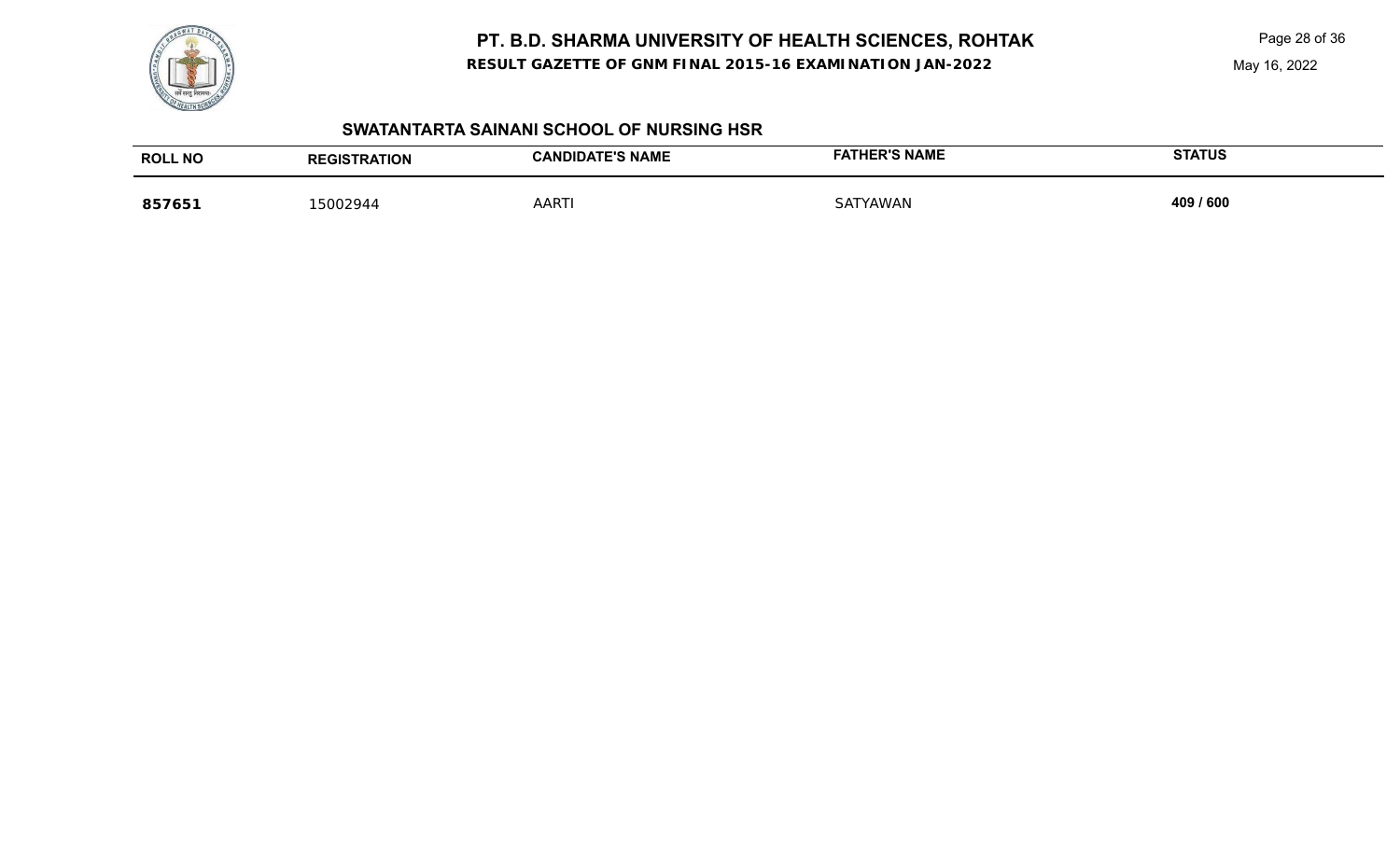**RESULT GAZETTE OF GNM FINAL 2015-16 EXAMINATION JAN-2022**

May 16, 2022

# **SVM COLLEGE OF NURSING V.P.O. BALAND, ROHTAK**

| <b>ROLL NO</b> | <b>REGISTRATION</b> | <b>CANDIDATE'S NAME</b> | <b>FATHER'S NAME</b> | <b>STATUS</b>                    |
|----------------|---------------------|-------------------------|----------------------|----------------------------------|
| 857671         | 15003667            | <b>MANISHA</b>          | HARICHAND            | 490 / 600                        |
| 857681         | 15001051            | SONIA                   | <b>JAI PARKASH</b>   | <b>R-GN-31 GN-32 GN-33 GN-34</b> |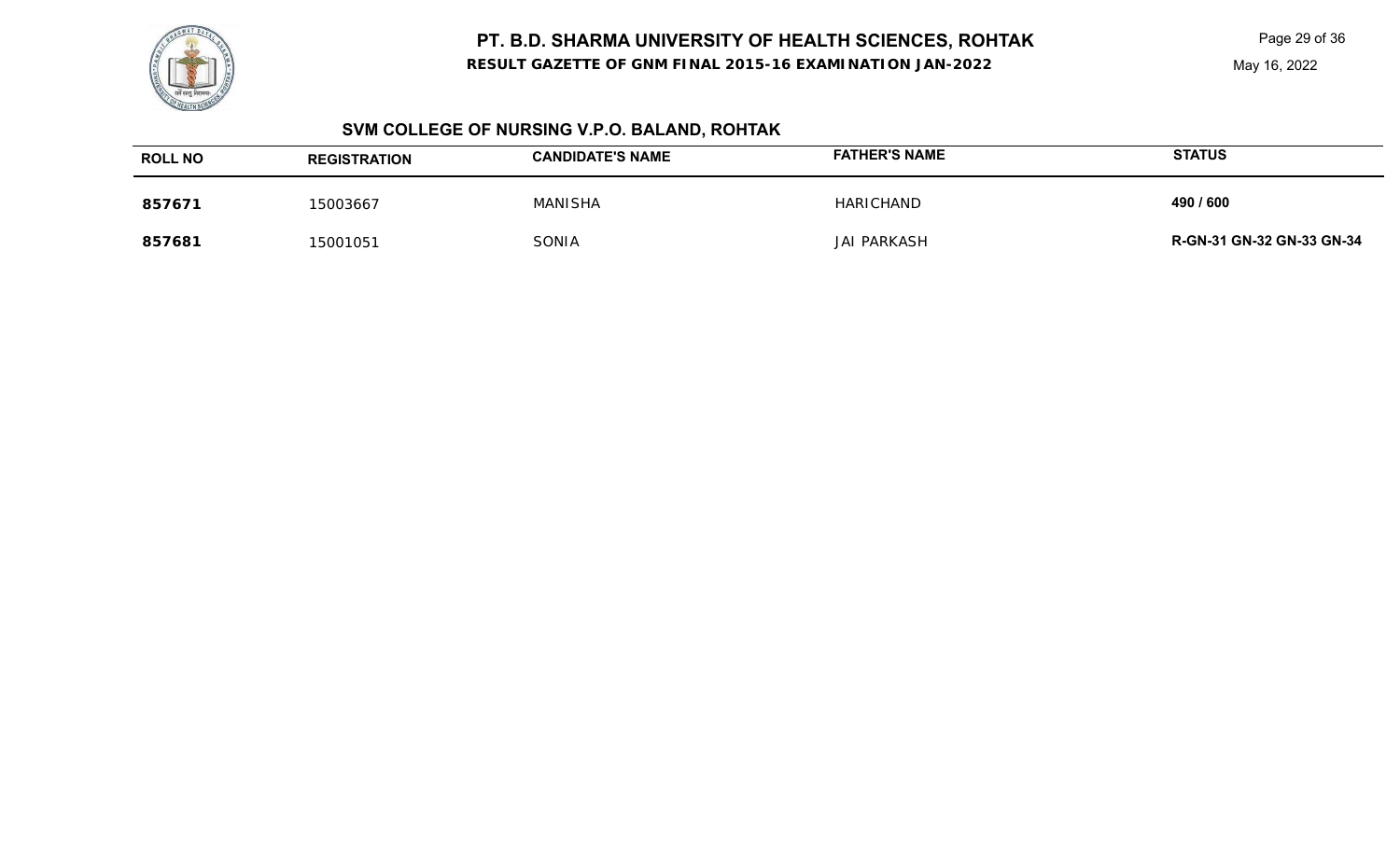

**RESULT GAZETTE OF GNM FINAL 2015-16 EXAMINATION JAN-2022**

Page 30 of 36

May 16, 2022

# **GEETA NIKETAN NURSING SCHOOL, CHARKHI DADRI**

| <b>ROLL NO</b> | <b>REGISTRATION</b> | <b>CANDIDATE'S NAME</b> | <b>FATHER'S NAME</b> | <b>STATUS</b> |
|----------------|---------------------|-------------------------|----------------------|---------------|
| 857691         | 15004971            | SARO.                   | <b>RAJENDER</b>      | 393 / 600     |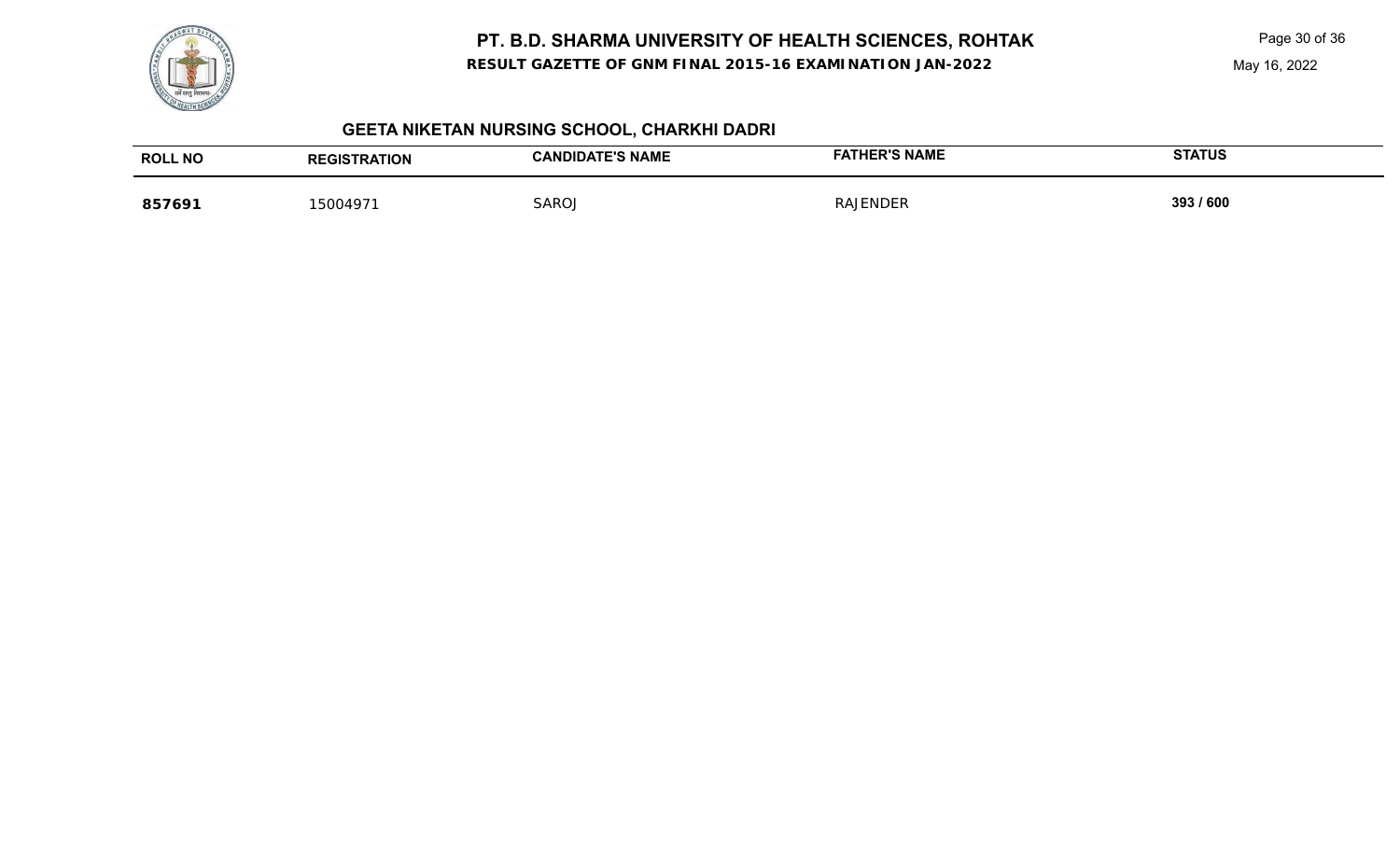**RESULT GAZETTE OF GNM FINAL 2015-16 EXAMINATION JAN-2022**



# **CH. BHAGMAL SCHOOL OF NURSING KHERI CHOPTTA, HISAR**

| <b>ROLL NO</b> | <b>REGISTRATION</b> | <b>CANDIDATE'S NAME</b> | <b>FATHER'S NAME</b> | <b>STATUS</b>        |
|----------------|---------------------|-------------------------|----------------------|----------------------|
| 857701         | 15002770            | <b>NAVDEEP</b>          | RAMMEHAR             | <b>R-GN-31 GN-33</b> |
| 857711         | 15002771            | PARVEEN                 | <b>TEK CHAND</b>     | 425 / 600            |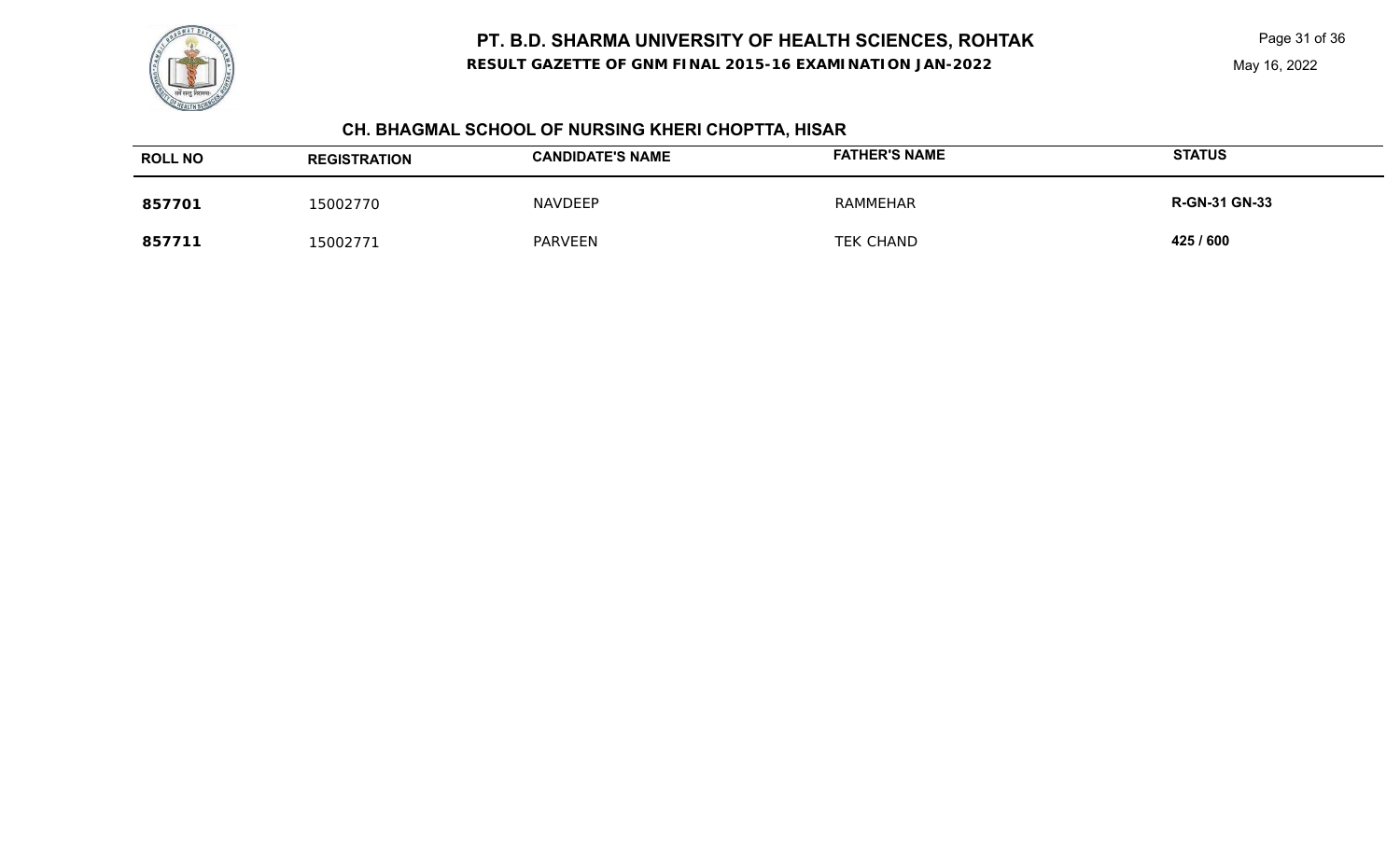**RESULT GAZETTE OF GNM FINAL 2015-16 EXAMINATION JAN-2022**

### May 16, 2022



# **BHAI SURENDER KUMAR MEMORIAL SCHOOL OF NURSING, JIND HARYANA**

| <b>ROLL NO</b> | TRATION | <b>CANDIDATE'S NAME</b> | <b>R'S NAME</b>   | <b>STATUS</b> |
|----------------|---------|-------------------------|-------------------|---------------|
| 857721         | 5001599 | <b>PINKI</b>            | <b>SING</b><br>IΔ | 399 / 600     |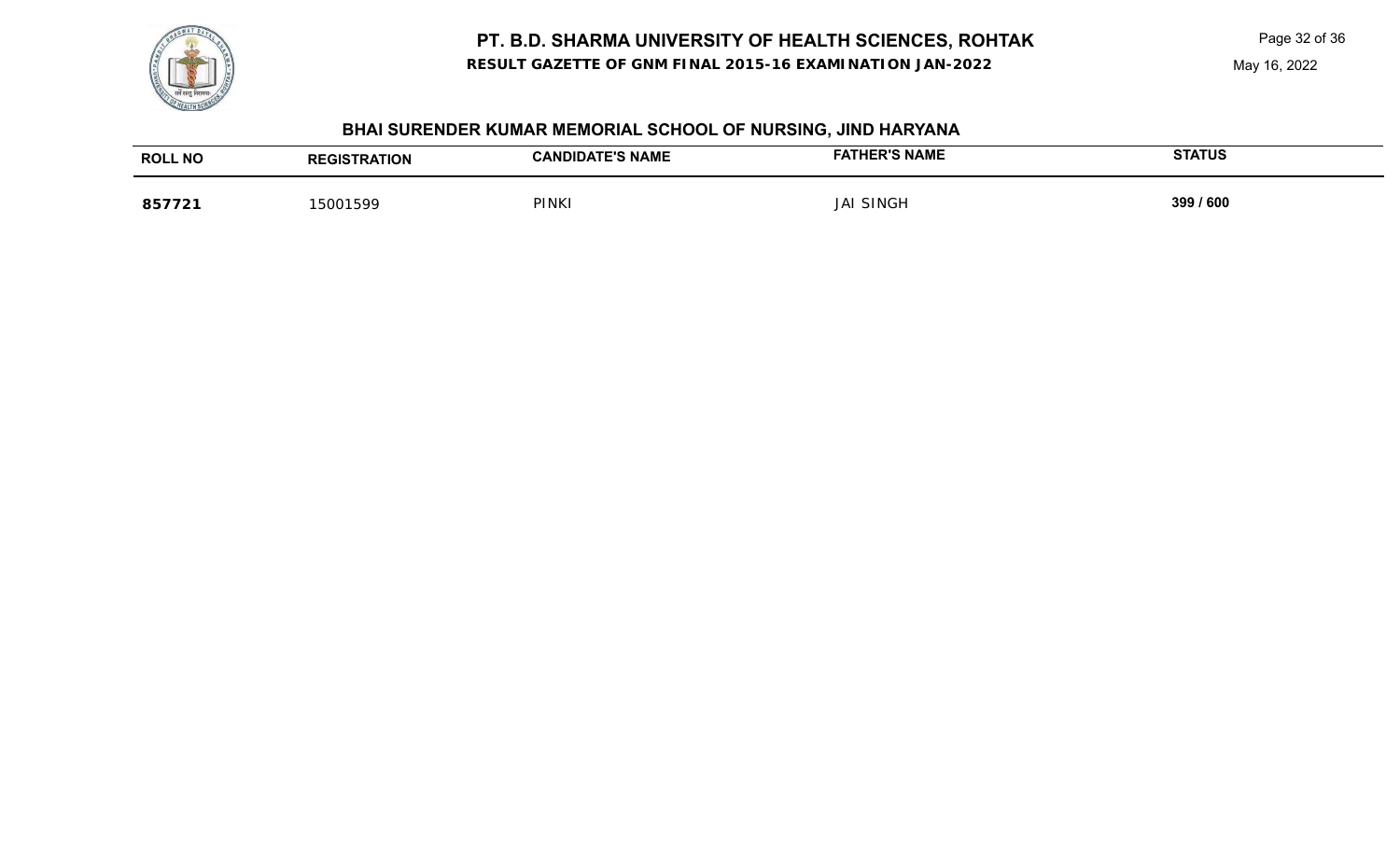**RESULT GAZETTE OF GNM FINAL 2015-16 EXAMINATION JAN-2022**

### May 16, 2022



# **NEKI RAM SCHOOL OF NURSING, LAKHAN MAJRA, DISTT. ROHTAK**

| <b>ROLL NO</b> | <b>REGISTRATION</b> | <b>CANDIDATE'S NAME</b> | <b>FATHER'S NAME</b> | <b>STATUS</b> |
|----------------|---------------------|-------------------------|----------------------|---------------|
| 857731         | 15005519            | <b>SUMAN</b>            | MAHA SINGH           | 403 / 600     |
| 857742         | 15002263            | <b>SARITA</b>           | <b>HARI PARKASH</b>  | 404 / 600     |
| 857743         | 15003511            | <b>KOMAL</b>            | ANIL KUMAR           | 413/600       |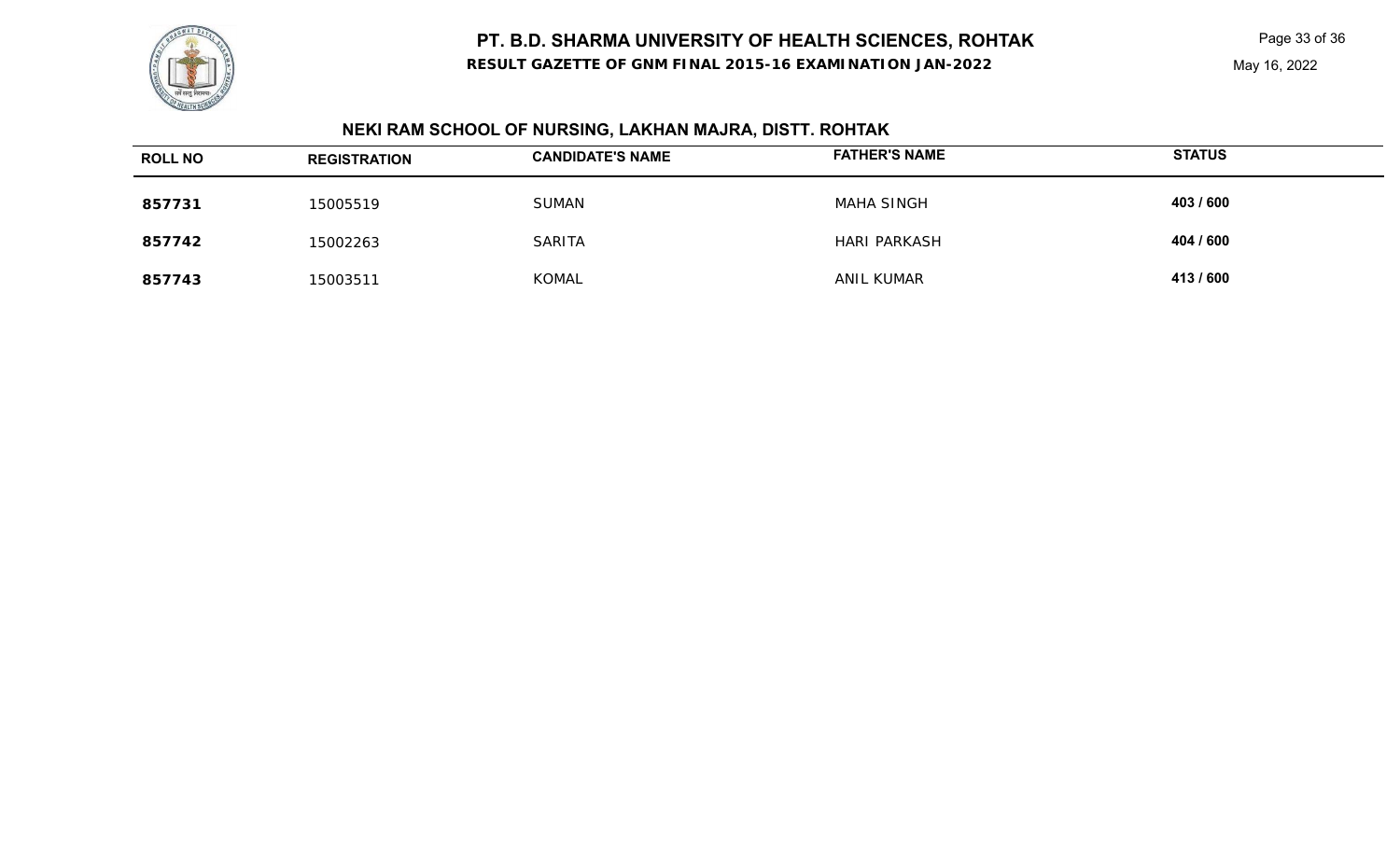**RESULT GAZETTE OF GNM FINAL 2015-16 EXAMINATION JAN-2022**

### May 16, 2022



# **SHRI BABA YOGI NETANATH NURSING, COLLEGE, LOHANI BHIWANI**

| <b>ROLL</b><br>. NO | TRATION  | <b>TE'S NAME</b><br>`ANDIDATL | <b>R'S NAME</b><br>FΔ | <b>STATUS</b> |
|---------------------|----------|-------------------------------|-----------------------|---------------|
| 85775               | 15001975 | ו DFV<br>RENU                 | SINGI<br>ΝΔ.          | 418 / 600     |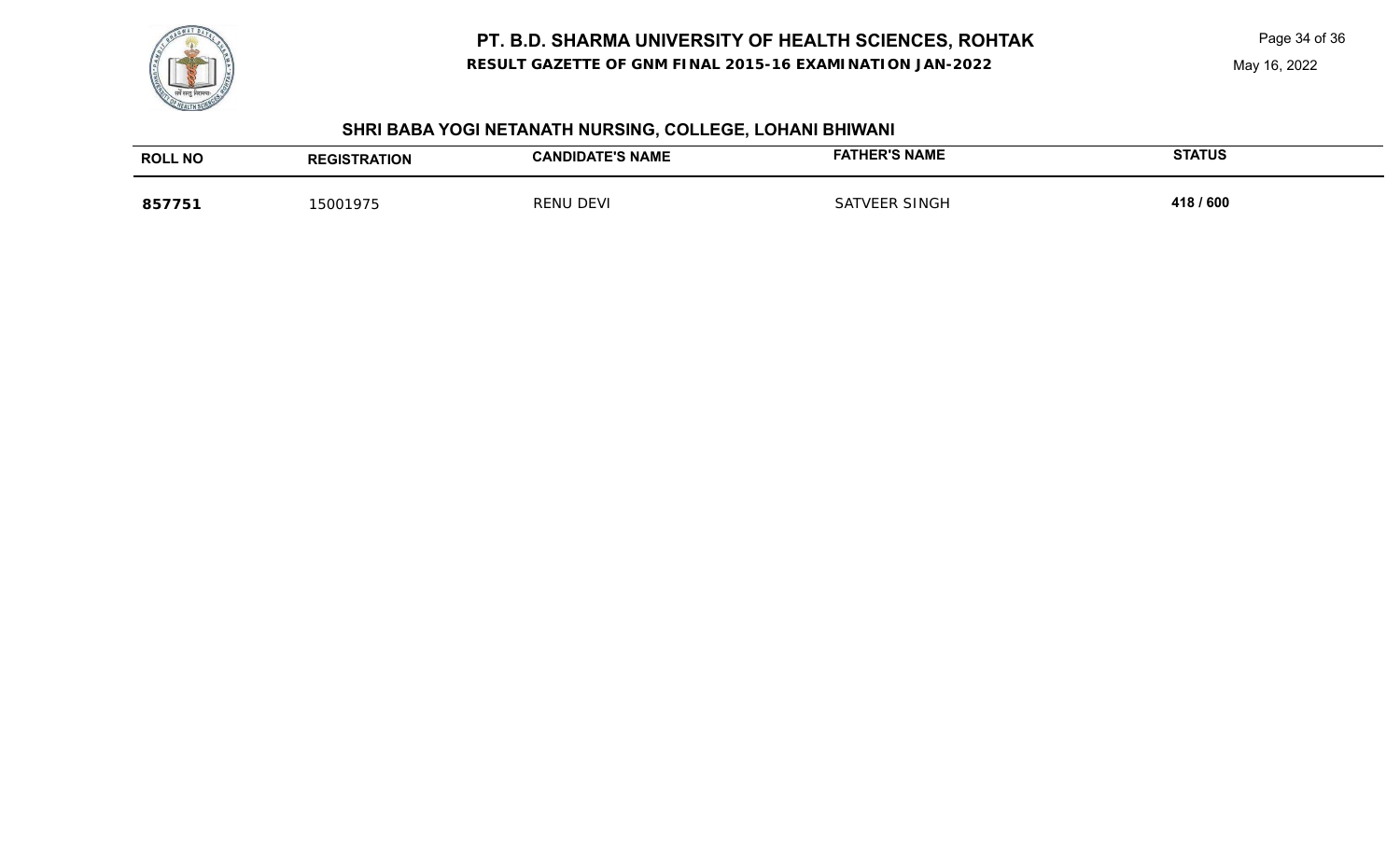**RESULT GAZETTE OF GNM FINAL 2015-16 EXAMINATION JAN-2022**

# **K.V.M. NURSING COLLEGE, LADHOT ROAD, ROHTAK**

| <b>ROLL NO</b> | <b>REGISTRATION</b> | <b>CANDIDATE'S NAME</b> | <b>FATHER'S NAME</b> | <b>STATUS</b> |
|----------------|---------------------|-------------------------|----------------------|---------------|
| 857761         | 15001673            | <b>POOJA</b>            | <b>GOPI RAM</b>      | 432 / 600     |
| 857762         | 15002584            | <b>DEEPMALA</b>         | PARDEEP KUMAR        | 401 / 600     |
| 857763         | 15002669            | <b>BHARTI GAUTAM</b>    | JAIKANWAR            | 415 / 600     |
| 857764         | 15003237            | <b>SARVISTA</b>         | <b>RAMESH KUMAR</b>  | 416 / 600     |
| 857765         | 15003268            | <b>MANJU</b>            | SATBIR SINGH         | 430 / 600     |
| 857766         | 15003269            | <b>KUSUM</b>            | <b>MAHENDER</b>      | 419 / 600     |

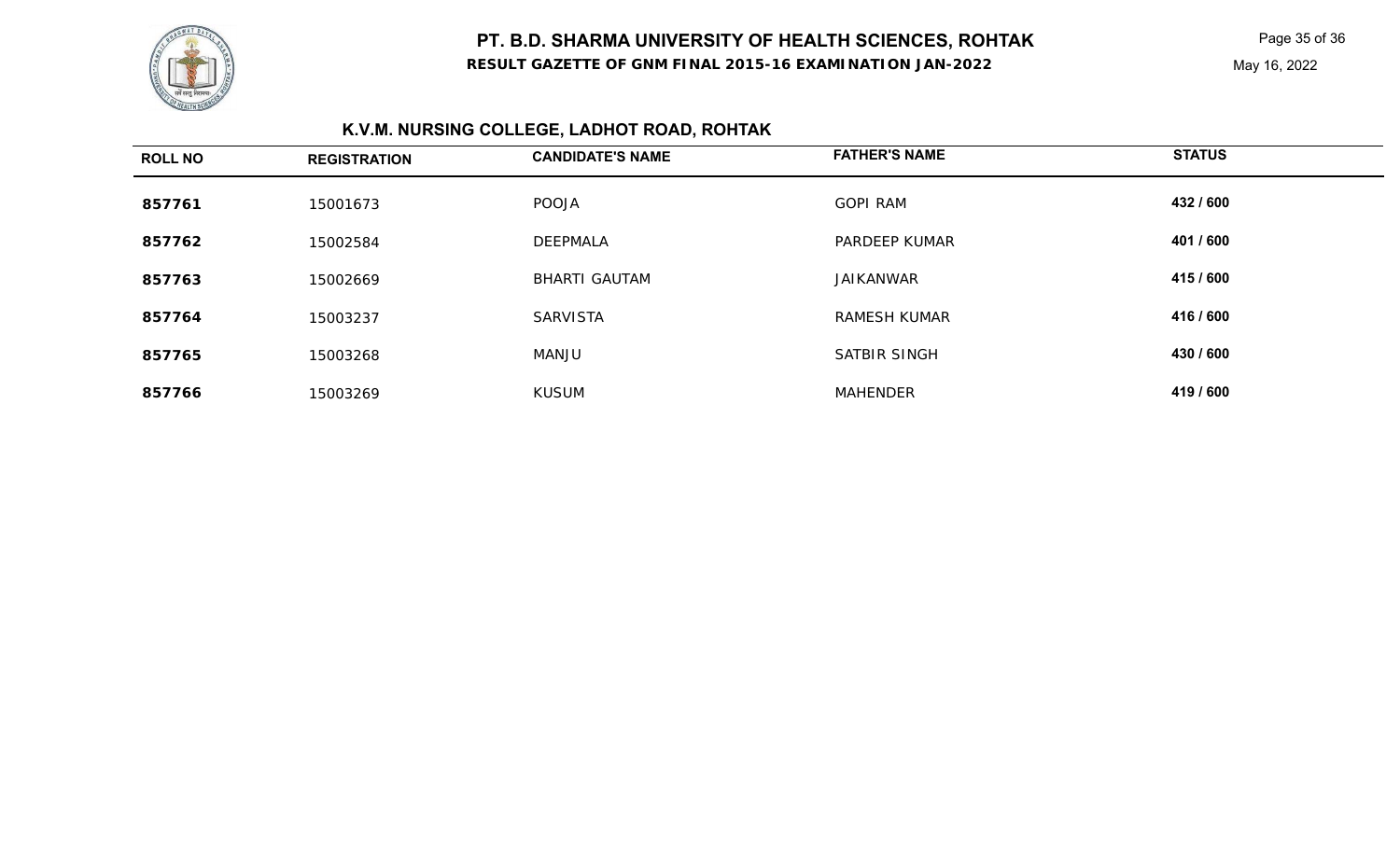

**RESULT GAZETTE OF GNM FINAL 2015-16 EXAMINATION JAN-2022**

# **VED NURSING TRAINING INSTITUTE, BAROLI, PANIPAT**

| <b>ROLL NO</b> | EGISTRATION | <b>CANDIDATE'S NAME</b> | <b>HER'S NAME</b>   | <b>STATUS</b> |
|----------------|-------------|-------------------------|---------------------|---------------|
| 85777          | 15001847    | SAURABH RANGA           | <b>BALWAN SINGH</b> | 417 / 600     |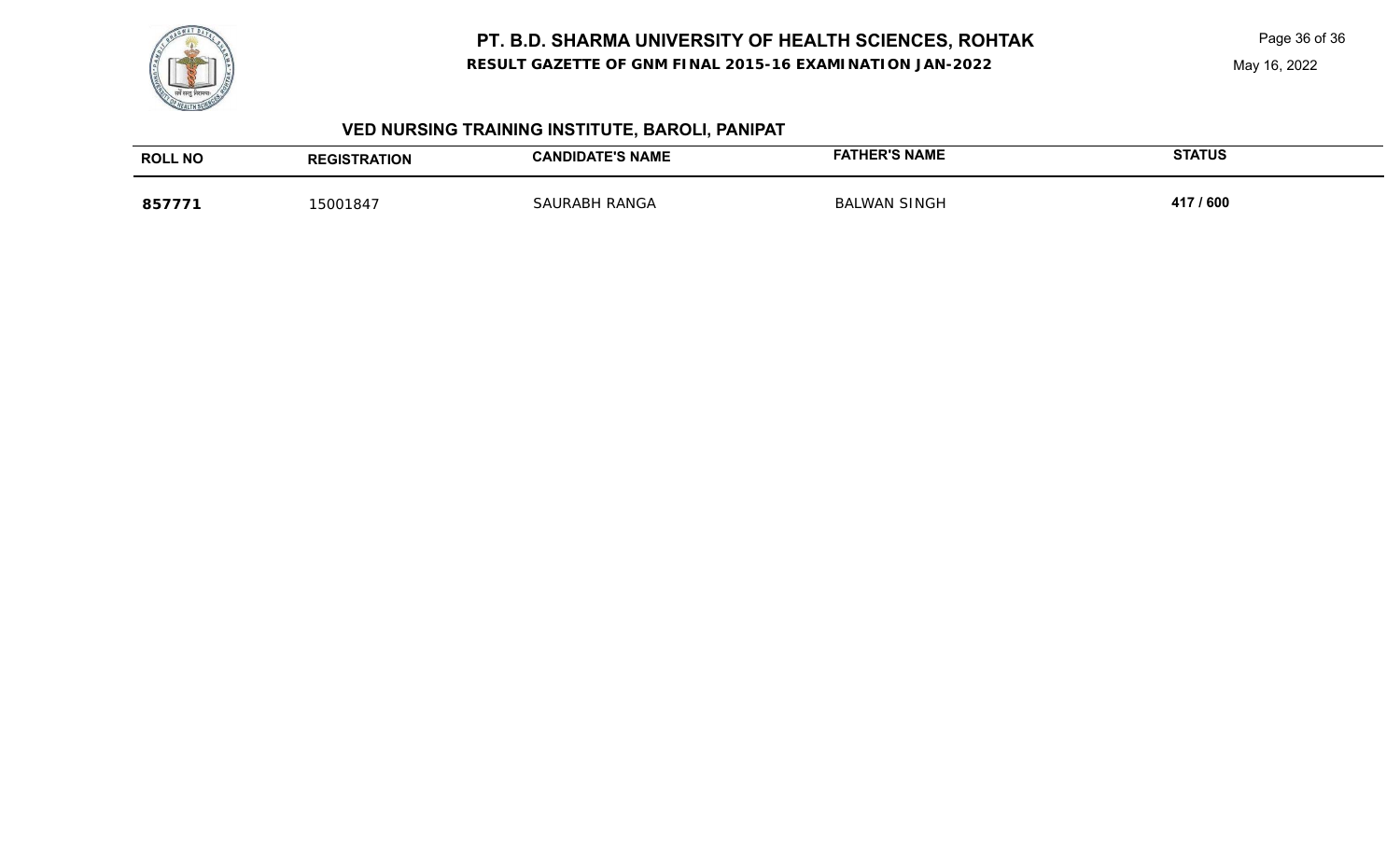

**RESULT GAZETTE OF GNM FINAL ANNUAL 2016-17 EXAMINATION JAN-2022**

Page 1 of 41

May 16, 2022

# **KAILASH INSTITUTE OF HEALTH & MEDICAL SCIENCES, PANCHKULA**

| <b>ROLL NO</b> | <b>REGISTRATION</b> | <b>IDIDATE'S NAME</b><br>CAN' | <b>FATHER'S NAME</b> | <b>STATUS</b>             |
|----------------|---------------------|-------------------------------|----------------------|---------------------------|
| 857781         | 6002216             | SHIVANI                       | HIPAL<br>Mai         | R-GN-31 GN-32 GN-33 GN-34 |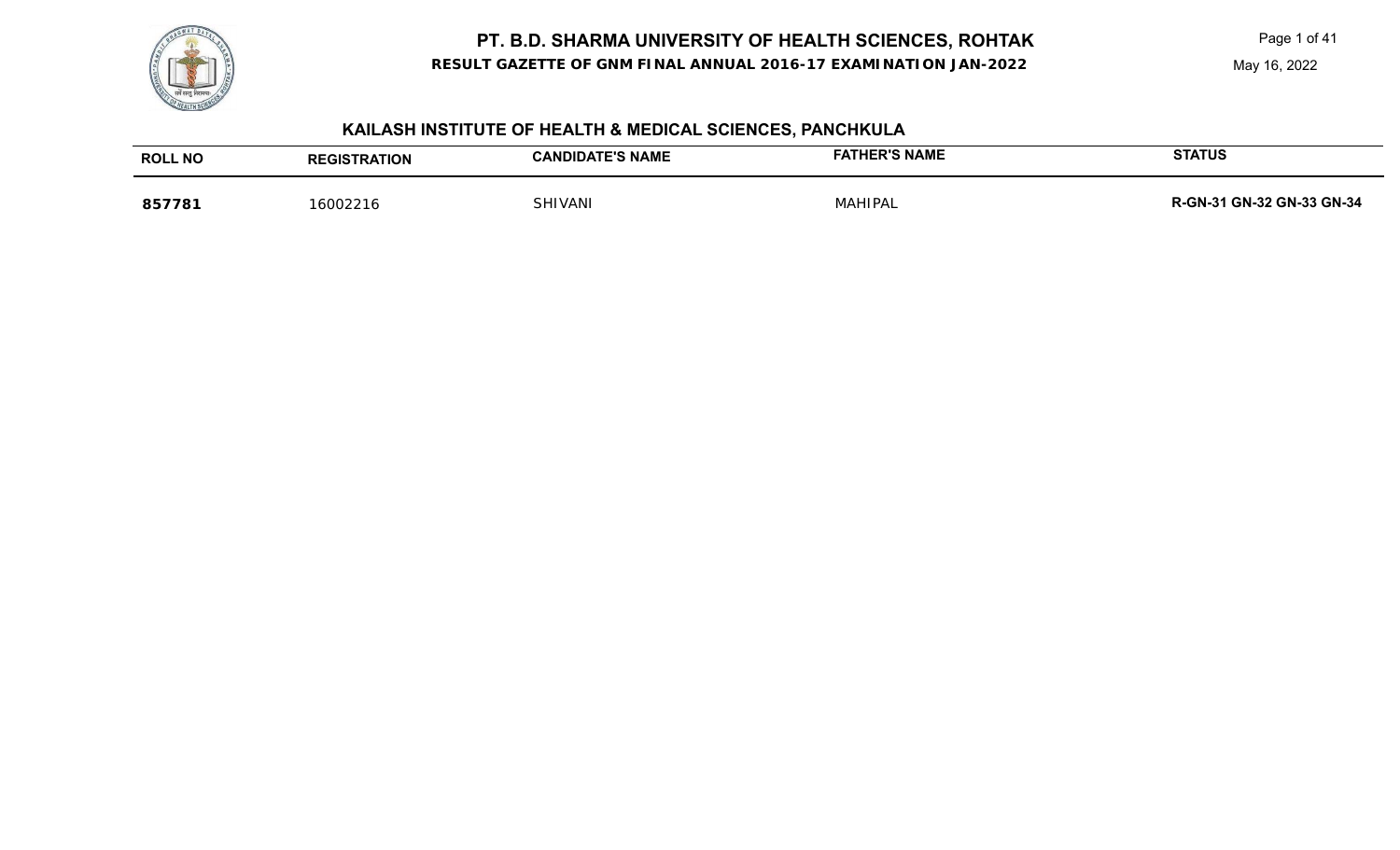

**RESULT GAZETTE OF GNM FINAL ANNUAL 2016-17 EXAMINATION JAN-2022**

Page 2 of 41



## **SWAMI DEVI DAYAL SCHOOL OF NURSING BARWALA PANCHKULA**

| <b>ROLL NO</b> | <b>REGISTRATION</b> | <b>CANDIDATE'S NAME</b> | <b>FATHER'S NAME</b> | <b>STATUS</b> |
|----------------|---------------------|-------------------------|----------------------|---------------|
| 857791         | 6000854             | <b>SIMRAN KAUR</b>      | TARVINDER SINGH      | 398 / 600     |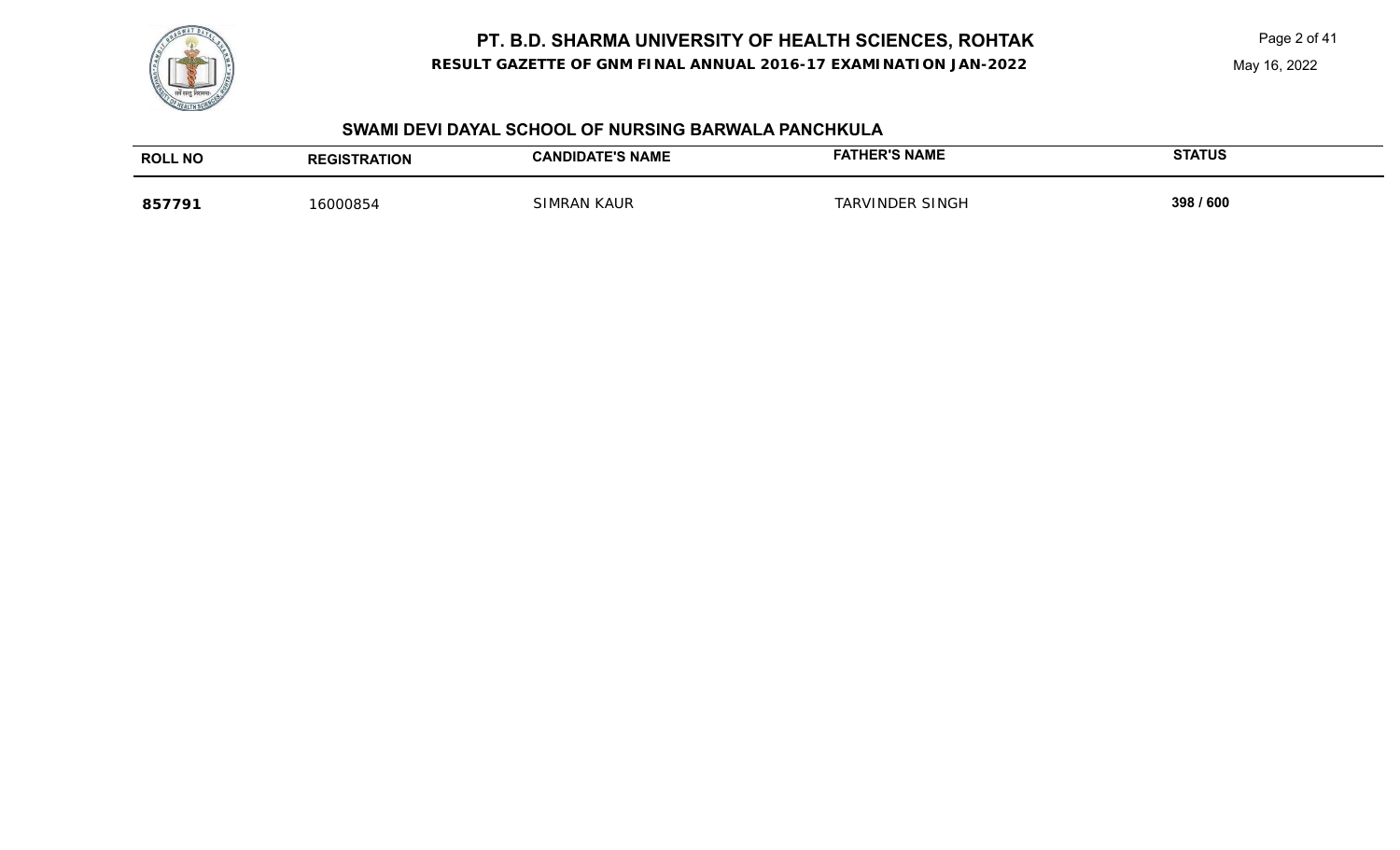

**RESULT GAZETTE OF GNM FINAL ANNUAL 2016-17 EXAMINATION JAN-2022**

Page 3 of 41

May 16, 2022

### **SCHOOL OF NURSING CHRISTIAN HOSPITAL JAGADHARI**

| <b>ROLL NO</b> | <b>TRATION</b><br><b>REGIS</b> | <b>ATE'S NAME</b><br><b>ANDIDA</b> | <b>FATHER'S NAME</b> | <b>STATUS</b> |
|----------------|--------------------------------|------------------------------------|----------------------|---------------|
| 857801         | 5003688                        | YADAV<br>וחוור?                    | YADAV<br>RAN<br>_AVA | 406 / 600     |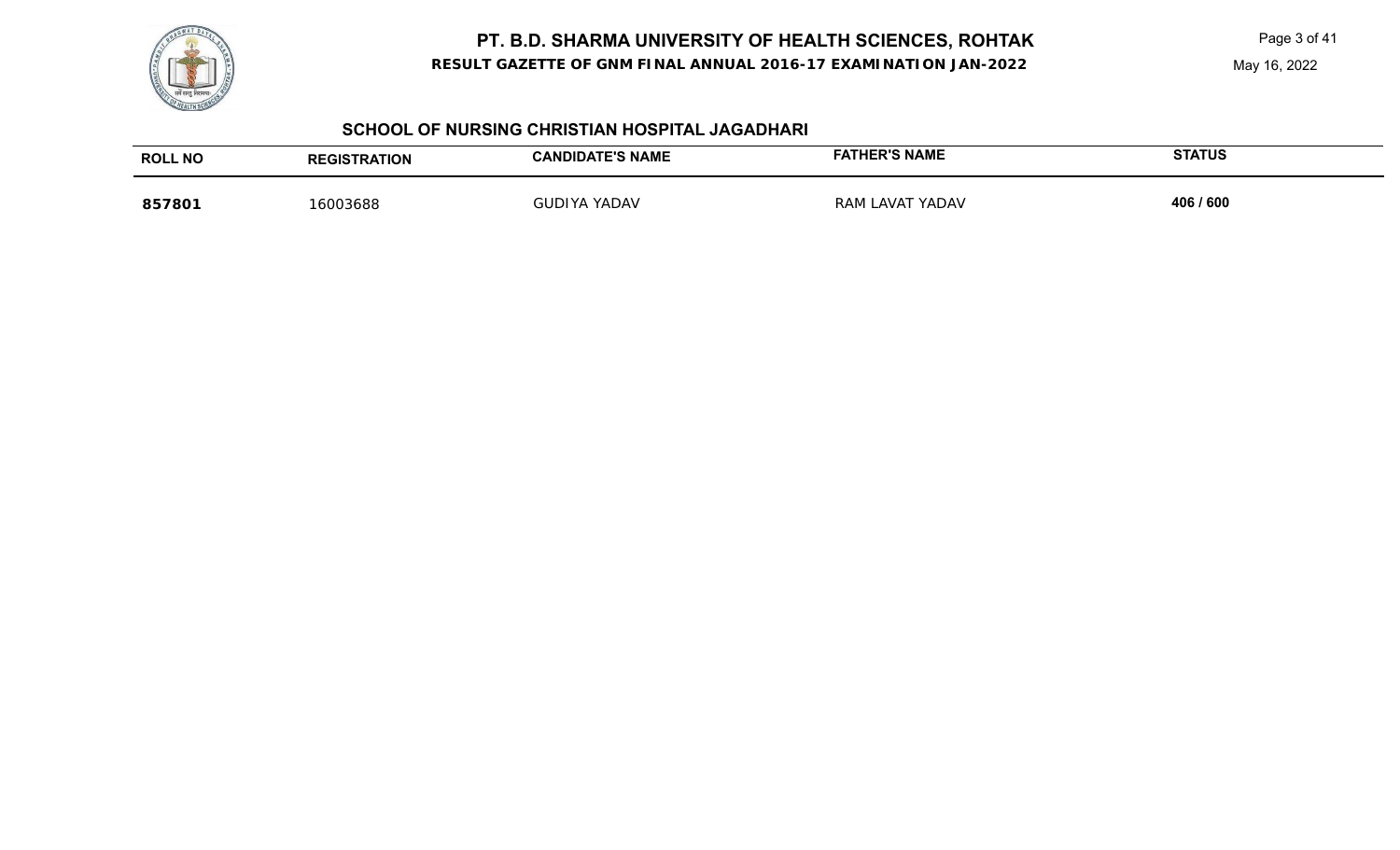

**RESULT GAZETTE OF GNM FINAL ANNUAL 2016-17 EXAMINATION JAN-2022**

Page 4 of 41

May 16, 2022

## **EVEREST SCHOOL OF NURSING YAMUNA NAGAR**

| <b>ROLL NO</b> | <b>REGISTRATION</b> | <b>CANDIDATE'S NAME</b> | <b>FATHER'S NAME</b> | <b>STATUS</b>                                      |
|----------------|---------------------|-------------------------|----------------------|----------------------------------------------------|
| 857811         | 16001042            | SAVITA RANI             | MOHAN KUMAR          | R-GN-31 GN-32 GN-33 GN-34<br><b>INT-I. INT-II.</b> |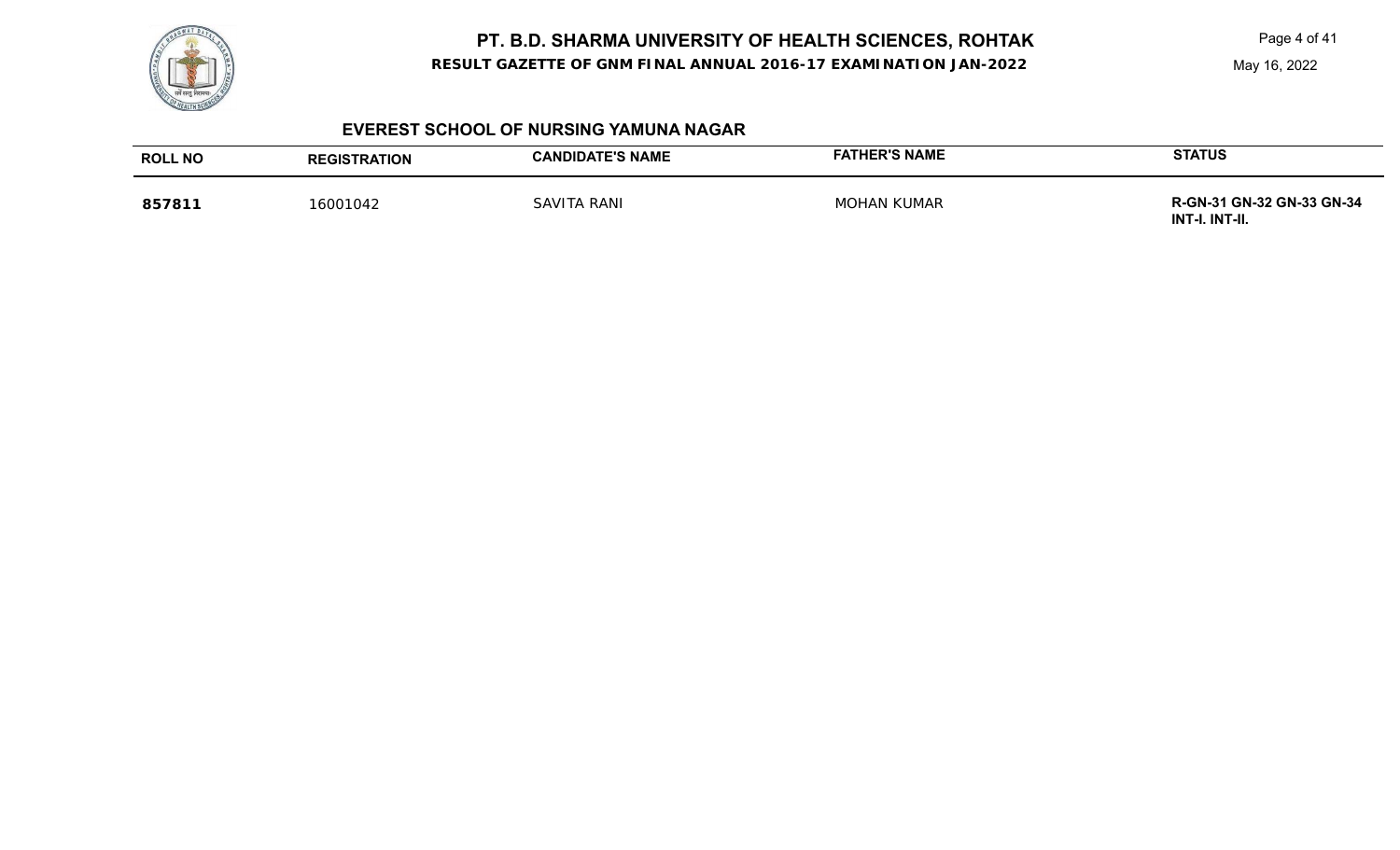

**RESULT GAZETTE OF GNM FINAL ANNUAL 2016-17 EXAMINATION JAN-2022**

Page 5 of 41

May 16, 2022

### **PARAMJYOTI SCHOOL OF NURSING SIWAN KTL**

| <b>ROLL NO</b> | <b>REGISTRATION</b> | <b>CANDIDATE'S NAME</b> | <b>FATHER'S NAME</b> | <b>STATUS</b> |
|----------------|---------------------|-------------------------|----------------------|---------------|
| 857821         | 16002899            | <b>MAMTA</b>            | SINGH<br>PRAHLAD     | 422 / 600     |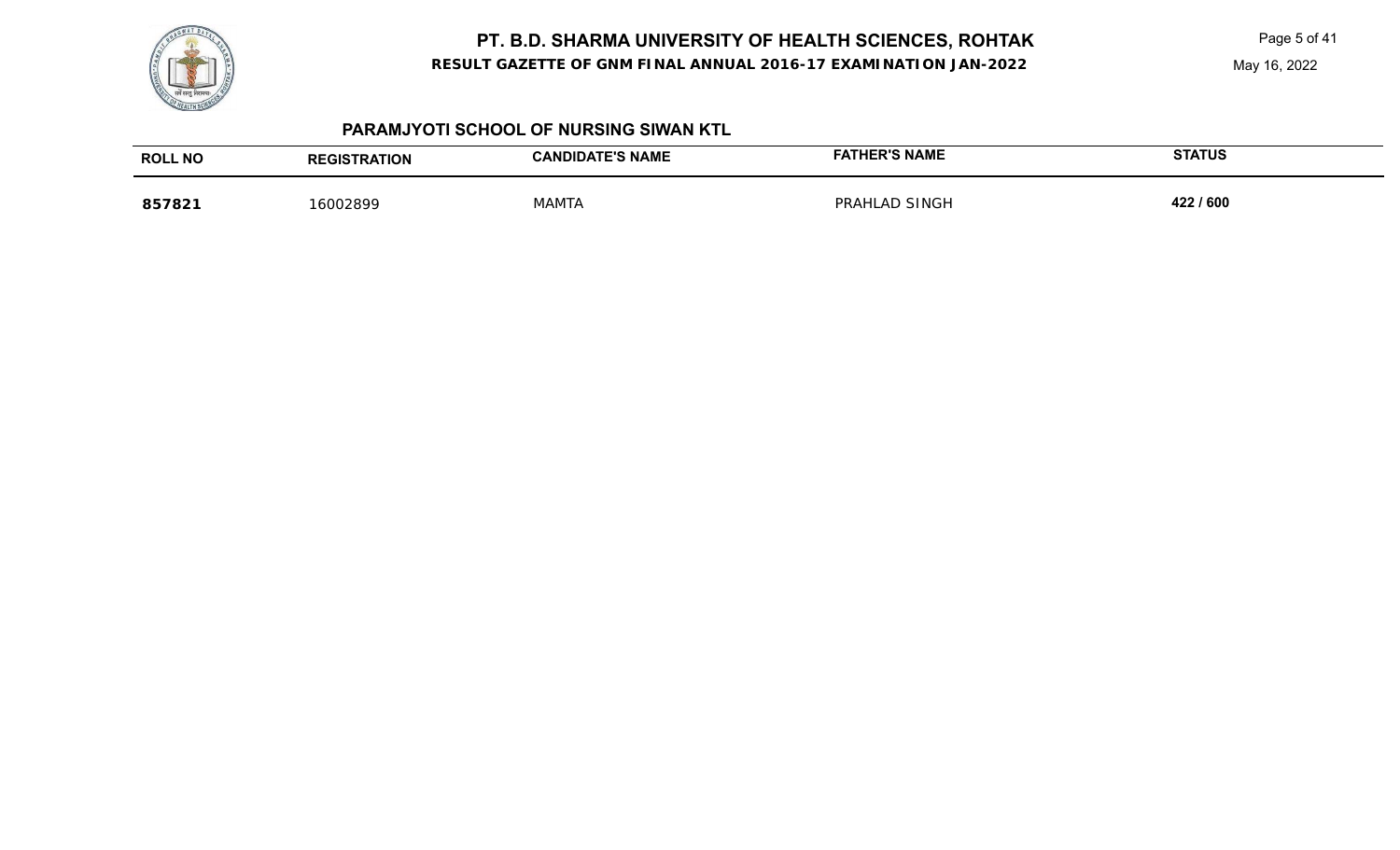

Page 6 of 41



# **RURAL NURSING TRAINING INSTITUTE, SONEPAT**

| <b>ROLL NO</b> | <b>REGISTRATION</b> | <b>CANDIDATE'S NAME</b> | <b>FATHER'S NAME</b> | <b>STATUS</b> |
|----------------|---------------------|-------------------------|----------------------|---------------|
| 857831         | 16001769            | AART                    | RANDHIR              | 454 / 600     |
| 857841         | 16001492            | <b>SHEETAL</b>          | SADHU RAM            | 436 / 600     |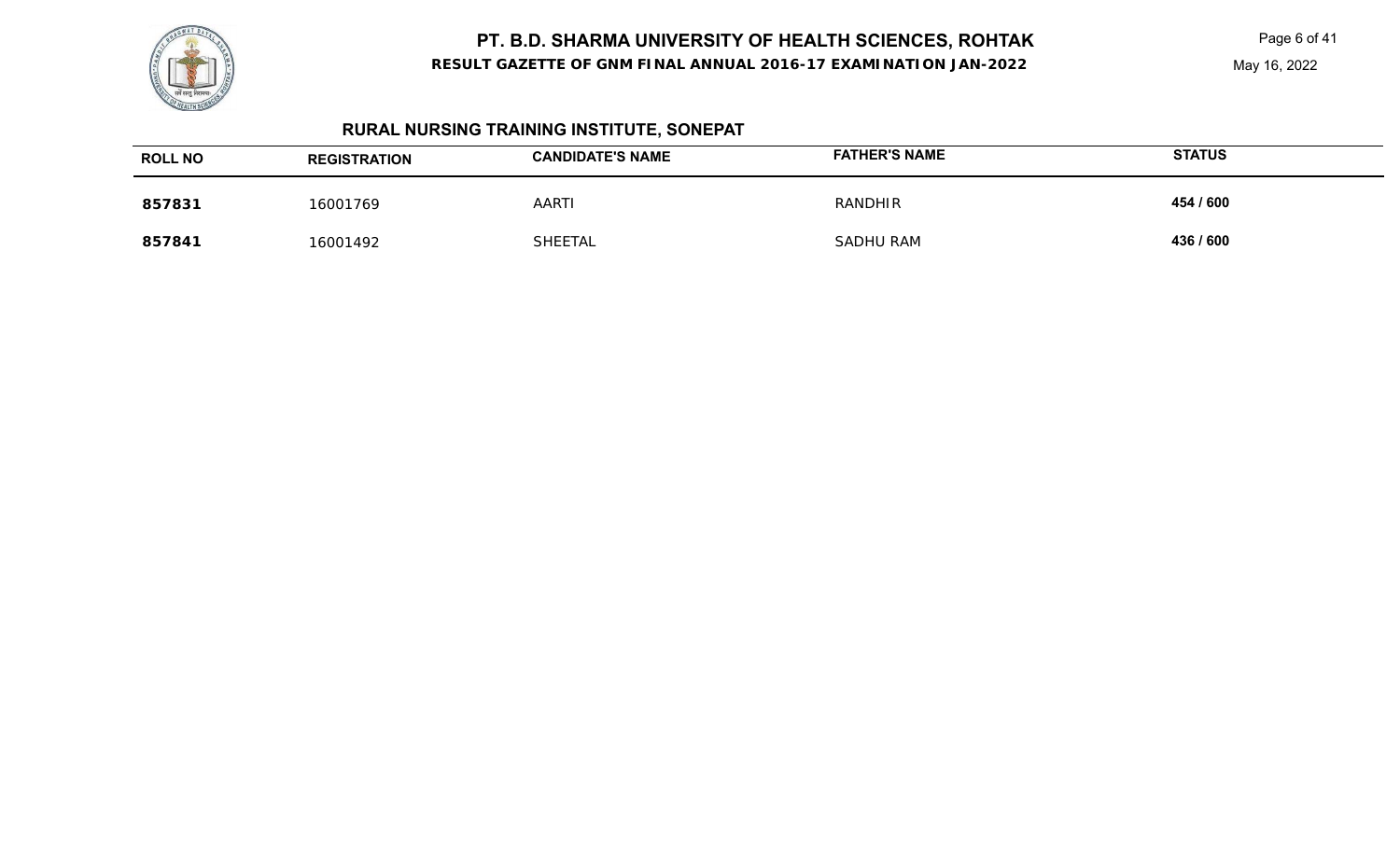

Page 7 of 41 May 16, 2022

#### **HAPPY CHILD COLLEGE OF NURSING SONEPAT**

| <b>ROLL NO</b> | <b>REGISTRATION</b> | <b>CANDIDATE'S NAME</b> | <b>FATHER'S NAME</b> | <b>STATUS</b> |
|----------------|---------------------|-------------------------|----------------------|---------------|
| 857851         | 16000460            | <b>MONIKA</b>           | <b>SANJAY</b>        | 388 / 600     |
| 857852         | 16000463            | MUSKAN                  | RANBIR               | 394 / 600     |
| 857853         | 16001023            | SUNITA DEVI             | RAMESH KUMAR         | 395 / 600     |

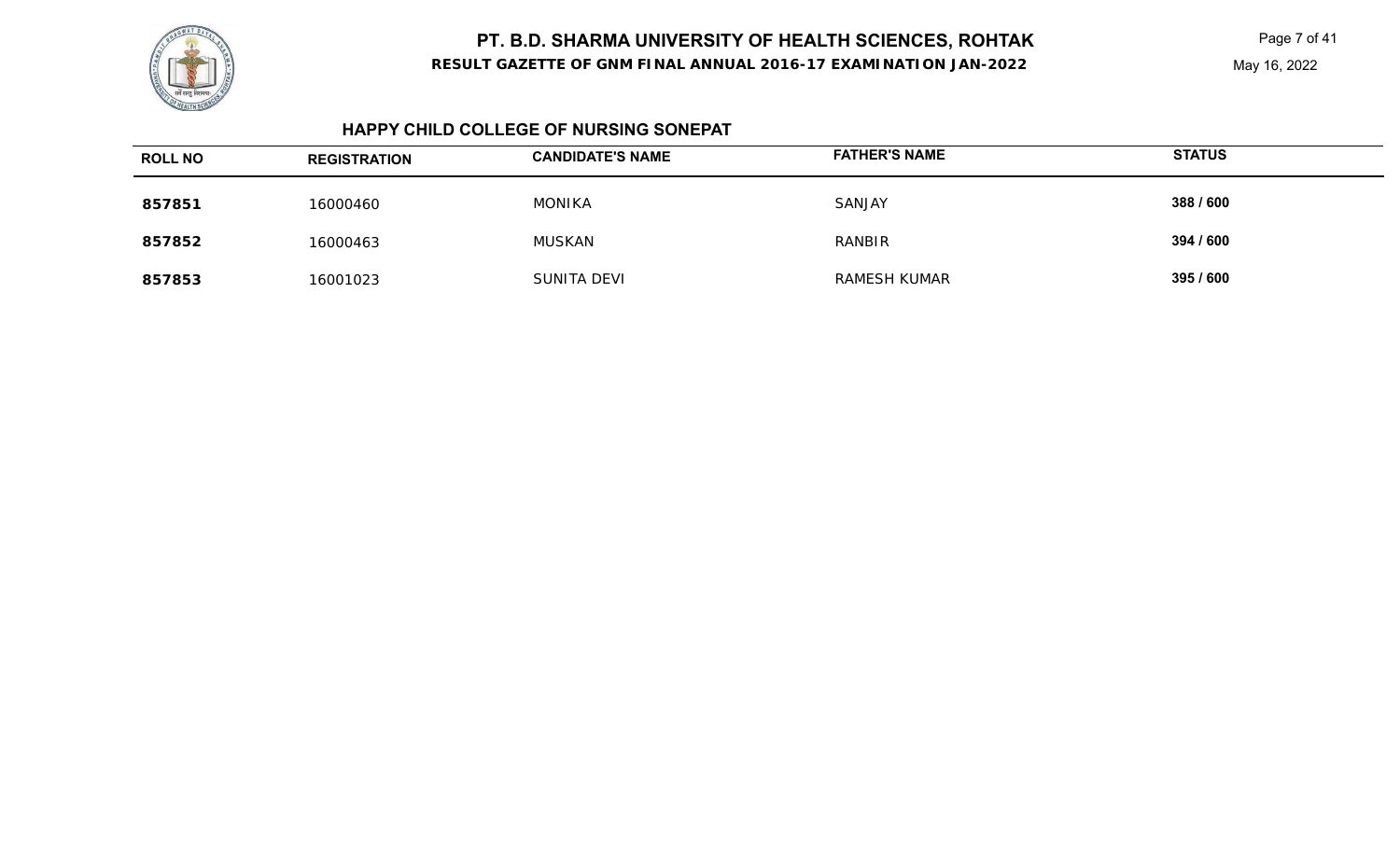

Page 8 of 41

#### **CHANDERMUKHI SCHOOL OF NURSING GOHANA**

| <b>ROLL NO</b> | <b>REGISTRATION</b> | <b>CANDIDATE'S NAME</b> | <b>FATHER'S NAME</b> | <b>STATUS</b> |
|----------------|---------------------|-------------------------|----------------------|---------------|
| 857861         | 16000385            | <b>POONAM</b>           | RAMEHER SINGH        | 407 / 600     |
| 857862         | 16003664            | RACHANA DEVI            | DAULAT RAM           | 389 / 600     |
| 857863         | 16004010            | <b>SAVITA</b>           | RAMESH CHANDER       | 405 / 600     |
| 857871         | 16001112            | <b>JYOTI</b>            | <b>SURENDER</b>      | 420 / 600     |

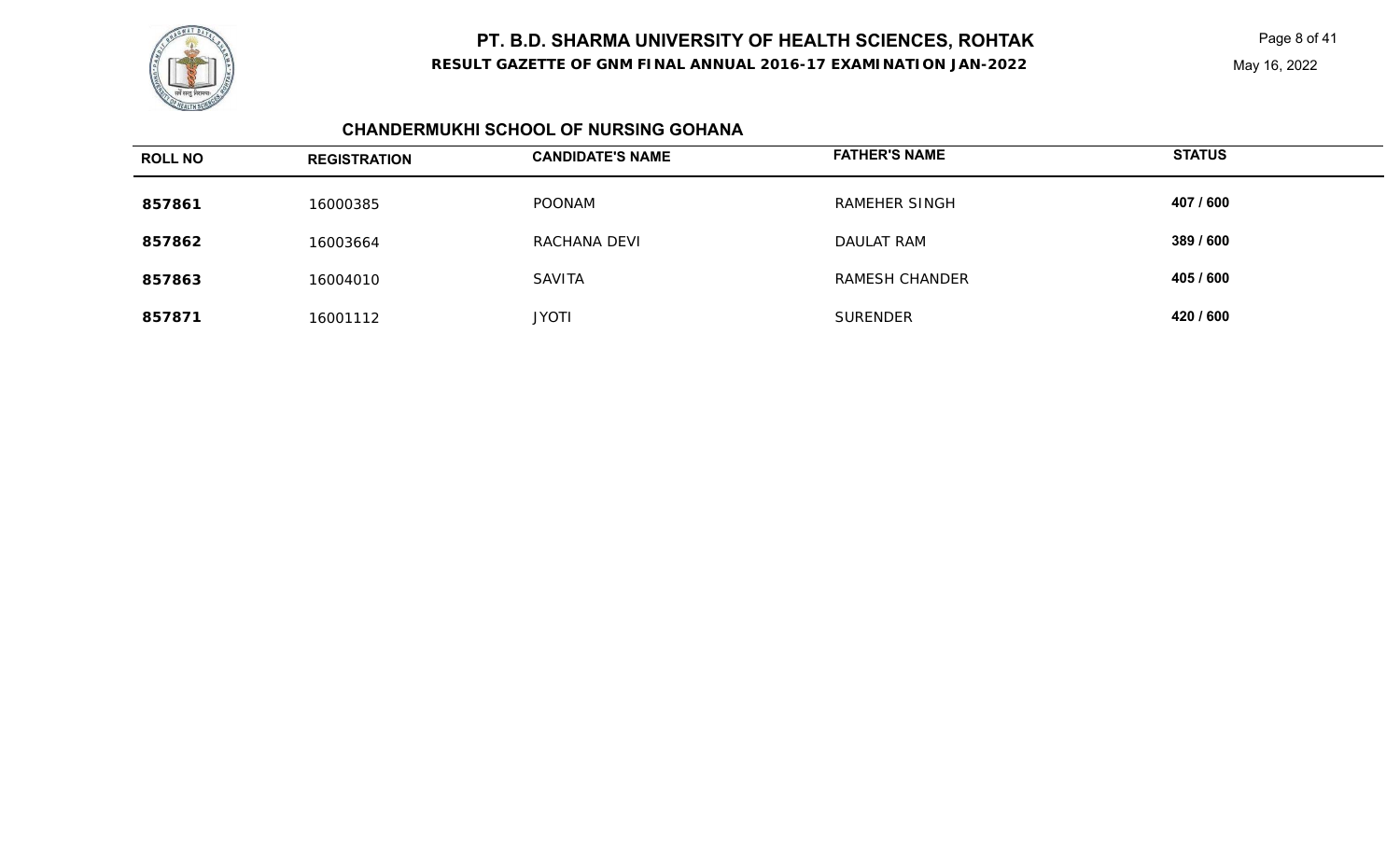

**RESULT GAZETTE OF GNM FINAL ANNUAL 2016-17 EXAMINATION JAN-2022**

Page 9 of 41

May 16, 2022

# **BHARAT INSTITUTE OF NURSING, SONIPAT**

| <b>ROLL NO</b> | <b>REGISTRATION</b> | <b>CANDIDATE'S NAME</b> | <b>FATHER'S NAME</b> | <b>STATUS</b>             |
|----------------|---------------------|-------------------------|----------------------|---------------------------|
| 857881         | 60001205            | MONIKA                  | JAI BHAGWAN          | R-GN-31 GN-32 GN-33 GN-34 |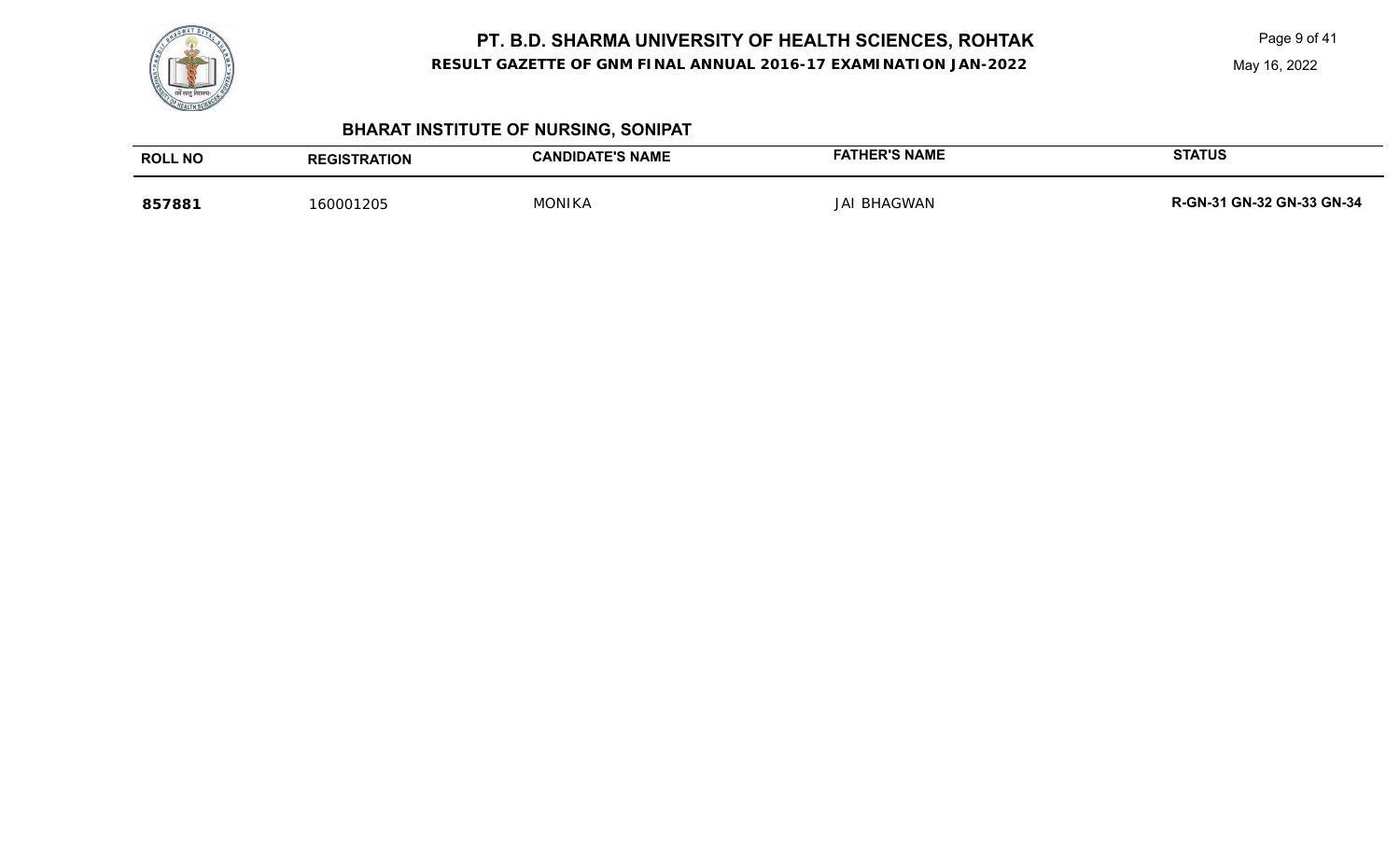

Page 10 of 41

May 16, 2022

#### **D.C JAIN COLLEGE OF NURSING SONIPAT**

| <b>ROLL NO</b> | <b>REGISTRATION</b> | <b>CANDIDATE'S NAME</b> | <b>FATHER'S NAME</b> | <b>STATUS</b> |
|----------------|---------------------|-------------------------|----------------------|---------------|
| 857891         | 16000984            | <b>KM SALMA</b>         | ABDUL HASIM          | 385 / 600     |
| 857892         | 16008060            | <b>KM DURGESH</b>       | <b>GHAMANDI LAL</b>  | 396 / 600     |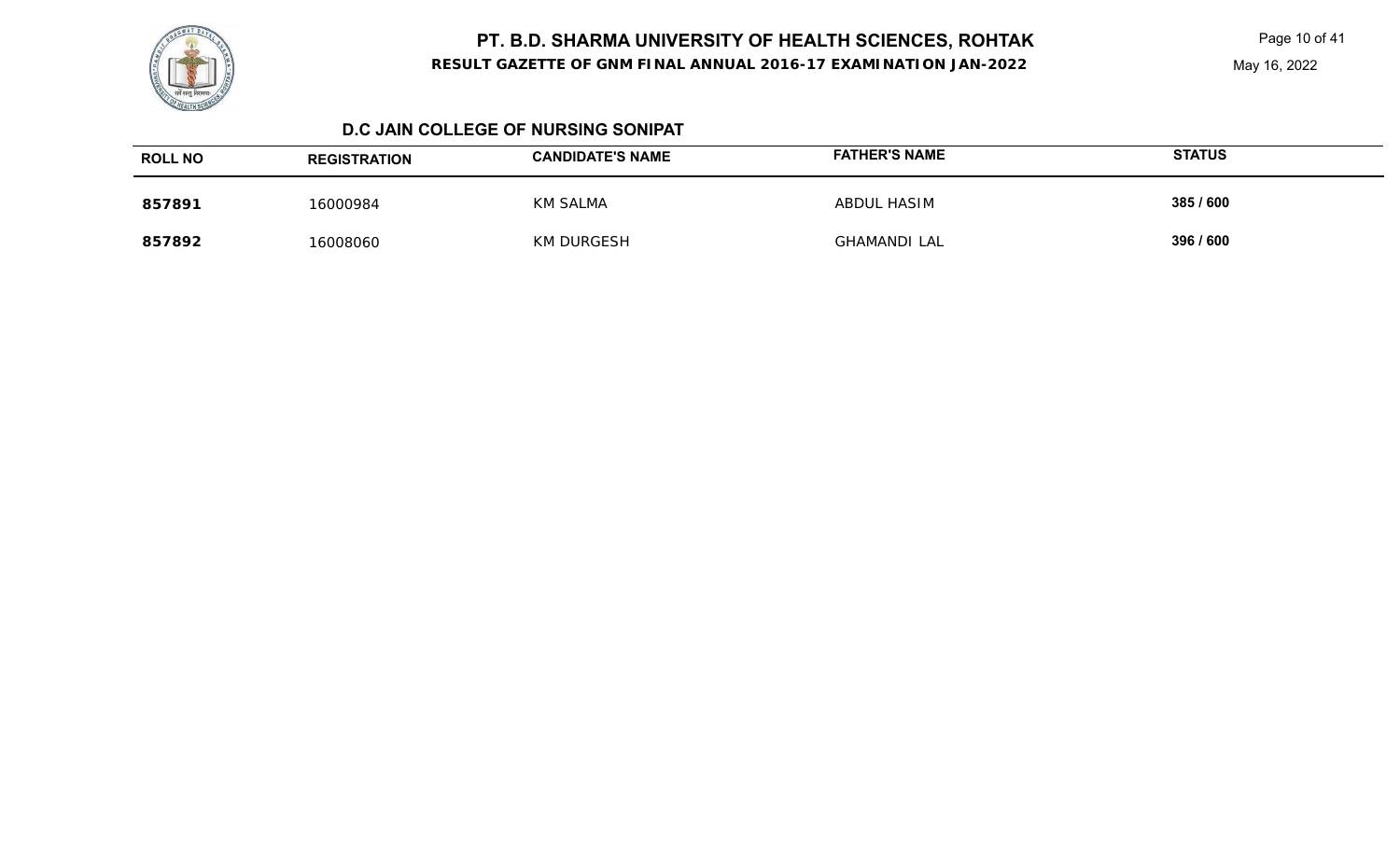**RESULT GAZETTE OF GNM FINAL ANNUAL 2016-17 EXAMINATION JAN-2022**

Page 11 of 41



#### **SHRI BABA MASTNATH NURSING INST.ASTHAL BOHAR ROHTAK**

| <b>ROL</b><br>. NC | τιοΝ    | <b>)ATE'S NAME</b><br>ШЮ | <b>FATHER'S NAME</b> | <b>STATUS</b> |
|--------------------|---------|--------------------------|----------------------|---------------|
|                    |         |                          | $\sim$               |               |
|                    | 6004890 | <b>JYOT</b>              | 1 CJ V               | 405 / 600     |
|                    |         |                          |                      |               |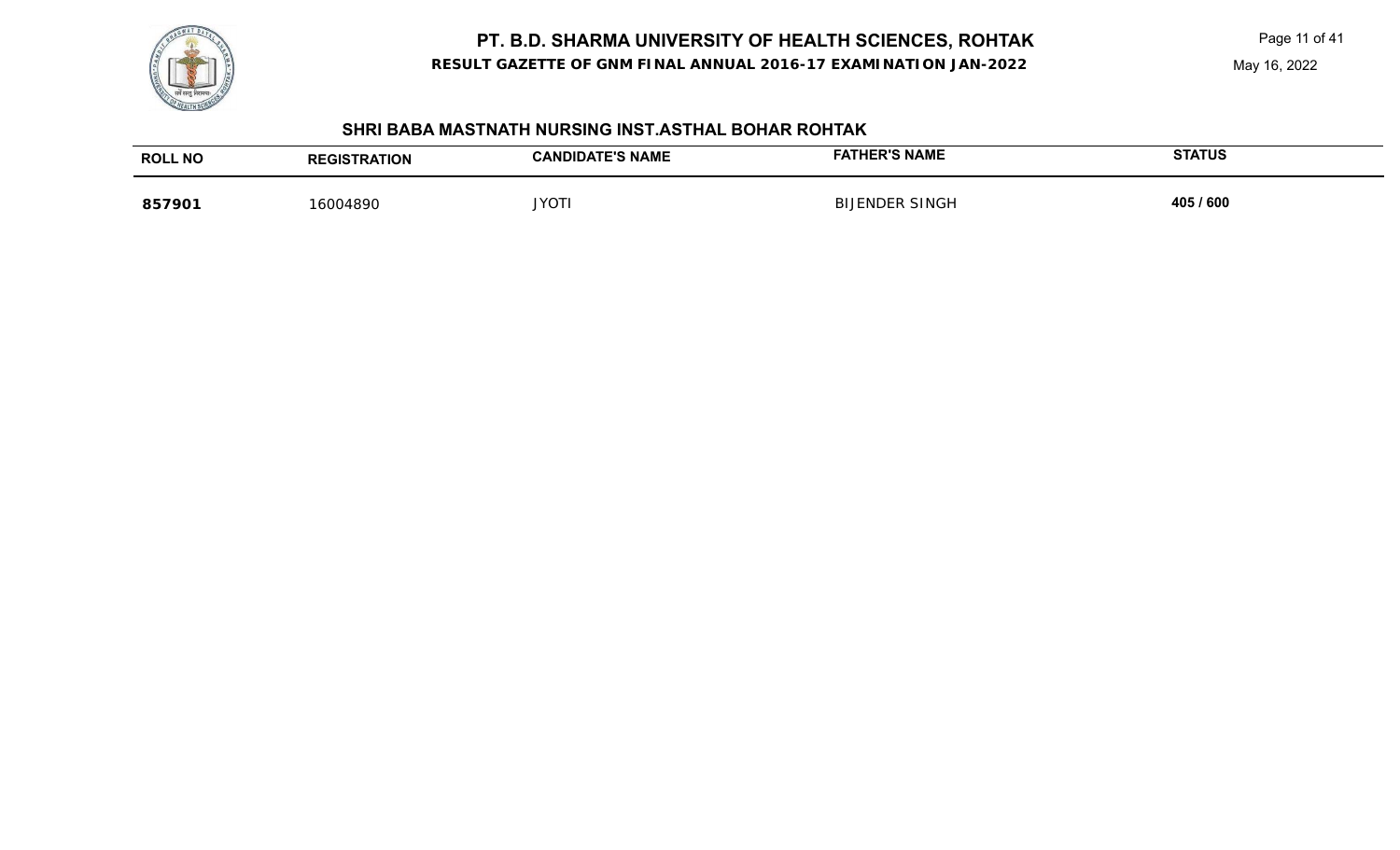

**RESULT GAZETTE OF GNM FINAL ANNUAL 2016-17 EXAMINATION JAN-2022**

Page 12 of 41

May 16, 2022

# **PARAMOUNT SCHOOL OF NURSING,CHHUCHHAKWAS, JHAJJAR**

| <b>ROLL NO</b> | <b>ATION</b><br>GIS | <b>E'S NAME</b><br>:AND<br>IDA | <b>NAME</b><br>היה-       | <b>STATUS</b> |
|----------------|---------------------|--------------------------------|---------------------------|---------------|
| 8579'          |                     | וח ח<br><b>BHART</b>           | <b>HAN PARASAD</b><br>JAN | 398 / 600     |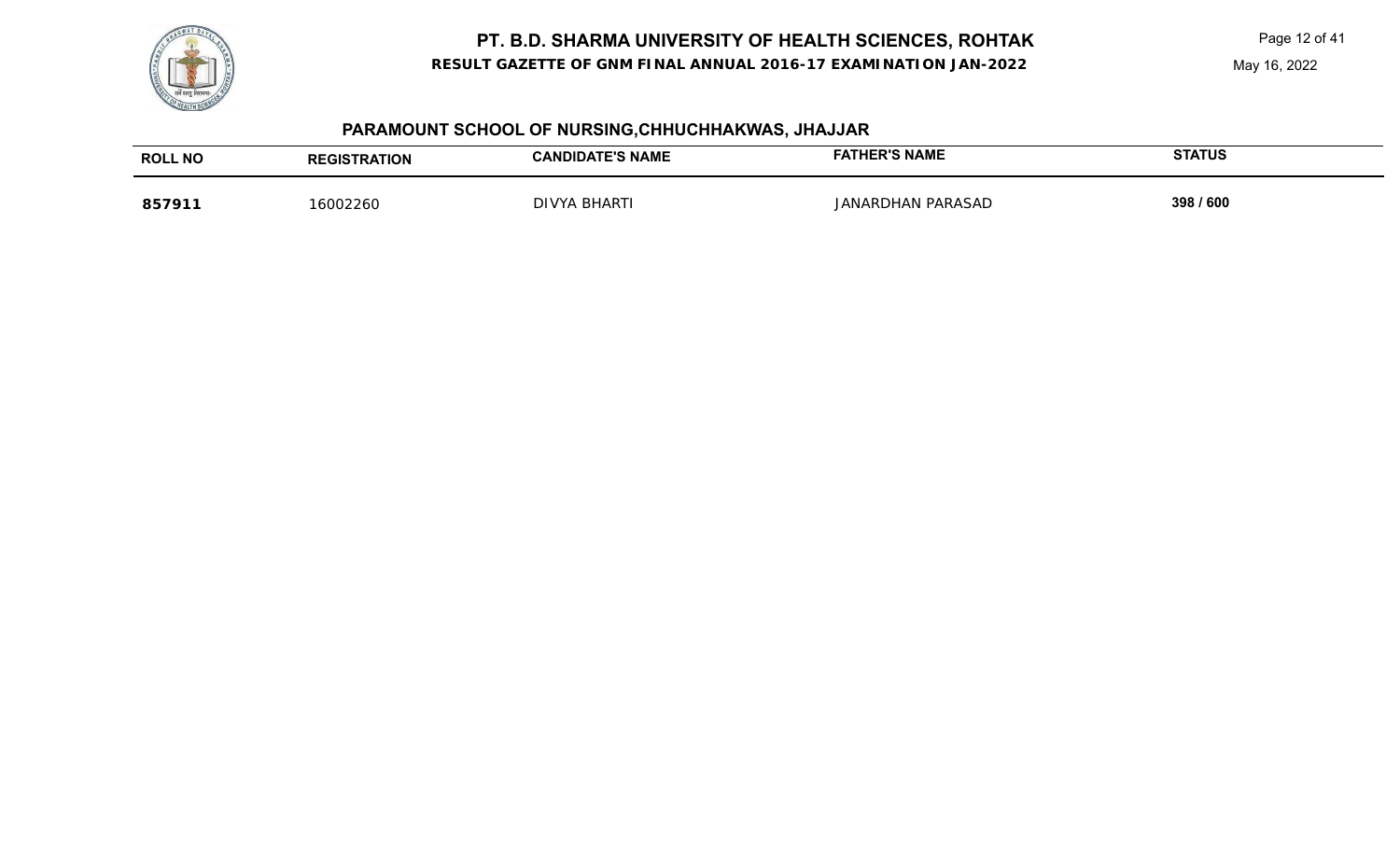**RESULT GAZETTE OF GNM FINAL ANNUAL 2016-17 EXAMINATION JAN-2022**

Page 13 of 41

May 16, 2022



# **B.D.M. COLLEGE OF NURSING, CHHUCHHAKWAS, JHAJJAR**

| <b>ROLL NO</b> | <b>REGISTRATION</b> | <b>CANDIDATE'S NAME</b> | <b>FATHER'S NAME</b> | <b>STATUS</b>             |
|----------------|---------------------|-------------------------|----------------------|---------------------------|
| 857921         | 16003736            | RAVEENA                 | CHHANNU RAM          | 405 / 600                 |
| 857922         | 16003817            | REKHA BAI               | <b>UMRAO SINGH</b>   | R-GN-31 GN-32 GN-33 GN-34 |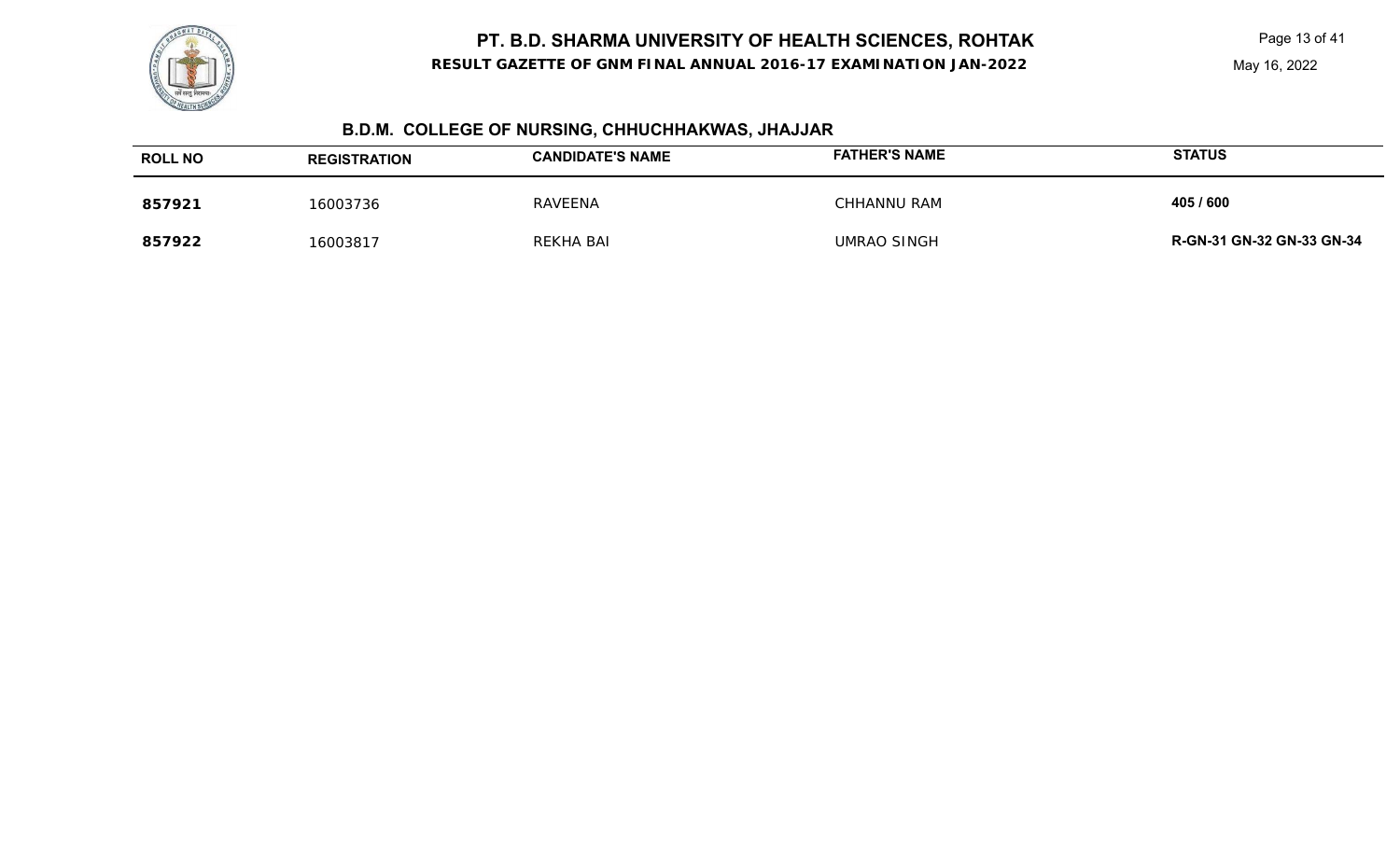

Page 14 of 41



#### **KHUSHI SCHOOL OF NURSING SAFIDON JIND**

| <b>ROLL NO</b> | <b>REGISTRATION</b> | <b>CANDIDATE'S NAME</b> | <b>FATHER'S NAME</b> | <b>STATUS</b> |
|----------------|---------------------|-------------------------|----------------------|---------------|
| 857931         | 16004565            | <b>REENA</b>            | <b>ZILE SINGH</b>    | 421 / 600     |
| 857932         | 16004900            | <b>JYOTI</b>            | DILAWAR SINGH        | 428 / 600     |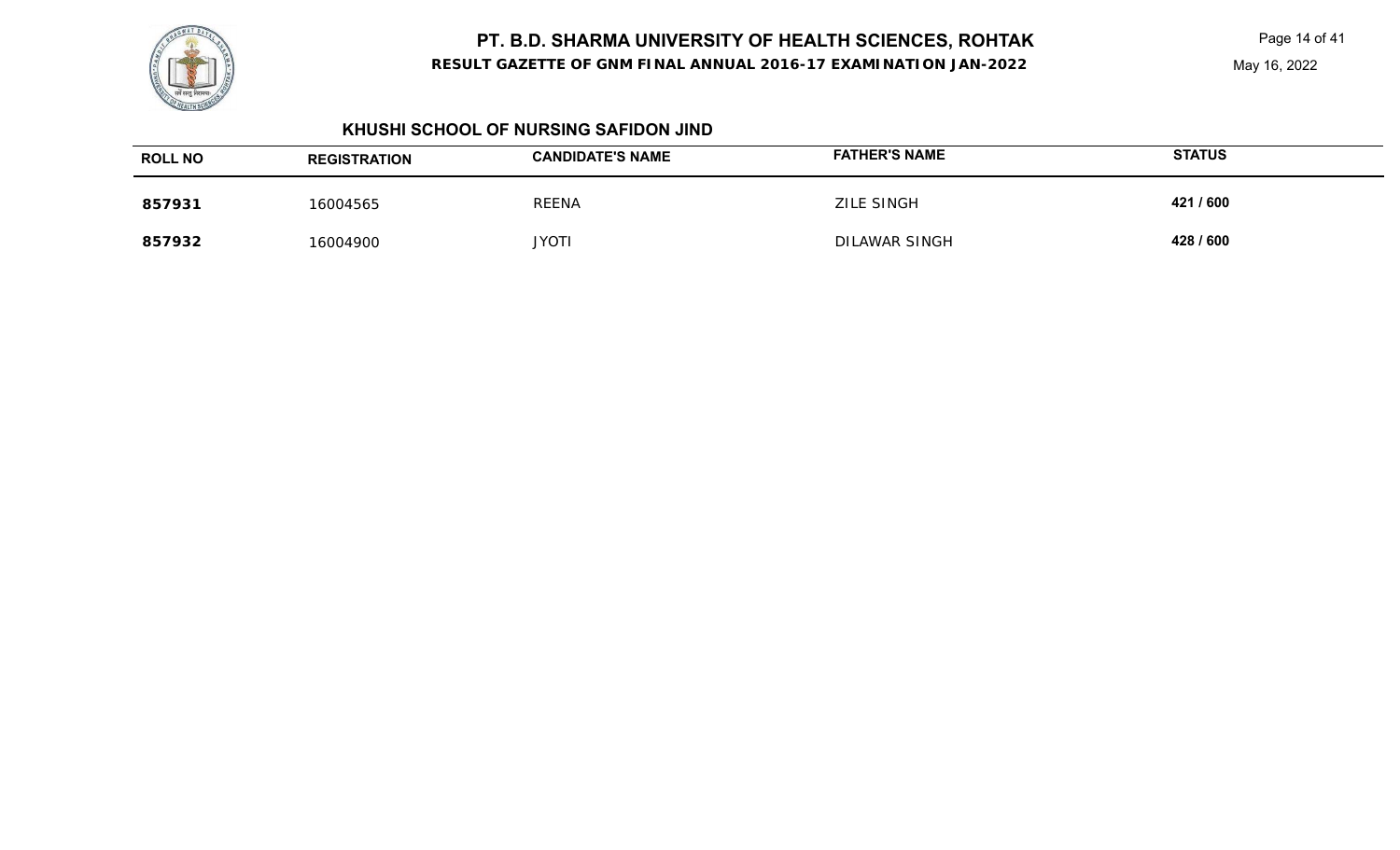

**RESULT GAZETTE OF GNM FINAL ANNUAL 2016-17 EXAMINATION JAN-2022**

Page 15 of 41

May 16, 2022

### **RADHASWAMI NURSING COLLEGE KHARKARA MEHAM**

| <b>ROLL NO</b> | <b>REGISTRATION</b> | <b>CANDIDATE'S NAME</b> | <b>FATHER'S NAME</b> | <b>STATUS</b> |
|----------------|---------------------|-------------------------|----------------------|---------------|
| 857941         | 16002438            | <b>SONI</b>             | <b>BAL RAJ</b>       | 428 / 600     |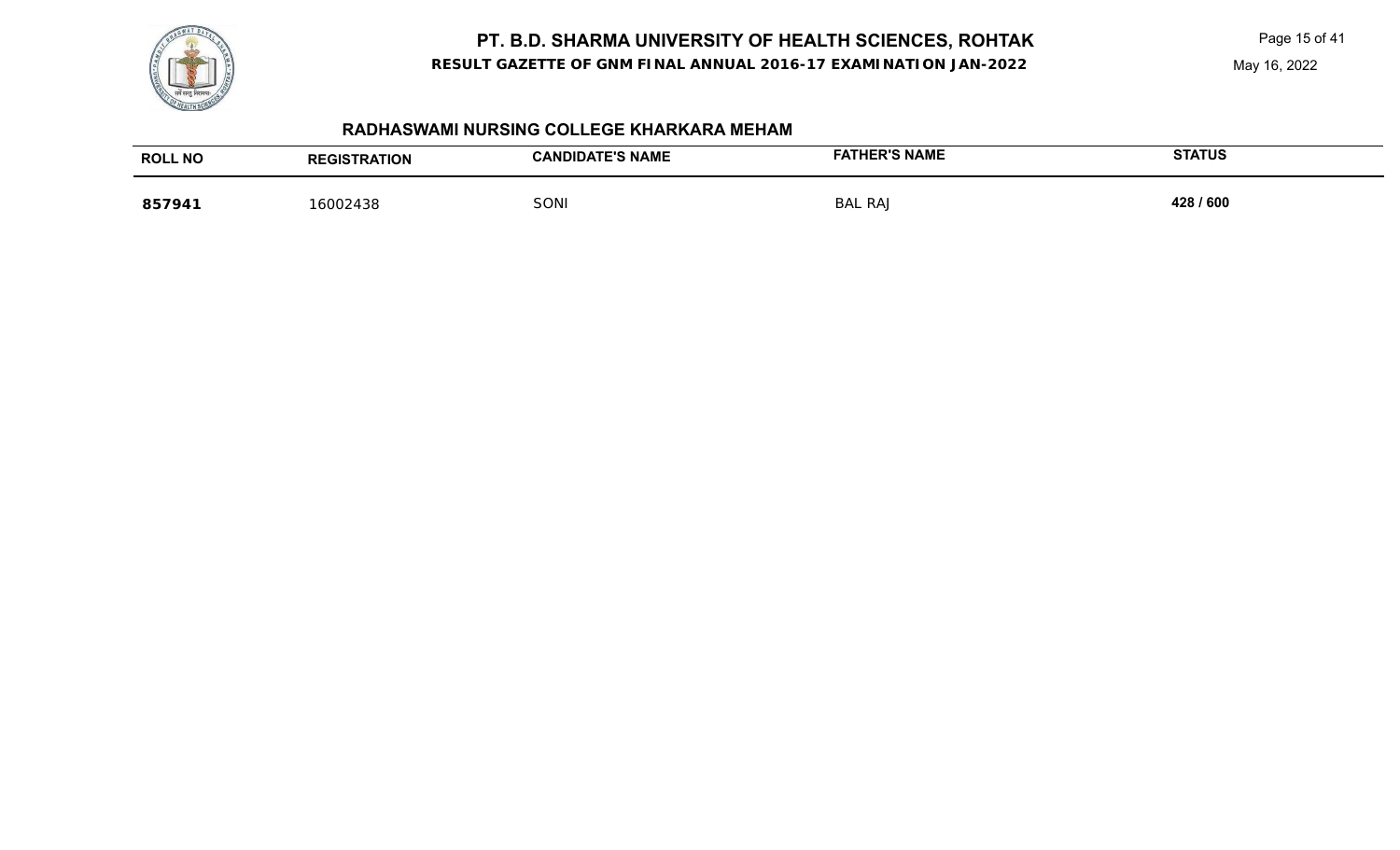

Page 16 of 41

# **GAJRAJ INSTITUTE OF NURSING,GOHANA**

| <b>ROLL NO</b> | <b>RATION</b> | <b>CANDIDATE'S NAME</b> | <b>FATHER'S NAME</b> | <b>STATUS</b> |
|----------------|---------------|-------------------------|----------------------|---------------|
| 857951         | 6001409       | JYOT <sup>®</sup>       | ∴ND.                 | 403 / 600     |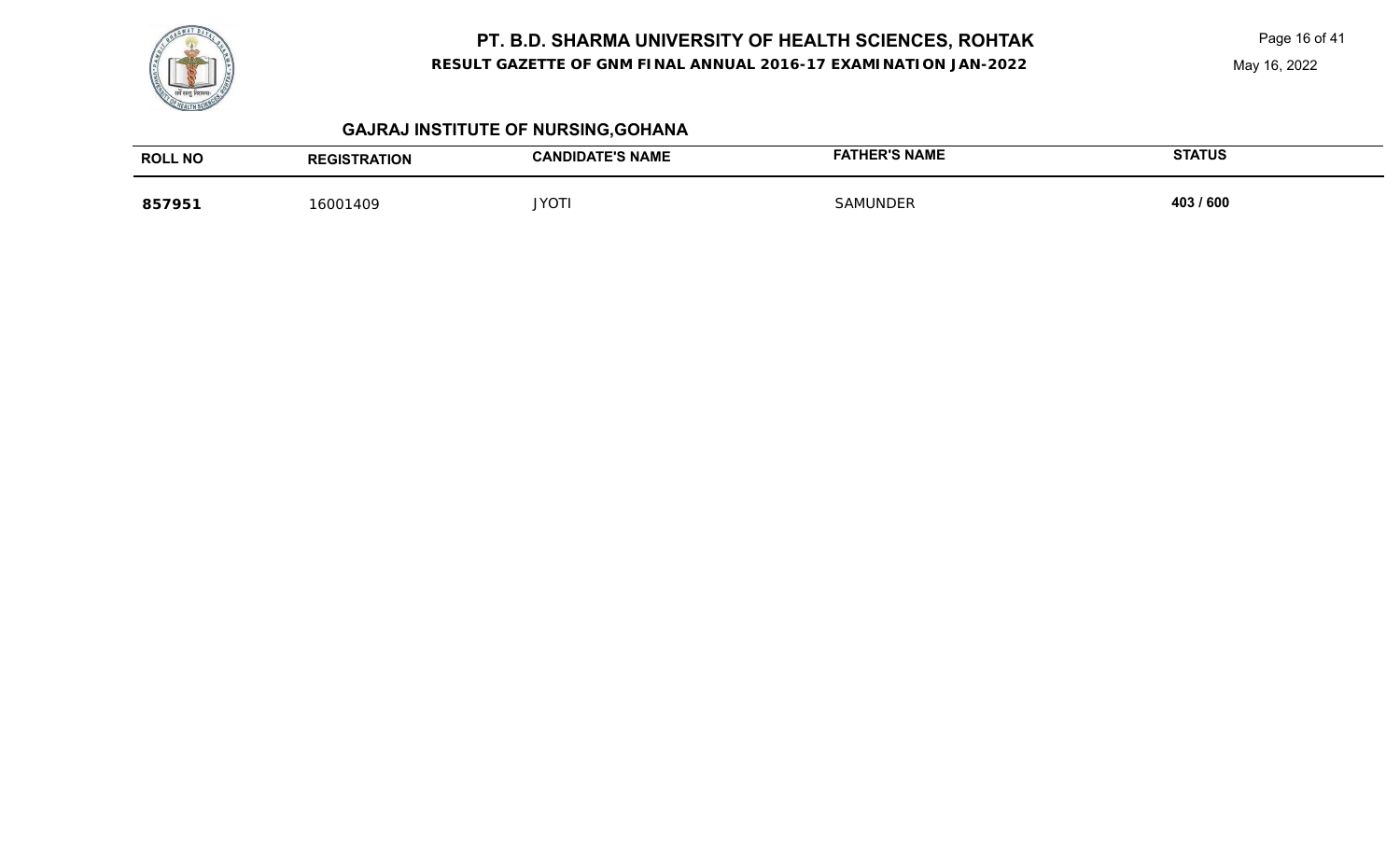

**RESULT GAZETTE OF GNM FINAL ANNUAL 2016-17 EXAMINATION JAN-2022**

Page 17 of 41

May 16, 2022

#### **SATYA COLLEGE OF NURSING SISAR KHAS MEHAM**

| <b>ROLL NO</b> | <b>REGISTRATION</b> | <b>CANDIDATE'S NAME</b> | FATHER'S NAME       | <b>STATUS</b> |
|----------------|---------------------|-------------------------|---------------------|---------------|
| 857961         | 6002998             | RAVINA KUMARI           | <b>ISHWAR SINGH</b> | 403 / 600     |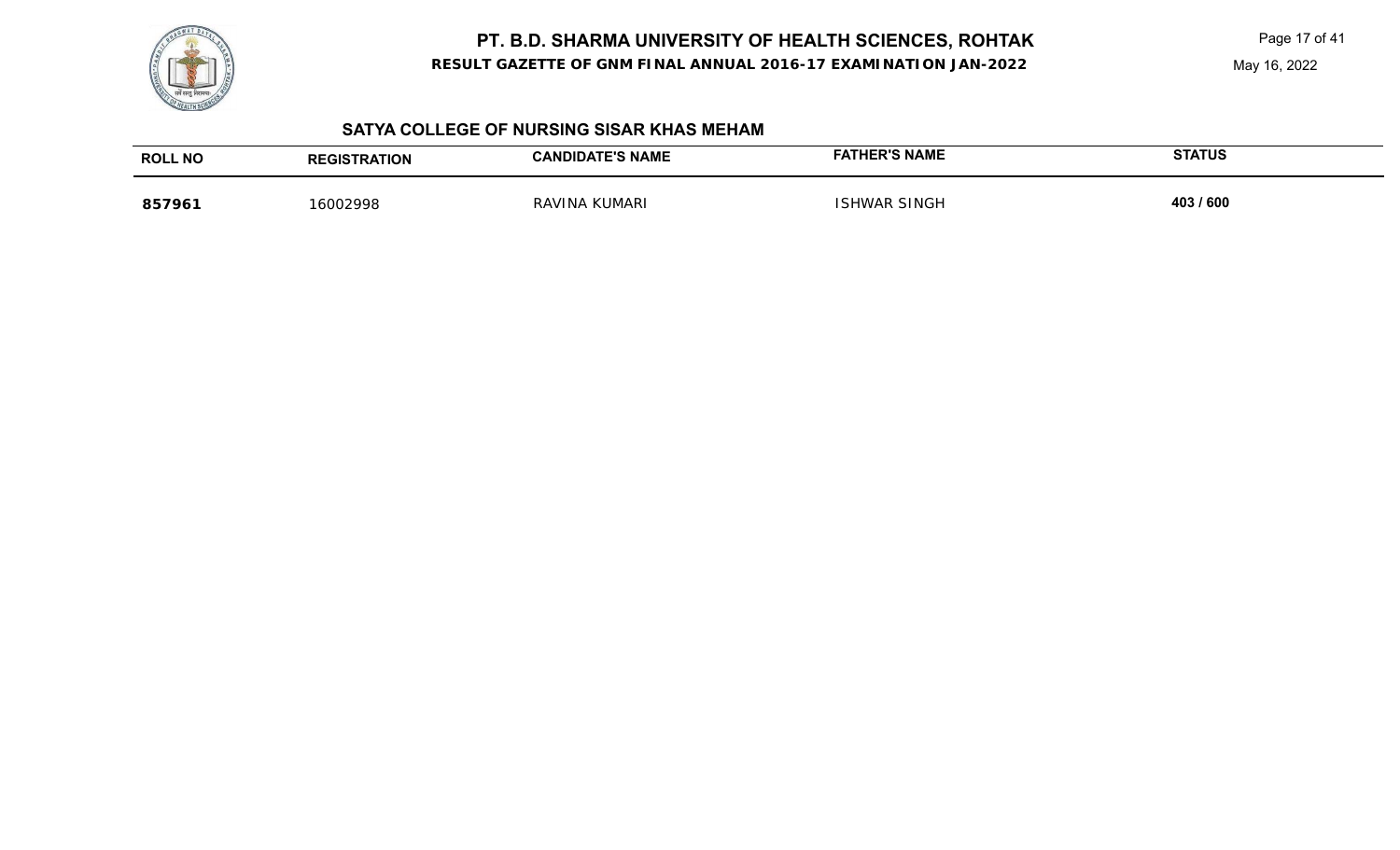

**RESULT GAZETTE OF GNM FINAL ANNUAL 2016-17 EXAMINATION JAN-2022**

Page 18 of 41

May 16, 2022

#### **GRV NURSING SCHOOL CHARKHI DADRI BHIWANI**

| <b>ROLL NO</b> | <b>REGISTRATION</b> | <b>CANDIDATE'S NAME</b> | <b>FATHER'S NAME</b> | <b>STATUS</b> |
|----------------|---------------------|-------------------------|----------------------|---------------|
| 85797'         | 16005044            | POONAM RANI             | RAMGOPAL             | 344 / 600     |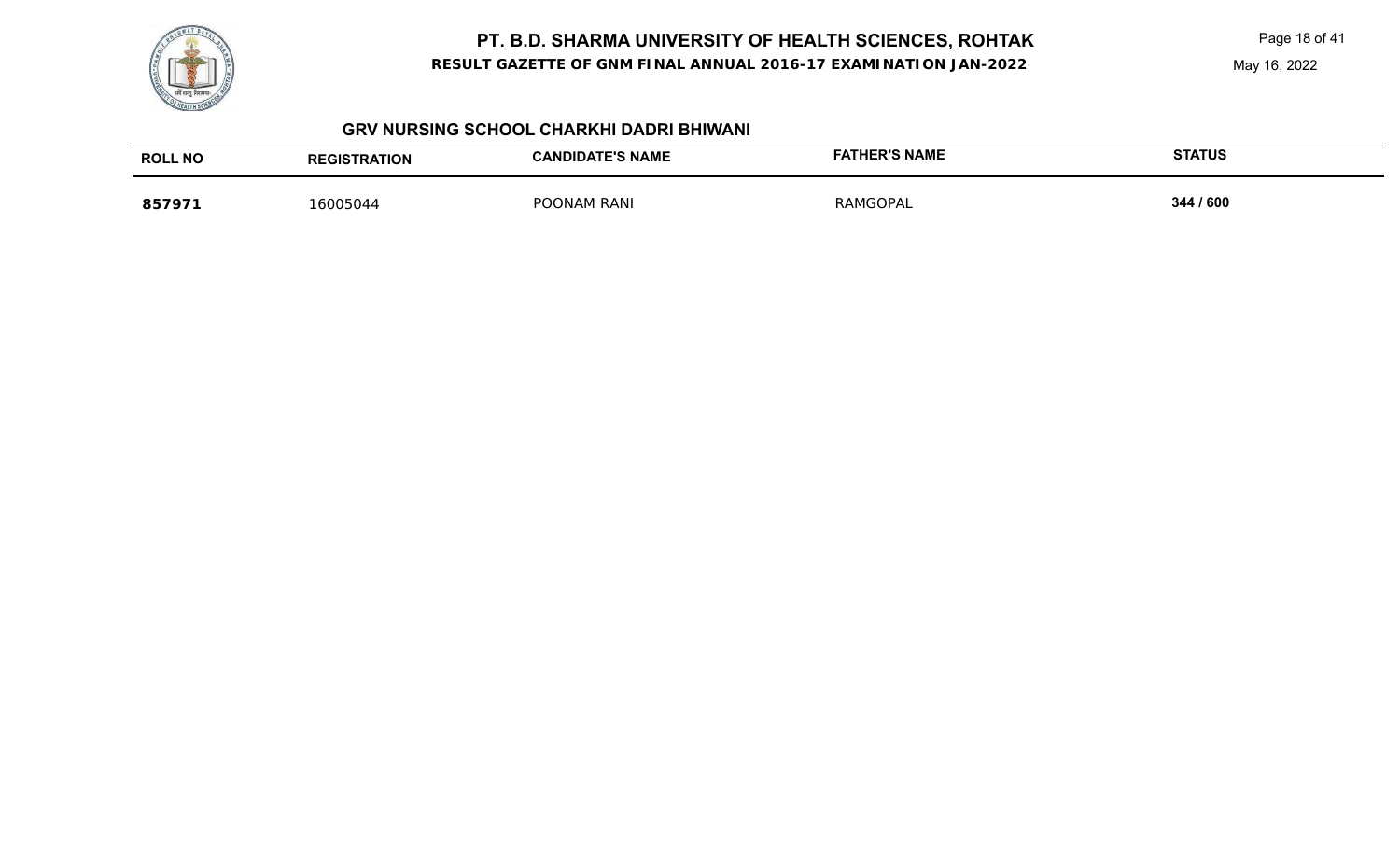**RESULT GAZETTE OF GNM FINAL ANNUAL 2016-17 EXAMINATION JAN-2022**

Page 19 of 41

May 16, 2022

#### **ANM/GNM TRAINING SCHOOL BHIWANI**

| <b>ROLL NO</b> | <b><i>FRATION</i></b> | <b>DATE'S NAME</b><br>:ANDIDA | <b>HER'S NAME</b>                | <b>STATUS</b> |
|----------------|-----------------------|-------------------------------|----------------------------------|---------------|
| 857981         | 6001229               | <b>JYOTI</b>                  | <b>SINGF</b><br>NAR<br>u⊔ DELP - | l GN-33       |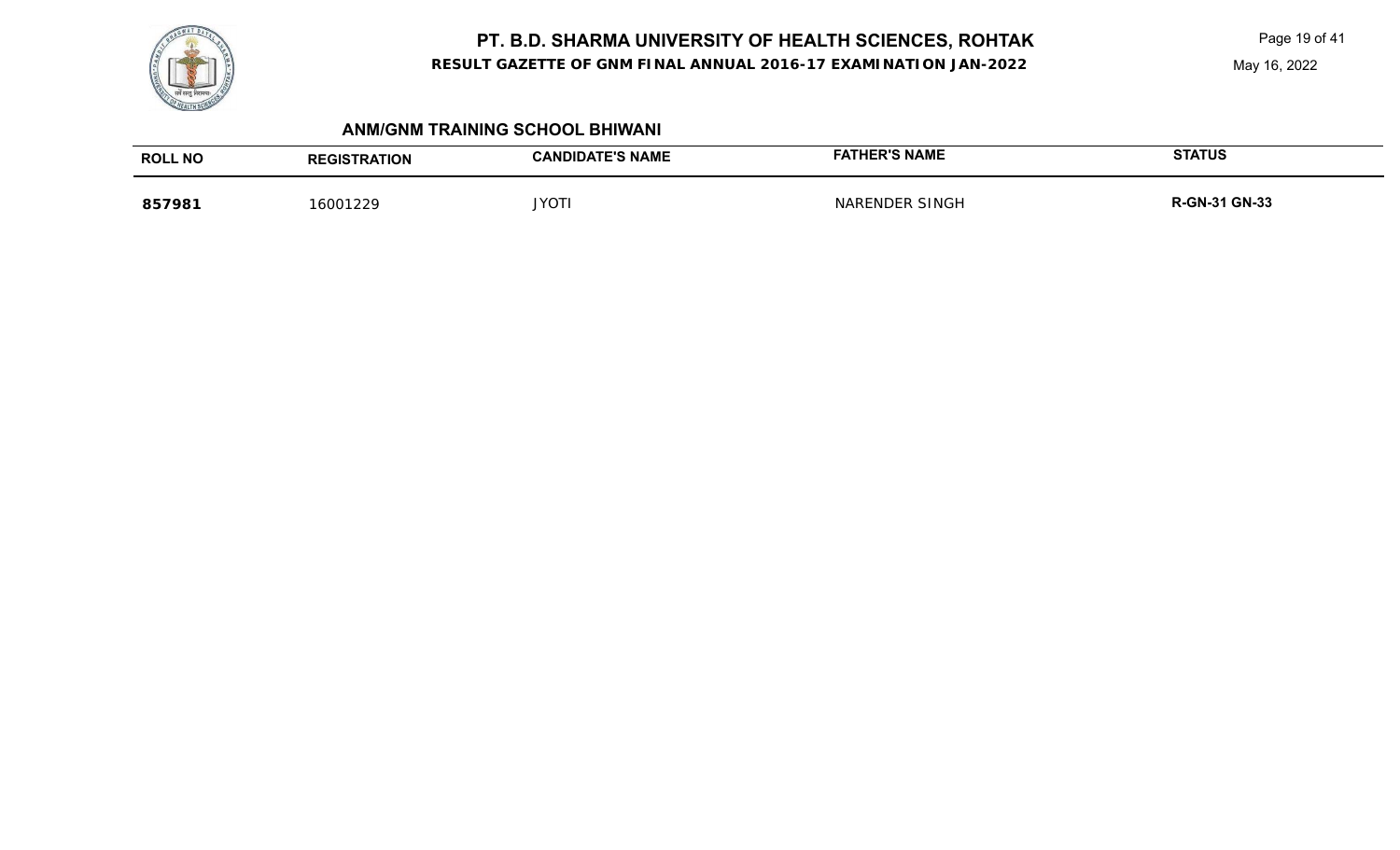#### **RESULT GAZETTE OF GNM FINAL ANNUAL 2016-17 EXAMINATION JAN-2022**

Page 20 of 41

May 16, 2022

# **SANT GANGA NATH SCHOOL OF NURSING KITLANA BHIWANI**

| <b>ROLL NO</b> | <b>REGISTRATION</b> | <b>CANDIDATE'S NAME</b> | <b>FATHER'S NAME</b> | <b>STATUS</b>        |
|----------------|---------------------|-------------------------|----------------------|----------------------|
| 857991         | 16000518            | PREETI                  | SUBHASH CHANDER      | 407 / 600            |
| 857992         | 16001299            | REENA                   | <b>BHODUTT</b>       | <b>R-GN-32 GN-34</b> |
| 857993         | 16001415            | <b>BABLI</b>            | <b>MAAN SINGH</b>    | <b>R-GN-32 GN-34</b> |
| 857994         | 16002666            | PRIYANKA                | <b>BIKRAM</b>        | <b>R-GN-32 GN-34</b> |
| 857995         | 16002717            | <b>GURUMEHAR</b>        | RANBIR               | 428 / 600            |
| 857996         | 16003428            | MOHINI SHARMA           | <b>DURGA PRASHAD</b> | 413/600              |

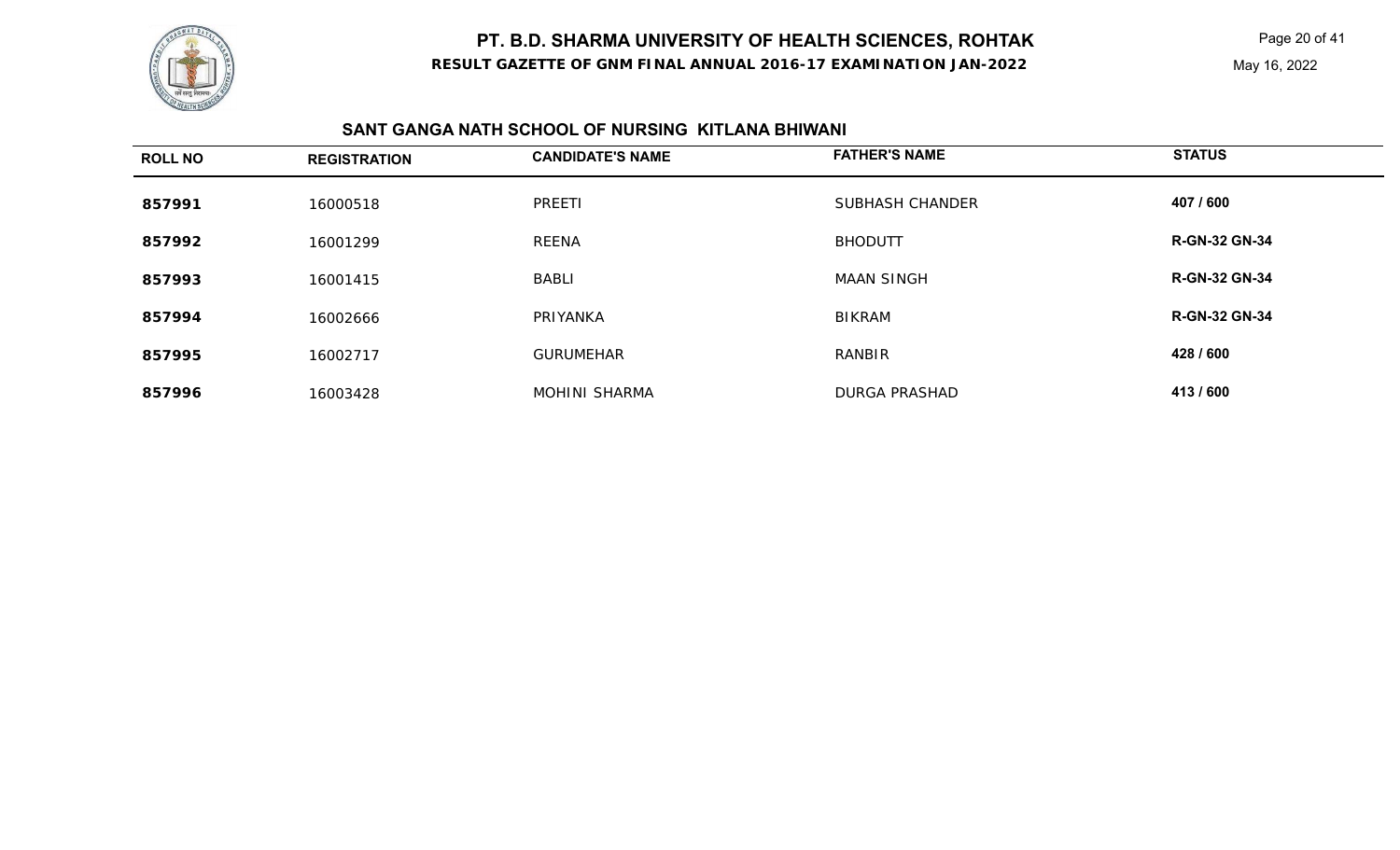

Page 21 of 41



#### **CCC NURSING COLLEGE SINGHANI BHIWANI**

| <b>ROLL NO</b> | <b>REGISTRATION</b> | <b>CANDIDATE'S NAME</b> | <b>FATHER'S NAME</b> | <b>STATUS</b>        |
|----------------|---------------------|-------------------------|----------------------|----------------------|
| 858001         | 16001871            | ROOPA RANI              | <b>RAM NIWAS</b>     | 413/600              |
| 858002         | 16003629            | KANTA KUMARI            | SAT PAL              | <b>R-GN-31 GN-33</b> |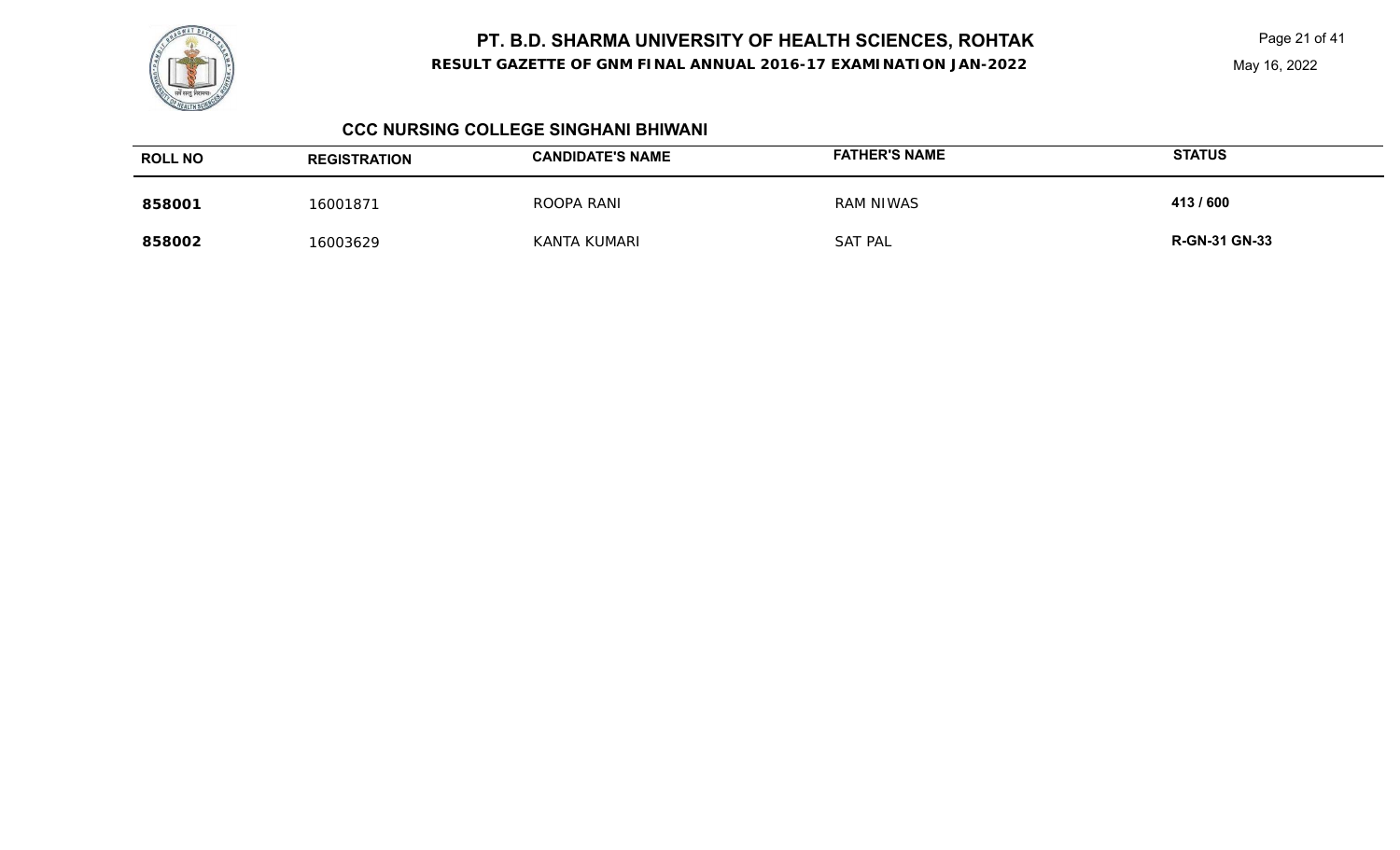

**RESULT GAZETTE OF GNM FINAL ANNUAL 2016-17 EXAMINATION JAN-2022**

Page 22 of 41

May 16, 2022

### **SHARBATI SCHOOL OF NURSING MAHENDERGARH**

| <b>ROLL NO</b> | <b>REGISTRATION</b> | <b>CANDIDATE'S NAME</b> | <b>FATHER'S NAME</b> | <b>STATUS</b> |
|----------------|---------------------|-------------------------|----------------------|---------------|
| 858011         | 16002091            | <b>FATIMA</b>           | ISLAMUDDIN           | 424 / 600     |
| 858021         | 16003524            | MEENA KUMARI            | <b>VINOD KUMAR</b>   | 407 / 600     |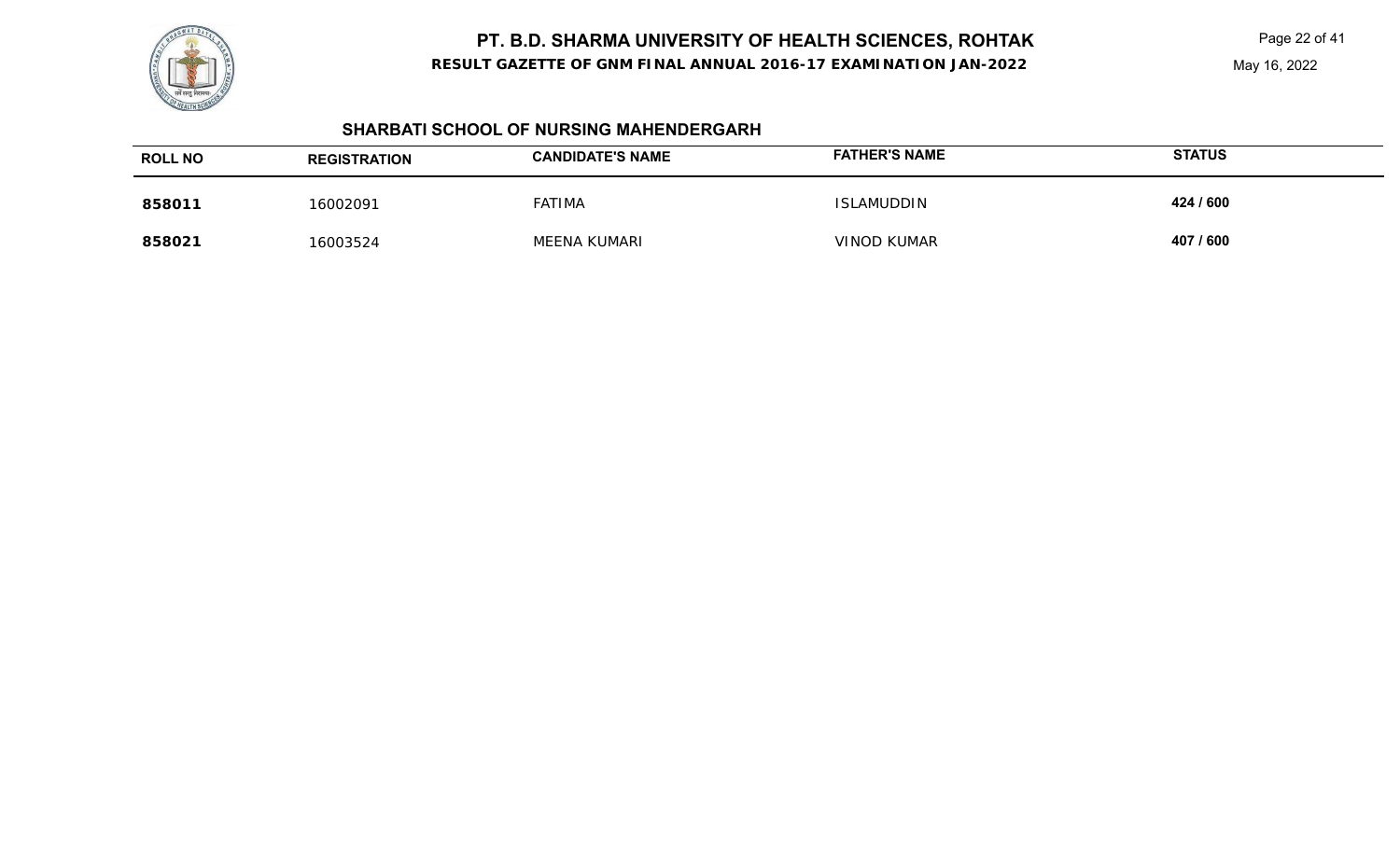**RESULT GAZETTE OF GNM FINAL ANNUAL 2016-17 EXAMINATION JAN-2022**

Page 23 of 41

#### **BABA SWAMI DAYAL SCHOOL OF NURSING MAHENDERGARH**

| <b>ROLL NO</b> | <b>REGISTRATION</b> | <b>CANDIDATE'S NAME</b> | <b>FATHER'S NAME</b>    | <b>STATUS</b> |
|----------------|---------------------|-------------------------|-------------------------|---------------|
| 858031         | 16002664            | <b>RAJNI</b>            | <b>KAMAL SINGH</b>      | 396 / 600     |
| 858032         | 16003600            | PRAGATI SHRIVASTAV      | PRABHAT KUMAR SHRIVASTA | 411 / 600     |

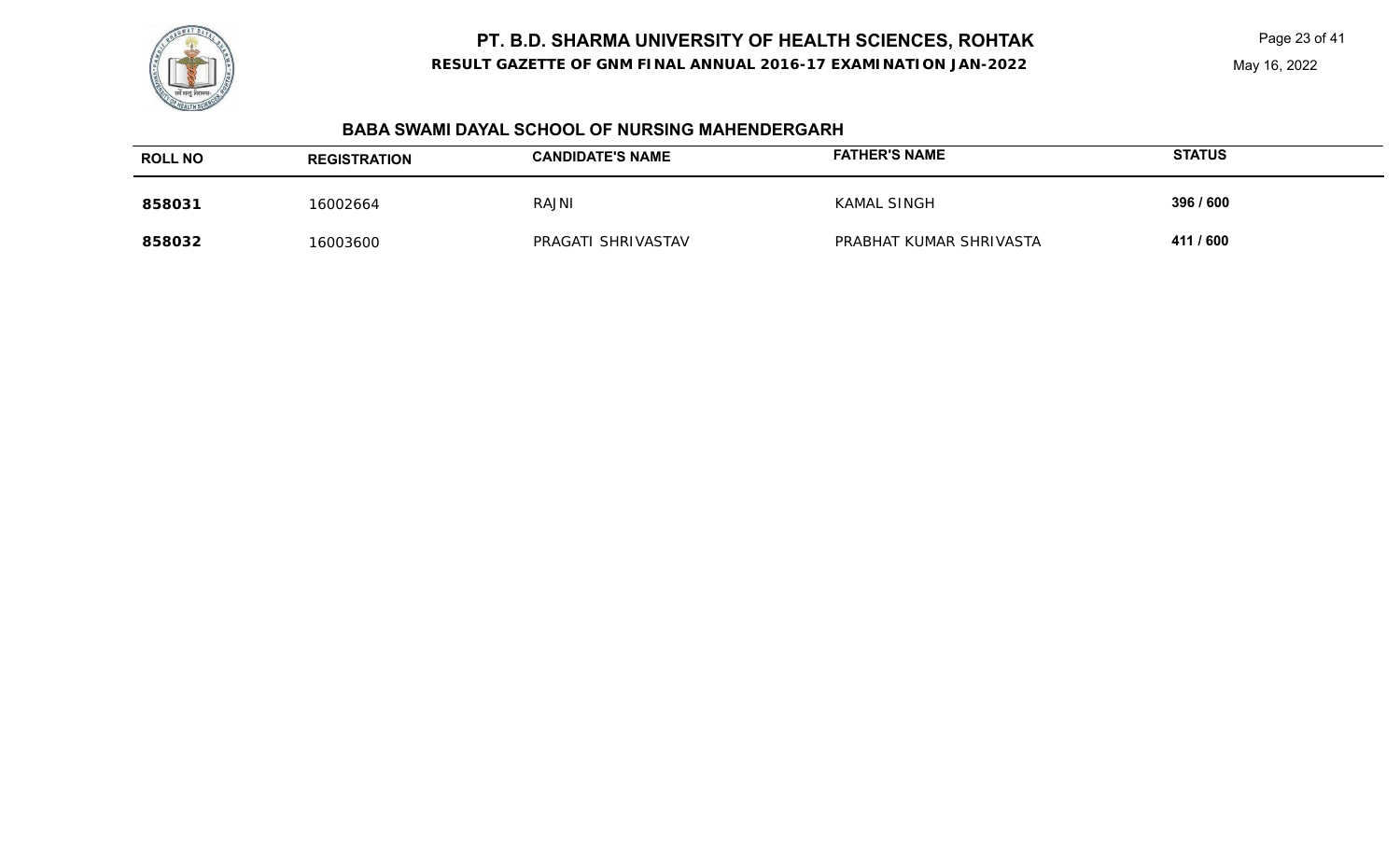**RESULT GAZETTE OF GNM FINAL ANNUAL 2016-17 EXAMINATION JAN-2022**

Page 24 of 41

May 16, 2022



### **RDR JAN SEWA SCH. OF NURSING KANINA MOHINDERGARH**

| <b>ROLL NO</b> | <b>REGISTRATION</b> | <b>CANDIDATE'S NAME</b> | <b>FATHER'S NAME</b> | <b>STATUS</b> |
|----------------|---------------------|-------------------------|----------------------|---------------|
| 858041         | 16001998            | KIRAN VERMA Q           | <b>SHISHPAL</b>      | 418 / 600     |
| 858042         | 16002953            | ANJU DEVI               | ABHEY SINGH          | 410 / 600     |
| 858051         | 16003201            | <b>MADHU BALA</b>       | KANWAR SINGH         | 404 / 600     |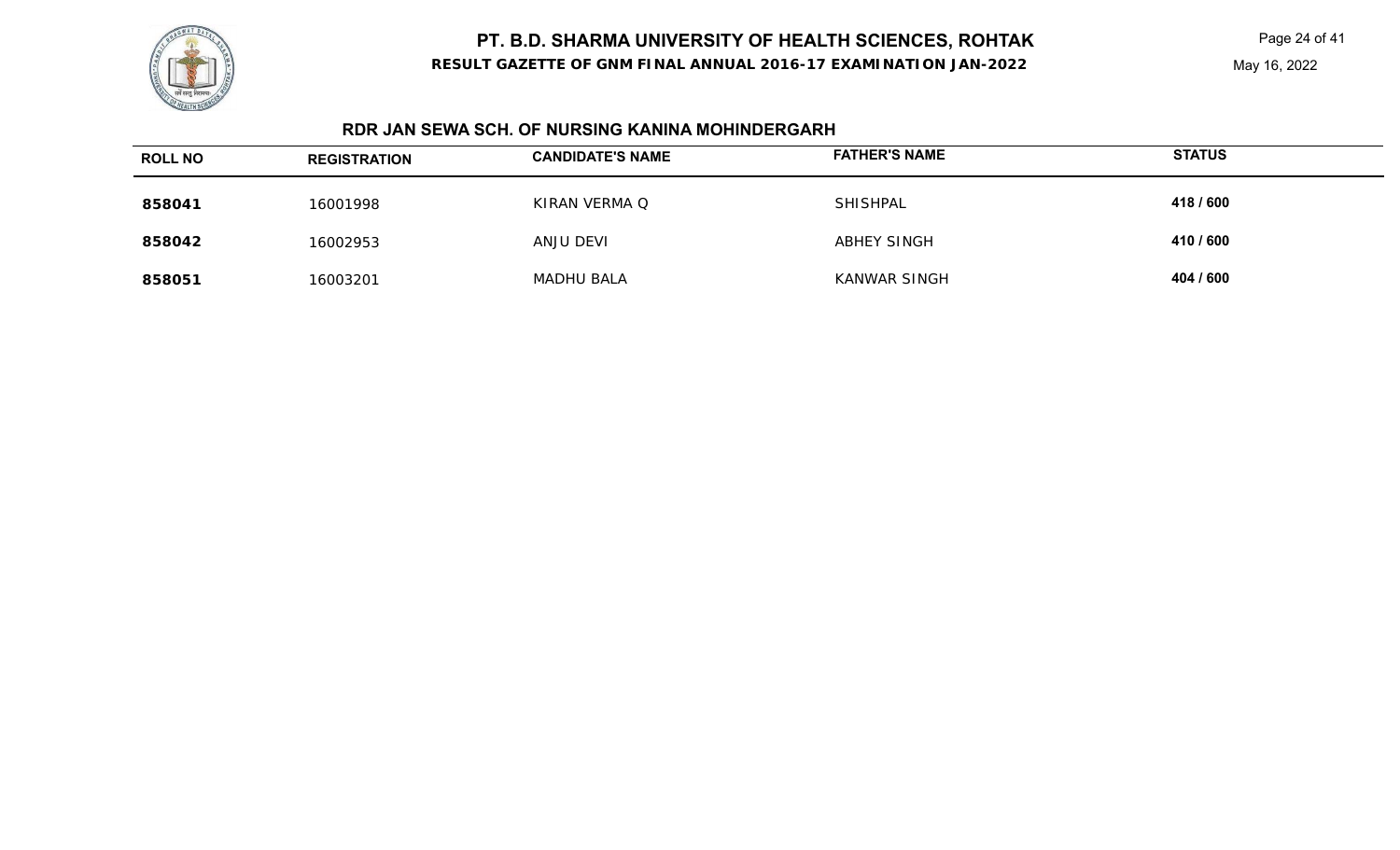

**RESULT GAZETTE OF GNM FINAL ANNUAL 2016-17 EXAMINATION JAN-2022**

Page 25 of 41

May 16, 2022

# **SARVODAYA NURSING INSTITUTE, FARIDABAD**

| <b>ROLL NO</b> | <b>REGISTRATION</b> | <b>CANDIDATE'S NAME</b> | <b>FATHER'S NAME</b> | <b>STATUS</b> |
|----------------|---------------------|-------------------------|----------------------|---------------|
| 858062         | 6001519             | JYOTI YADAV             | TRIBHUVAN YADAV      | 371/600       |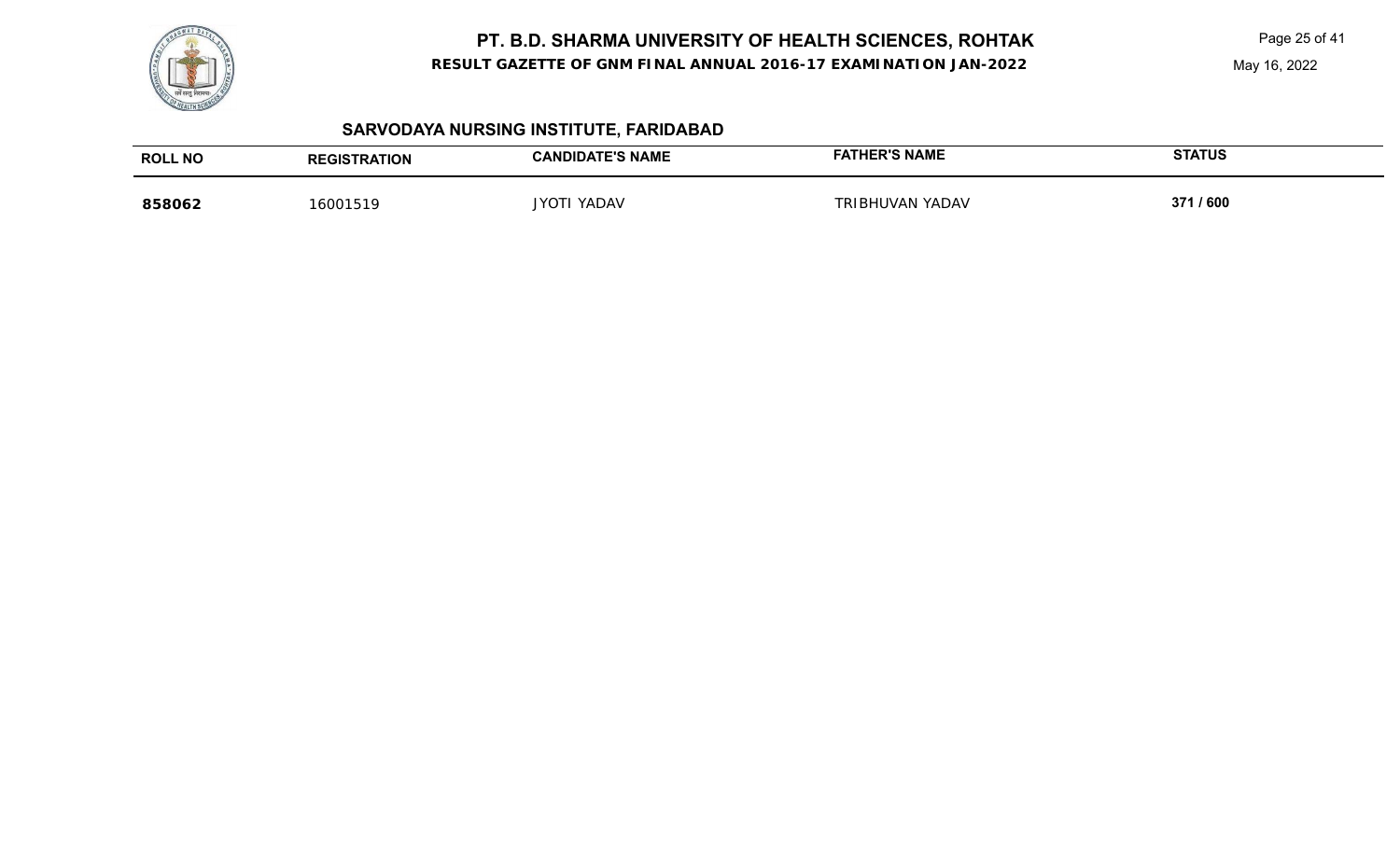

Page 26 of 41

May 16, 2022



#### **LORD SHIVA SCHOOL OF NURSING SIRSA**

| <b>ROLL NO</b> | <b>REGISTRATION</b> | <b>CANDIDATE'S NAME</b> | <b>FATHER'S NAME</b> | <b>STATUS</b> |
|----------------|---------------------|-------------------------|----------------------|---------------|
| 858071         | 15002040            | ALKA RANI               | <b>VINOD KUMAR</b>   | 414 / 600     |
| 858072         | 16003391            | PAYAL                   | <b>SHYAM CHAND</b>   | 400 / 600     |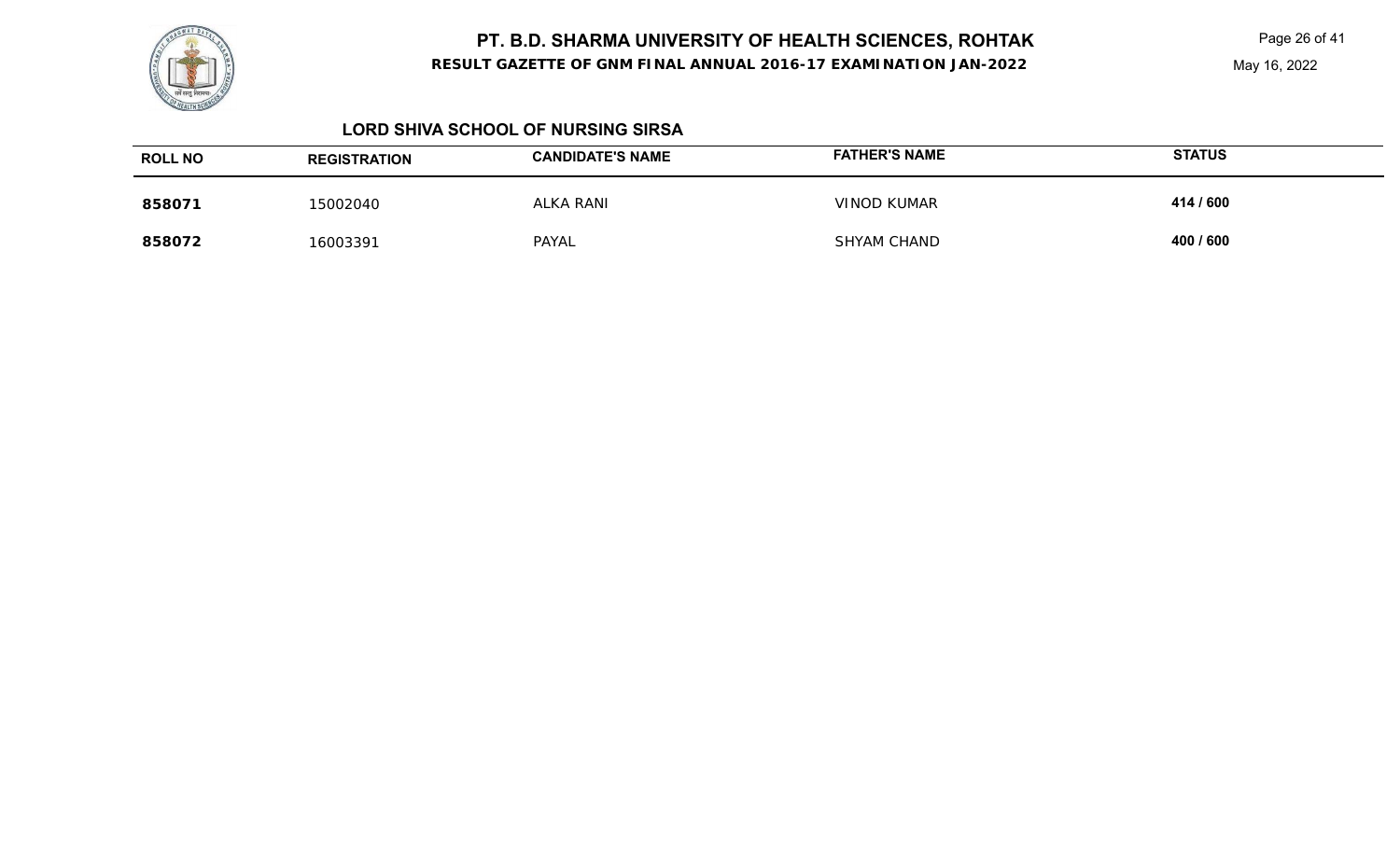**RESULT GAZETTE OF GNM FINAL ANNUAL 2016-17 EXAMINATION JAN-2022**

Page 27 of 41

# **MATA SHANTI DEVI INSTITUTE OF NURSING, KALANWALI, SIRSA**

| <b>ROLL NO</b> | <b>REGISTRATION</b> | <b>CANDIDATE'S NAME</b> | <b>FATHER'S NAME</b> | <b>STATUS</b> |
|----------------|---------------------|-------------------------|----------------------|---------------|
| 858081         | 16005000            | <b>SAPNA</b>            | SATISH RATHEE        | 408 / 600     |
| 858082         | 16005058            | KHUSHBOO RANI           | SANTOSH KUMAR        | 402 / 600     |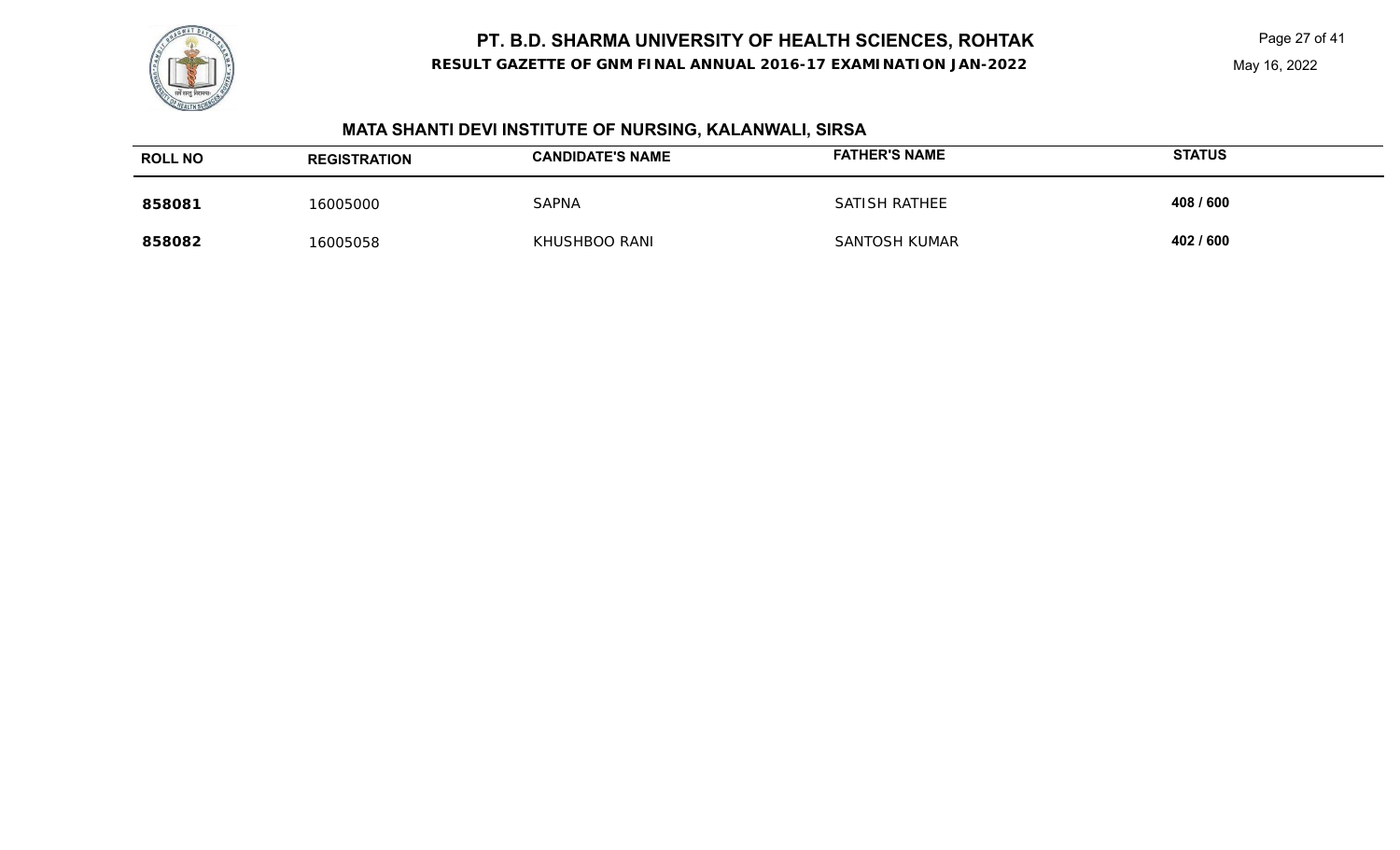

**RESULT GAZETTE OF GNM FINAL ANNUAL 2016-17 EXAMINATION JAN-2022**

Page 28 of 41

May 16, 2022

### **ARYABHATT COLLEGE OF NURSING FATEHABAD**

| <b>ROLL NO</b> | <b>REGISTRATION</b> | <b>CANDIDATE'S NAME</b> | <b>FATHER'S NAME</b> | <b>STATUS</b> |
|----------------|---------------------|-------------------------|----------------------|---------------|
| 858091         | 16002043            | . RANI<br><b>FFNA</b>   | BHAN ?<br>ົHANDER ∟  | 454 / 600     |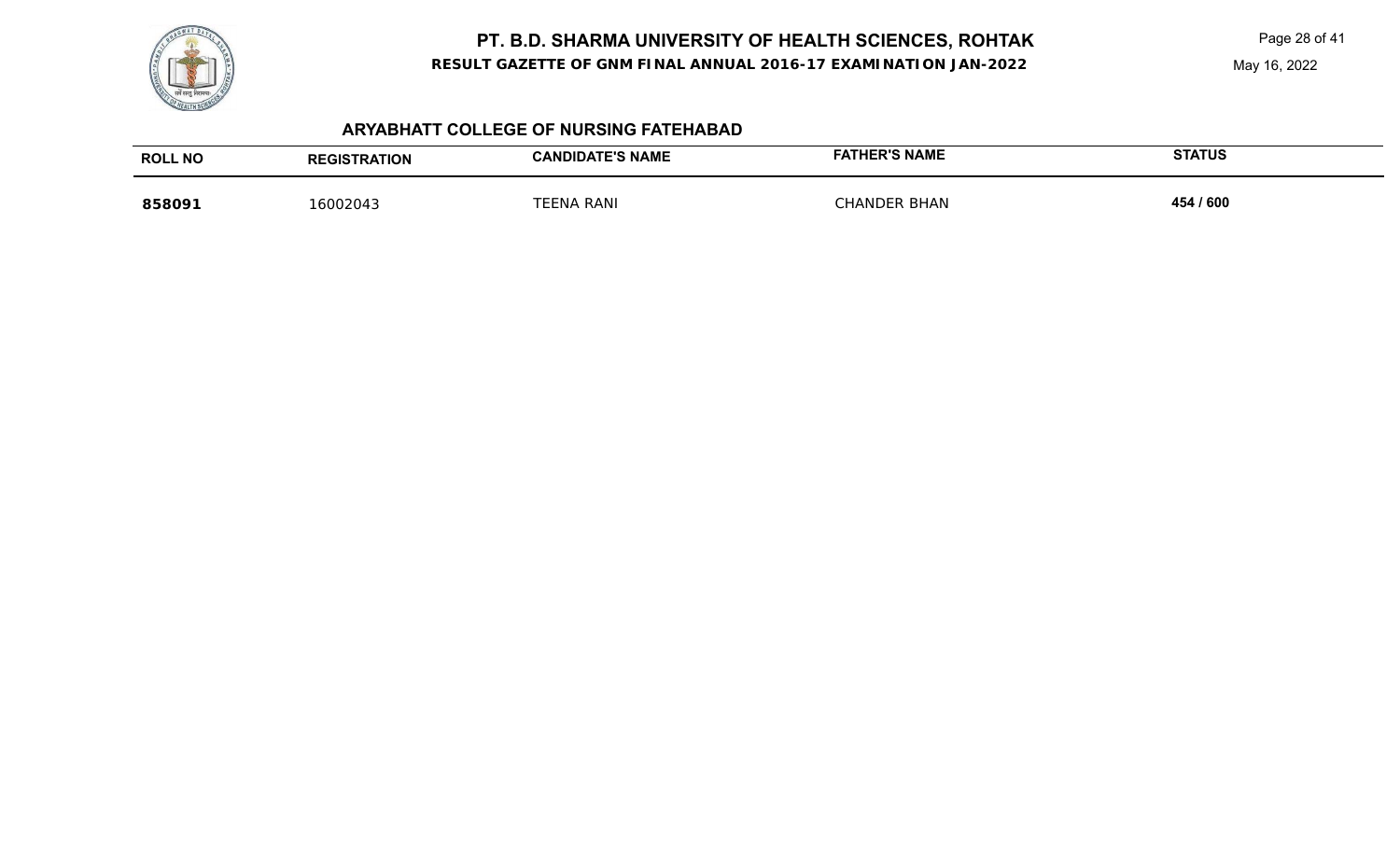

Page 29 of 41

May 16, 2022



#### **RAJENDRA SCHOOL OF NURSING SIRSA**

| <b>ROLL NO</b> | <b>REGISTRATION</b> | <b>CANDIDATE'S NAME</b> | <b>FATHER'S NAME</b> | <b>STATUS</b> |
|----------------|---------------------|-------------------------|----------------------|---------------|
| 858101         | 6000824             | <b>JYOT</b>             | SHARVAN SINGH        | 413/600       |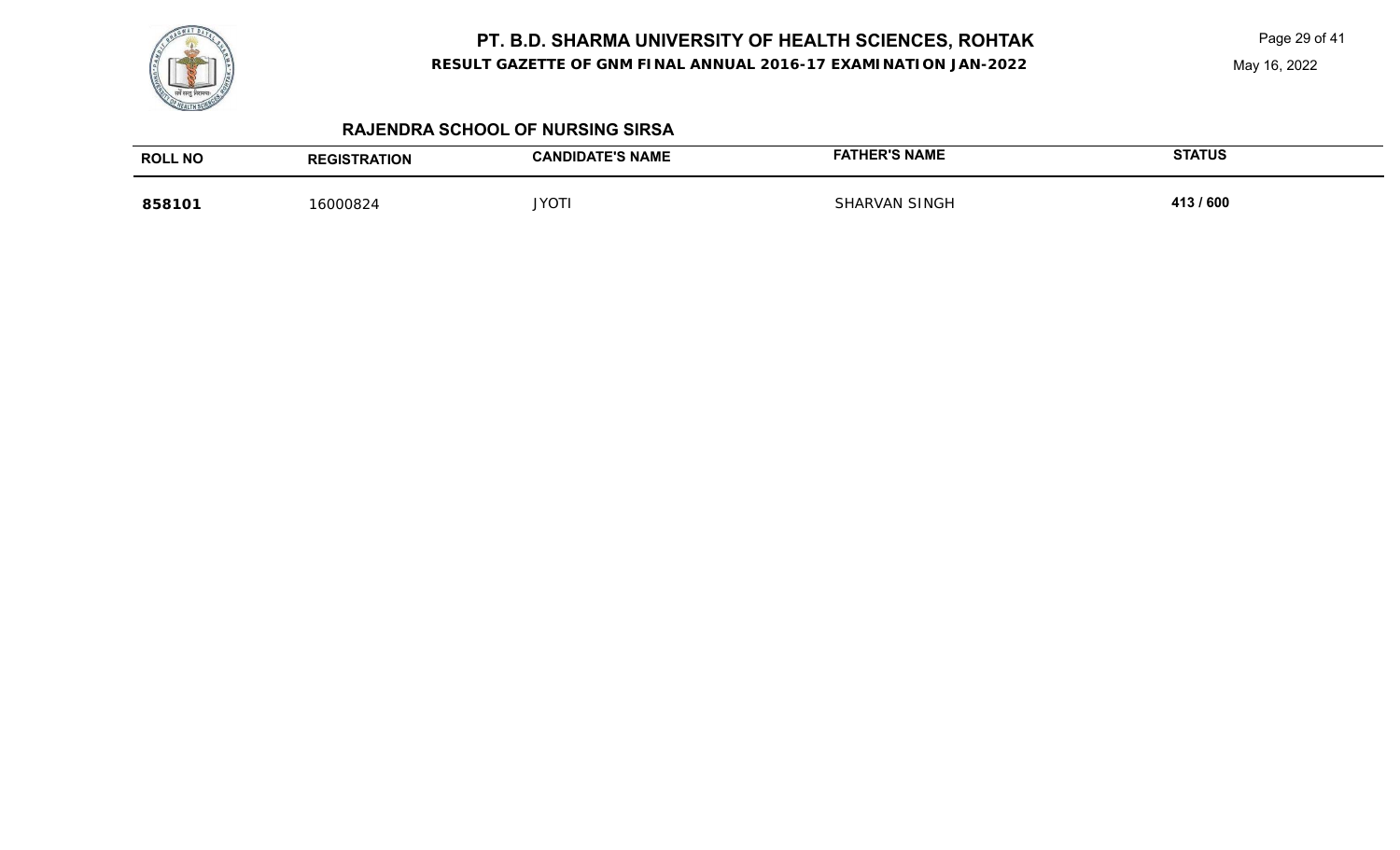

**RESULT GAZETTE OF GNM FINAL ANNUAL 2016-17 EXAMINATION JAN-2022**

Page 30 of 41

May 16, 2022

#### **HERITAGE SCHOOL OF NURSING TOHANA**

| <b>ROLL NO</b> | <b>REGISTRATION</b> | <b>CANDIDATE'S NAME</b> | <b>FATHER'S NAME</b> | <b>STATUS</b> |
|----------------|---------------------|-------------------------|----------------------|---------------|
| 858111         | 6000267             | <b>RAJNI</b>            | <b>SUSHIL KUMAR</b>  | 418 / 600     |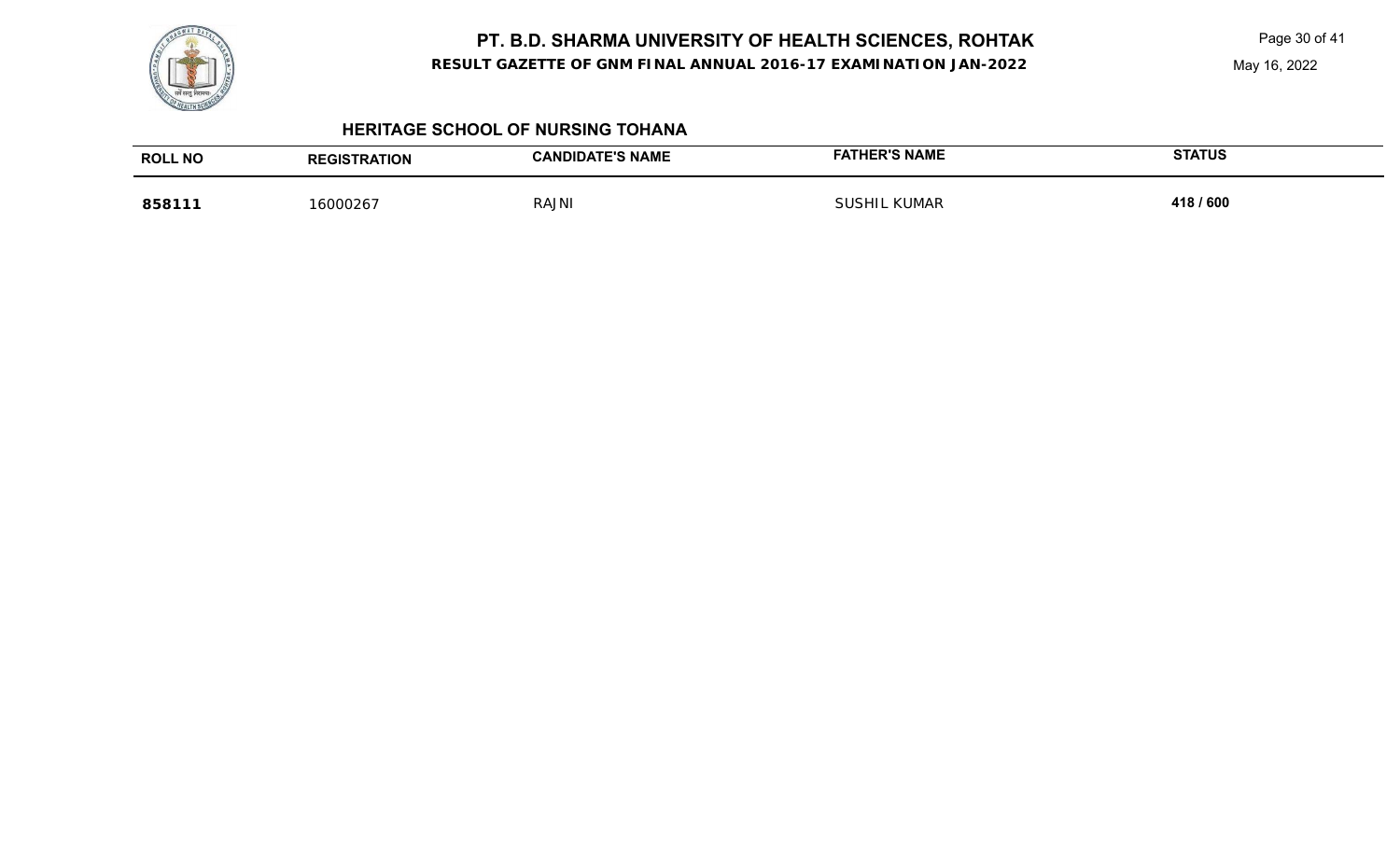**RESULT GAZETTE OF GNM FINAL ANNUAL 2016-17 EXAMINATION JAN-2022**

Page 31 of 41

May 16, 2022

#### **BANBHORI SCHOOL OF NURSING HISAR**

| <b>ROLL NO</b> | <b>REGISTRATION</b> | <b>CANDIDATE'S NAME</b> | <b>FATHER'S NAME</b> | <b>STATUS</b> |
|----------------|---------------------|-------------------------|----------------------|---------------|
| 858121         | 6004586             | <b>SARITA</b>           | KUMAR<br>SUNIL       | 401 / 600     |

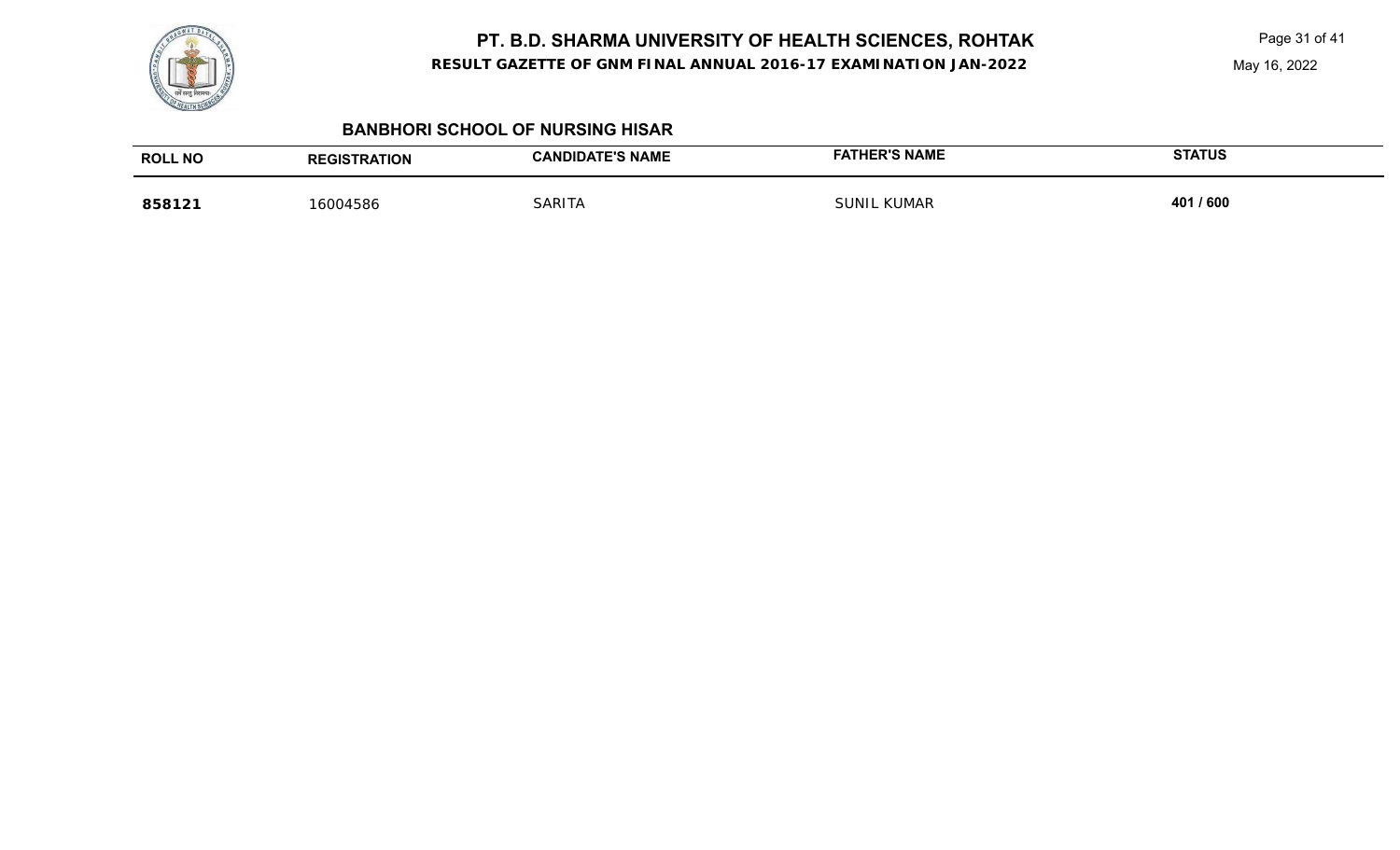**RESULT GAZETTE OF GNM FINAL ANNUAL 2016-17 EXAMINATION JAN-2022**

Page 32 of 41



#### **MAHARISHI DAYANAND INST. OF NURSING CHAUDHARYWAS HISAR**

| <b>ROLL NO</b> | <b>REGISTRATION</b> | <b>CANDIDATE'S NAME</b> | <b>FATHER'S NAME</b> | <b>STATUS</b> |
|----------------|---------------------|-------------------------|----------------------|---------------|
| 858141         | 16004846            | <b>GEETA</b>            | <b>ASHOK KUMAR</b>   | 516 / 600     |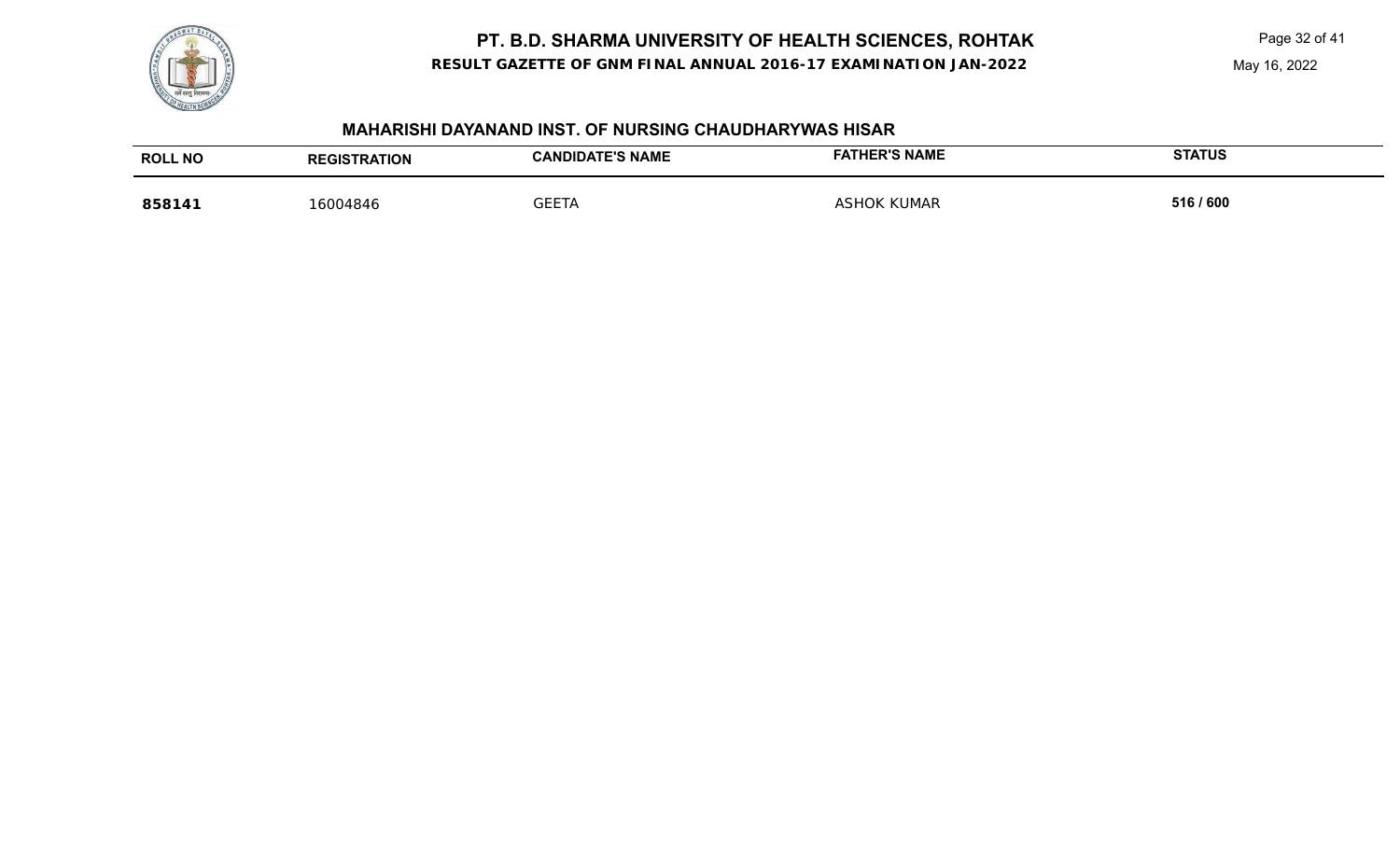

**RESULT GAZETTE OF GNM FINAL ANNUAL 2016-17 EXAMINATION JAN-2022**

Page 33 of 41

May 16, 2022

# **MAHARAJA AGRASEN COLLEGE OF NURSING AGROHA, HISAR**

| <b>ROLL NO</b> | <b>TRATION</b><br><b>REGIS1</b> | CANDIDATE'S NAME | <b>NAME</b><br>$C$ D'e | <b>STATUS</b> |
|----------------|---------------------------------|------------------|------------------------|---------------|
| 858245         | 16003933                        | <b>PROMILA</b>   | RAM<br>∴HF ∍           | 416 / 600     |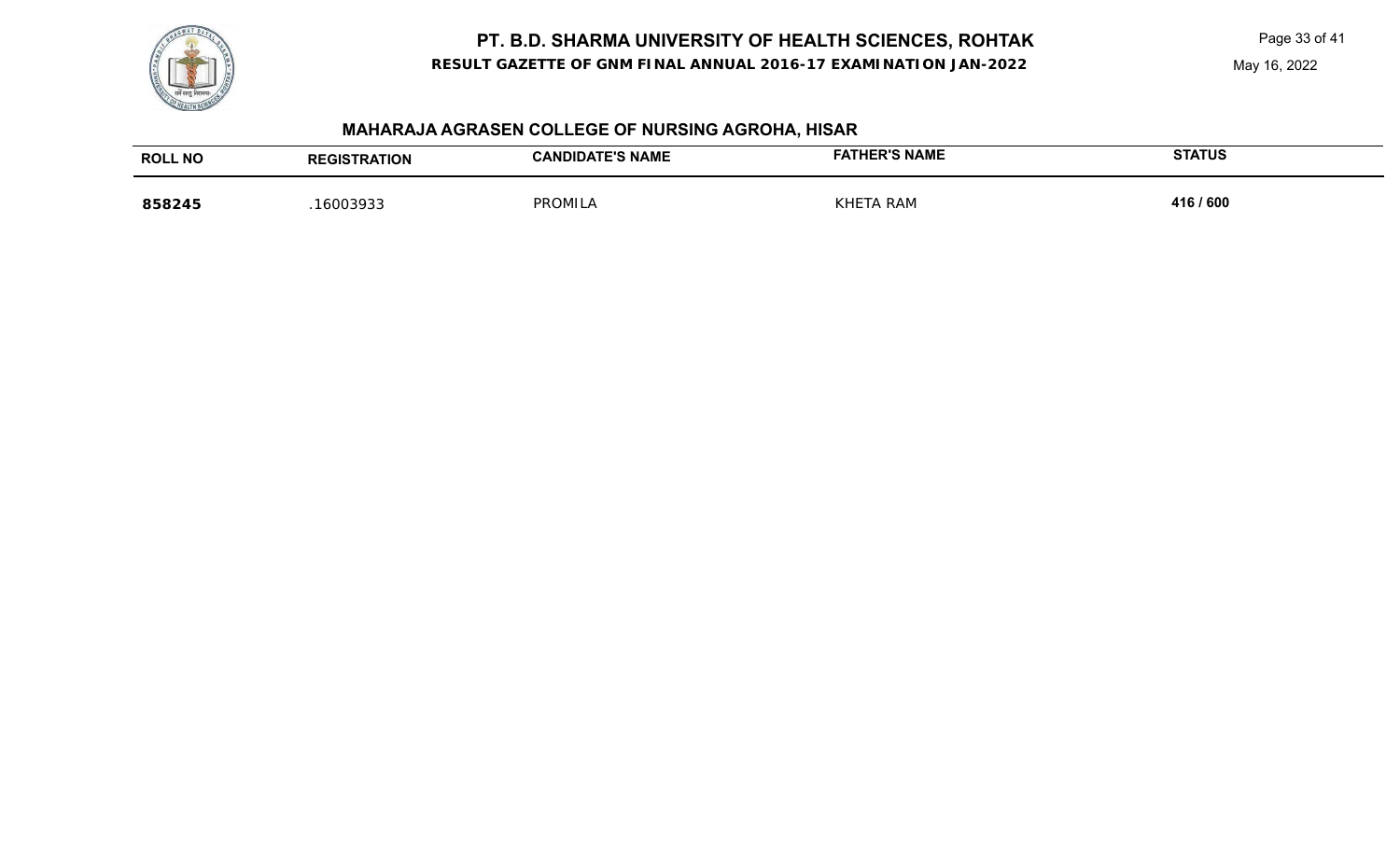

**RESULT GAZETTE OF GNM FINAL ANNUAL 2016-17 EXAMINATION JAN-2022**

Page 34 of 41

May 16, 2022

#### **SAVITRI JINDAL INSTITUTE OF NURSING HISAR**

| <b>ROLL NO</b> | <b>REGISTRATION</b> | <b>CANDIDATE'S NAME</b> | <b>FATHER'S NAME</b> | <b>STATUS</b> |
|----------------|---------------------|-------------------------|----------------------|---------------|
| 858151         | 16001742            | <b>RITU</b>             | SINGF<br>BAI RAT     | 421 / 600     |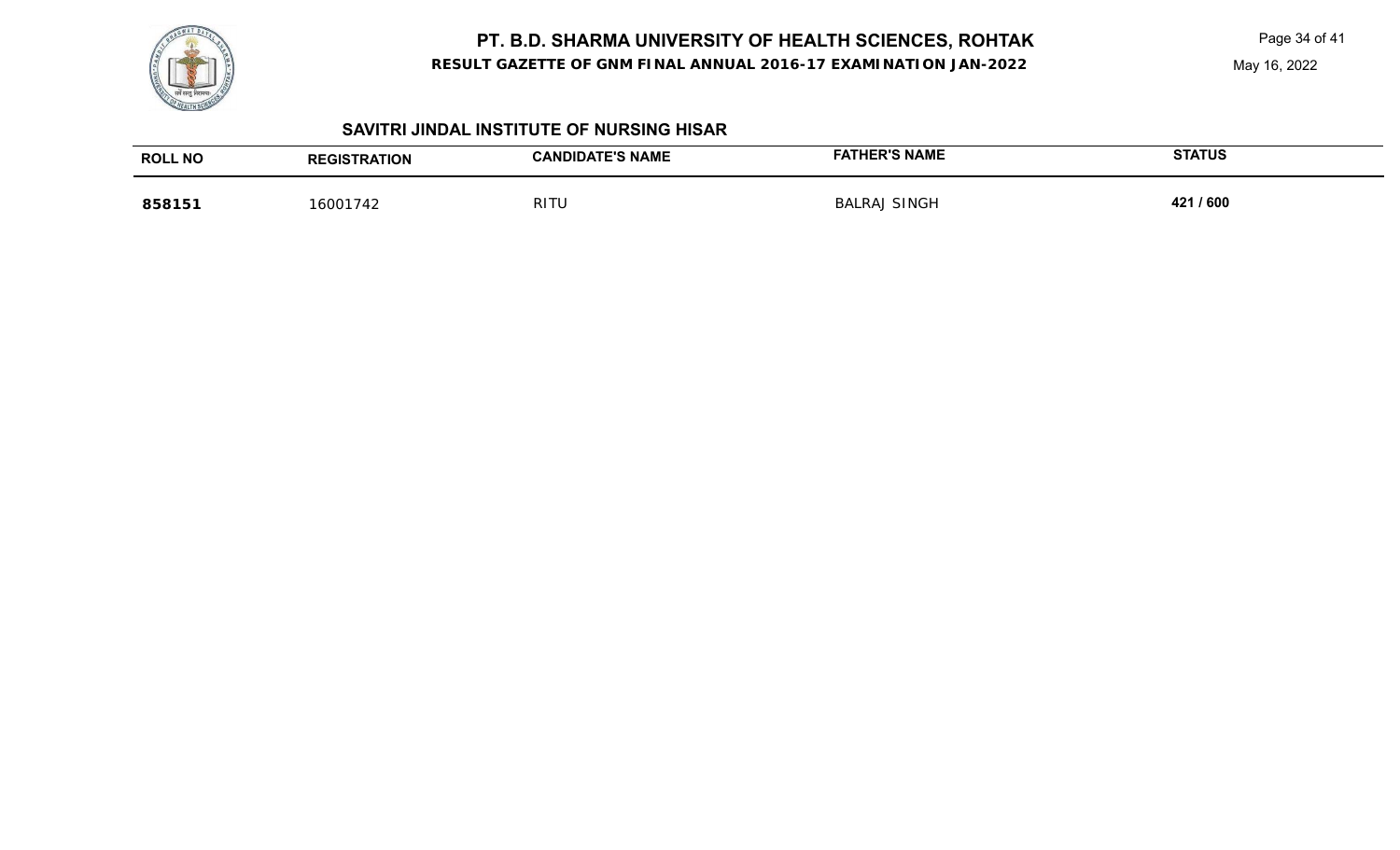**RESULT GAZETTE OF GNM FINAL ANNUAL 2016-17 EXAMINATION JAN-2022**

Page 35 of 41



#### **SHAHEED UDHAM SINGH SCHOOL OF NURSING RATIA, FATEHABAD**

| <b>ROLL NO</b> | <b>REGISTRATION</b> | <b>CANDIDATE'S NAME</b> | <b>FATHER'S NAME</b> | <b>STATUS</b>                                             |
|----------------|---------------------|-------------------------|----------------------|-----------------------------------------------------------|
| 858161         | 16002651            | AMANDEEP KAUR           | PUNJAB SINGH         | <b>R-GN-31 GN-32 GN-33 GN-34</b><br><b>INT-I. INT-II.</b> |
| 858171         | 16001872            | BANTI DEVI              | LAKHI RAM            | R-GN-31 GN-32 GN-33 GN-34                                 |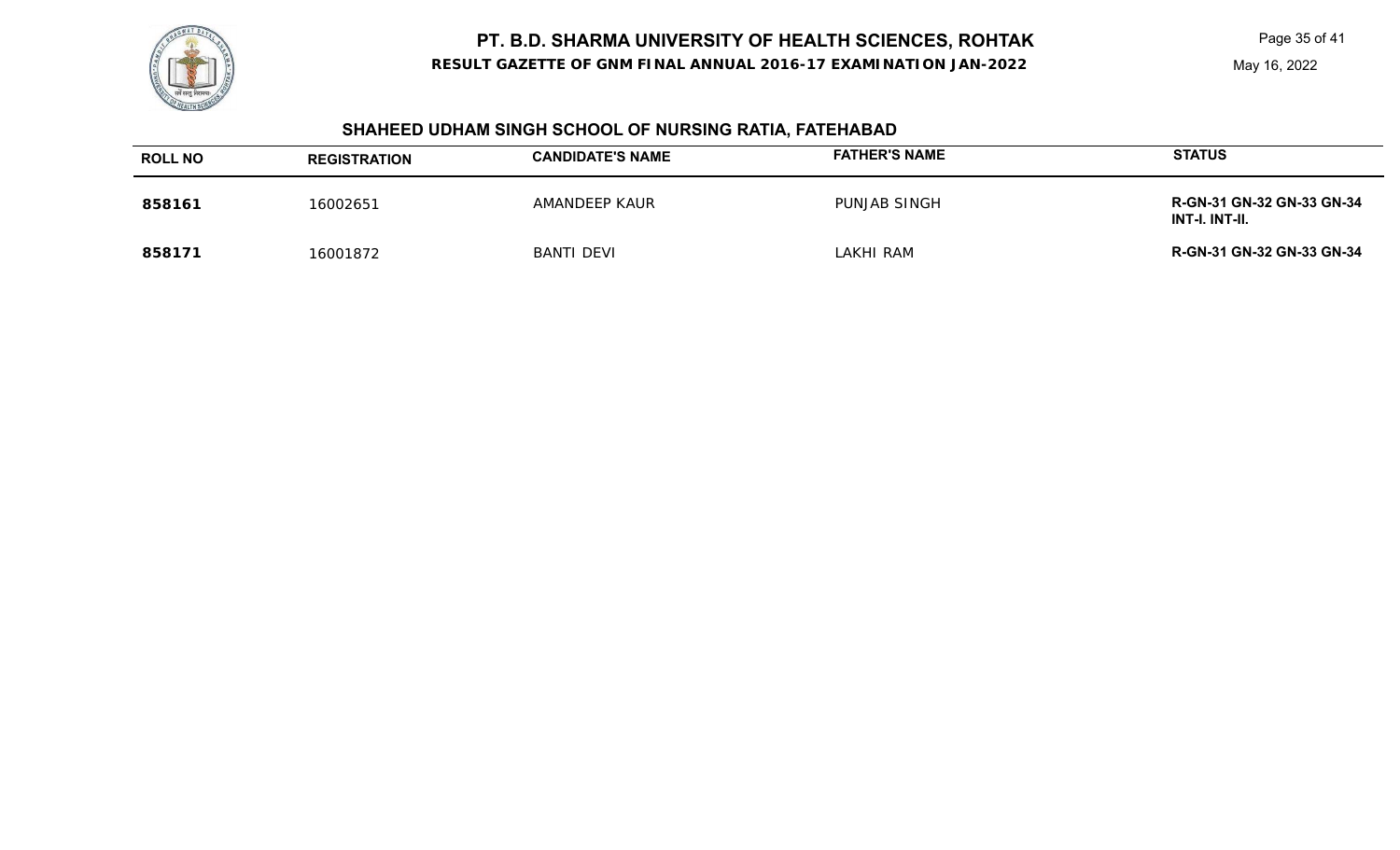

Page 36 of 41



#### **FLORENCE SCHOOL OF NURSING DAYALPUR BALLABGARH FARIDABAD**

| <b>ROLL NO</b> | <b>REGISTRATION</b> | <b>)ATE'S NAME</b><br>$\cap$ ANDIDA | <b>HER'S NAME</b><br>-AT' | <b>STATUS</b> |
|----------------|---------------------|-------------------------------------|---------------------------|---------------|
| 858181         | 6003512             | <b>KUNT</b>                         | $A$ JIT<br><b>SINGH</b>   | 442 / 600     |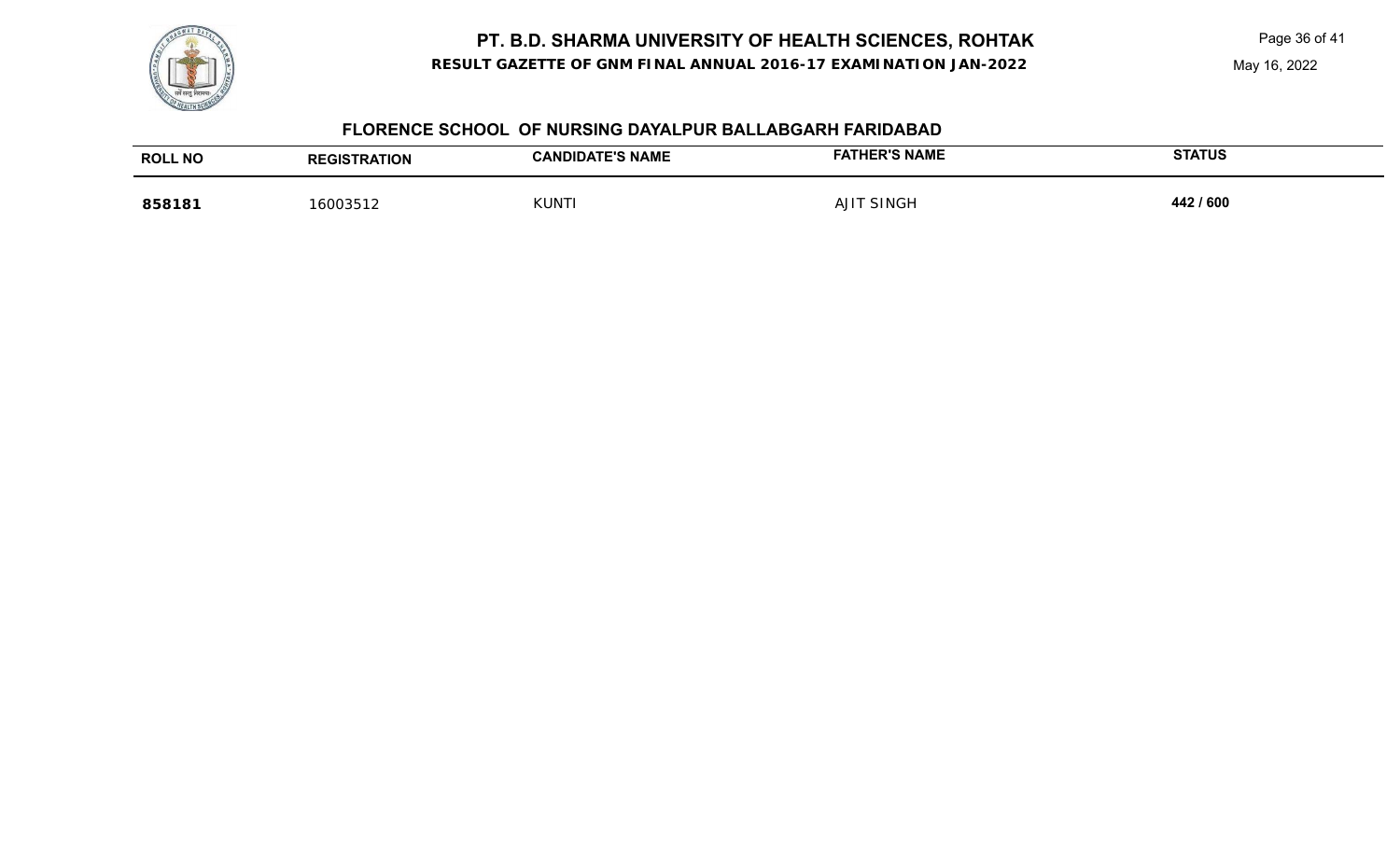**RESULT GAZETTE OF GNM FINAL ANNUAL 2016-17 EXAMINATION JAN-2022**

Page 37 of 41

# **CH. BHAGMAL SCHOOL OF NURSING KHERI CHOPTTA, HISAR**

| <b>ROLL NO</b> | <b>REGISTRATION</b> | <b>CANDIDATE'S NAME</b> | <b>FATHER'S NAME</b> | <b>STATUS</b>        |
|----------------|---------------------|-------------------------|----------------------|----------------------|
| 858191         | 16002715            | <b>POOJA</b>            | <b>UPENDER</b>       | 459 / 600            |
| 858201         | 16002105            | JAYANTI                 | <b>MAHABIR</b>       | <b>R-GN-31 GN-33</b> |
| 858202         | 16002194            | KARAMJEET               | <b>HARIKESH</b>      | <b>R-GN-31 GN-33</b> |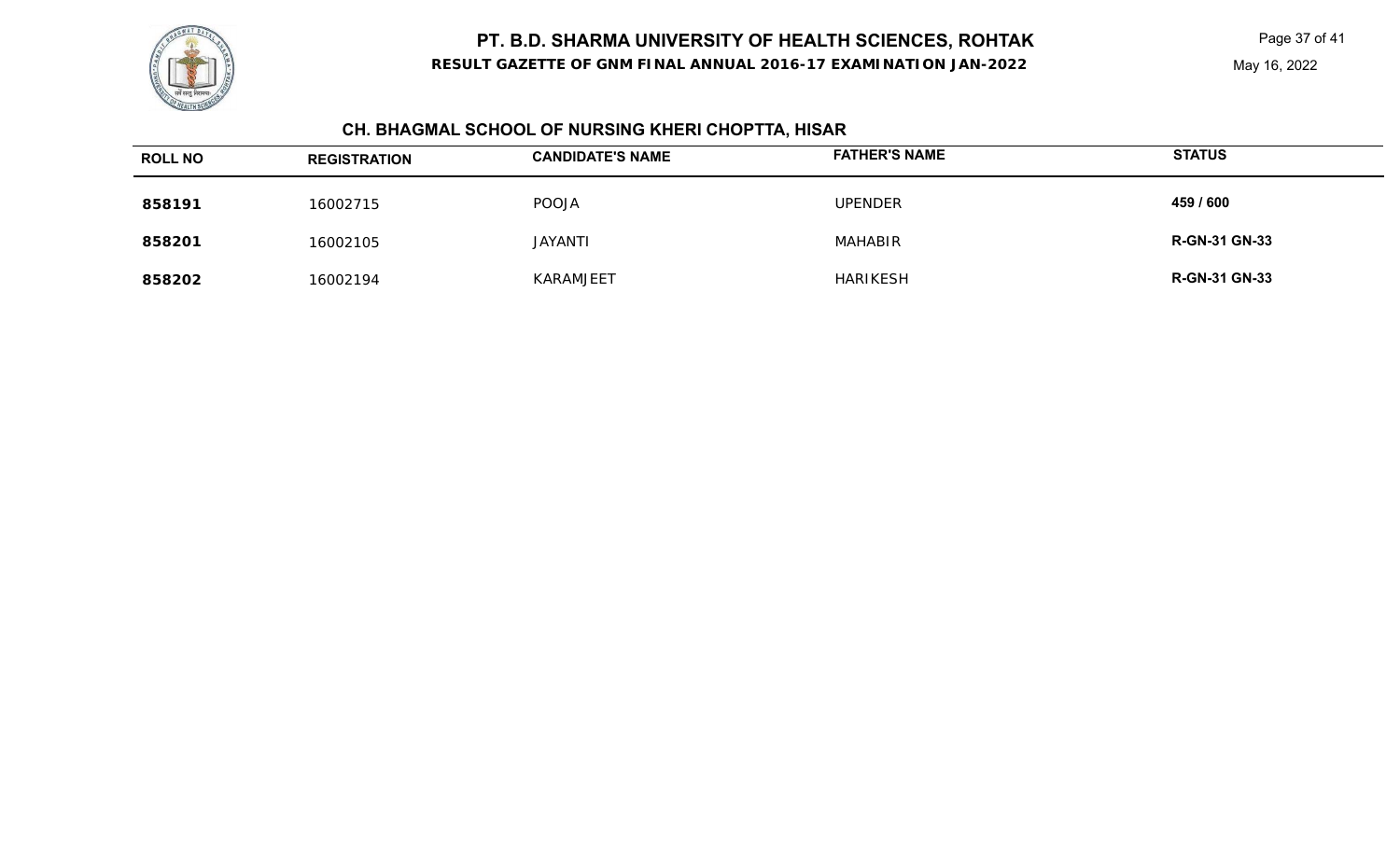

#### **RESULT GAZETTE OF GNM FINAL ANNUAL 2016-17 EXAMINATION JAN-2022**

Page 38 of 41

May 16, 2022

# **BHAI SURENDER KUMAR MEMORIAL SCHOOL OF NURSING, JIND HARYANA**

| <b>ROLL NO</b> | <b>.</b><br>11O). | <b>ANDIDATE'S NAME:</b> | <b>ATHER'S NAME</b><br>- 11 | <b>STATUS</b> |
|----------------|-------------------|-------------------------|-----------------------------|---------------|
| 85821          | 600268            | <b>AARJU</b>            | ነINDER<br>הראי '            | 407 / 600     |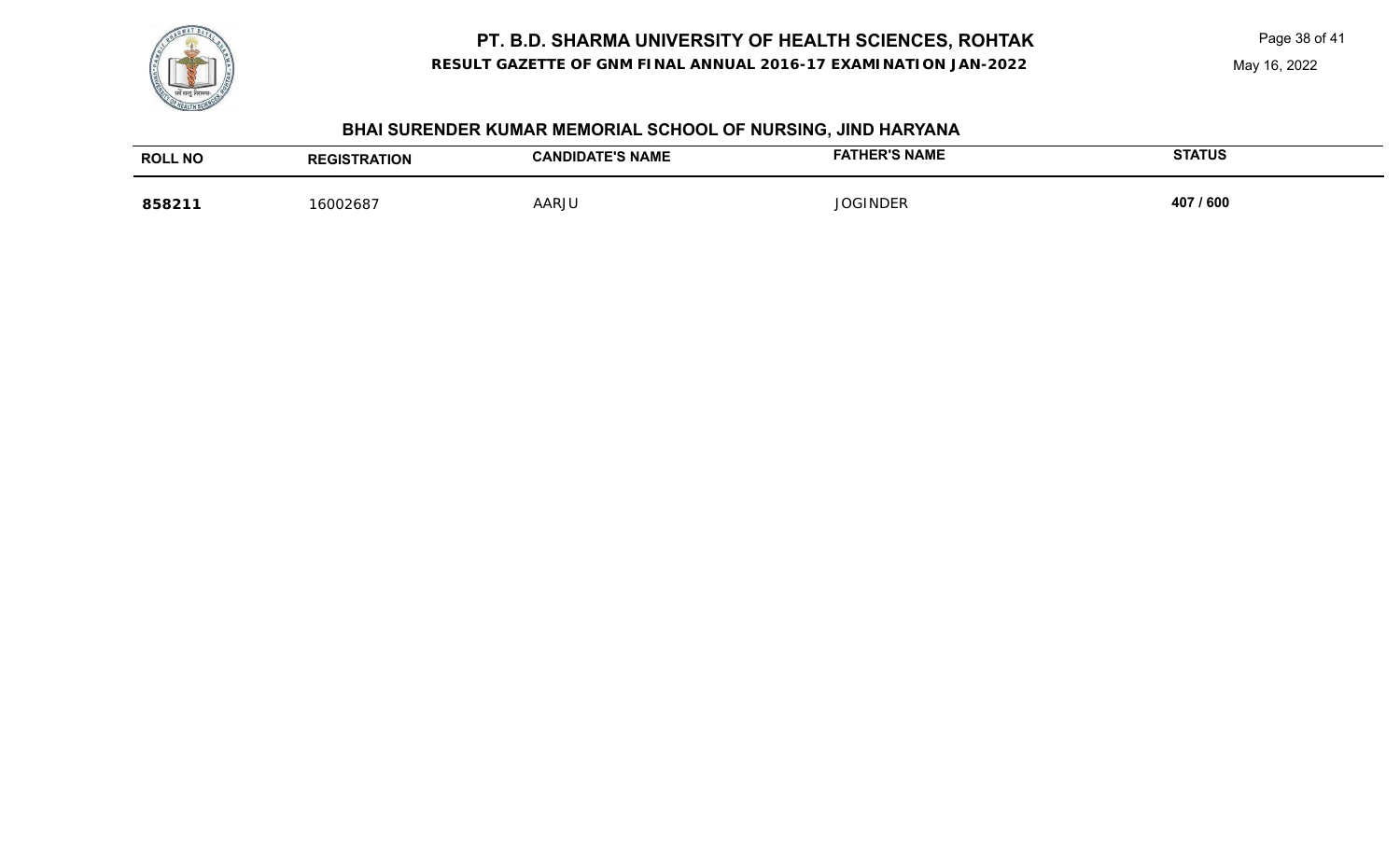

**RESULT GAZETTE OF GNM FINAL ANNUAL 2016-17 EXAMINATION JAN-2022**

Page 39 of 41

May 16, 2022

# **SHRI BABA YOGI NETANATH NURSING, COLLEGE, LOHANI BHIWANI**

| . NO        | TION    | <b>TE'S NAME</b> | <b>ATHER'S NAME</b> | <b>STATUS</b> |
|-------------|---------|------------------|---------------------|---------------|
| <b>ROLL</b> |         |                  |                     |               |
| 858221      | 1600145 | <b>RAKHI</b>     | HAND<br>™AR≀        | : GN-34       |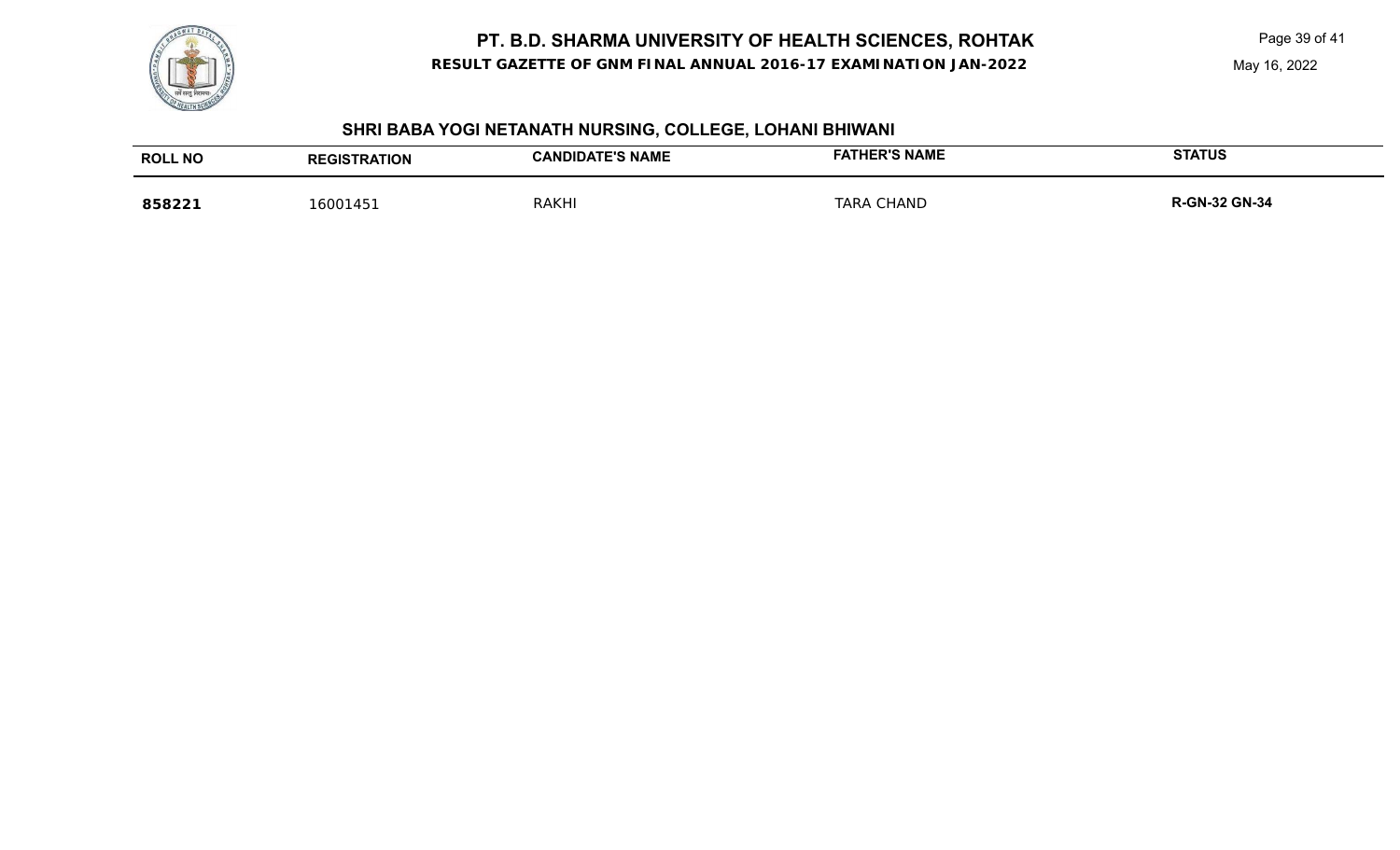**RESULT GAZETTE OF GNM FINAL ANNUAL 2016-17 EXAMINATION JAN-2022**

Page 40 of 41

May 16, 2022



# **NATIONAL SCHOOL OF NURSING, DHANI GARAN ROAD, BARWALA, DISTT. HISAR**

| <b>ROLL NO</b> | <b>ATION</b><br>REGIS<br>RA | <b>E'S NAME</b><br><b>CANL</b><br>DΆ | <b>FATHER'S NAME</b> | <b>STATUS</b> |
|----------------|-----------------------------|--------------------------------------|----------------------|---------------|
| 858231         | ،600128                     | PRIYANKA                             | SANJAY               | 476 / 600     |